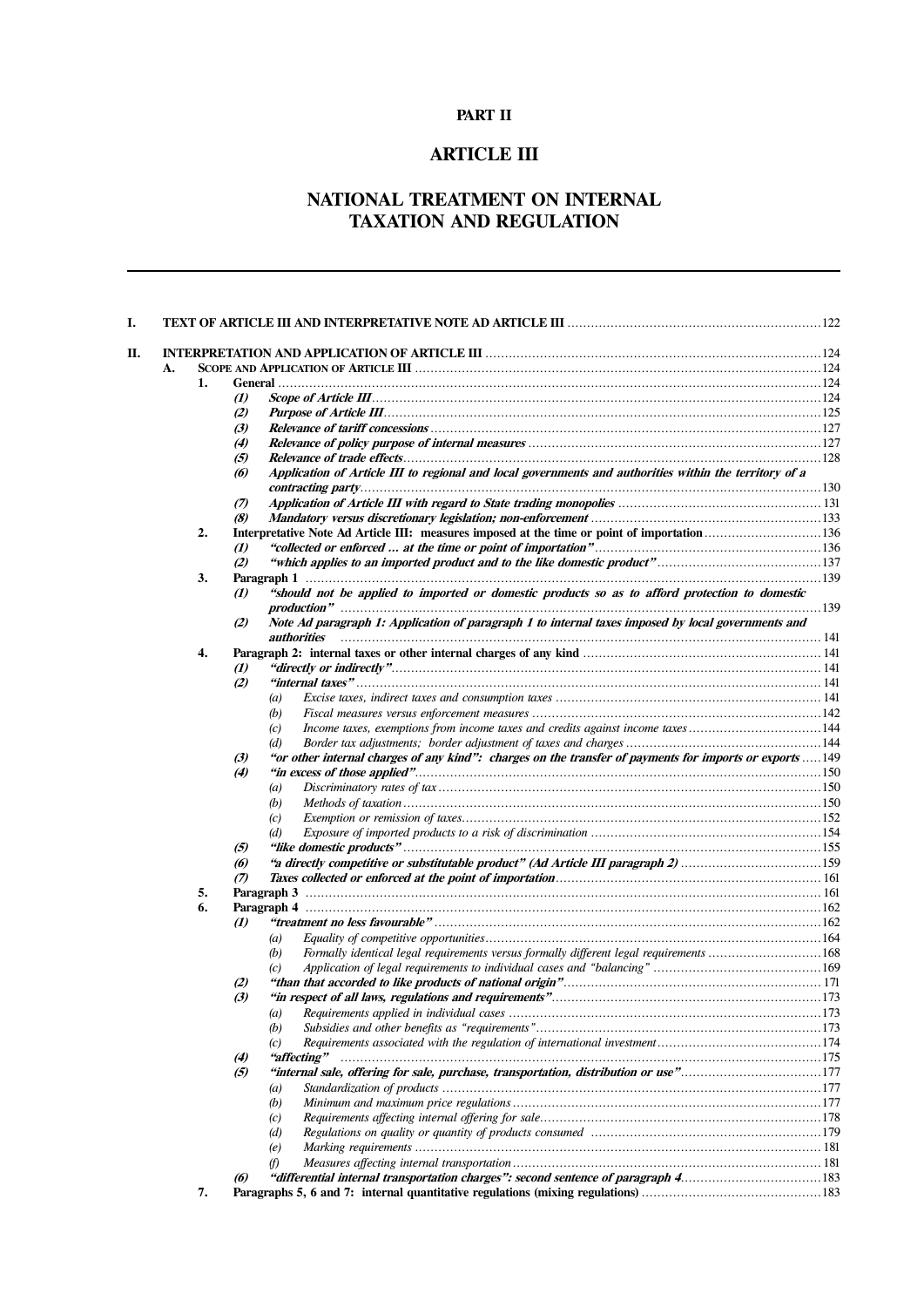|                |                  | $\boldsymbol{v}$                                                                                                                                                                                                                                                                                                                     |  |
|----------------|------------------|--------------------------------------------------------------------------------------------------------------------------------------------------------------------------------------------------------------------------------------------------------------------------------------------------------------------------------------|--|
|                |                  | "otherwise apply internal quantitative regulations in a manner contrary to the principles set forth in<br>(2)                                                                                                                                                                                                                        |  |
|                |                  | Special customs treatment granted conditional on mixing or use of the imported product with<br>(3)<br>domestic products and contained a series of the contract of the series of the series of the series of the series of the series of the series of the series of the series of the series of the series of the series of the seri |  |
|                |                  | $\boldsymbol{r}$                                                                                                                                                                                                                                                                                                                     |  |
|                |                  | (5)                                                                                                                                                                                                                                                                                                                                  |  |
|                |                  | $\omega$                                                                                                                                                                                                                                                                                                                             |  |
|                |                  | Relationship between provisions on mixing regulations and other provisions of Article III 189<br>(7)                                                                                                                                                                                                                                 |  |
|                | 8.               |                                                                                                                                                                                                                                                                                                                                      |  |
|                |                  | $\boldsymbol{a}$                                                                                                                                                                                                                                                                                                                     |  |
|                |                  | (a)                                                                                                                                                                                                                                                                                                                                  |  |
|                |                  | "not with a view to commercial resale or with a view to use in the production of goods for<br>(b)                                                                                                                                                                                                                                    |  |
|                |                  |                                                                                                                                                                                                                                                                                                                                      |  |
|                |                  | (c)                                                                                                                                                                                                                                                                                                                                  |  |
|                |                  | (2)                                                                                                                                                                                                                                                                                                                                  |  |
|                | 9.               |                                                                                                                                                                                                                                                                                                                                      |  |
|                | 10.              |                                                                                                                                                                                                                                                                                                                                      |  |
| B.             |                  |                                                                                                                                                                                                                                                                                                                                      |  |
|                | 1.               |                                                                                                                                                                                                                                                                                                                                      |  |
|                | $\overline{2}$ . |                                                                                                                                                                                                                                                                                                                                      |  |
|                | 3.               |                                                                                                                                                                                                                                                                                                                                      |  |
|                | 4.               |                                                                                                                                                                                                                                                                                                                                      |  |
|                | 5.               |                                                                                                                                                                                                                                                                                                                                      |  |
|                | 6.               |                                                                                                                                                                                                                                                                                                                                      |  |
|                | 7.               |                                                                                                                                                                                                                                                                                                                                      |  |
| $\mathbf{C}$ . |                  | EXCEPTIONS AND DEROGATIONS (and according the contract of the contract of the contract of the contract of the contract of the contract of the contract of the contract of the contract of the contract of the contract of the                                                                                                        |  |
|                | 1.               | <b>Exceptions to the scope of the national treatment requirement material contract the scope of the national treatment requirement material contract of the scope of the national treatment requirement material contract of the</b>                                                                                                 |  |
|                | 2.               |                                                                                                                                                                                                                                                                                                                                      |  |
|                | 3.               |                                                                                                                                                                                                                                                                                                                                      |  |
|                |                  |                                                                                                                                                                                                                                                                                                                                      |  |
|                |                  |                                                                                                                                                                                                                                                                                                                                      |  |

# **I. TEXT OF ARTICLE III AND INTERPRETATIVE NOTE AD ARTICLE III**

# Article III\*

#### *National Treatment on Internal Taxation and Regulation*

1. The contracting parties recognize that internal taxes and other internal charges, and laws, regulations and requirements affecting the internal sale, offering for sale, purchase, transportation, distribution or use of products, and internal quantitative regulations requiring the mixture, processing or use of products in specified amounts or proportions, should not be applied to imported or domestic products so as to afford protection to domestic production.\*

2. The products of the territory of any contracting party imported into the territory of any other contracting party shall not be subject, directly or indirectly, to internal taxes or other internal charges of any kind in excess of those applied, directly or indirectly, to like domestic products. Moreover, no contracting party shall otherwise apply internal taxes or other internal charges to imported or domestic products in a manner contrary to the principles set forth in paragraph 1.\*

3. With respect to any existing internal tax which is inconsistent with the provisions of paragraph 2, but which is specifically authorized under a trade agreement, in force on April 10, 1947, in which the import duty on the taxed product is bound against increase, the contracting party imposing the tax shall be free to postpone the application of the provisions of paragraph 2 to such tax until such time as it can obtain release from the obligations of such trade agreement in order to permit the increase of such duty to the extent necessary to compensate for the elimination of the protective element of the tax.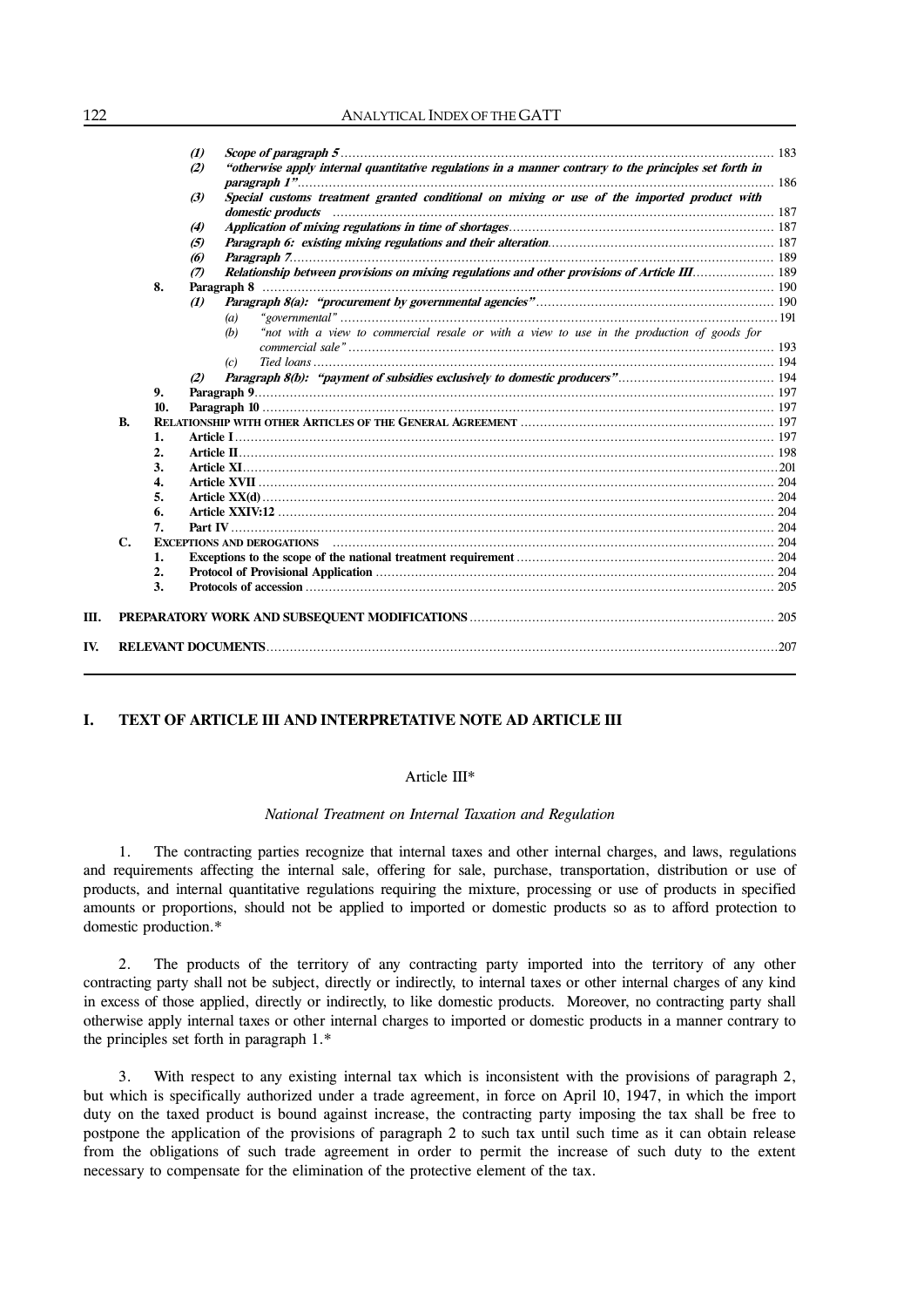4. The products of the territory of any contracting party imported into the territory of any other contracting party shall be accorded treatment no less favourable than that accorded to like products of national origin in respect of all laws, regulations and requirements affecting their internal sale, offering for sale, purchase, transportation, distribution or use. The provisions of this paragraph shall not prevent the application of differential internal transportation charges which are based exclusively on the economic operation of the means of transport and not on the nationality of the product.

5. No contracting party shall establish or maintain any internal quantitative regulation relating to the mixture, processing or use of products in specified amounts or proportions which requires, directly or indirectly, that any specified amount or proportion of any product which is the subject of the regulation must be supplied from domestic sources. Moreover, no contracting party shall otherwise apply internal quantitative regulations in a manner contrary to the principles set forth in paragraph 1.\*

6. The provisions of paragraph 5 shall not apply to any internal quantitative regulation in force in the territory of any contracting party on July 1, 1939, April 10, 1947, or March 24, 1948, at the option of that contracting party; *Provided* that any such regulation which is contrary to the provisions of paragraph 5 shall not be modified to the detriment of imports and shall be treated as a customs duty for the purpose of negotiation.

7. No internal quantitative regulation relating to the mixture, processing or use of products in specified amounts or proportions shall be applied in such a manner as to allocate any such amount or proportion among external sources of supply.

8. (*a*) The provisions of this Article shall not apply to laws, regulations or requirements governing the procurement by governmental agencies of products purchased for governmental purposes and not with a view to commercial resale or with a view to use in the production of goods for commercial sale.

(*b*) The provisions of this Article shall not prevent the payment of subsidies exclusively to domestic producers, including payments to domestic producers derived from the proceeds of internal taxes or charges applied consistently with the provisions of this Article and subsidies effected through governmental purchases of domestic products.

9. The contracting parties recognize that internal maximum price control measures, even though conforming to the other provisions of this Article, can have effects prejudicial to the interests of contracting parties supplying imported products. Accordingly, contracting parties applying such measures shall take account of the interests of exporting contracting parties with a view to avoiding to the fullest practicable extent such prejudicial effects.

10. The provisions of this Article shall not prevent any contracting party from establishing or maintaining internal quantitative regulations relating to exposed cinematograph films and meeting the requirements of Article IV.

Interpretative Note *Ad* Article III from Annex I

Any internal tax or other internal charge, or any law, regulation or requirement of the kind referred to in paragraph 1 which applies to an imported product and to the like domestic product and is collected or enforced in the case of the imported product at the time or point of importation, is nevertheless to be regarded as an internal tax or other internal charge, or a law, regulation or requirement of the kind referred to in paragraph 1, and is accordingly subject to the provisions of Article III.

#### *Paragraph 1*

The application of paragraph 1 to internal taxes imposed by local governments and authorities within the territory of a contracting party is subject to the provisions of the final paragraph of Article XXIV. The term "reasonable measures" in the lastmentioned paragraph would not require, for example, the repeal of existing national legislation authorizing local governments to impose internal taxes which, although technically inconsistent with the letter of Article III, are not in fact inconsistent with its spirit, if such repeal would result in a serious financial hardship for the local governments or authorities concerned. With regard to taxation by local governments or authorities which is inconsistent with both the letter and spirit of Article III, the term "reasonable measures" would permit a contracting party to eliminate the inconsistent taxation gradually over a transition period, if abrupt action would create serious administrative and financial difficulties.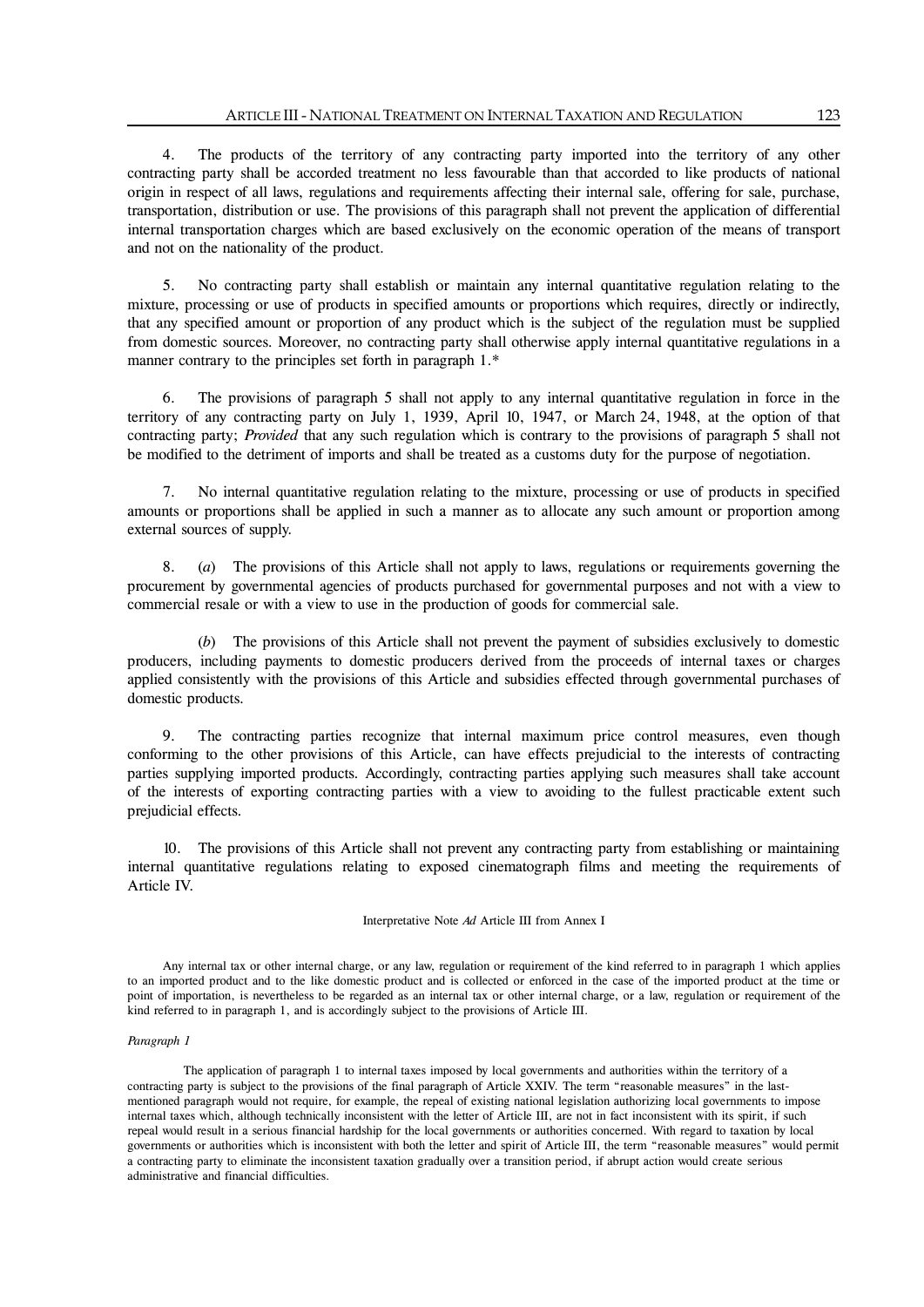#### *Paragraph 2*

A tax conforming to the requirements of the first sentence of paragraph 2 would be considered to be inconsistent with the provisions of the second sentence only in cases where competition was involved between, on the one hand, the taxed product and, on the other hand, a directly competitive or substitutable product which was not similarly taxed.

*Paragraph 5*

Regulations consistent with the provisions of the first sentence of paragraph 5 shall not be considered to be contrary to the provisions of the second sentence in any case in which all of the products subject to the regulations are produced domestically in substantial quantities. A regulation cannot be justified as being consistent with the provisions of the second sentence on the ground that the proportion or amount allocated to each of the products which are the subject of the regulation constitutes an equitable relationship between imported and domestic products.

## **II. INTERPRETATION AND APPLICATION OF ARTICLE III**

#### **A. SCOPE AND APPLICATION OF ARTICLE III**

#### **1. General**

# **(1) Scope of Article III**

The 1958 Panel Report on "Italian Discrimination against Imported Agricultural Machinery," which examined an Italian law providing special credit terms for the purchase of agricultural machinery produced in Italy, notes that the Panel examined the argument of Italy that "the General Agreement was a trade agreement and its scope was limited to measures governing trade … the commitment undertaken by the CONTRACTING PARTIES under [Article III:4] was limited to qualitative and quantitative regulations to which goods were subjected, with respect to their sale or purchase on the domestic market."<sup>1</sup> The Panel found as follows.

"The Panel … noted that if the Italian contention were correct, and if the scope of Article III were limited in the way the Italian delegation suggested to a specific type of law and regulations, the value of the bindings under Article II of the Agreement and of the general rules of non-discrimination as between imported and domestic products could be easily evaded.

"The Panel recognized … that it was not the intention of the General Agreement to limit the right of a contracting party to adopt measures which appeared to it necessary to foster its economic development or to protect a domestic industry, provided that such measures were permitted by the General Agreement. The GATT offered a number of possibilities to achieve these purposes through tariff measures or otherwise. The Panel did not appreciate why the extension of the credit facilities in question to the purchasers of imported tractors as well as domestically produced tractors would detract from the attainment of the objectives of the Law, which aimed at stimulating the purchase of tractors mainly by small farmers and co-operatives in the interests of economic development. If, on the other hand, the objective of the Law, although not specifically stated in the text thereof, were to protect the Italian agricultural machinery industry, the Panel considered that such protection should be given in ways permissible under the General Agreement rather than by the extension of credit exclusively for purchases of domestically produced agricultural machinery."<sup>2</sup>

The 1984 Panel Report on "Canada - Administration of the Foreign Investment Review Act" examined written purchase and export undertakings under the Foreign Investment Review Act of Canada, submitted by investors regarding the conduct of the business they were proposing to acquire or establish, conditional on approval by the Canadian government of the proposed acquisition or establishment. Written undertakings are legally binding on the investor if the investment is allowed. The Panel noted:

 $1L/833$ , adopted 23 October 1958, 7S/60, 63, para. 6.

<sup>2</sup> *Ibid*., 7S/64-65, paras. 15-16.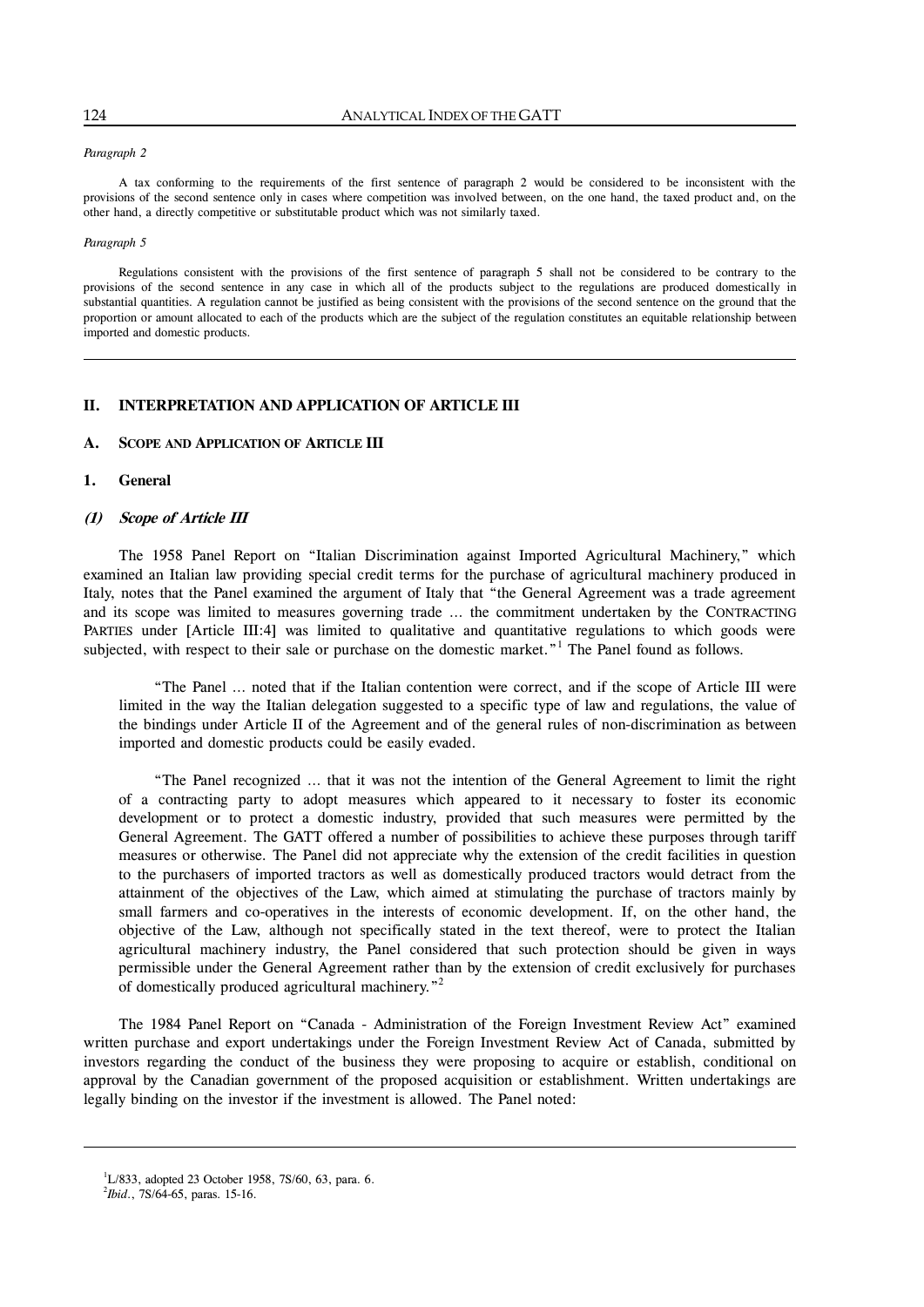"… the Panel does not consider it relevant nor does it feel competent to judge how the foreign investors are affected by the purchase requirements, as the national treatment obligations of Article III of the General Agreement do not apply to foreign persons or firms but to imported products and serve to protect the interests of producers and exporters established on the territory of any contracting party".<sup>3</sup>

#### **(2) Purpose of Article III**

The 1958 Panel Report on "Italian Discrimination against Imported Agricultural Machinery" provides that "It was considered … that the intention of the drafters of the Agreement was clearly to treat the imported products in the same way as the like domestic products once they had been cleared through customs. Otherwise indirect protection could be given".<sup>4</sup>

The Panel Report on "United States - Section 337 of the Tariff Act of 1930" notes that "… the purpose of Article III … is to ensure that internal measures 'not be applied to imported or domestic products so as to afford protection to domestic production' (Article III:1)".<sup>5</sup> The same Panel "rejected any notion of balancing more favourable treatment of some imported products against less favourable treatment of other imported products. … Such an interpretation would lead to great uncertainty about the conditions of competition between imported and domestic products and thus defeat the purposes of Article III".<sup>6</sup>

The 1987 Panel Report on "United States - Taxes on Petroleum and Certain Imported Substances" notes that "Article III:2, first sentence, obliges contracting parties to establish certain competitive conditions for imported products in relation to domestic products. Unlike some other provisions in the General Agreement, it does not refer to trade effects".<sup>7</sup> See further on page 128. Concerning another issue examined by the panel, the same panel report provides:

"… The general prohibition of quantitative restrictions under Article XI … and the national treatment obligation of Article III … have essentially the same rationale, namely to protect expectations of the contracting parties as to the competitive relationship between their products and those of the other contracting parties. Both articles are not only to protect current trade but also to create the predictability needed to plan future trade".<sup>8</sup>

The 1991 Panel Report on "United States - Restrictions on Imports of Tuna," which has not been adopted, notes with regard to Article III:

"… While restrictions on importation are prohibited by Article XI:1, contracting parties are permitted by Article III:4 and the Note Ad Article III to impose an internal regulation on products imported from other contracting parties provided that it: does not discriminate between products of other countries in violation of the most-favoured-nation principle of Article I:1; is not applied so as to afford protection to domestic production, in violation of the national treatment principle of Article III:1; and accords to imported products treatment no less favourable than that accorded to like products of national origin, consistent with Article III:4….

"The text of Article III:1 refers to the application to imported or domestic products of 'laws, regulations and requirements affecting the internal sale … of *products*' and 'internal quantitative regulations requiring the mixture, processing or use of *products*'; it sets forth the principle that such regulations on *products* not be applied so as to afford protection to domestic production. Article III:4 refers solely to laws, regulations and requirements affecting the internal sale, etc. of *products*. This suggests that Article III covers only measures affecting products as such. Furthermore, the text of the Note Ad Article III refers to a measure 'which applies to an imported *product* and the like domestic

6 36S/387, para. 5.14.

 $\overline{a}$ 

8 *Ibid*., 34S/160, para. 5.2.2.

<sup>&</sup>lt;sup>3</sup>L/5504, adopted 7 February 1984, 30S/140, 167, para. 6.5.

<sup>4</sup>L/833, adopted on 23 October 1958, 7S/60, 63-64, para. 11.

<sup>5</sup>L/6439, adopted on 7 November 1989, 36S/345, 385, para. 5.10.

<sup>7</sup>L/6175, adopted 17 June 1987, 34S/136, 158, para. 5.1.9.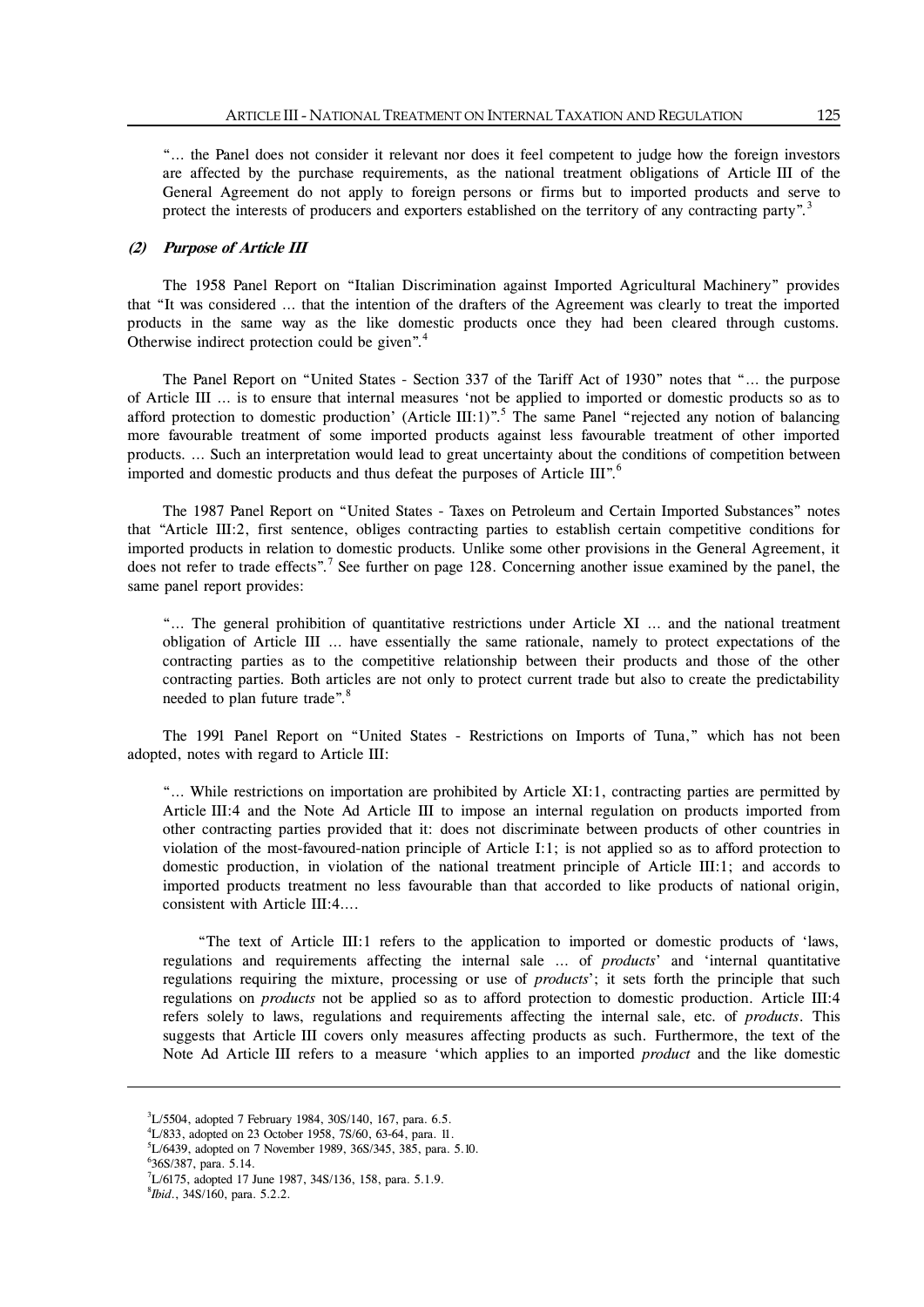*product* and is collected or enforced in the case of the imported *product* at the time or point of importation'. This suggests that this Note covers only measures applied to imported products that are of the same nature as those applied to the domestic products, such as a prohibition on importation of a product which enforces at the border an internal sales prohibition applied to both imported and like domestic products.

"A previous panel had found that Article III:2, first sentence, 'obliges contracting parties to establish certain competitive conditions for imported *products* in relation to domestic *products*'.<sup>9</sup> Another panel had found that the words 'treatment no less favourable' in Article III:4 call for effective equality of opportunities for imported *products* in respect of the application of laws, regulations or requirements affecting the sale, offering for sale, purchase, transportation, distribution or use of *products*, and that this standard has to be understood as applicable to each individual case of imported *products*. <sup>10</sup> It was apparent to the Panel that the comparison implied was necessarily one between the measures applied to imported products and the measures applied to like domestic products".<sup>11</sup>

The 1992 Panel Report on United States - Measures Affecting Alcoholic and Malt Beverages" noted with respect to the application of the Article III rules which compare the tax treatment accorded to "like products":

"The basic purpose of Article III is to ensure, as emphasized in Article III:1,

'that internal taxes and other internal charges, and laws, regulations and requirements affecting the internal sale, purchase, transportation, distribution or use of products … should not be applied to imported or domestic products so as to afford protection to domestic production'.

"The purpose of Article III is thus not to prevent contracting parties from using their fiscal and regulatory powers for purposes other than to afford protection to domestic production. Specifically, the purpose of Article III is not to prevent contracting parties from differentiating between different product categories for policy purposes unrelated to the protection of domestic production. The Panel considered that the limited purpose of Article III has to be taken into account in interpreting the term 'like products' in this Article. Consequently, in determining whether two products subject to different treatment are like products, it is necessary to consider whether such product differentiation is being made 'so as to afford protection to domestic production'. While the analysis of 'like products' in terms of Article III:2 must take into consideration this objective of Article III, the Panel wished to emphasize that such an analysis would be without prejudice to the 'like product' concepts in other provisions of the General Agreement, which might have different objectives and which might therefore also require different interpretations".<sup>12</sup>

In the same Report, referring to regulatory treatment of "like products",

"… The Panel recalled … its earlier statement on like product determinations and considered that, in the context of Article III, it is essential that such determinations be made not only in the light of such criteria as the products' physical characteristics, but also in the light of the purpose of Article III, which is to ensure that internal taxes and regulations 'not be applied to imported or domestic products so as to afford protection to domestic production'. The purpose of Article III is not to harmonize the internal taxes and regulations of contracting parties, which differ from country to country. In light of these considerations, the Panel was of the view that the particular level at which the distinction between high alcohol and low alcohol beer is made in the various states does not affect its reasonings and findings.

<sup>9</sup>A footnote to this paragraph refers to the Panel Report on "United States - Taxes on Petroleum and Certain Imported Substances", adopted 17 June 1987, BISD 34S/136, 158, para. 5.1.9.

<sup>&</sup>lt;sup>10</sup>A footnote to this paragraph refers to the Panel Report on "United States - Section 337 of the Tariff Act of 1930," adopted 7 November 1989, BISD 36S/345, 386-7, paras. 5.11, 5.14.

 $11^{11}$ DS21/R, 3 September 1991, 39S/155, 193-194, paras. 5.9, 5.11-5.12.

<sup>12</sup>DS23/R, adopted 19 June 1992, 39S/206, 276, para. 5.25.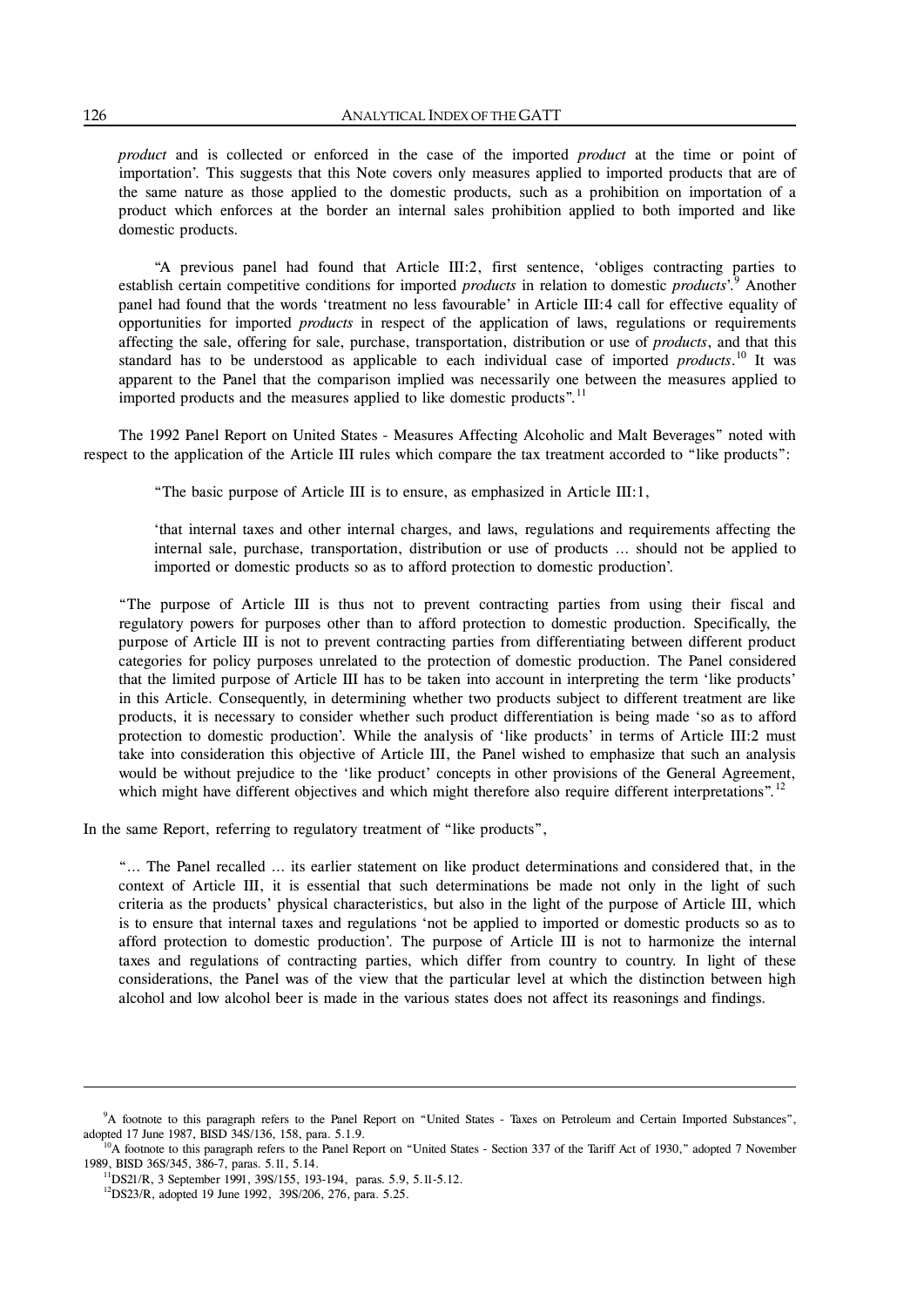"The Panel recognized that the treatment of imported and domestic products as like products under Article III may have significant implications for the scope of obligations under the General Agreement and for the regulatory autonomy of contracting parties with respect to their internal tax laws and regulations: once products are designated as like products, a regulatory product differentiation, e.g. for standardization or environmental purposes, becomes inconsistent with Article III even if the regulation is not 'applied … so as afford protection to domestic production'. In the view of the Panel, therefore, it is imperative that the like product determination in the context of Article III be made in such a way that it not unnecessarily infringe upon the regulatory authority and domestic policy options of contracting parties".<sup>13</sup>

# **(3) Relevance of tariff concessions**

The first Report of the Working Party on "Brazilian Internal Taxes" notes that "The working party agreed that a contracting party was bound by the provisions of Article III whether or not the contracting party in question had undertaken tariff commitments in respect of the goods concerned".<sup>14</sup>

In the 1990 Panel Report on "EEC - Regulation on Imports of Parts and Components," in connection with the Panel's examination of whether anti-circumvention duties levied by the EEC were import duties under Article II or internal taxes under Article III:

"… The Panel recalled that the distinction between import duties and internal charges is of fundamental importance because the General Agreement regulates ordinary customs duties, other import charges and internal taxes differently: the imposition of 'ordinary customs duties' for the purpose of protection is allowed unless they exceed tariff bindings; all other duties or charges of any kind imposed on or in connection with importation are in principle prohibited in respect of bound items (Article II:1(b)). By contrast, internal taxes that discriminate against imported products are prohibited, whether or not the items concerned are bound (Article III:2)".<sup>15</sup>

#### **(4) Relevance of policy purpose of internal measures**

The 1952 Panel Report on "Special Import Taxes Instituted by Greece" states: "It appeared to the Panel that the principal question arising for determination was whether or not the Greek tax was an internal tax or charge on imported products within the meaning of paragraph 2 of Article III. If the finding on this point were affirmative, the Panel considered that it would be subject to the provisions of Article III whatever might have been the underlying intent of the Greek Government in imposing the tax".<sup>16</sup>

See also the discussion of eligibility for border tax adjustment in the 1987 Panel Report on "United States - Taxes on Petroleum and Certain Imported Substances".<sup>17</sup> See also the material above from the 1992 Panel Report on "United States - Measures Affecting Alcoholic and Malt Beverages"<sup>18</sup>, and the unadopted Panel Report of 1994 on "United States - Taxes on Automobiles."<sup>19</sup>

<sup>13</sup>*Ibid*., 39S/293-294, paras. 5.71-5.72.

<sup>14</sup>GATT/CP.3/42, adopted 30 June 1949, II/181, 182, para. 4.

<sup>&</sup>lt;sup>15</sup>L/6657, adopted on 16 May 1990, 37S/132, 191-192, para. 5.4.

<sup>&</sup>lt;sup>16</sup>G/25, adopted 3 November 1952, 1S/48, 49, para. 5.

 $17L/6175$ , adopted 17 June 1987, 34S/136, para. 5.2.3ff; see below at page 147.

<sup>&</sup>lt;sup>18</sup>DS23/R, adopted 19 June 1992, 39S/206, 276, 293-294, paras. 5.25, 5.71-5.72.

<sup>19</sup>DS31/R, dated 11 October 1994, paras. 5.5-5.16, 5.23-5.36.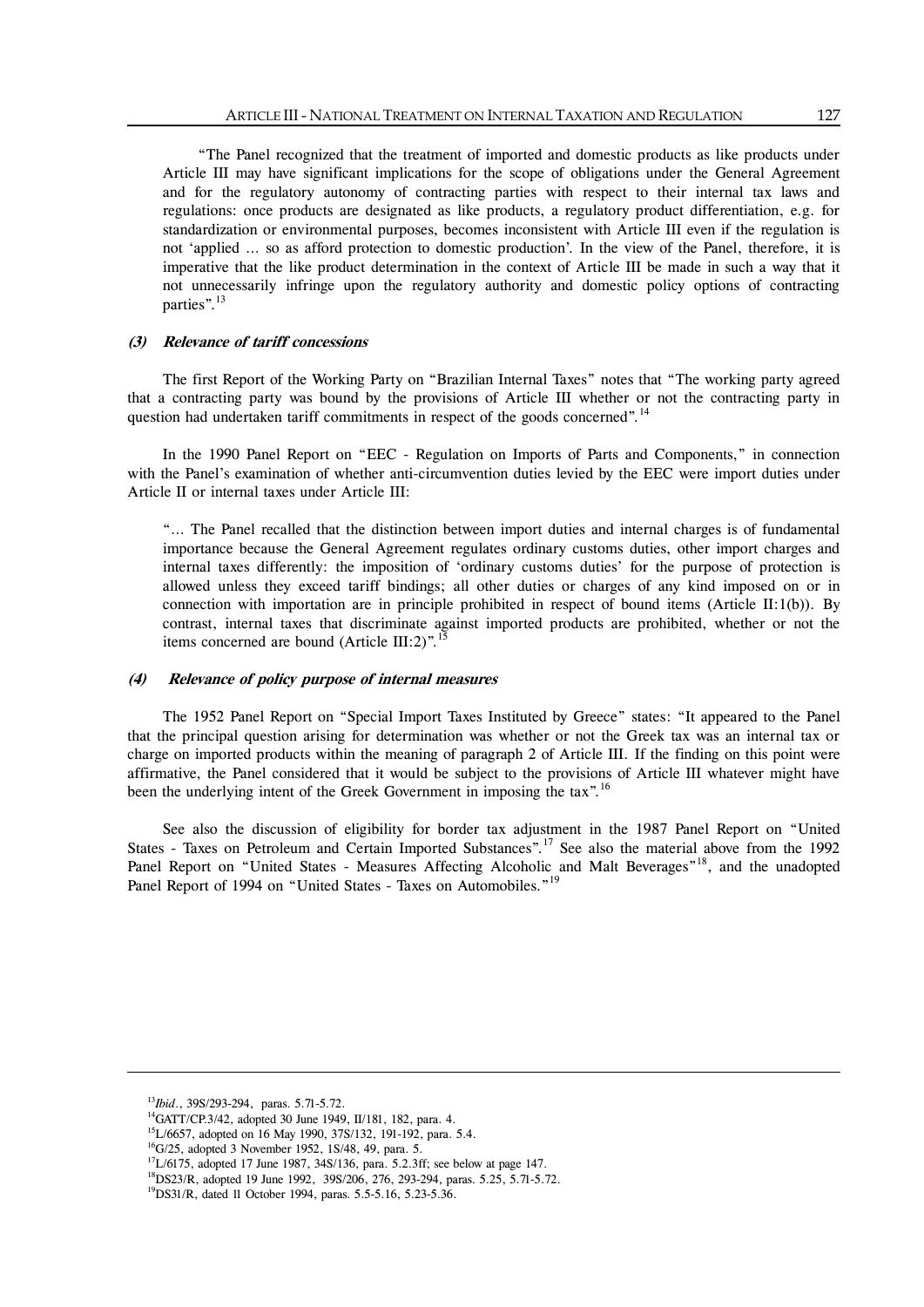#### **(5) Relevance of trade effects**

The 1949 Working Party Report on "Brazilian Internal Taxes" notes that

"… the delegate of Brazil submitted the argument that if an internal tax, even though discriminatory, does not operate in a protective manner the provisions of Article III would not be applicable. He drew attention to the first paragraph of Article III, which prescribes that such taxes should not be applied 'so as to afford protection to domestic production'…. The delegate of Brazil …. suggested that where there were no imports of a given commodity or where imports were small in volume, the provisions of Article III did not apply. [The majority of the working party] argued that the absence of imports from contracting parties during any period of time that might be selected for examination would not necessarily be an indication that they had no interest in exports of the product affected by the tax, since their potentialities as exporters, given national treatment, should be taken into account. These members of the working party therefore took the view that the provisions of the first sentence of Article III, paragraph 2, were equally applicable whether imports from other contracting parties were substantial, small or non-existent".<sup>20</sup>

The 1987 Panel Report on "United States - Taxes on Petroleum and Certain Imported Substances" found, *inter alia*, that an excise tax on petroleum was imposed at a higher rate on imported products than on the like domestic product, and therefore was inconsistent with Article III:2, first sentence (see page 150 below); the Panel examined the argument of the United States that the tax differential of 3.5 US cents per barrel was so small that it did not nullify or impair benefits accruing to Canada, the EEC and Mexico under the General Agreement. The Panel noted with respect to Article III:2:

"An acceptance of the argument that measures which have only an insignificant effect on the volume of exports do not nullify or impair benefits accruing under Article III:2, first sentence, implies that the basic rationale of this provision - the benefit it generates for the contracting parties - is to protect expectations on export volumes. That, however, is not the case. Article III:2, first sentence, obliges contracting parties to establish certain competitive conditions for imported products in relation to domestic products. Unlike some other provisions in the General Agreement, it does not refer to trade effects. The majority of the members of the Working Party on the 'Brazilian Internal Taxes' therefore correctly concluded that the provisions of Article III:2, first sentence, 'were equally applicable, whether imports from other contracting parties were substantial, small or non-existent' (BISD Vol. II/185). The Working Party also concluded that 'a contracting party was bound by the provisions of Article III whether or not the contracting party in question had undertaken tariff commitments in respect of the goods concerned' (BISD Vol. II/182), in other words, the benefits under Article III accrue independent of whether there is a negotiated expectation of market access or not. Moreover, it is conceivable that a tax consistent with the national treatment principle (for instance, a high but non-discriminatory excise tax) has a more severe impact on the exports of other contracting parties than a tax that violates that principle (for instance a very low but discriminatory tax). The case before the Panel illustrates this point: the United States could bring the tax on petroleum in conformity with Article III:2, first sentence, by raising the tax on domestic products, by lowering the tax on imported products or by fixing a new common tax rate for both imported and domestic products. Each of these solutions would have different trade results, and it is therefore logically not possible to determine the difference in trade impact between the present tax and one consistent with Article III:2, first sentence, and hence to determine the trade impact resulting from the non-observance of that provision. For these reasons, Article III:2, first sentence, cannot be interpreted to protect expectations on export volumes; it protects expectations on the competitive relationship between imported and domestic products. A change in the competitive relationship contrary to that provision must consequently be regarded ipso facto as a nullification or impairment of benefits accruing under the General Agreement. A demonstration that a measure inconsistent with Article III:2, first sentence, has no or insignificant effects would therefore in the view of the Panel not be a sufficient demonstration that the benefits accruing under that provision had not been nullified or impaired even if such a rebuttal were in principle permitted".<sup>21</sup>

<sup>20</sup>GATT/CP.3/42, adopted 30 June 1949, II/181, 185, para. 16.

<sup>21</sup>L/6175, adopted 17 June 1987, 34S/136, 158, para. 5.1.9.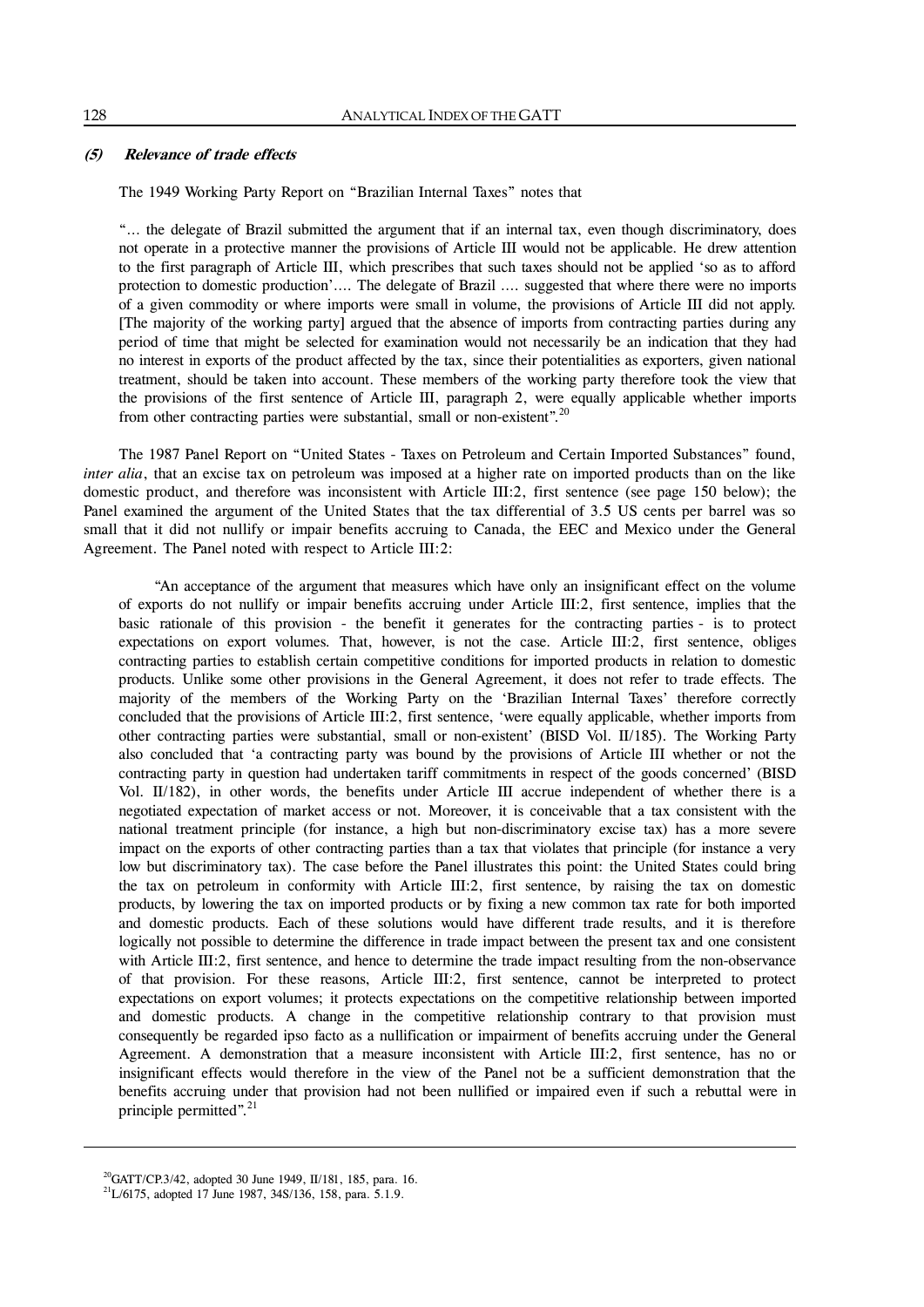The 1992 Panel Report on "United States - Measures Affecting Alcoholic and Malt Beverages" examined an argument that since only 1.5 per cent of domestic beer in the United States was eligible for a reduction in the excise tax on beer and less than one per cent of domestic beer benefited from the tax reduction, "the federal excise tax neither discriminated against imported beer nor provided protection to domestic production".

"The Panel noted the United States argument that the total number of barrels currently subject to the lower federal excise tax rate represented less than one per cent of total domestic beer production, that over 99 per cent of United States beer was subject to the same federal excise tax as that imposed on imported beer, and that therefore the federal excise tax neither discriminated against imported beer nor provided protection to domestic production. The Panel further noted that although Canada did not accept the United States estimate that the tax exemption applied to only one per cent of United States production, it pointed out that this figure nonetheless equalled total Canadian exports of beer to the United States. In accordance with previous panel reports adopted by the CONTRACTING PARTIES, the Panel considered that Article III:2 protects competitive conditions between imported and domestic products but does not protect expectations on export volume. In the view of the Panel, the fact that only approximately 1.5 per cent of domestic beer in the United States is eligible for the lower tax rate cannot justify the imposition of higher internal taxes on imported Canadian beer than on competing domestic beer. The prohibition of discriminatory taxes in Article III:2, first sentence, is not conditional on a 'trade effects test' nor is it qualified by a *de minimis* standard. … Thus, in the view of the Panel, the fact that only approximately 1.5 per cent of domestic beer in the United States is eligible for the lower tax rate does not immunize this United States measure from the national treatment obligation of Article III. $^{22}$ 

The same Panel examined a similar argument with respect to paragraph 4 of Article III.

"With respect to Vermont and Virginia, the Panel noted that certain imported wines cannot be sold in state-operated liquor stores whereas the like domestic wine can. The Panel recalled the United States argument that the number of state-operated sales outlets was relatively small compared to the number of private outlets. The Panel considered that although Canadian wine has access to most of the available sales outlets in these states, it is still denied competitive opportunities accorded to domestic like products with respect to sales in state-operated outlets. Therefore, the Panel considered that the Vermont and Virginia measures are inconsistent with Article III:4."<sup>23</sup>

In 1994, the Panel on "United States - Measures Affecting the Importation, Internal Sale and Use of Tobacco" noted, in relation to an argument regarding a difference in the amount of nonrefundable marketing assessment, termed "budget deficit assessment" ("BDA") charged on imported tobacco and on domestically produced tobacco:

"The Panel … recalled the U.S. argument that the discriminatory impact of the BDA differential was so small as to be of no commercial consequence. Here, the Panel noted that previous panels had rejected arguments of de minimis trade consequences and had found that the size of the trade impact of a measure was not relevant to its consistency with Article III.<sup>24</sup> The CONTRACTING PARTIES had recognized that Article III protected expectations on the competitive relationship between imported and domestic products, not export volumes.<sup>25</sup> In accordance with these past panel rulings, the Panel considered that it was not permissible to impose higher internal taxes on imported products than on like domestic products,

<sup>22</sup>DS23/R, adopted 19 June 1992, 39S/206, 270-271, para. 5.6.

<sup>23</sup>*Ibid*., 39S/292, para. 5.65.

<sup>&</sup>lt;sup>24</sup>The footnote to this sentence in the panel report provides: "See, *e.g.*, report of the panel on United States - Taxes on Petroleum and Certain Imported Substances, adopted on 17 June 1987, BISD 34S/136, 155-159; report of the panel on United States - Section 337 of the Tariff Act of 1930, adopted on 7 November 1989, BISD 36S/345, 386-387".

<sup>&</sup>lt;sup>25</sup>The footnote to this sentence in the panel report refers to the panel report on "United States - Taxes on Petroleum and Certain Imported Substances", adopted on 17 June 1987, BISD 34S/136, 158 ("Article III:2, first sentence, obliges contracting parties to establish certain competitive conditions for imported products in relation to domestic products. Unlike some other provisions of the General Agreement, it does not refer to trade effects") and also to the panel report on "United States - Measures Affecting Alcoholic and Malt Beverages", adopted on 19 June 1992, BISD 39S/206, 271.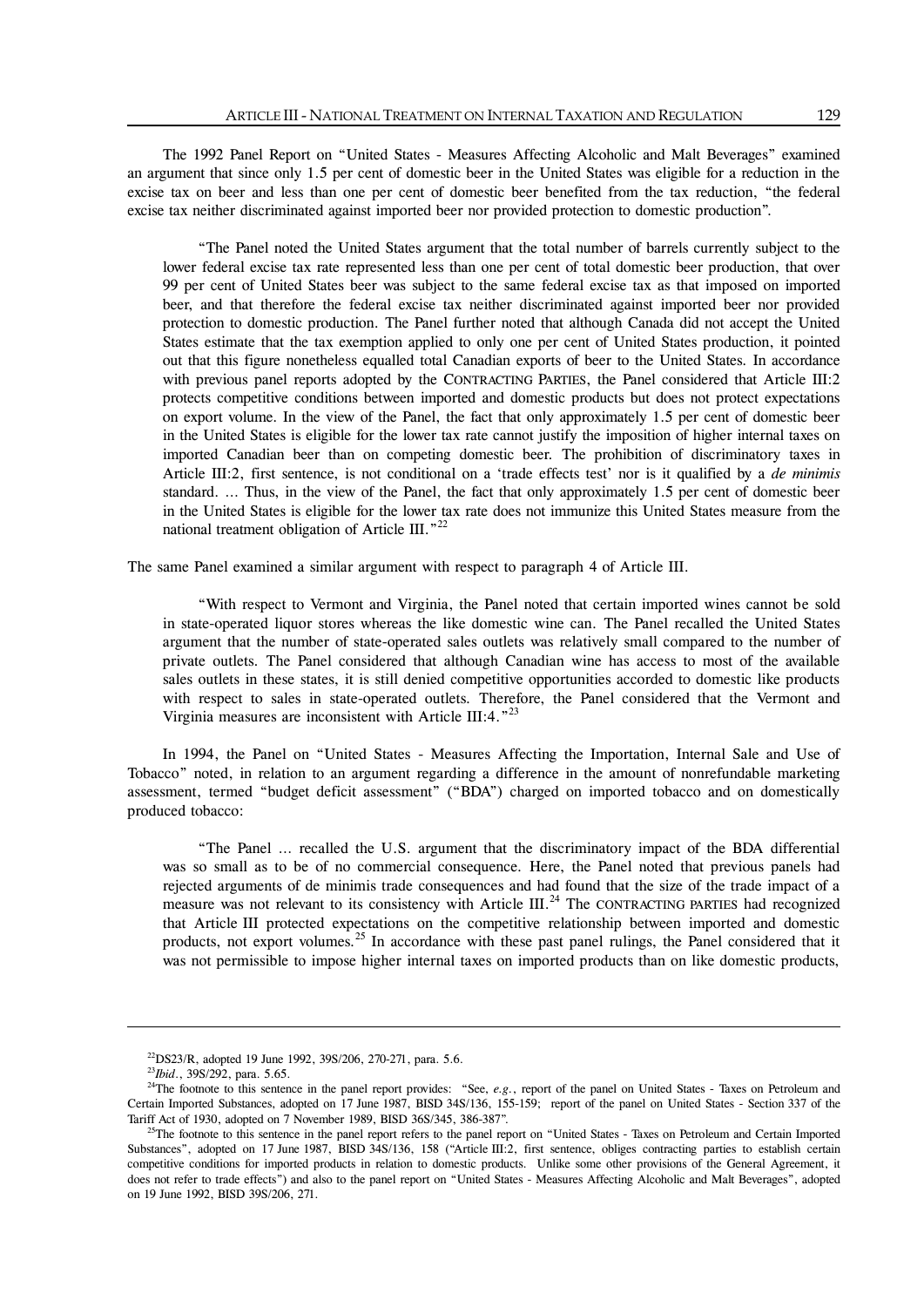even where the difference was minimal or of no commercial consequence.<sup>26</sup> The Panel thus rejected this particular U.S. defense of the BDA.

"… the Panel concluded that the BDA subjected imported tobacco to an internal tax or charge in excess of that applied to like domestic tobacco."<sup>27</sup>

# **(6) Application of Article III to regional and local governments and authorities within the territory of a contracting party**

See the Note *ad* Article III:1, which provides that the application of paragraph 1 to internal taxes imposed by local governments and authorities within the territory of a contracting party is subject to the provisions of the final paragraph of Article XXIV, and adds certain qualifying conditions. This Note was added at the Havana Conference. In response to a request for an explanation of which internal taxes might be considered "technically inconsistent with the letter but not inconsistent with the spirit of Article III" in terms of the Note, the representative of Colombia replied that "the first part of the interpretative note had been drafted to cover certain problems of Colombia connected with domestic products, subject to prices fixed by local public monopolies, which could not be taxed in the same manner as the like imported products, which were subject to a consumption tax, without grave political and administrative consequences".<sup>28</sup>

The 1992 Panel Report on "Canada - Import, Distribution and Sale of Certain Alcoholic Drinks by Provincial Marketing Agencies" considered measures of provincial liquor boards which applied both to beer originating outside Canada and beer from other provinces of Canada. A note to the Panel findings provides that "Throughout these findings the reference to domestic beer is a reference to the domestic beer which receives the most favourable treatment by Canada in the province in question, that is in most instances the beer brewed in that province". $29$ 

The 1992 Panel Report on "United States - Measures Affecting Alcoholic and Malt Beverages" observed with respect to differential excise taxes levied by US states:

"The Panel did not consider relevant the fact that many of the state provisions at issue in this dispute provide the same treatment to products of other states of the United States as that provided to foreign products. The national treatment provisions require contracting parties to accord to imported products treatment no less favourable than that accorded to any like domestic product, whatever the domestic origin. Article III consequently requires treatment of imported products no less favourable than that accorded to the most-favoured domestic products".<sup>30</sup>

The same Panel also examined the listing requirements of state-operated liquor stores in certain states.

"Having regard to the past panel decisions and the record in the instant case, the present Panel was of the view that the listing and delisting practices here at issue do not affect importation as such into the United States and should be examined under Article III:4. The Panel further noted that the issue is not whether the practices in the various states affect the right of importation as such, in that they clearly apply to both domestic (out-of-state) and imported wines; rather, the issue is whether the listing and delisting practices accord less favourable treatment – in terms of competitive opportunities – to imported wine than that accorded to the like domestic product. Consequently, the Panel decided to analyze the state listing and delisting practices as internal measures under Article III:4. $^{31}$ 

See also generally Article XXIV:12.

<sup>&</sup>lt;sup>26</sup>The footnote to this sentence in the panel report refers to the panel report on "United States - Taxes on Petroleum and Certain Imported Substances", adopted on 17 June 1987, BISD 34S/136, 158-159.

 $^{27}$ DS44/R, adopted on 4 October 1994, paras. 99-100.

 $^{28}E/CONF.2/C.3/SR.40$ , p. 2; see also  $E/CONF.2/C.3/A/W.30$ , p. 1.

<sup>&</sup>lt;sup>29</sup>DS17/R, adopted 18 February 1992, 39S/27, 75, note to finding in para. 5.4 applying Article III:4.

<sup>30</sup>DS23/R, adopted 19 June 1992, 39S/206, 274, para. 5.17.

<sup>31</sup>*Ibid.*, 39S/292, para. 5.63.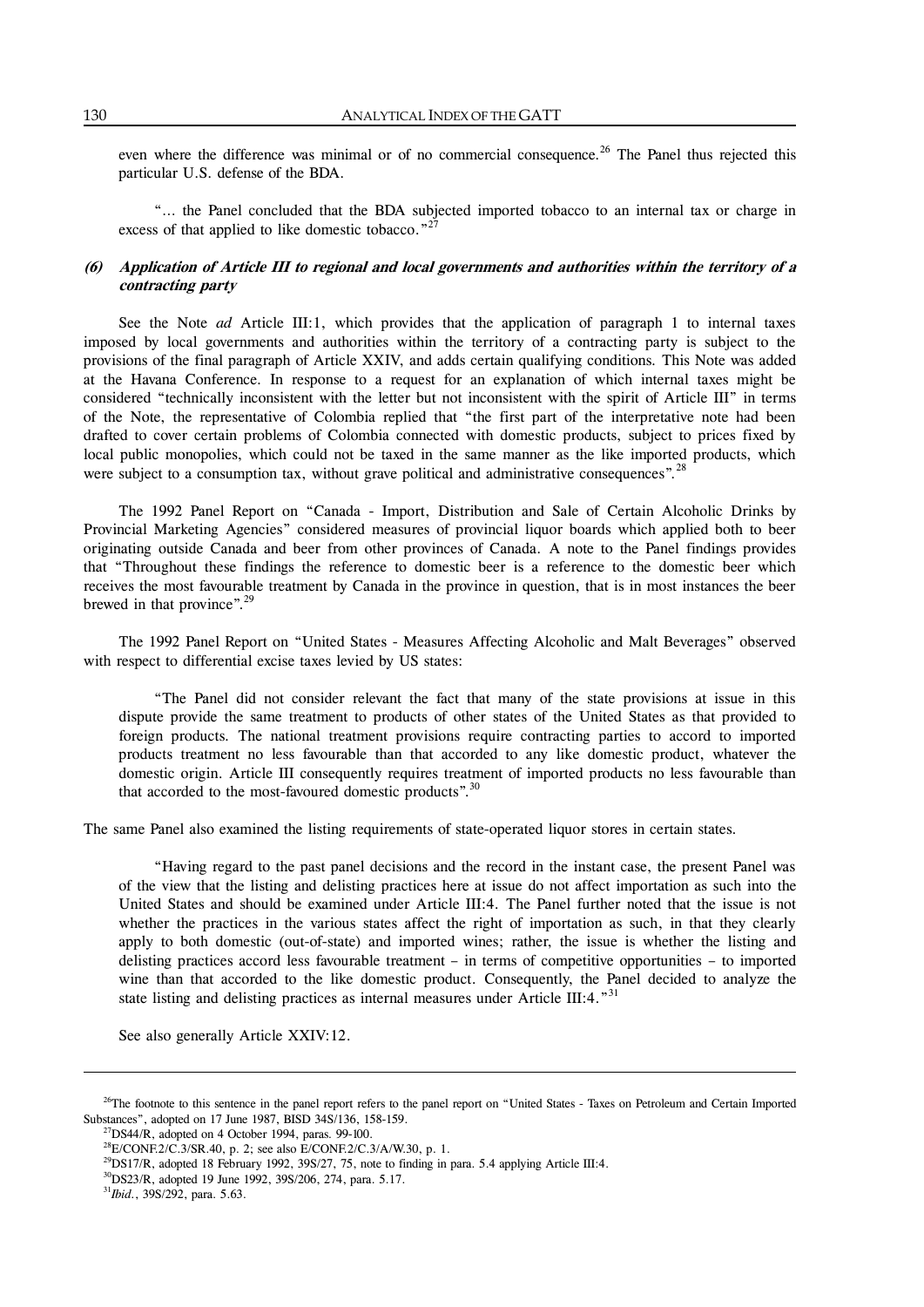# **(7) Application of Article III with regard to State trading monopolies**

During discussions in Sub-Committee A of the Third Committee at the Havana Conference, it was agreed that "state monopolies importing products for commercial resale were not excepted from the provisions of Article 18".<sup>32</sup> Also during the Havana Conference, in order to make it clear that an internal tax levied by a State monopoly, if treated as a negotiable monopoly margin, would not fall within the scope of Article 18 [III], the following Interpretative Note was added to Article 31 of the Charter: $33$ 

"The maximum import duty referred to in paragraph 2 and 4 [of Article 31] would cover the margin which has been negotiated or which has been published or notified to the Organization, whether or not collected, wholly or in part, at the custom house as an ordinary customs duty".<sup>34</sup>

The 1988 Panel Report on "Canada - Import, Distribution and Sale of Alcoholic Drinks by Canadian Provincial Marketing Agencies" examined, *inter alia*, mark-up practices of provincial marketing agencies, or "liquor boards" which have a monopoly of the supply and distribution of alcoholic beverages in Canada.

"The Panel … noted that the retail prices charged by the provincial liquor boards for imported alcoholic beverages were composed of the invoice price; *plus* federal customs duties collected at the bound rates; *plus* standard freight to a set destination; *plus* additional price increases ('mark-ups') which were sometimes higher on imported than on like domestic alcoholic beverages ('differential mark-ups'); *plus* federal and provincial sales taxes. …

"… It noted that federal and provincial sales taxes were levied on alcoholic beverages and asked itself whether the fiscal elements of mark-ups, which produced revenue for the provinces, could also be justified as 'internal taxes conforming to the provisions of Article III', noting that Article III:2 itself referred, not only to internal taxes, but also to 'other internal charges'. The Panel was of the view that to be so considered, the fiscal element of mark-ups must of course meet the requirements of Article III, e.g. they must not be applied to imported or domestic products so as to afford protection to domestic production. The Panel also considered it important that, if fiscal elements were to be considered as internal taxes, mark-ups would also have to be administered in conformity with other provisions of the General Agreement, in particular Article X dealing with the Publication and Administration of Trade Regulations."<sup>35</sup>

In regard to its examination of the listing practices of provincial liquor boards:

"… the Panel saw great force in the argument that Article III:4 was also applicable to state-trading enterprises at least when the monopoly of the importation and monopoly of the distribution in the domestic markets were combined, as was the case of the provincial liquor boards in Canada. This interpretation was confirmed *e contrario* by the wording of Article III:8(a)".<sup>36</sup>

The 1989 Panel Report on "Thailand - Restrictions on Importation of and Internal Taxes on Cigarettes" notes as follows:

"The Panel … examined how Thailand might restrict the *supply* of cigarettes in a manner consistent with the General Agreement. The Panel noted that contracting parties may maintain governmental monopolies, such as the Thai Tobacco Monopoly, on the importation and domestic sale of products.<sup>37</sup> The Thai Government may use this monopoly to regulate the overall supply of cigarettes, their prices and their retail availability provided it thereby does not accord imported cigarettes less favourable treatment

 $\overline{a}$ 

<sup>34</sup>Havana Charter, Interpretative Note to Article 31. The General Agreement contains no corresponding interpretative note.

<sup>36</sup>L/6304, adopted on 22 March 1988, 35S/37, 90, para. 4.26.

 $32E/CONF.2/C.3/A/W.50$ , p. 1.

<sup>33</sup>Havana Reports, p. 67, para. 74.

<sup>&</sup>lt;sup>35</sup>L/6304, adopted 22 March 1988, 35S/37, 87, para. 4.11 and 88-89, para. 4.20.

<sup>&</sup>lt;sup>37</sup>Note 1 on page 37S/225 provides: "Cf. Articles III:4, XVII and XX(d)".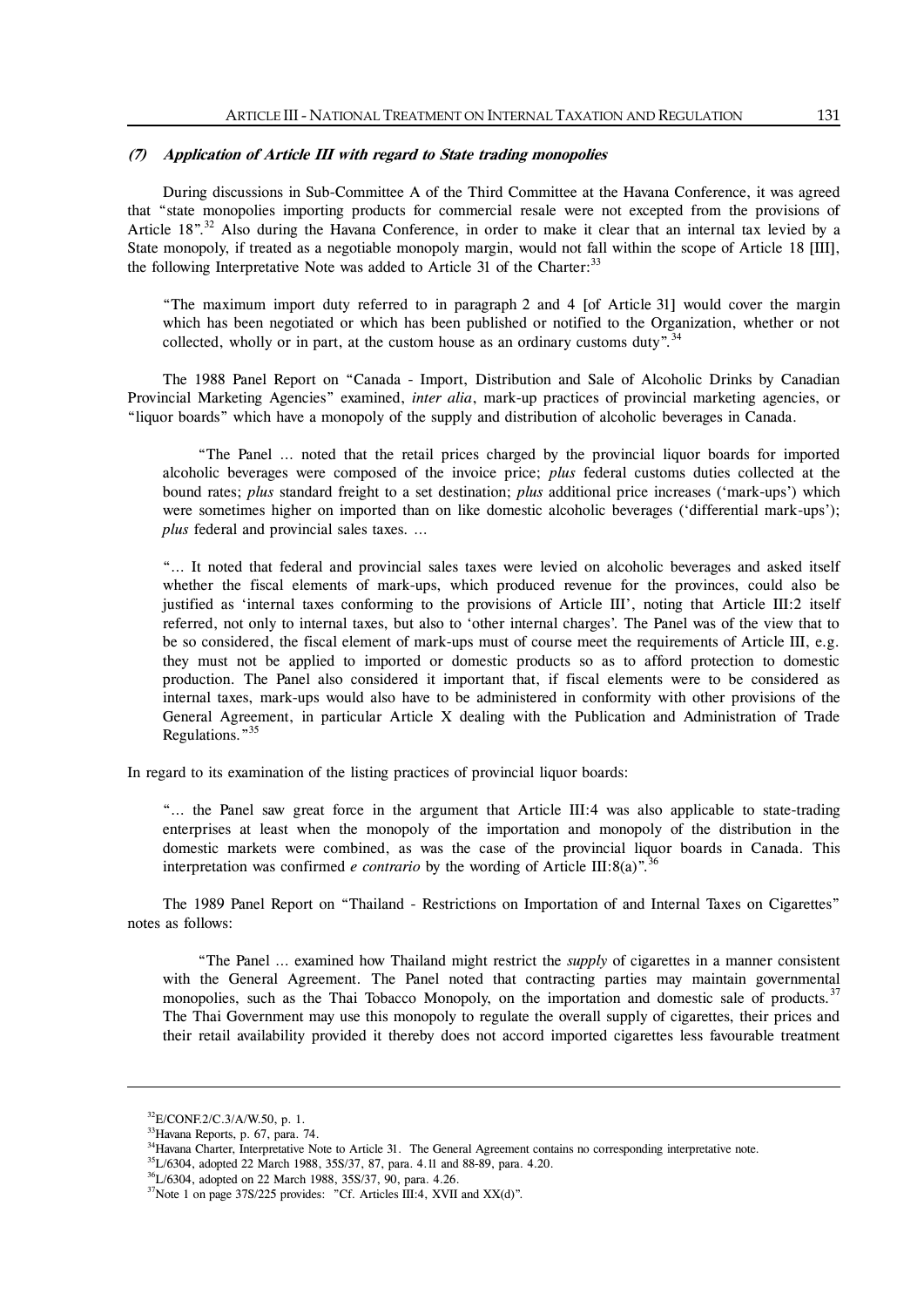than domestic cigarettes or act inconsistently with any commitments assumed under its Schedule of Concessions.<sup>38</sup>

The 1992 Panel Report on "Canada - Import, Distribution and Sale of Certain Alcoholic Drinks by Provincial Marketing Agencies" found as follows concerning Article III.

"The Panel … turned to Canada's argument that its right to deliver imported beer to the points of sale was an inherent part of Canada's right to establish an import monopoly in accordance with Article XVII of the General Agreement which was not affected by its obligations under Article III:4. The Panel noted that the issue before it was not whether Canada had the right to create government monopolies for the importation, internal delivery and sale of beer. The Panel fully recognized that there was nothing in the General Agreement which prevented Canada from establishing import and sales monopolies that also had the sole right of internal delivery. The only issue before the Panel was whether Canada, having decided to establish a monopoly for the internal delivery of beer, might exempt domestic beer from that monopoly. The Panel noted that Article III:4 did not differentiate between measures affecting the internal transportation of imported products that were imposed by governmental monopolies and those that were imposed in the form of regulations governing private trade. Moreover, Articles II:4, XVII and the Note Ad Articles XI, XII, XIII, XIV and XVIII clearly indicated the drafters' intention not to allow contracting parties to frustrate the principles of the General Agreement governing measures affecting private trade by regulating trade through monopolies. Canada had the right to take, in respect of the privately delivered beer, the measures necessary to secure compliance with laws consistent with the General Agreement relating to the enforcement of monopolies. This right was specifically provided for in Article XX(d) of the General Agreement. The Panel recognized that a beer import monopoly that also enjoyed a sales monopoly might, in order properly to carry out its functions, also deliver beer but it did not for that purpose have to prohibit unconditionally the private delivery of imported beer while permitting that of domestic beer. For these reasons the Panel *found* that Canada's right under the General Agreement to establish an import and sales monopoly for beer did not entail the right to discriminate against imported beer inconsistently with Article III:4 through regulations affecting its internal transportation."<sup>39</sup>

With respect to the issue of mark-ups:

"The Panel noted that Canada taxed both imported and domestic beer by assessing mark-ups through the liquor boards and by levying provincial sales taxes and the federal Goods and Services Tax at the retail level. …

"The Panel noted that, according to Article III:2, first sentence, imported products

'shall not be subject, directly or indirectly, to internal taxes or other internal charges of any kind in excess of those applied, directly or indirectly, to like domestic products'.

"The Panel considered that this provision applied not only to the provincial and federal sales taxes but also to the mark-ups levied by the liquor boards because they also constituted internal governmental charges borne by products".<sup>40</sup>

The Panel also found that the following requirements maintained by Canadian provincial liquor boards fell under Article III:4: the practice of the liquor boards of Ontario to limit listing of imported beer to the six-pack size while according listings in different package sizes to domestic beer; restrictions on private delivery of beer, including levies for delivering imported beer; and application of minimum prices to domestic and imported beer.

<sup>&</sup>lt;sup>38</sup>DS10/R, adopted on 7 November 1990, 37S/200, 225, para. 79. Note 2 on page 37S/225, to this sentence, provides: "Cf. Articles  $III:2$  and 4 and  $II:4$ ".

<sup>39</sup>DS17/R, adopted 18 February 1992, 39S/27, 79-80, para. 5.15.

<sup>40</sup>*Ibid.,* 39S/83, paras. 5.23-5.24.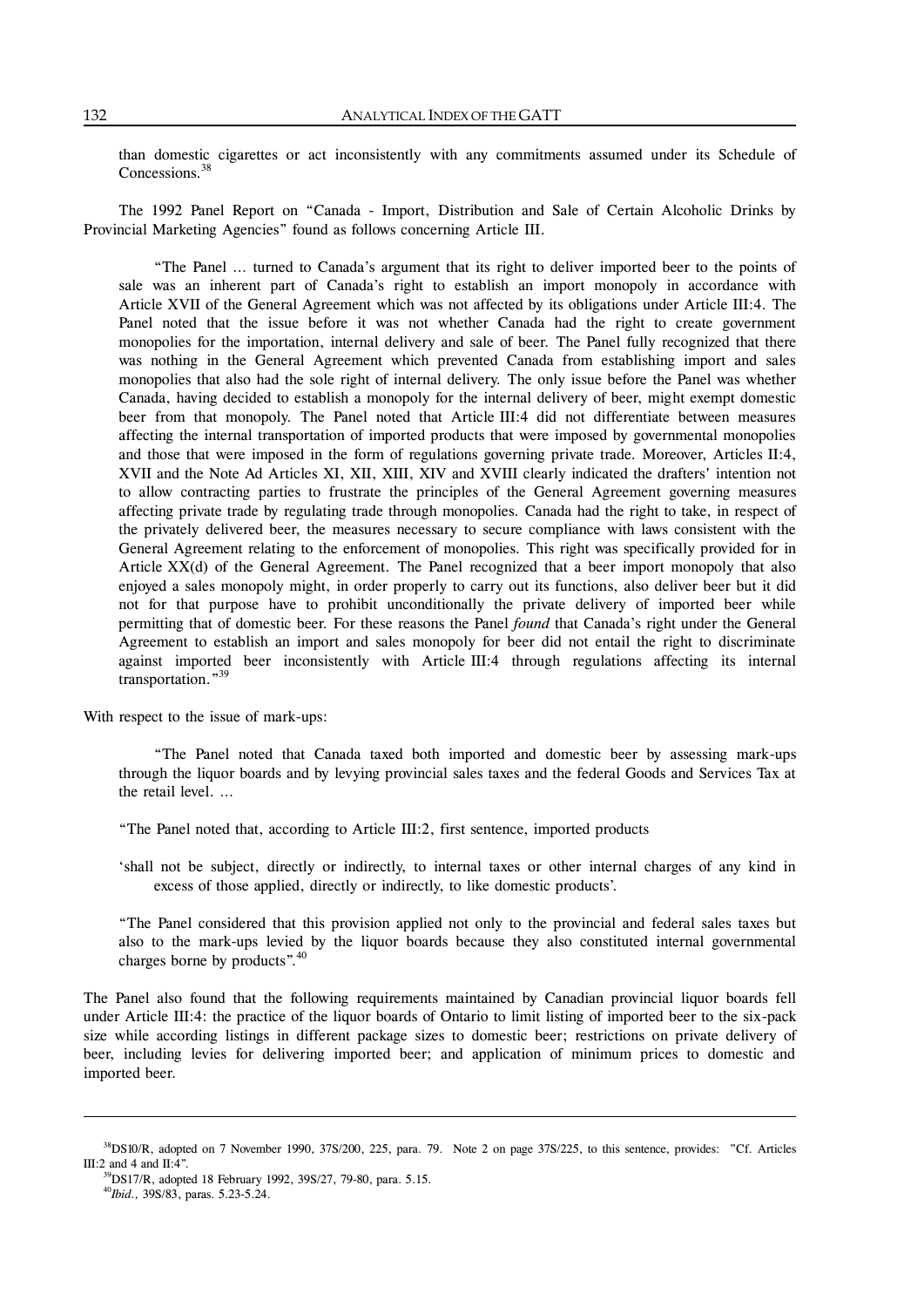In the 1992 Panel Report on "United States - Measures Affecting Alcoholic and Malt Beverages" the Panel found that listing and delisting requirements maintained by liquor stores operated by certain US states fell under Article III:4.<sup>41</sup>

See also the Note *Ad* Article XVII:1.

#### **(8) Mandatory versus discretionary legislation; non-enforcement**

The 1987 Panel Report on "United States - Taxes on Petroleum and Certain Imported Substances" examined excise taxes on imported petroleum and certain imported chemical substances ("Superfund taxes"), which had been enacted as a revenue source for the US "Superfund" hazardous-waste cleanup program. The tax on certain imported substances, enacted in October 1986, provided that it would not enter into effect until 1 January 1989; regulations implementing it had not been drafted or put into effect.

"The Panel noted that the United States objected to an examination of this tax because it did not go into effect before 1 January 1989, and - having no immediate effect on trade and therefore not causing nullification or impairment - fell outside the framework of Article XXIII. The Panel examined this point and concluded the following.

"… The general prohibition of quantitative restrictions under Article XI … and the national treatment obligation of Article III … have essentially the same rationale, namely to protect expectations of the contracting parties as to the competitive relationship between their products and those of the other contracting parties. Both articles are not only to protect current trade but also to create the predictability needed to plan future trade. That objective could not be attained if contracting parties could not challenge existing legislation mandating actions at variance with the General Agreement until the administrative acts implementing it had actually been applied to their trade. Just as the very existence of a regulation providing for a quota, without it restricting particular imports, has been recognized to constitute a violation of Article XI:1, the very existence of mandatory legislation providing for an internal tax, without it being applied to a particular imported product, should be regarded as falling within the scope of Article III:2, first sentence. The Panel noted that the tax on certain imported substances had been enacted, that the legislation was mandatory and that the tax authorities had to apply it after the end of next year and hence within a time frame within which the trade and investment decisions that could be influenced by the tax are taken. The Panel therefore concluded that Canada and the EEC were entitled to an investigation of their claim that this tax did not meet the criteria of Article III:2, first sentence."<sup>42</sup>

The 1987 Panel Report on "United States - Taxes on Petroleum and Certain Imported Substances" also examined, with respect to the tax on certain imported substances, the requirement that importers supply sufficient information regarding the chemical inputs of taxable substances to enable the tax authorities to determine the amount of tax to be imposed; otherwise a penalty tax would be imposed in the amount of five per cent ad valorem, or a different rate to be prescribed by the Secretary of the Treasury which would equal the amount that would be imposed if the substance were produced using the predominant method of production. The Panel noted concerning the penalty rate:

"… the Superfund Act permits the Secretary of the Treasury to prescribe by regulation, in lieu of the 5 per cent rate, a rate which would equal the amount that would be imposed if the substance were produced using the predominant method of production…. These regulations have not yet been issued. Thus, whether they will eliminate the need to impose the penalty tax and whether they will establish complete equivalence between domestic and imported products, as required by Article III:2, first sentence, remain open questions. From the perspective of the overall objectives of the General Agreement it is regrettable that the Superfund Act explicitly directs the United States tax authorities to impose a tax inconsistent with the national treatment principle but, since the Superfund Act also gives them the possibility to avoid the need to impose that tax by issuing regulations, the existence of the penalty rate

<sup>41</sup>DS23/R, adopted 19 June 1992, 39S/206, 291-293, paras. 5.62-5.69.

<sup>42</sup>L/6175, adopted 17 June 1987, 34S/136, 160, paras. 5.2.1-5.2.2.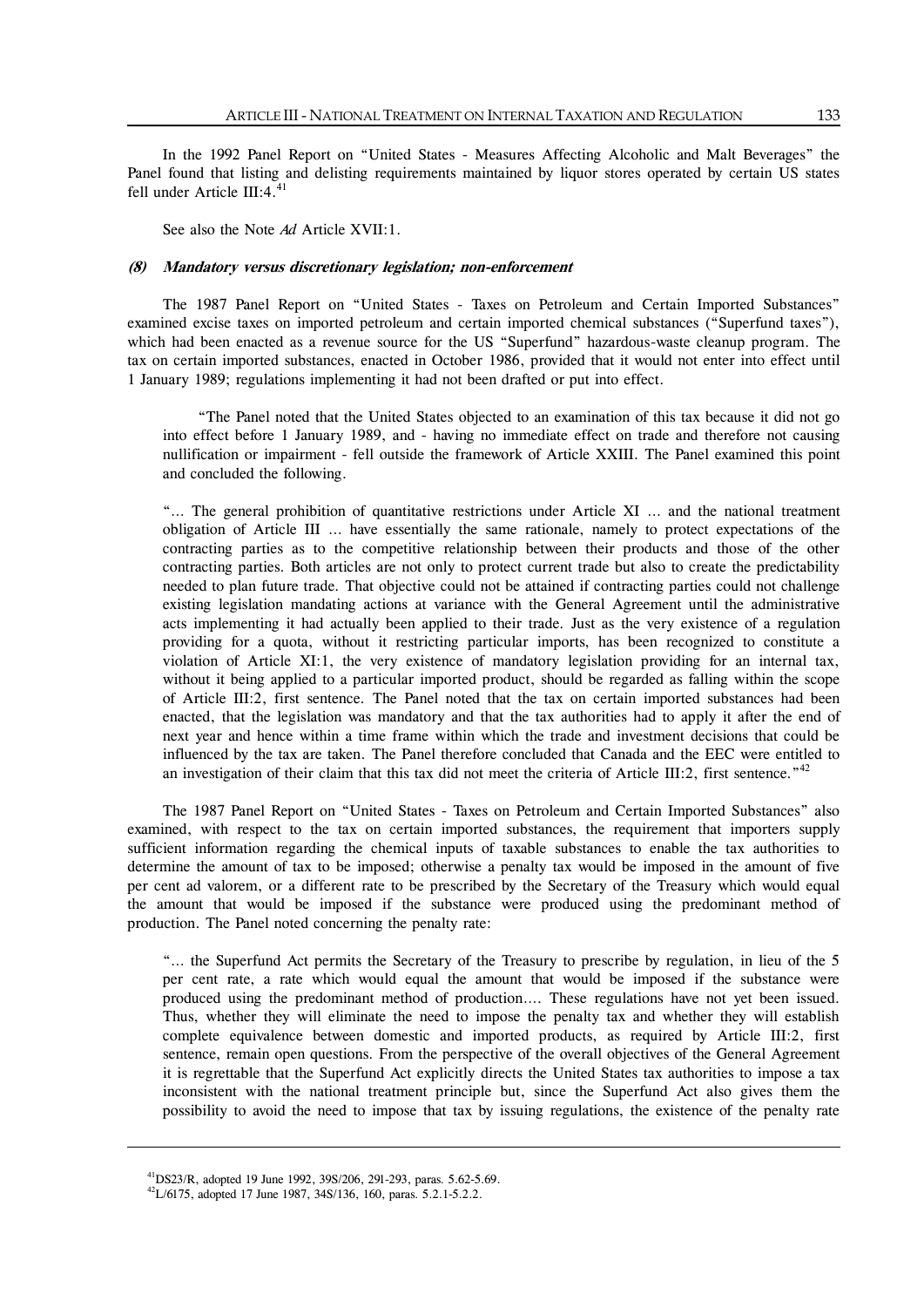provisions as such does not constitute a violation of the United States obligations under the General Agreement. The Panel noted with satisfaction the statement of the United States that, given the tax authorities' regulatory authority under the Act, 'in all probability the 5 per cent penalty rate would never be applied'".

In the 1990 Panel Report on "EEC - Regulation on Imports of Parts and Components" the Panel also examined an argument of Japan concerning the anti-circumvention provision in the EEC anti-dumping legislation:

"Japan considers not only the measures taken under the anticircumvention provision but also the provision itself to be violating the EEC's obligations under the General Agreement. Japan therefore asked the Panel to recommend to the CONTRACTING PARTIES that they request the EEC not only to revoke the measures taken under the provision but also to withdraw the provision itself. The Panel therefore examined whether the mere existence of the anti-circumvention provision is inconsistent with the General Agreement. The Panel noted that the anti-circumvention provision does not mandate the imposition of duties or other measures by the EEC Commission and Council; it merely authorizes the Commission and the Council to take certain actions. Under the provisions of the General Agreement which Japan claims to have been violated by the EEC contracting parties are to avoid certain measures; but these provisions do not establish the obligation to avoid legislation under which the executive authorities may possibly impose such measures. …

"In the light of the above the Panel found that the mere existence of the anti-circumvention provision in the EEC's anti-dumping Regulation is not inconsistent with the EEC's obligations under the General Agreement. Although it would, from the perspective of the overall objectives of the General Agreement, be desirable if the EEC were to withdraw the anti-circumvention provision, the EEC would meet its obligations under the General Agreement if it were to cease to apply the provision in respect of contracting parties".<sup>44</sup>

The 1990 Panel Report on "Thailand - Restrictions on Importation of and Internal Taxes on Cigarettes" examined, *inter alia*, whether excise taxes which could be levied by Thai authorities on foreign cigarettes, as well as the exemption from Thai business and municipal taxes accorded in respect of cigarettes made from domestic leaf, were consistent with Article III. While the ceiling tax rates permitted under law were higher for imported than for domestic cigarettes, and the tax rate applied until 11 July 1990 varied in proportion to foreign tobacco content, the Thai Ministry of Finance had issued a regulation on 11 July 1990 to provide a uniform excise tax rate for all cigarettes. On 18 August 1990 Thailand modified its regulations to exempt all cigarettes from business and municipal taxes.

"… The United States argued that it was not sufficient under Article III for the rates effectively levied to be the same; the maximum rates that could be levied under the legislation also had to be non-discriminatory. The Panel noted that previous panels had found that legislation mandatorily requiring the executive authority to impose internal taxes discriminating against imported products was inconsistent with Article III:2, whether or not an occasion for its actual application had as yet arisen; legislation merely giving the executive the possibility to act inconsistently with Article III:2 could not, by itself, constitute a violation of that provision.<sup>45</sup> The Panel agreed with the above reasoning and found that the possibility that the Tobacco Act might be applied contrary to Article III:2 was not sufficient to make it inconsistent with the General Agreement.<sup>46</sup>

"… The Panel observed that the new Thai measure, by eliminating business and municipal taxes on cigarettes, removed the internal taxes imposed on imported cigarettes in excess of those applied to

<sup>43</sup>*Ibid.,* 34S/163-164, para. 5.2.9.

<sup>44</sup>L/6657, adopted 16 May 1990, 37S/132, 198-199, para. 5.25-5.26.

<sup>&</sup>lt;sup>45</sup>A footnote to this paragraph refers to Report of the Panel on "EEC - Regulation on Imports of Parts and Components" (L/6657 at paragraph 5.25, adopted on 16 May 1990). Report of the panel on "United States - Taxes on Petroleum and Certain Imported Substances" (BISD 34S/160, 164, adopted on 17 June 1987).

<sup>46</sup>DS10/R, adopted on 7 November 1990, 37S/200, 227, para. 84.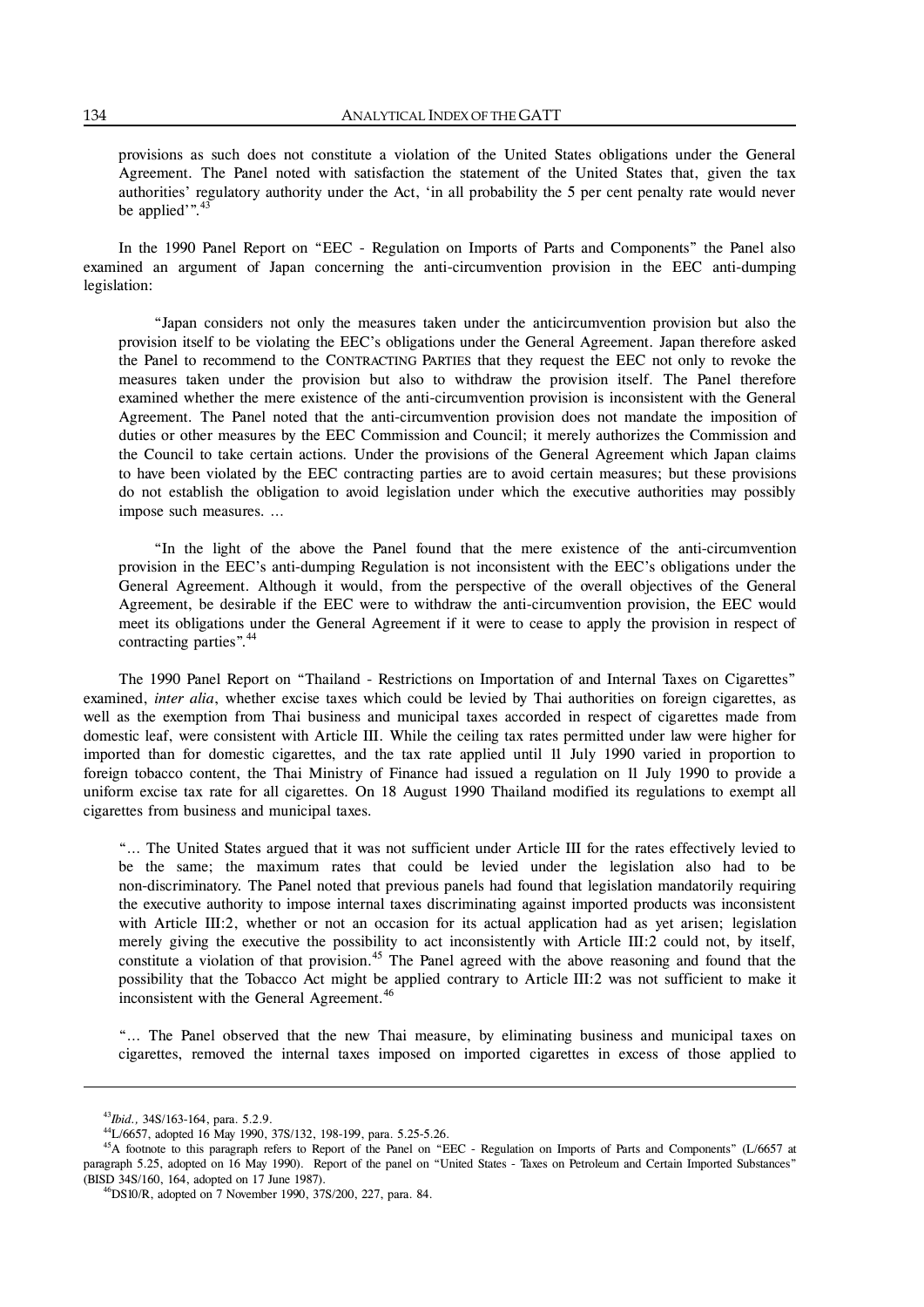domestic cigarettes. The Panel noted that, as in the case of the excise tax, the Tobacco Act continued to enable the executive authorities to levy the discriminatory taxes. However, the Panel, recalling its findings on the issue of excise taxes, found that the possibility that the Tobacco Act might be applied contrary to Article III:2 was, by itself, not sufficient to make it inconsistent with the General Agreement."<sup>4</sup>

The Panel concluded that "The current regulations relating to the excise, business and municipal taxes on cigarettes are consistent with Thailand's obligations under Article III of the General Agreement".<sup>48</sup>

The 1992 Panel Report on "United States - Measures Affecting Alcoholic and Malt Beverages" examined arguments that certain legislation, while it might be mandatory, was not actually being enforced. With respect to legislation exempting local producers from requirements to distribute through wholesalers, which the Panel ruled was inconsistent with Article III:4 (see page 178):

"The Panel then proceeded to consider the United States argument that the provisions in the state of Illinois permitting manufacturers to sell directly to retailers were not given effect. In this regard, the Panel recalled the decisions of the CONTRACTING PARTIES on the relevance of the non-application of laws in dispute. Recent panels addressing the issue of mandatory versus discretionary legislation in the context of both Articles III:2 and III:4<sup>49</sup> concluded that legislation mandatorily requiring the executive authority to take action inconsistent with the General Agreement would be inconsistent with Article III, whether or not the legislation were being applied, whereas legislation merely giving the executive authority the possibility to act inconsistently with Article III would not, by itself, constitute a violation of that Article. The Panel agreed with the above reasoning and concluded that because the Illinois legislation in issue allows a holder of a manufacturer's license to sell beer to retailers, without allowing imported beer to be sold directly to retailers, the legislation mandates governmental action inconsistent with Article III:4".<sup>50</sup>

With respect to the local option law in the state of Mississippi, which the Panel found to be inconsistent with Article III:4 (see page 178):

"The Panel then proceeded to consider the United States argument that the Mississippi law was not being applied. In this regard, the Panel recalled its previous discussion of this issue. … The Panel noted that the option law in Mississippi provides discretion only for the reinstatement of prohibition, but not for the discriminatory treatment of imported wines. The Panel concluded, therefore, that because the Mississippi legislation in issue, which permits native wines to be sold in areas of the state which otherwise prohibit the sale of alcoholic beverages, including imported wine, mandates governmental action inconsistent with Article III:4, it is inconsistent with that provision whether or not the political subdivisions are currently making use of their power to reinstate prohibition".<sup>51</sup>

With respect to the Massachusetts and Rhode Island "price affirmation" (maximum price) laws:

"In respect of the United States contention that the Massachusetts measure was not being enforced and that the Rhode Island measure was only nominally enforced, the Panel recalled its discussion of mandatory versus discretionary laws in the previous section. The Panel noted that the price affirmation measures in both Massachusetts and Rhode Island are mandatory legislation. Even if Massachusetts may not currently be using its police powers to enforce this mandatory legislation, the measure continues to be mandatory legislation which may influence the decisions of economic operators. Hence, a non-enforcement of a mandatory law in respect of imported products does not ensure that imported beer and wine are not treated less favourably than like domestic products to which the law does not apply. Similarly, the contention that

<sup>47</sup>*Ibid*., 37S/227 para. 86.

<sup>48</sup>*Ibid*., 37S/228 para. 88.

<sup>&</sup>lt;sup>49</sup>Note 11 to this paragraph refers to the Report of the Panel on "Thailand - Restrictions on Importation of and Internal Taxes on Cigarettes", adopted on 7 November 1990, BISD 37S/200, 227; Report of the Panel on "EEC - Regulation on Imports of Parts and Components", adopted on 16 May 1990, BISD 37S/132, 198; and Report of the Panel on "United States - Taxes on Petroleum and Certain Imported Substances", adopted on 17 June 1987, BISD 34S/136, 160.

<sup>50</sup>DS23/R, adopted 19 June 1992, 39S/206, 281-282, para. 5.39.

<sup>51</sup>*Ibid.,* 39S/289, para. 5.57.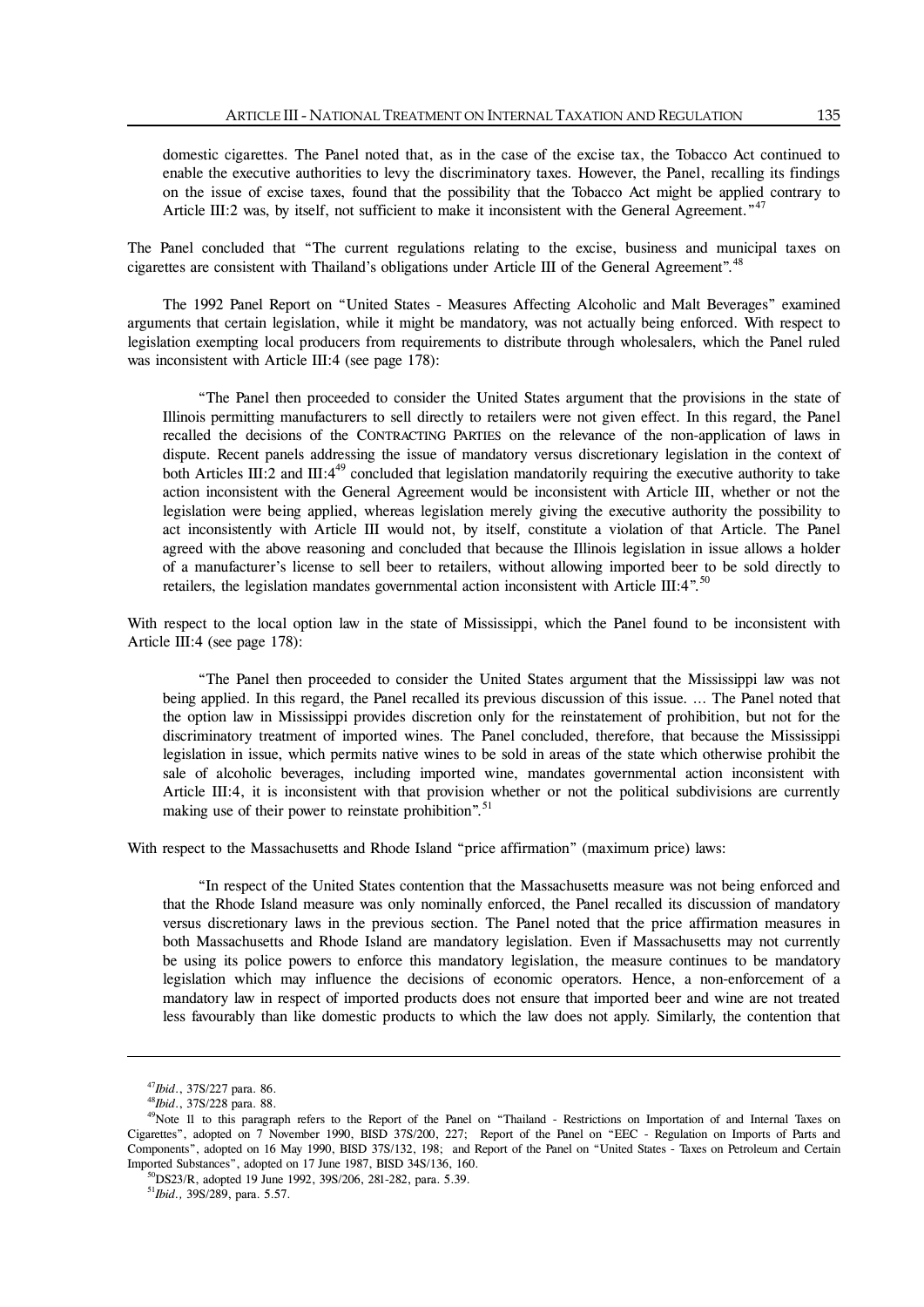Rhode Island only 'nominally' enforces its mandatory legislation a fortiori does not immunize this measure from Article III:4. The mandatory laws in these two states by their terms treat imported beer and wine less favourably than the like domestic products. Accordingly, the Panel found that the mandatory price affirmation laws in Massachusetts and Rhode Island are inconsistent with Article III:4, irrespective of the extent to which they are being enforced".<sup>52</sup>

See also the material on discretionary legislation, measures not yet in effect, and measures no longer in effect, under Article XXIII.

#### **2. Interpretative Note Ad Article III: measures imposed at the time or point of importation**

#### **(1) "collected or enforced … at the time or point of importation"**

The Interpretative Note *ad* Article III was added at Havana. It makes clear that the mere fact that an internal charge or regulation is collected or enforced in the case of the imported product at the time or point of importation does not prevent it from being an "internal tax or other internal charge" and from being subject to the provisions of Article III. During discussions at Havana on the proposal to add the Note, it was stated that "the proposed additional paragraph was intended to cover cases where internal excise taxes were, for administrative reasons, collected at the time of importation, as well as 'mixing' regulations also enforced at that stage".<sup>53</sup> The Report of Sub-Committee A of the Third Committee at the Havana Conference, which considered Article 18 of the Charter (on national treatment), states as follows:

"The delegations of Chile, Lebanon, and Syria inquired whether certain charges imposed by their countries on imported products would be considered as internal taxes under Article 18. The Sub-Committee, while not attempting to give a general definition of internal taxes, considered that the particular charges referred to are import duties and not internal taxes because according to the information supplied by the countries concerned (a) they are collected at the time of, and as a condition to, the entry of the goods into the importing country, and (b) they apply exclusively to imported products without being related in any way to similar charges collected internally on like domestic products. The fact that these charges are described as internal taxes in the laws of the importing country would not in itself have the effect of giving them the status of internal taxes under the Charter".

See also the discussion of border tax adjustments below at page 144.

The 1978 Panel Report on "EEC - Measures on Animal Feed Proteins" examined an EEC scheme requiring importers and producers of vegetable proteins to purchase and denature surplus skimmed milk powder from EEC intervention stocks. The scheme allowed persons subject to this requirement to provide a security deposit or a bank guarantee instead of documents providing proof of the purchase and the denaturing of the skimmed milk powder; the deposit or guarantee was refunded interest-free upon presentation of the required documents but forfeited otherwise. The Panel examined the argument that this security deposit scheme was a charge enforced at the border under Article II:2(a) and the Note *ad* Article III.

"The Panel was of the opinion that the security deposit was not of a fiscal nature because, if it had been, it would have defeated the stated purpose of the EEC Regulation which was to increase utilization of denatured skimmed milk powder. In addition the revenue from the security deposit accrued to EEC budgetary authorities only when the buyer of vegetable proteins had not fulfilled the purchase obligations. The Panel further noted that less than 1 per cent of the security deposits paid, were not released, indicating compliance with the purchase obligation. The Panel therefore considered that the security deposit, including

<sup>&</sup>lt;sup>52</sup>*Ibid.*, 39S/290, para. 5.60; see also similar finding with respect to non-enforcement of New Hampshire statute requiring preferential treatment for listing of wine manufactured or bottled in New Hampshire, *ibid.*, 39S/292, para. 5.66.

 $^{53}$ E/CONF.2/C.3/SR.11 p. 1; proposal at E/CONF.2/C.3/1/Add.21. See also E/CONF.2/C.3/A/W.33, p. 1.

<sup>54</sup>Havana Reports, p. 62, para. 42; E/CONF.2/C.3/A/W.30, p. 2. The text of Article 18 as amended at Havana was taken into the General Agreement; see the discussion of negotiating history in section III below.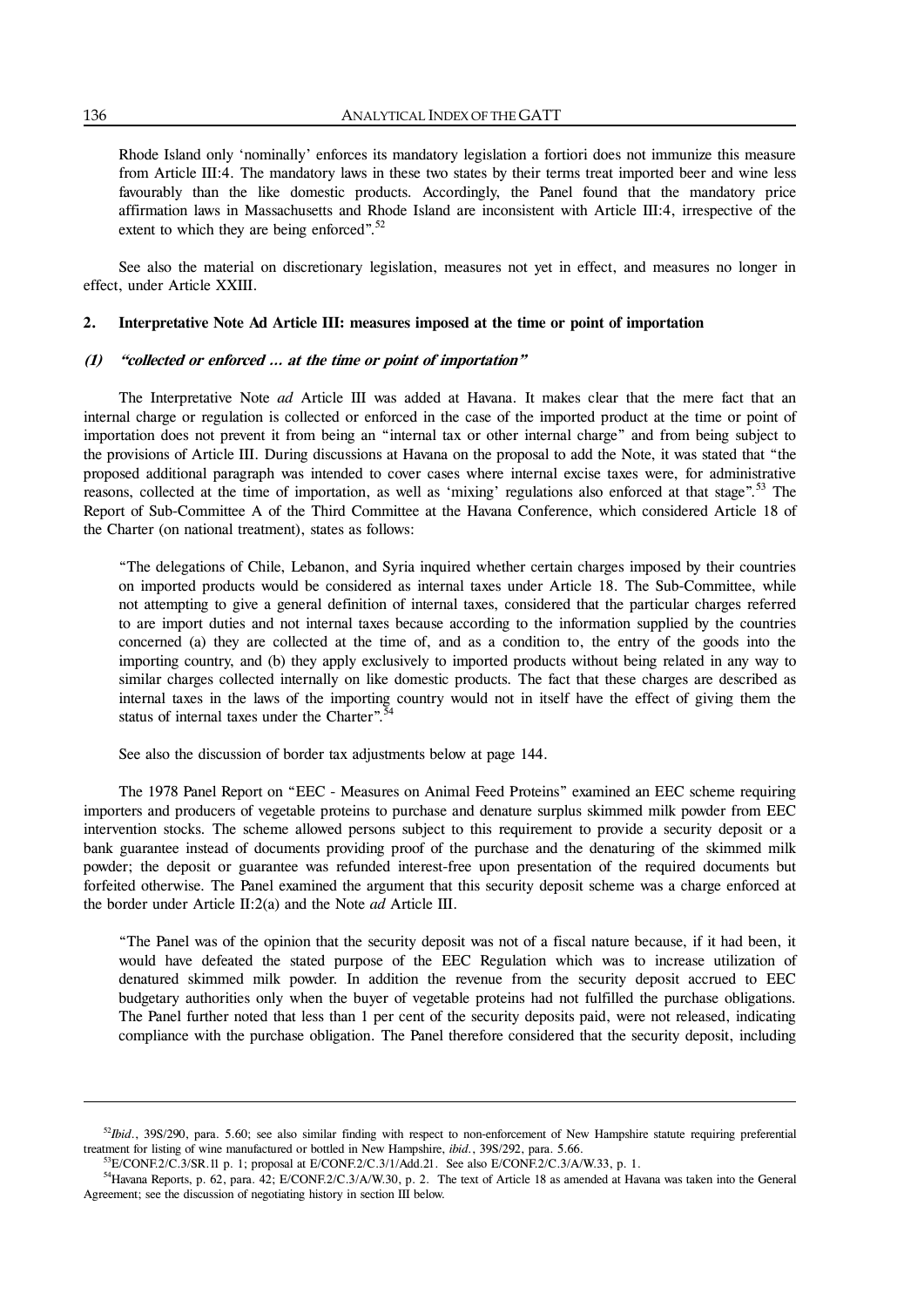any associated cost, was only an enforcement mechanism for the purchase requirement and, as such, should be examined with the purchase obligation."<sup>55</sup>

The 1983 Panel Report on "United States - Imports of Certain Automotive Spring Assemblies" notes the view of Canada that "The institution of a bonding requirement, pursuant to Section 337 [of the Tariff Act of 1930] was applied to imports but did not apply to like domestic products and was thus inconsistent with the requirements of Article III:1 and 2. Even if the bonding requirement did not contravene Article III because it was a border measure as contended by the United States delegation, it would still contravene Article II:1(b), the last sentence of which had to be read in conjunction with paragraph 2 of the same Article<sup>"56</sup> and the view of the United States that "as a matter of GATT interpretation … Article III:2 would not apply to temporary bonding requirements imposed as a condition of importation".<sup>57</sup> The Panel found Article XX(d) to apply and "considered" that an examination of the United States action in the light of the other GATT provisions referred to … above was not required".<sup>58</sup> The same statute was again examined in the 1989 panel decision on "United States - Section 337 of the Tariff Act of 1930".<sup>59</sup>

In the 1990 Panel Report on "EEC - Regulation on Imports of Parts and Components," the Panel examined the argument of the EEC that the anti-circumvention duties at issue were customs or other duties imposed "on or in connection with importation" under Article II:1(b), or internal taxes or charges falling under Article III:2. See the excerpts from this report below at page 200.<sup>60</sup>

#### **(2) "which applies to an imported product and to the like domestic product"**

The 1991 Panel Report on "United States - Restrictions on Imports of Tuna," which has not been adopted, examined the United States prohibition of imports of tuna and tuna products from Mexico under the provisions of the US Marine Mammal Protection Act (MMPA) relating to fishing of yellowfin tuna in the Eastern Tropical Pacific Ocean (ETP).

"The Panel noted that Mexico had argued that the measures prohibiting imports of certain yellowfin tuna and yellowfin tuna products from Mexico imposed by the United States were quantitative restrictions on importation under Article XI, while the United States had argued that these measures were internal regulations enforced at the time or point of importation under Article III:4 and the Note Ad Article III, namely that the prohibition of imports of tuna and tuna products from Mexico constituted an enforcement of the regulations of the MMPA relating to the harvesting of domestic tuna.

"The Panel examined the distinction between quantitative restrictions on importation and internal measures applied at the time or point of importation, and noted the following. While restrictions on importation are prohibited by Article XI:1, contracting parties are permitted by Article III:4 and the Note Ad Article III to impose an internal regulation on products imported from other contracting parties provided that it: does not discriminate between products of other countries in violation of the most-favoured-nation principle of Article I:1; is not applied so as to afford protection to domestic production, in violation of the national treatment principle of Article III:1; and accords to imported products treatment no less favourable than that accorded to like products of national origin, consistent with Article III:4. …

"The Panel noted that the United States had claimed that the direct import embargo on certain yellowfin tuna and certain yellowfin tuna products of Mexico constituted an enforcement at the time or point of importation of the requirements of the MMPA that yellowfin tuna in the ETP be harvested with fishing techniques designed to reduce the incidental taking of dolphins. The MMPA did not regulate tuna products as such, and in particular did not regulate the sale of tuna or tuna products. Nor did it prescribe fishing techniques that could have an effect on tuna as a product. This raised in the Panel's view the question of

<sup>57</sup>*Ibid*., 30S/123, para. 46.

 $\overline{a}$ 

<sup>58</sup>*Ibid*., 30S/126, para. 61.

<sup>55</sup>L/4599, adopted on 14 March 1978, 25S/49, 64, para. 4.4.

 $56L/5333$ , adopted on 26 May 1983 subject to an understanding (C/M/168), 30S/107, 119, para. 35.

<sup>59</sup>L/6439, adopted on 7 November 1989, 36S/345.

<sup>60</sup>L/6657, adopted on 16 May 1990, 37S/132, 192-93, paras. 5.5-5.8.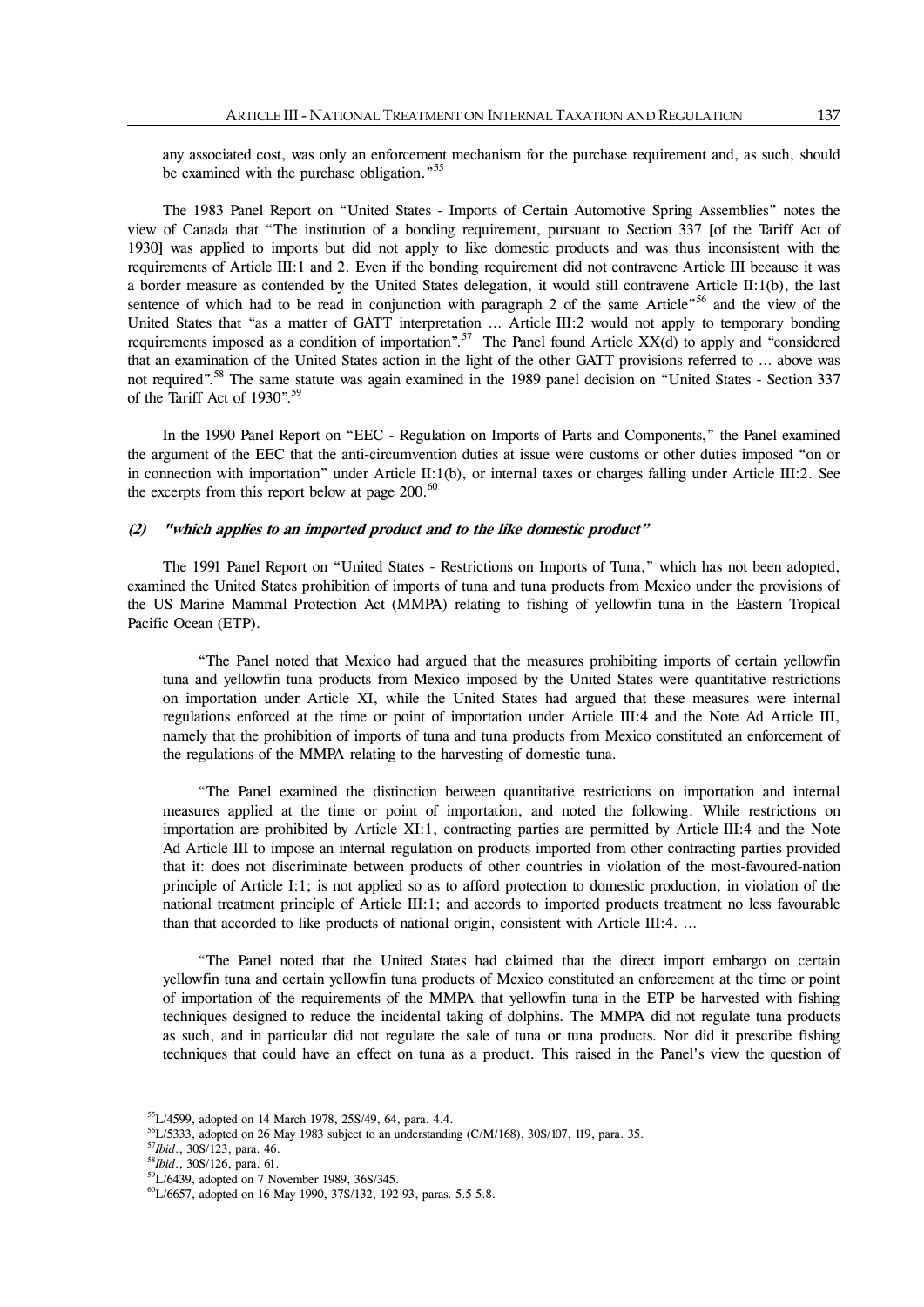whether the tuna harvesting regulations could be regarded as a measure that 'applies to' imported and domestic tuna within the meaning of the Note Ad Article III and consequently as a measure which the United States could enforce consistently with that Note in the case of imported tuna at the time or point of importation. The Panel examined this question in detail and found the following.

"The text of Article III:1 refers to the application to imported or domestic products of laws, regulations and requirements affecting the internal sale … of products and internal quantitative regulations requiring the mixture, processing or use of products; it sets forth the principle that such regulations on products not be applied so as to afford protection to domestic production. Article III:4 refers solely to laws, regulations and requirements affecting the internal sale, etc. of products. This suggests that Article III covers only measures affecting products as such. …

"A previous panel had found that Article III:2, first sentence, 'obliges contracting parties to establish certain competitive conditions for imported *products* in relation to domestic *products*'.<sup>61</sup> Another panel had found that the words 'treatment no less favourable' in Article III:4 call for effective equality of opportunities for imported *products* in respect of the application of laws, regulations or requirements affecting the sale, offering for sale, purchase, transportation, distribution or use of *products*, and that this standard has to be understood as applicable to each individual case of imported *products*. <sup>62</sup> It was apparent to the Panel that the comparison implied was necessarily one between the measures applied to imported products and the measures applied to like domestic products. …

"The Panel considered that, as Article III applied the national treatment principle to both regulations and internal taxes, the provisions of Article III:4 applicable to regulations should be interpreted taking into account interpretations by the CONTRACTING PARTIES of the provisions of Article III:2 applicable to taxes. The Panel noted in this context that the Working Party Report on Border Tax Adjustments, adopted by the CONTRACTING PARTIES in 1970, had concluded that

'… there was convergence of views to the effect that taxes directly levied on products were eligible for tax adjustment … Furthermore, the Working Party concluded that there was convergence of views to the effect that certain taxes that were not directly levied on products were not eligible for adjustment, [such as] social security charges whether on employers or employees and payroll taxes'.

Thus, under the national treatment principle of Article III, contracting parties may apply border tax adjustments with regard to those taxes that are borne by products, but not for domestic taxes not directly levied on products (such as corporate income taxes). Consequently, the Note Ad Article III covers only internal taxes that are borne by products. The Panel considered that it would be inconsistent to limit the application of this Note to taxes that are borne by products while permitting its application to regulations not applied to the product as such.

"The Panel concluded from the above considerations that the Note Ad Article III covers only those measures that are applied to the product as such. The Panel noted that the MMPA regulates the domestic harvesting of yellowfin tuna to reduce the incidental taking of dolphin, but that these regulations could not be regarded as being applied to tuna products as such because they would not directly regulate the sale of tuna and could not possibly affect tuna as a product. Therefore, the Panel found that the import prohibition on certain yellowfin tuna and certain yellowfin tuna products of Mexico and the provisions of the MMPA under which it is imposed did not constitute internal regulations covered by the Note Ad Article III.<sup>"63</sup>

<sup>&</sup>lt;sup>61</sup>The footnote to this sentence refers to the Panel Report on "United States - Taxes on Petroleum and Certain Imported Substances", adopted on 17 June 1987, 34S/136, 158, para. 5.1.9.

 $62$ The footnote to this sentence refers to the Panel Report on "United States - Section 337 of the Tariff Act of 1930", adopted on 7 November 1989, 36S/345, 386-7, paras. 5.11, 5.14.

 $^{63}$ DS21/R (unadopted) dated 3 September 1991, 39S/155, 193-195, paras. 5.8-5.14.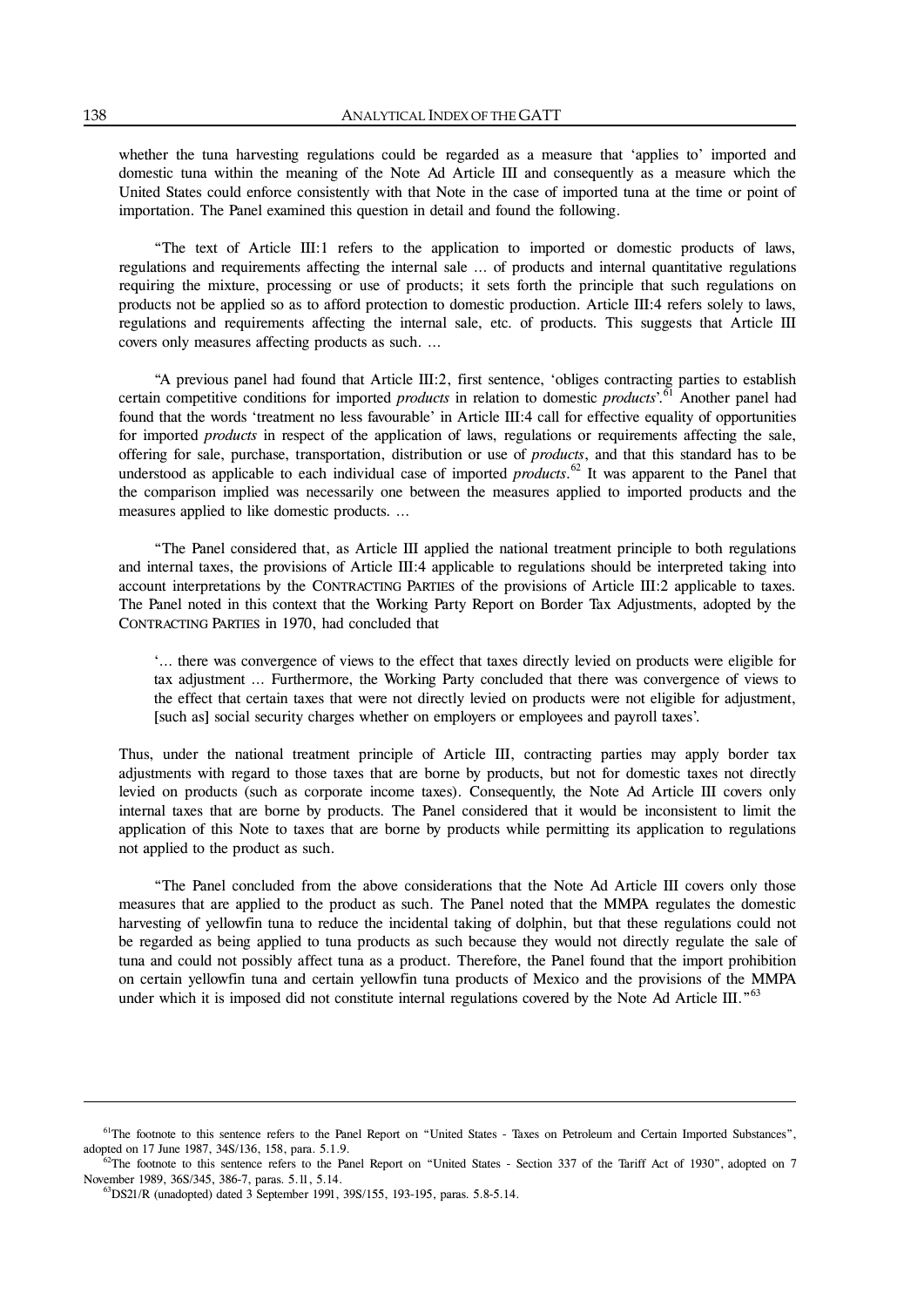See also the references to this report at pages 164 and 175; in this connection see also the unadopted Panel Report of 1994 on "United States - Restrictions on Imports of Tuna"<sup>64</sup> and the related findings in the unadopted Panel Report of 1994 on "United States - Taxation of Automobiles".<sup>65</sup>

#### **3. Paragraph 1**

# **(1) "should not be applied to imported or domestic products so as to afford protection to domestic production"**

The 1978 Panel Report on "EEC - Measures on Animal Feed Proteins" examined an EEC scheme requiring domestic producers or importers of oilseeds, cakes and meals, dehydrated fodder and compound feeds and importers of corn gluten feed to purchase a certain quantity of surplus skimmed milk powder held by intervention agencies and to have it denatured for use as feed for animals other than calves. The Panel, having concluded that these vegetable proteins and skimmed milk powder were substitutable in terms of their final use (see page 160), noted as follows.

"… The Panel … considered that the EEC Regulation was an 'internal quantitative regulation' in the sense of Article III:5. However, the Panel found that this 'internal quantitative regulation' as such was not related to "the mixture, processing or use … in specified amounts or proportions" within the meaning of Article III:5 because, at the level of its application, the EEC Regulation introduced basically an obligation to purchase a certain quantity of skimmed milk powder and the purchase obligation falls under Article III:1.

"Given the reference in Article III:5, second sentence, to Article III:1, the Panel then examined the consistency of the EEC Regulation as an internal quantitative regulation with provisions of Article III:1, particularly as to whether the Regulation afforded protection to domestic production. The Panel noted that the EEC Regulation considered, in its own terms, that denatured skimmed milk powder was an important source of protein which could be used in feedingstuffs. The Panel also noted that surplus stocks could originate either from domestic production or imports, but that the intervention agencies from which the buyers of vegetable proteins had to purchase a certain quantity of denatured skimmed milk powder only held domestically produced products. The Panel further noted that, although globally about 15 per cent of the EEC apparent consumption of vegetable protein was supplied from domestic sources, not all the individual products subject to the EEC measures were produced domestically in substantial quantities.

"The Panel concluded that the measures provided for by the Regulation with a view to ensuring the sale of a given quantity of skimmed milk powder protected this product in a manner contrary to the principles of Article III:1 and to the provisions of Article III:5, second sentence.<sup>"66</sup>

During the discussion in the Council of the 1981 Panel Report on "Spain - Measures concerning Domestic Sale of Soyabean Oil"<sup>67</sup> many contracting parties stated that neither the language of Article III nor past interpretations of that provision supported an interpretation that internal regulations which protect domestic production must have restrictive effects on directly competitive or substitutable products in order to be found contrary to Article III:1. Some representatives also noted that adverse effects could not only be measured by direct effects on import volume in the country maintaining the measure but could manifest themselves as well by other trade distorting consequences, including possible suppression of growth of trade. The Council took note of this panel report and of the statements made concerning it, and did not adopt the report.<sup>68</sup>

<sup>64</sup>DS29/R, dated 16 June 1994, paras.5.8-5.10.

<sup>65</sup>DS31/R, dated 11 October 1994, paras. 5.51-5.55.

<sup>66</sup>L/4599, adopted 14 March 1978, 25S/49, 64-65, paras. 4.6-4.8.

<sup>67</sup>L/5142 and Corr.1, dated 17 June 1981, unadopted.

<sup>68</sup>C/M/152 p. 7-19; L/5161, L/5188.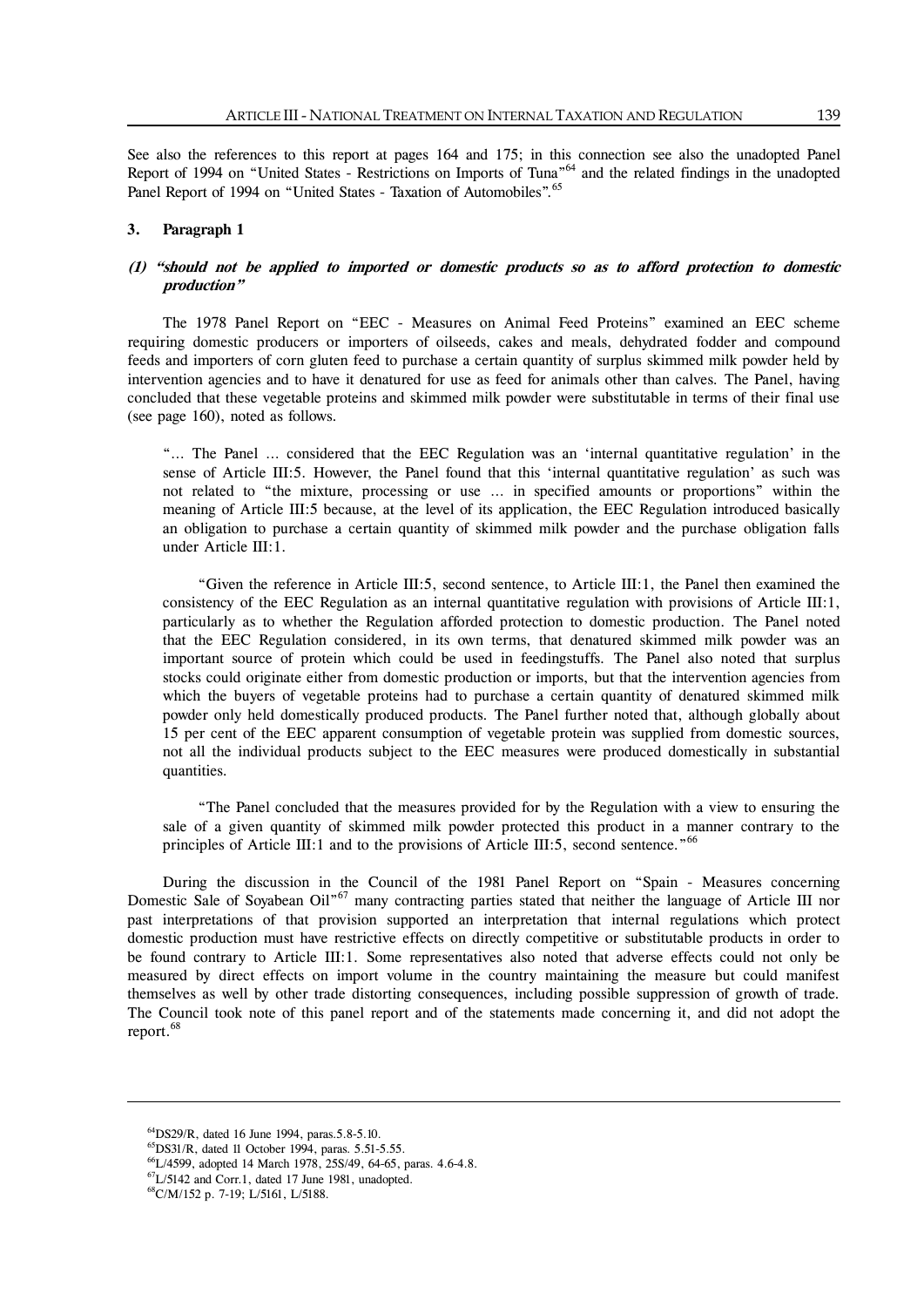The 1987 Panel Report on "Japan - Customs Duties, Taxes and Labelling Practices on Imported Wines and Alcoholic Beverages" examined, *inter alia*, the application of Article III:1.

"… The Panel noted that, whereas under the first sentence of Article III:2 the tax on the imported product and the tax on the like domestic product had to be equal in effect, Article III:1 and 2, second sentence, prohibited only the application of internal taxes to imported or domestic products in a manner 'so as to afford protection to domestic production'. The Panel was of the view that also small tax differences could influence the competitive relationship between directly competing distilled liquors, but the existence of protective taxation could be established only in the light of the particular circumstances of each case and there could be a *de minimis* level below which a tax difference ceased to have the protective effect prohibited by Article III:2, second sentence. … Since it has been recognized in GATT practice that Article III:2 protects expectations on the competitive relationship between imported and domestic products rather than expectations on trade volumes (see L/6175, paragraph 5.1.9), the Panel did not consider it necessary to examine the quantitative trade effects of this considerably different taxation for its conclusion that the application of considerably lower internal taxes by Japan on shochu than on other directly competitive or substitutable distilled liquors had trade-distorting effects affording protection to domestic production of shochu contrary to Article III:1 and 2, second sentence."<sup>69</sup>

The 1992 Panel Report on "United States - Measures Affecting Alcoholic and Malt Beverages" notes as follows.

"The Panel began its examination with Canada's claim that the application of a lower rate of federal excise tax on domestic beer from qualifying (small) United States producers, which lower rate was not available to imported beer, was inconsistent with Articles III:1 and III:2 of the General Agreement. The Panel noted that because Article III:1 is a more general provision than either Article III:2 or III:4, it would not be appropriate for the Panel to consider Canada's Article III:1 allegations to the extent that the Panel were to find United States measures to be inconsistent with the more specific provisions of Articles III:2 and  $III:4.70$ 

The same Panel examined the argument that laws in certain states restricting the points of sale, distribution and labelling of beer above a certain per cent of alcohol by weight contravened Articles III:1 and III:4. Having found that low alcohol beer and high alcohol beer need not be considered as ' like products' in terms of Article III:4 (see page 171):

"The Panel … proceeded to examine whether the laws and regulations in the above-mentioned states affecting the alcohol content of beer are applied to imported or domestic beer so as to afford protection to domestic production in terms of Article III:1. In this context, the Panel recalled its finding in paragraph 5.74 regarding the alcohol content of beer and concluded that the evidence submitted to it does not indicate that the distinctions made in the various states with respect to the alcohol content of beer are applied so as to favour domestic producers over foreign producers. Accordingly, the Panel found that the restrictions on points of sale, distribution and labelling based on the alcohol content of beer maintained by the states of Alabama, Colorado, Florida, Kansas, Minnesota, Missouri, Oklahoma, Oregon and Utah are not inconsistent with Article III:1".<sup>71</sup>

With regard to the interpretation of paragraph 1 in the context of the second sentence of paragraph 2, see below under "a directly competitive or substitutable product" (page 159 and following). See also the discussion of this provision in the context of paragraph 5 of Article III.

See also the excerpt from the Working Party Report on "Brazilian Internal Taxes" above at page 128; see also above under "purpose of Article III".

<sup>69</sup>L/6216, adopted on 10 November 1987, 34S/83, 122-123, para. 5.11.

<sup>70</sup>DS23/R, adopted 19 June 1992, 39S/206, 270, para. 5.2.

<sup>71</sup>*Ibid*., 39S/295, para. 5.76.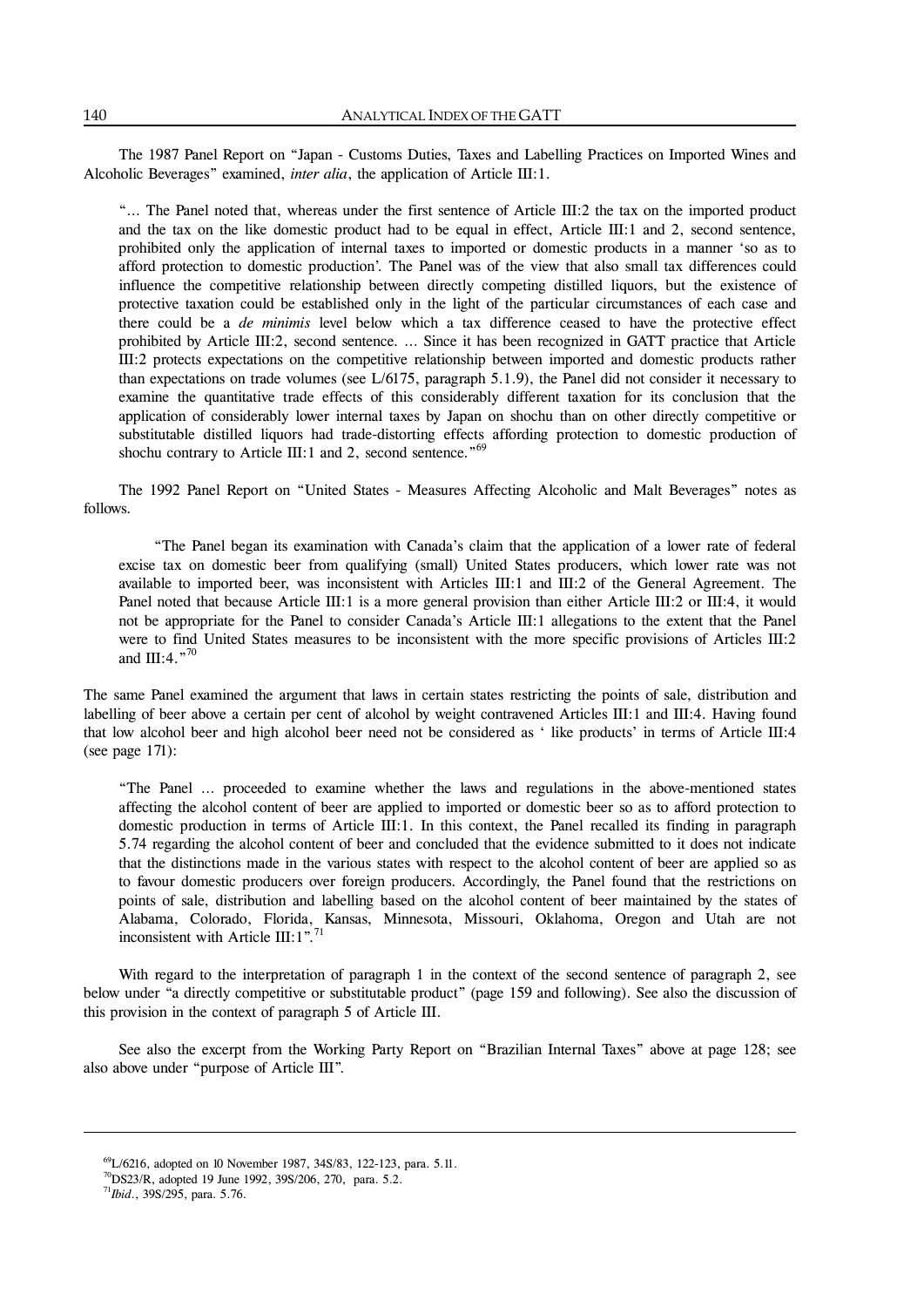# **(2) Note Ad paragraph 1: Application of paragraph 1 to internal taxes imposed by local governments and authorities**

See above at page 130.

The Panel Report on "Canada - Measures Affecting the Sale of Gold Coins," which has not been adopted, examined the application of a retail sales tax on gold coins by the Province of Ontario, and the question of whether the Canadian federal government had, as required by Article XXIV:12, taken "such reasonable measures" as may be available to it to ensure observance of the provisions of [the General Agreement]" by Ontario.

"The Panel … examined what meaning should be given to the term 'reasonable'. The Panel noted that the only indication in the General Agreement of what was meant by 'reasonable' was contained in the interpretative note to Article III:1, which defined the term 'reasonable measures' for the case of national legislation authorizing local governments to impose taxes. According to this note the question of whether the repeal of such enabling legislation would be a reasonable measure required by Article XXIV:12 should be answered by taking into account the spirit of the inconsistent local tax laws, on the one hand, and the administrative or financial difficulties to which the repeal of the enabling legislation would give rise, on the other. The basic principle embodied in this note is, in the view of the Panel, that in determining which measures to secure the observance of the provisions of the General Agreement are 'reasonable' within the meaning of Article XXIV:12, the consequences of their non-observance by the local government for trade relations with other contracting parties are to be weighed against the domestic difficulties of securing observance. While recognizing that this note refers to the case of national enabling legislation, the Panel considered that the basic principle embodied therein was applicable to the present case.<sup>"72</sup>

#### **4. Paragraph 2: internal taxes or other internal charges of any kind**

#### **(1) "directly or indirectly"**

In initial discussions at the London session of the Preparatory Committee, it was suggested that while this phrase in the US Draft Charter referred to "taxes and other internal charges imposed on or in connection with like products", the rapporteurs in the Working Party on Technical Articles had used the phrase 'directly or indirectly' instead, owing to the difficulty of obtaining the exact equivalent in the French text.<sup>73</sup> In later discussions in Commission A at the London session of the Preparatory Committee, it was stated that the word "indirectly" would cover even a tax not on a product as such but on the processing of the product.<sup>74</sup>

#### **(2) "internal taxes"**

#### *(a) Excise taxes, indirect taxes and consumption taxes*

It was stated during discussions in the Third Committee at the Havana Conference that "the provisions relating to internal taxes were not designed to limit the degree of protection, but merely to determine the form which that protection should take. Any country was free to replace internal taxes by import tariffs which were subject to the negotiations referred to in Article 17. There was no general binding or limitations on tariffs as such".<sup>75</sup>

The 1987 Panel Report on "United States - Taxes on Petroleum and Certain Imported Substances" examined excise taxes on imported petroleum and certain imported chemical substances ("Superfund taxes"), which had been enacted as a revenue source for the US "Superfund" hazardous-waste cleanup program.

 $72L/5863$ , para. 69.

 $73$ Proposal by UK, EPCT/C.II/11; discussion at EPCT/C.II/W.5, p. 5.

<sup>74</sup>EPCT/A/PV/9 p. 19; EPCT/W/181, p. 3.

 $75E/CONF.2/C.3/SR.11$ , p. 3; Article 17 was the Charter article on multilateral trade negotiations, some elements of which were incorporated into Article XXVIIIbis.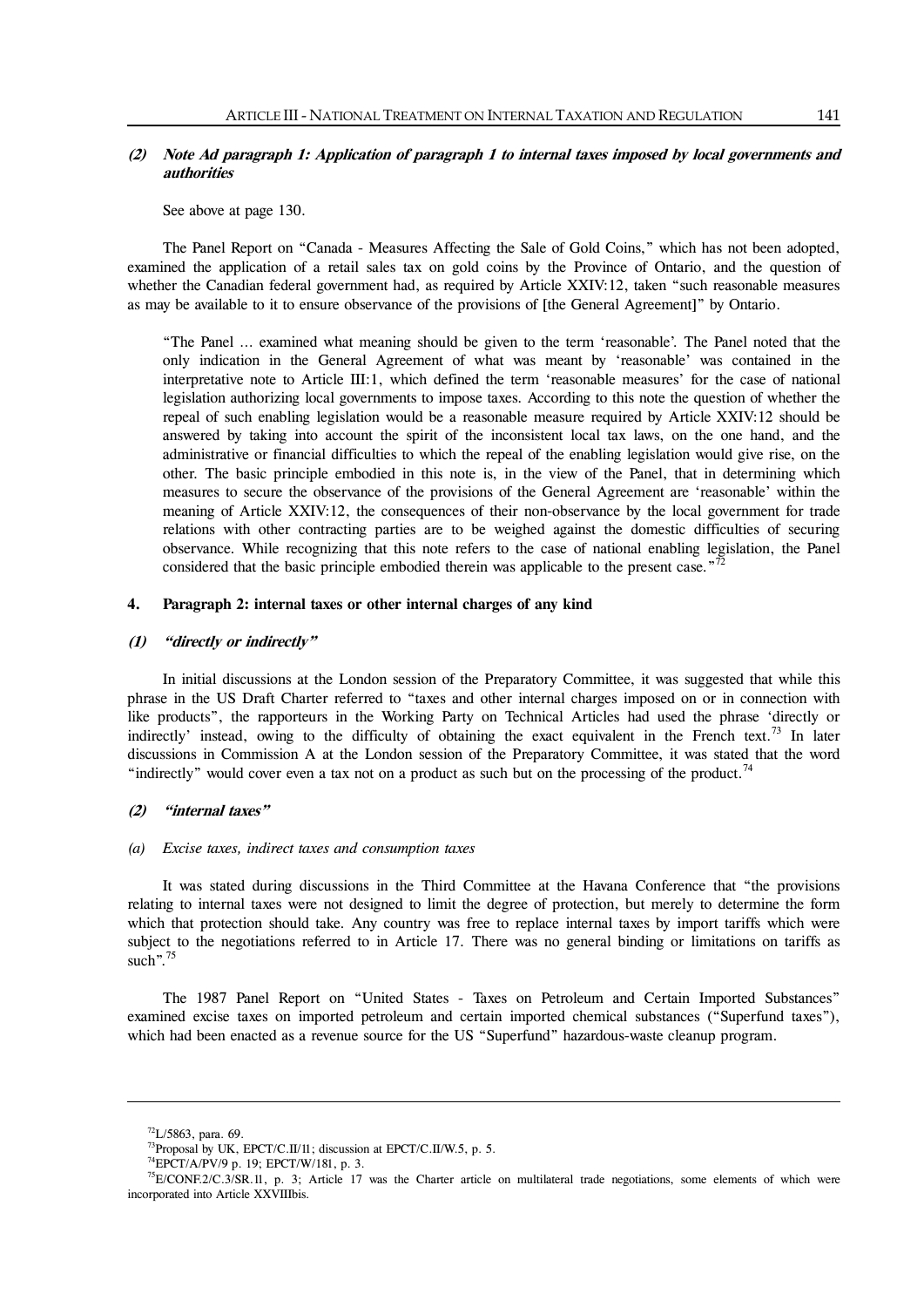"The Panel examined the tax on petroleum in the light of the obligations the United States assumed under the General Agreement and found the following: The tax on petroleum is an excise tax levied on imported and domestic goods. Such taxes are subject to the national treatment requirement of Article III:2, first sentence, which reads: 'The products of the territory of any contracting party imported into the territory of any other contracting party shall not be subject, directly or indirectly, to internal taxes or other internal charges of any kind in excess of those applied, directly or indirectly, to like domestic products'."<sup>76</sup>

The 1992 Panel Report on "United States - Measures Affecting Alcoholic and Malt Beverages" examined, inter alia, excise taxes on beer and wine at the federal and state level in the United States, and the relationship between exemptions granted from such taxes and the exception in Article III:8(b): see below at page 195.

#### *(b) Fiscal measures versus enforcement measures*

The Panel Report on "United States - Measures Affecting the Importation, Internal Sale and Use of Tobacco" examined a claim that the penalty provisions of the Domestic Marketing Assessment ("DMA") under Section 1106(a) of the US 1993 Budget Act, and rules of the U.S. Department of Agriculture ("USDA"), were inconsistent with the first sentence of Article III:2. These provisions, consisting of a nonrefundable marketing assessment and a requirement to purchase additional quantities of domestic burley and flue-cured tobacco, were applicable where a domestic manufacturer failed to provide a required certification of the percentage of domestically-produced tobacco used by it to produce cigarettes each year, or to use annually a minimum of 75 per cent domestic tobacco in the manufacture of cigarettes.

"In the Panel's view, the Article III:2 claim raised the question of whether the DMA's penalty provisions were separate fiscal measures or enforcement measures for the domestic content requirement of the DMA. The Panel noted in this regard that previous panels, consistent with the practice of international tribunals, had refrained from engaging in an independent interpretation of domestic laws, and had treated the interpretation of such laws as questions of fact.<sup>77</sup> The Panel considered that it should approach its analysis of the complainants' Article III:2 claims in conformity with this practice and, therefore, to treat the interpretation of Section 1106(a) of the 1993 Budget Act as a question of fact. As the basis for such an analysis, the Panel considered that it should seek guidance from the manner in which the United States, as author of the legislation, itself interpreted these provisions.

"The Panel considered as significant that the subsection of the DMA provision which set forth the additional marketing assessment and purchase requirements was entitled 'Penalties'. Thus, the ordinary meaning of the title of the provision suggested to the Panel that the additional assessment and purchase requirements were treated under U.S. domestic law as penalties, not as separate fiscal measures.

"The Panel recalled once again that the DMA provision, in relevant part, read as follows:

'*PENALTIES*. In General. Subject to subsection (f), a domestic manufacturer of cigarettes that has failed, as determined by the Secretary after notice and opportunity for a hearing, to use in the manufacture of cigarettes during a calendar year a quantity of tobacco grown in the United States that is at least 75 per cent of the total quantity of tobacco used by the manufacturer or to comply with subsection (a) [certification requirement], shall be subject to the requirements of subsections (c) [*nonrefundable marketing assessment*], (d) [*purchase of additional quantities of domestic burley tobacco*] and (e) [*purchase of additional quantities of domestic flue-cured tobacco*]'. *(emphasis added)*

<sup>76</sup>L/6175, adopted on 17 June 1987, 34S/136, 154, para. 5.1.1.

<sup>&</sup>lt;sup>77</sup>The footnote to this sentence in the panel report provides: "See, *e.g.*, report of the panel on United States - Measures Affecting Alcoholic and Malt Beverages, adopted on 19 June 1992, BISD 39S/206, 284-287, 296-297".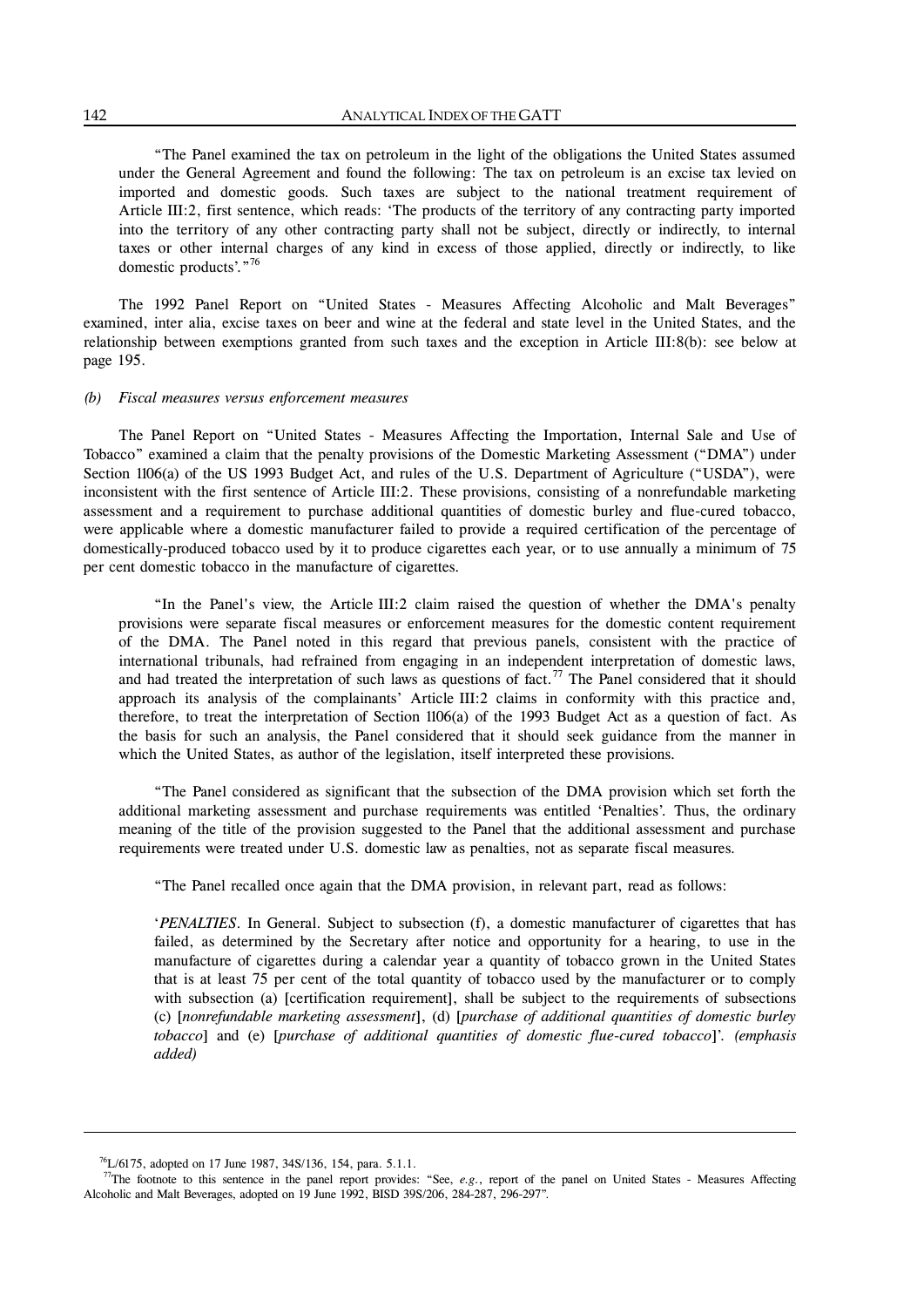"The Panel further recalled that USDA's Proposed Rules implementing Section 1106(a) of the 1993 Budget Act set out the penalty provisions under Section 723.502(b), entitled "Failure to Comply". The text of these Proposed Rules provided the following:

'Each domestic manufacturer of cigarettes who *fails to comply* with the requirements of this section *shall pay* a domestic marketing assessment and *shall purchase* loan stocks of tobacco in accordance with Sections 723.503 and 723.504'.<sup>78</sup> *(emphasis added)*

"The Panel noted in addition that the text accompanying the Proposed Rules suggested that the additional marketing assessment and purchase requirements were in the nature of penalties. For example, the Panel noted that the following explanation was provided:

'Section 320C(c) of the Act provides that *if the quantity of imported tobacco* used by a domestic manufacturer for making cigarettes for the year *exceeds 25 per cent, such manufacturer must pay a domestic marketing assessment* on each pound of imported tobacco used in excess of 25 per cent. In addition, as provided in section 320C(d) and (e), *such manufacturer must purchase tobacco* from the existing burley and flue-cured tobacco inventories of producer owned cooperative marketing associations in an amount equal to the weight of imported tobacco used in excess of 25 per cent'.<sup>79</sup> *(emphasis added)*

"The accompanying text further provided:

'Where a domestic content *violation* has occurred, the *compensatory* purchases of tobacco … must be from the inventories of producer owned cooperative marketing associations that handle price support loans for tobacco'.<sup>80</sup> *(emphasis added)*

"It was thus the Panel's understanding that the U.S. Government treated these DMA provisions as penalty provisions for the enforcement of a domestic content requirement for tobacco, not as separate fiscal measures, and that such interpretation corresponded to the ordinary meaning of the terms used in the relevant statute and proposed rules. Further, it appeared that these penalty provisions had no separate *raison d'être* in the absence of the underlying domestic content requirement. The above factors suggested to the Panel that it would not be appropriate to analyze the penalty provisions separately from the underlying domestic content requirement.

"The Panel further noted that prior panel decisions also supported the view that the additional marketing assessment and purchase requirements should be treated as enforcement measures, and not be analyzed separately as internal charges. The Panel recalled that one such panel, in examining a regulation according to which buyers of vegetable proteins had the possibility of providing a security as an alternative to the required purchase of a certain quantity of skimmed milk powder, had determined that the security deposit was not a fiscal measure because, *inter alia,* 

'the revenue from the security deposit accrued to EEC budgetary authorities only when the buyer of vegetable proteins had not fulfilled the purchase obligation. The Panel therefore considered that the security deposit, including any associated cost, was only an enforcement mechanism for the purchase requirement and, as such, should be examined with the purchase obligation'.<sup>81</sup>

"In a similar vein, another more recent panel had first examined the underlying measure at issue (differing systems for the internal distribution of imported and domestic beer), and considered it

<sup>&</sup>lt;sup>78</sup>The footnote to this sentence in the panel report refers to 59 Federal Register 1493, 1497 (11 January 1994).

<sup>&</sup>lt;sup>79</sup>The footnote to this sentence in the panel refers to 59 Federal Register 1493, 1495 (11 January 1994).

<sup>&</sup>lt;sup>80</sup>The footnote to this sentence in the panel report refers to 59 Federal Register 1493, 1495 (11 January 1994).

<sup>&</sup>lt;sup>81</sup>The footnote to this paragraph in the panel report provides: "Report of the panel on EEC - Measures on Animal Feed Proteins, adopted on 14 March 1978, BISD 25S/49, 64. See also report of the panel on EEC - Programme of Minimum Import Prices, Licences and Surety Deposits for Certain Processed Fruits and Vegetables, adopted on 18 October 1978, BISD 25S/68, 98".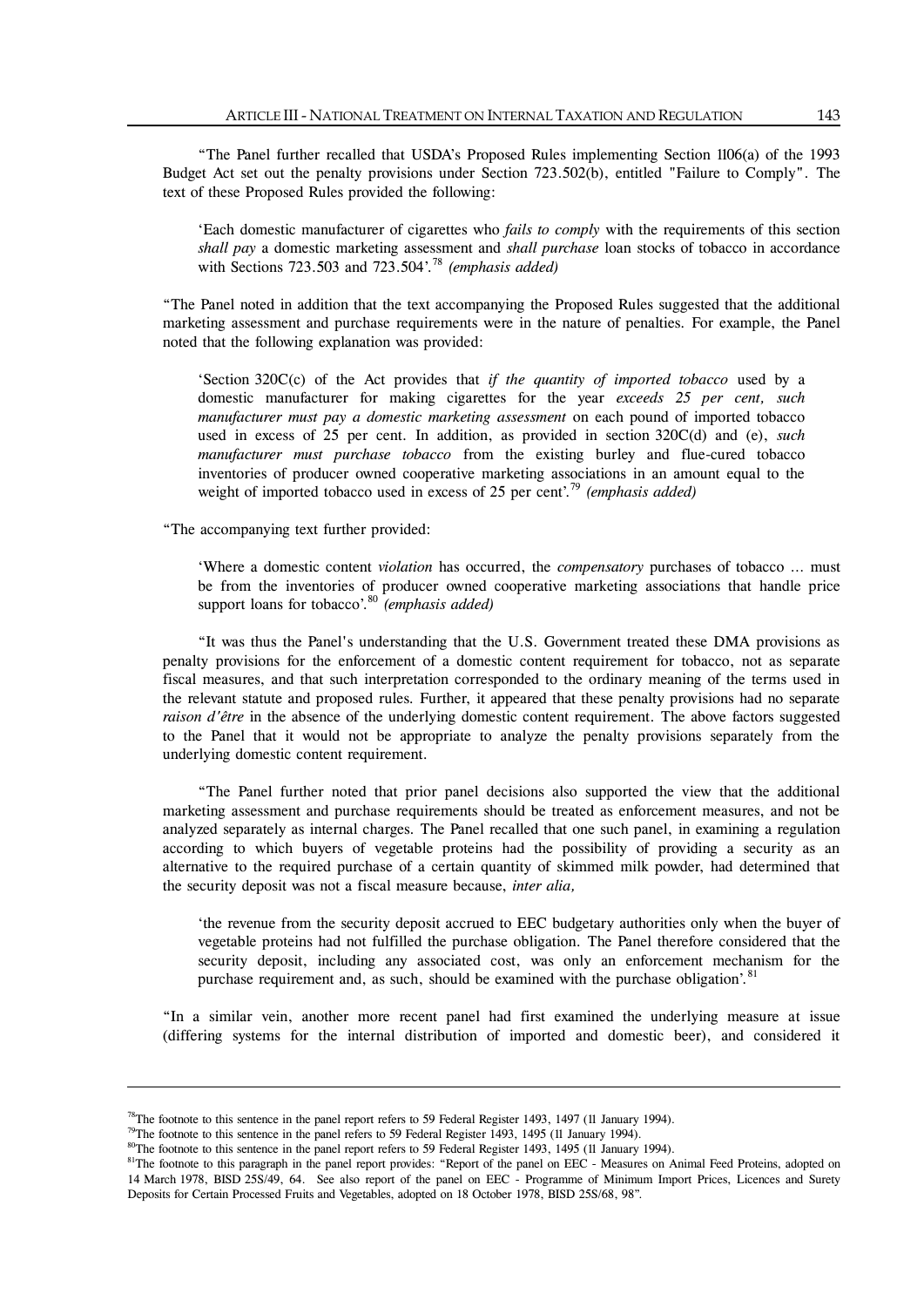unnecessary to examine certain enforcement measures (charges on beer containers).<sup>82</sup> The Panel did not consider that there were any elements in the case before it which would justify a different approach from that adopted in these earlier cases.

"In view of the Panel's analysis in paragraphs 75-81 above, the Panel considered that the evidence did not support the complainants' claim that the DMA's penalty provisions were separate taxes or charges within the meaning of Article  $III:2.^{83}$ 

In this connection see also the unadopted Panel Report of 1994 on "United States - Taxes on Automobiles".<sup>84</sup>

*(c) Income taxes, exemptions from income taxes and credits against income taxes*

See also the material below at page 152 and under paragraph 8(b).

During discussions in Sub-Committee A of the Third Committee at the Havana Conference, which considered Article 18 of the Charter (on national treatment), it was stated that the sub-committee on Article 25 [XVI] "had implied that exemptions from income taxes would constitute a form of subsidy permissible under Article 25 [XVI] and therefore not precluded by Article 18." It was agreed that "neither income taxes nor import duties came within the scope of Article 18 [III] since this Article refers specifically to internal taxes on products".<sup>85</sup>

In October 1952, Austria brought a complaint that the Italian authorities granted a remission of income tax to firms that used domestically-produced ship's plate.<sup>86</sup>

The 1971 Working Party on the United States Temporary Import Surcharge held an exchange of views on the Job Development Tax Credit, a credit against United States income taxes which was allowed in the year that certain new capital equipment was placed in service, and was not allowed with respect to foreign-produced property ordered by the taxpayer while the import surcharge was in effect. Foreign-produced property was defined as property manufactured outside the US or property manufactured in the US with 50 per cent or more foreign components. Several members of the Working Party stated that the provision under which only goods of United States origin were eligible for the exemption from a direct tax was inconsistent with Article III of the GATT.<sup>87</sup>

In early 1987, the EEC brought a complaint concerning US income tax legislation passed in 1986 which, while eliminating provisions for certain tax credits and special depreciation for capital goods, permitted the temporary use of these provisions for passenger aircraft assembled in certain states of the US if ordered and delivered before a date in late 1986.<sup>88</sup>

*(d) Border tax adjustments; border adjustment of taxes and charges*

See paragraph 2(a) of Article II. See also the discussion of the Note *ad* Article III above.

The 1955 Report of Review Working Party II on Schedules and Customs Administration notes that during the Review Session of 1954-55, Germany (which at the time had a system of border tax adjustment for cascading internal indirect taxes) "proposed insertion of the following interpretative note to Article III:2:

 $82$ The footnote to this sentence in the panel report refers to "Report of the panel on Canada - Import, Distribution and Sale of Certain Alcoholic Drinks by Provincial Marketing Agencies, adopted on 18 February 1992, BISD 39S/27, 85".

<sup>83</sup>DS44/R, adopted on 4 October 1994, paras. 75-82.

<sup>84</sup>DS31/R, dated 11 October 1994, paras. 5.42-5.43.

<sup>85</sup>E/CONF.2/C.3/A/W/32, p. 1-2; statement repeated in Havana Reports, p. 63, para. 44. See also E/CONF.2/C.3/SR.13, p. 1.

 $^{86}L/875$ ; see SR.13/12, SR.15/17, SR.16/9, SR.17/5. The tax remission was extended for all purchases in May 1961: see SR.18/4.

 ${}^{87}L/3575.$ 

<sup>88</sup>L/6153, C/M/208, C/M/209.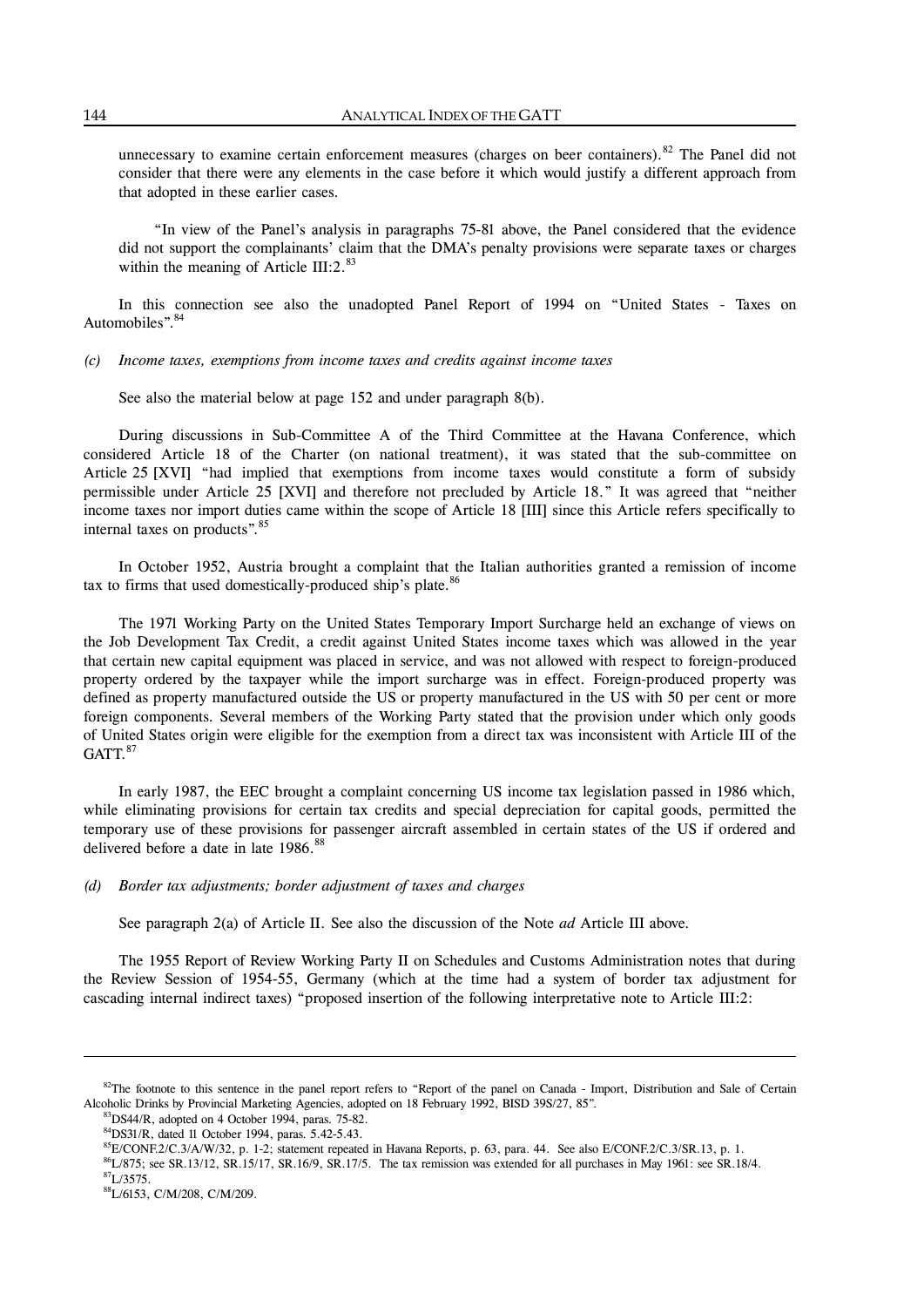"'the words 'internal taxes or other internal charges of any kind in excess of those applied, directly or indirectly, to like domestic products', as employed in the first sentence of paragraph 2, shall be construed to denote the overall charge, including the charges borne by like domestic products through being subjected to internal taxes or other internal charges at various stages of their production (charges borne by the raw materials, semifinished products, auxiliary materials, etc. incorporated in, and by the power consumed for the production of, the finished products)'.

"The Working Party considered the significance of the phrase 'internal taxes or other internal charges' in relation to taxes which are levied at various stages of production, and in particular whether the rule of national treatment would allow a government to tax imported products at a rate calculated to be the equivalent of the taxes levied at the various stages of production of the like domestic product or only at the rate of the tax levied at the last stage. Several representatives supported the former interpretation, while the representative of the United States, on the other hand, thought the reference to internal taxes covered only a tax levied on the final product competitive with the imported article. Against the latter view it was argued that that interpretation would establish a discrimination against countries which chose to levy taxes at various stages and in favour of those which levy a single turnover tax on finished products. Some other representatives were of the opinion that the equivalent of the taxes on the final product and on its components and ingredients would be permitted, but not taxes on power consumed in manufacture, etc. In view of these differences of opinion, the Working Party does not recommend the insertion of an interpretative note, it being understood that the principle of equality of treatment would be upheld in the event of a tax on imported products being challenged under the consultation or complaint procedure of the Agreement."<sup>89</sup>

The Working Party on "Border Tax Adjustments" in 1968-70 examined the tax adjustment practices of contracting parties, their trade effects and relevant provisions of the General Agreement, and in particular the changeover in certain countries from cascade tax systems to the value-added tax. The Working Party used the definition of border tax adjustments applied in the OECD: "any fiscal measures which put into effect, in whole or in part, the destination principle (i.e. which enable exported products to be relieved of some or all of the tax charged in the exporting country in respect of similar domestic products sold to consumers on the home market and which enable imported products sold to consumers to be charged with some or all of the tax charged in the importing country in respect of similar domestic products)". The Working Party considered, on the import side, Articles II and III and on the export side, Article XVI; other articles deemed relevant included Articles I, VI and VII. The 1970 Report of the Working Party notes as follows:

"There was general agreement that the main provisions of the GATT represented the codification of practices which existed at the time these provisions were drafted, re-examined and completed. …

"Most members argued that there seemed to have been a coherent approach when the relevant articles of the GATT were drafted and that there were no inconsistencies of substance between the different provisions even if the question of tax adjustments was dealt with in different articles. They added that the philosophy behind these provisions was the ensuring of a certain trade neutrality. …

"The Working Party also noted that there were differences in the terms used in these articles, in particular with respect to the provisions regarding importation and exportation: for instance, the terms 'borne by' and 'levied on'. It was established that those differences in wording had not led to any differences in interpretation of the provisions. It was agreed that GATT principles on tax adjustment applied the principle of destination identically to imports and exports.

"It was further agreed that these provisions set maxima limits for adjustment (compensation) which were not to be exceeded, but below which each contracting party was free to differentiate in the degree of compensation applied, provided that such action was in conformity with other provisions of the General Agreement."<sup>90</sup>

<sup>89</sup>L/329, adopted on 26 February 1955, 3S/205, 210-11, para. 10.

<sup>90</sup>L/3464, adopted on 2 December 1970, 18S/97, 99-100, paras. 8-11. See also documents L/3389 (Consolidated document on the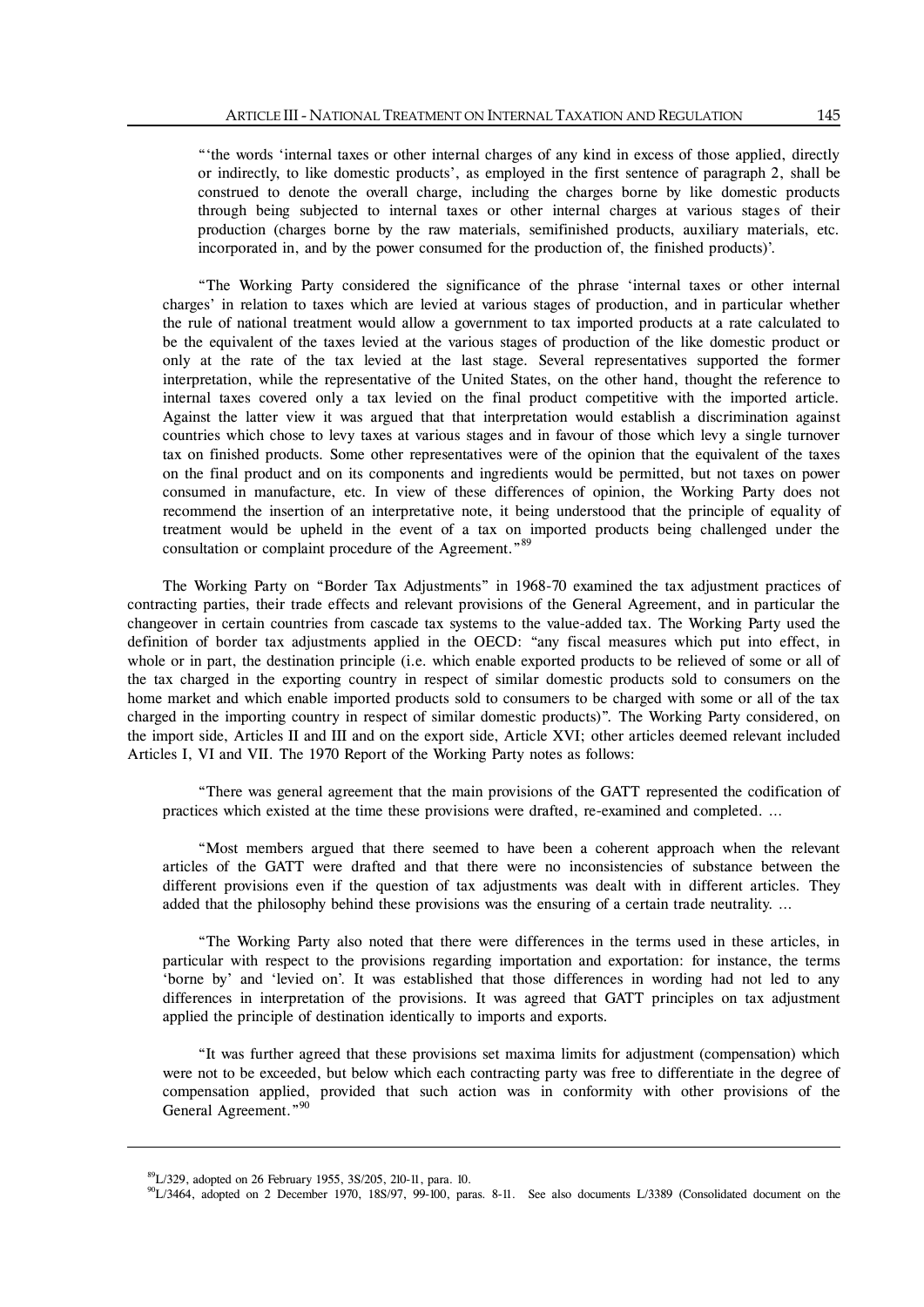"On the question of eligibility of taxes for tax adjustment under the present rules, the discussion took into account the term 'directly or indirectly …' (*inter alia* Article III:2). The Working Party concluded that there was convergence of views to the effect that taxes directly levied on products were eligible for tax adjustment. Examples of such taxes comprised specific excise duties, sales taxes and cascade taxes and the tax on value added. It was agreed that the TVA, regardless of its technical construction (fractioned collection), was equivalent in this respect to a tax levied directly - a retail or sales tax. Furthermore, the Working Party concluded that there was convergence of views to the effect that certain taxes that were not directly levied on products were not eligible for tax adjustment. Examples of such taxes comprised social security charges whether on employers or employees and payroll taxes.

"The Working Party noted that there was a divergence of views with regard to the eligibility for adjustment of certain categories of tax and that these could be sub-divided into

(a) 'Taxes occultes' which the OECD defined as consumption taxes on capital equipment, auxiliary materials and services used in the transportation and production of other taxable goods. Taxes on advertising, energy, machinery and transport were among the more important taxes which might be involved. It appeared that adjustment was not normally made for taxes occultes except in countries having a cascade tax;

(b) Certain other taxes, such as property taxes, stamp duties and registration duties … which are not generally considered eligible for tax adjustment. Most countries do not make adjustments for such taxes …

It was generally felt that while this area of taxation was unclear, its importance –as indicated by the scarcity of complaints reported in connexion with adjustment of taxes occultes –was not such as to justify further examination.

"The Working Party noted that there were some taxes which, while generally considered eligible for adjustment, presented a problem because of the difficulty of calculating exactly the amount of compensation. Examples of such difficulties were encountered in cascade taxes. … Other examples included composite goods which, on export, contained ingredients for which the Working Party agreed in principle it was administratively sensible and sufficiently accurate to rebate by average rates for a given class of goods.

"It was generally agreed that countries adjusting taxes should, at all times, be prepared, if requested, to account for the reasons for adjustment, for the methods used, for the amount of compensation and to furnish proof thereof."<sup>91</sup>

Based on the recommendations of this Working Party the Council introduced a notification procedure on a provisional basis in December 1970, whereby contracting parties would report changes in their tax adjustments. The notifications are to report any major changes in tax adjustment legislation and practices involving international trade, and bring periodically up to date the information contained in the consolidated document on contracting parties' practices (L/3389) on tax adjustments drawn up in the course of the Working Party's work. Notifications under this procedure are currently distributed as addenda to document  $L/3518$ .<sup>92</sup>

The 1987 Panel Report on "Japan - Customs Duties, Taxes and Labelling Practices on Imported Wines and Alcoholic Beverages" examined the argument of Japan that different tax treatment of liqueurs and sparkling wines according to alcohol and extract contents was consistent with Article III:2.

"The Panel noted … that GATT Article II:2 permitted the non-discriminatory taxation 'of an article from which the imported product has been manufactured or produced in whole or in part', and that such a

examination of practices of contracting parties in relation to border tax adjustments); COM.IND/W/98; L/3272; Spec(68)57 and Add.1-2. <sup>91</sup>*Ibid*., 18S/100-101, paras. 14-17.

 $9218$ S/108; see discussion on Notification in the GATT under Article X.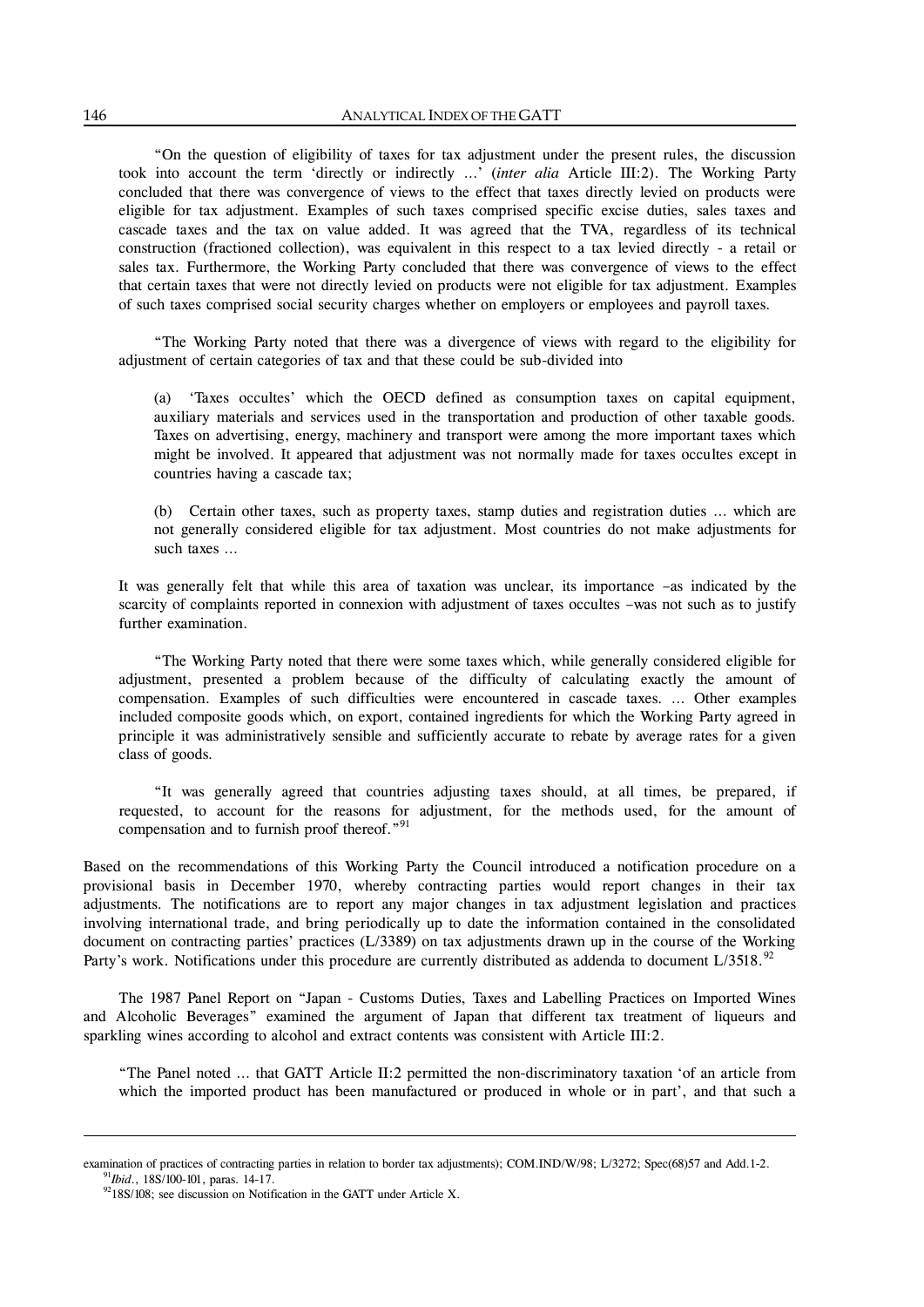non-discriminatory alcohol tax on like alcoholic beverages with different alcohol contents could result in differential tax rates on like products. … Having found that

- liqueurs and sparkling wines with high raw material contents, imported into Japan, were subject to internal taxes in excess of those applied to like domestic liqueurs and sparkling wines with lower raw material contents … and that
- this differential taxation of like products depending on their extract and raw material content had not been, and apparently could not be, justified as resulting from a non-discriminatory internal tax on the raw material content concerned or as justifiable under any of the exception clauses of the General Agreement,

the Panel concluded that this imposition of higher taxes on 'classic' liqueurs and sparkling wines with higher raw material content was inconsistent with Article III:2, first sentence."<sup>93</sup>

The 1987 Panel Report on "United States - Taxes on Petroleum and Certain Imported Substances" noted that the legislation at issue (the Superfund Amendments and Reauthorization Act) provided for an excise tax per ton on sale of certain chemicals. The legislation also provided for an excise tax on certain downstream imported chemical substances which were derivatives of taxable chemicals. The amount of the tax on any of the downstream imported substances was to equal the amount of the excise taxes which would have been imposed on the upstream chemicals used as materials in the production of the imported substance if those upstream chemicals had been sold in the United States for use in the manufacture of the downstream imported substance.

"The Panel noted that the United States justified the tax on certain imported substances as a border tax adjustment corresponding in its effect to the internal tax on certain chemicals from which these substances were derived … The Panel further noted that the EEC considered the tax on certain chemicals not to be eligible for border tax adjustment because it was designed to tax polluting activities that occurred in the United States and to finance environmental programmes benefitting only United States producers. Consistent with the Polluter-Pays Principle, the United States should have taxed only products of domestic origin because only their production gave rise to environmental problems in the United States. … The Panel therefore first examined whether the tax on certain chemicals was eligible for border tax adjustments.

"… As [the conclusions of the Border Tax Adjustments Working Party] clearly indicate, the tax adjustment rules of the General Agreement distinguish between taxes on products and taxes not directly levied on products; they do not distinguish between taxes with different policy purposes. Whether a sales tax is levied on a product for general revenue purposes or to encourage the rational use of environmental resources, is therefore not relevant for the determination of the eligibility of a tax for border tax adjustment. For these reasons the Panel concluded that the tax on certain chemicals, being a tax directly imposed on products, was eligible for border tax adjustment independent of the purpose it served. The Panel therefore did not examine whether the tax on chemicals served environmental purposes and, if so, whether a border tax adjustment would be consistent with these purposes. ...

"The Panel, having concluded that the tax on certain chemicals was in principle eligible for border tax adjustment, then examined whether the tax on certain imported substances meets the national treatment requirement of Article III:2, first sentence. This provision permits the imposition of an internal tax on imported products provided the like domestic products are taxed, directly or indirectly, at the same or a higher rate. Such internal taxes may be levied on imported products at the time or point of importation (Note ad Article III). Paragraph 2(a) of Article II therefore clarifies that a tariff concession does not prevent the levying of

<sup>93</sup>L/6216, adopted 10 November 1987, 34S/83, 120-121, para. 5.9(d).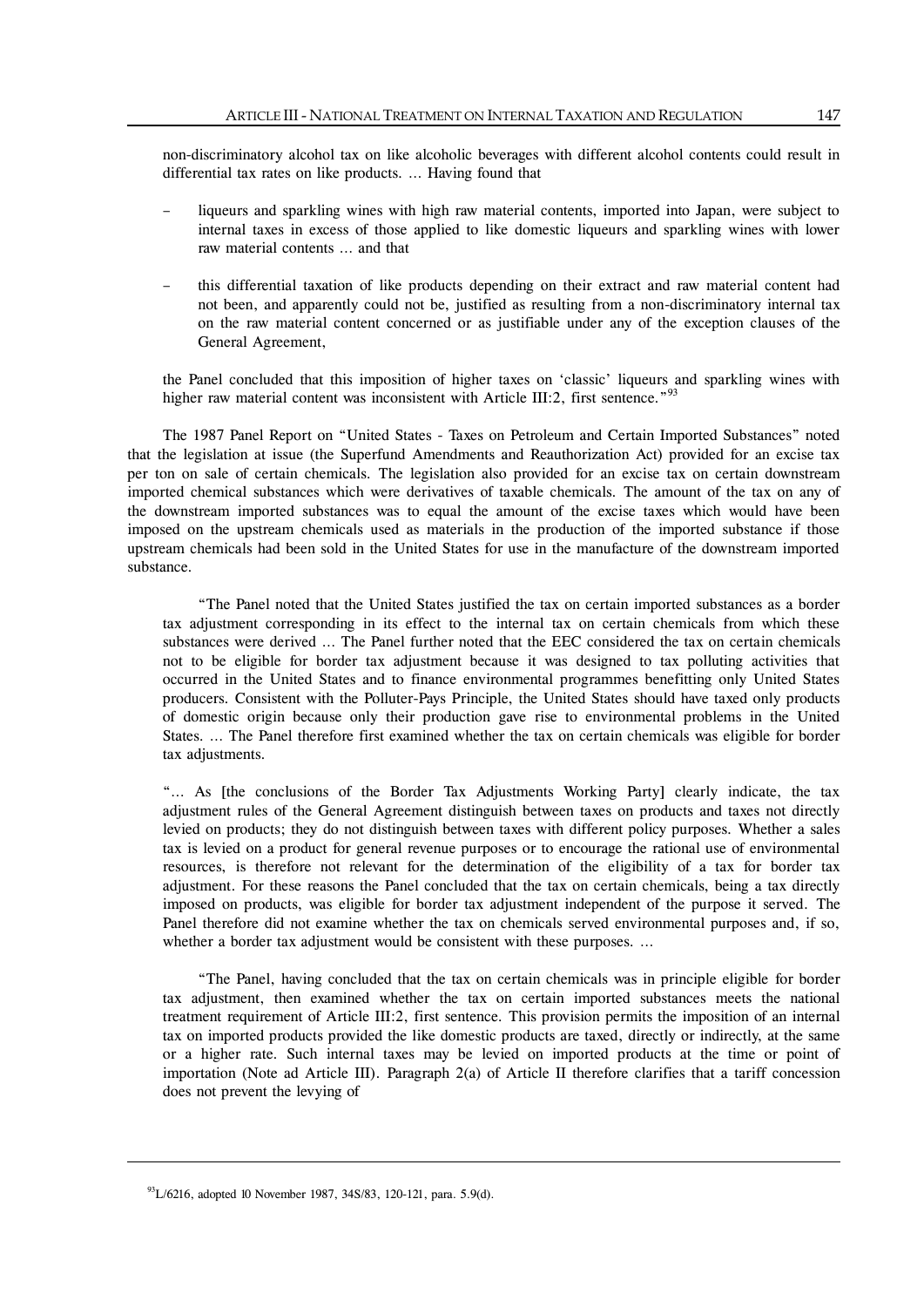'a charge equivalent to an internal tax imposed consistently with the provisions of paragraph 2 of Article III in respect of the like domestic product or in respect of an article from which the imported product has been manufactured or produced in whole or in part'.

"The drafters of the General Agreement explained the word 'equivalent' used in this provision with the following example:

'If a charge is imposed on perfume because it contains alcohol, the charge to be imposed must take into consideration the value of the alcohol and not the value of the perfume, that is to say the value of the content and not the value of the whole' (EPCT/TAC/PV/26, page 21).

"The tax on certain imported substances equals in principle the amount of the tax which would have been imposed under the Superfund Act on the chemicals used as materials in the manufacture or production of the imported substance if these chemicals had been sold in the United States for use in the manufacture or production of the imported substance. In the words which the drafters of the General Agreement used in the above perfume-alcohol example: The tax is imposed on the imported substances because they are produced from chemicals subject to an excise tax in the United States and the tax rate is determined in principle in relation to the amount of these chemicals used and not in relation to the value of the imported substance. The Panel therefore concluded that, to the extent that the tax on certain imported substances was equivalent to the tax borne by like domestic substances as a result of the tax on certain chemicals the tax mat the national treatment requirement of Article III:2, first sentence."<sup>94</sup>

The "Superfund" legislation also provided with respect to the tax on certain imported substances that importers would be required to provide sufficient information regarding the chemical inputs of taxable substances to enable the tax authorities to determine the amount of tax to be imposed; otherwise a penalty tax would be imposed in the amount of five per cent ad valorem, or a different rate to be prescribed by the Secretary of the Treasury which would equal the amount that would be imposed if the substance were produced using the predominant method of production. The Panel, examining this penalty rate, noted as follows.

"According to the Superfund Act, the tax on certain imported substances will however not necessarily be equal to the tax on the chemicals used in their production. If an importer fails to furnish the information necessary to determine the amount of tax to be imposed, a penalty tax of 5 per cent of the appraised value of the imported substance shall be imposed. Since the tax on certain chemicals subjects some of the chemicals only to a tax equivalent to 2 per cent of the 1980 wholesale price of the chemical, the 5 per cent penalty tax could be much higher than the highest possible tax that the importer would have to pay if he provided sufficient information…. The imposition of a penalty tax on the basis of the appraised value of the imported substance would not conform with the national treatment requirement of Article III: 2, first sentence, because the tax rate would in that case no longer be imposed in relation to the amount of taxable chemicals used in their production but the value of the imported substance. Thus it would not meet the requirement of equivalence which the drafters explained in the perfume-alcohol example mentioned in the preceding paragraph. ..."<sup>95</sup>

In the 1990 Panel Report on "EEC - Regulation on Imports of Parts and Components" the Panel examined the application of Article 13:10 of the EEC's anti-dumping regulation (Council Regulation No. 2176/84), under which anti-circumvention duties were levied on products assembled or produced in the EEC. Having found that the anti-circumvention duties were not customs duties within the meaning of Article II:1(b) (see excerpts starting at page 200), the Panel examined them in the light of the first sentence of Article III:2.

"The Panel noted that, in the cases in which anti-circumvention duties had been applied, the EEC followed sub-paragraph (c) of the anti-circumvention provision, according to which 'the amount of duty collected shall be proportional to that resulting from the application of the rate of the anti-dumping duty

<sup>&</sup>lt;sup>94</sup>L/6175, adopted on 17 June 1987, 34S/136, 160-163, paras. 5.2.3, 5.2.4, 5.2.7, 5.2.8.

<sup>95</sup>*Ibid*., 34S/163, para. 5.2.9.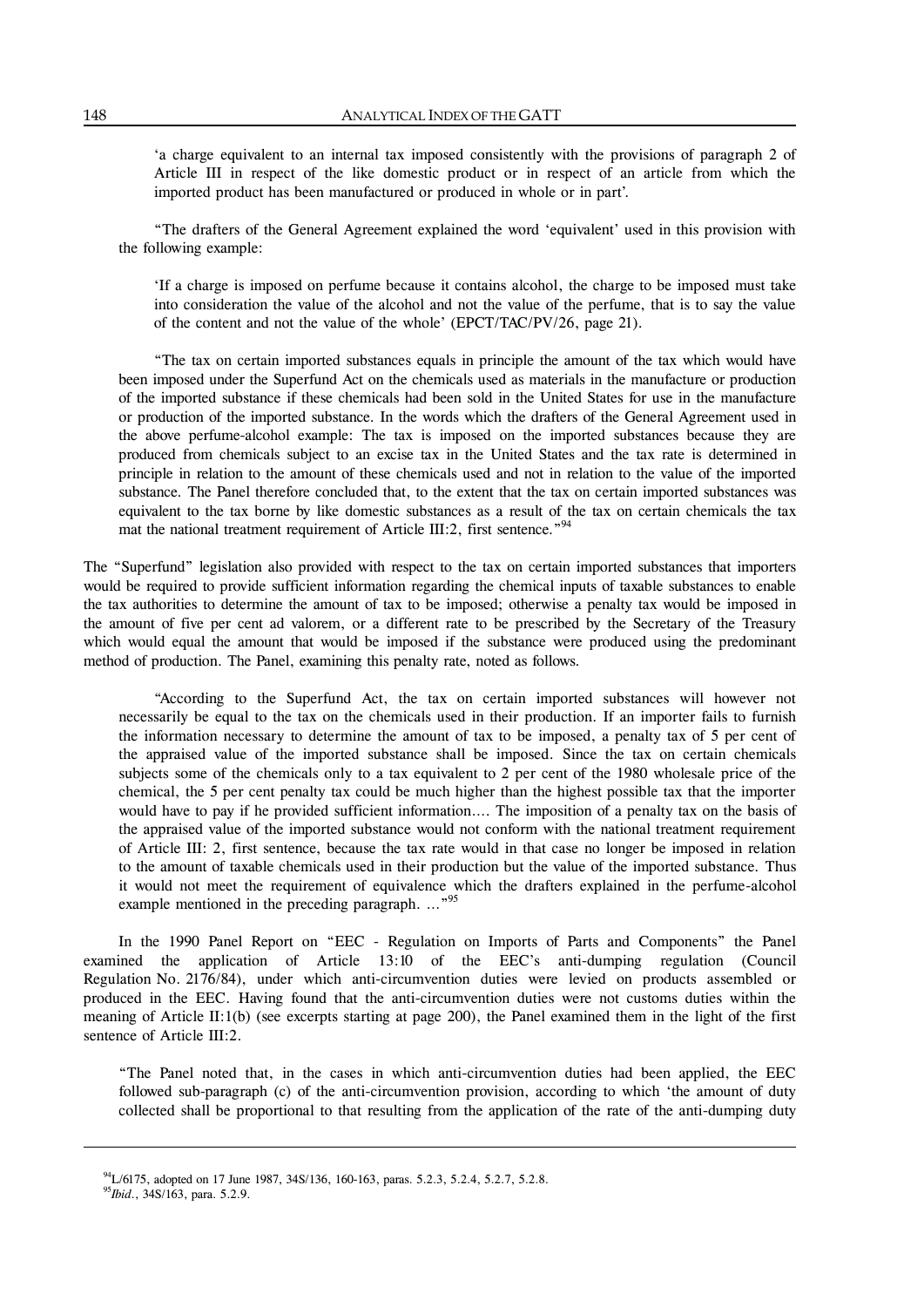applicable to the exporter of the complete products on the c.i.f. value of the parts or materials imported'. The Panel further noted that like parts and materials of domestic origin are not subject to any corresponding charge. The Panel therefore found that the anti-circumvention duties on the finished products subject imported parts and materials indirectly to an internal charge in excess of that applied to like domestic products and that they are consequently contrary to Article III:2, first sentence".<sup>96</sup>

In the 1994 Panel Report on "United States - Measures Affecting the Importation, Internal Sale and Use of Tobacco", "The Panel … turned to the claim of the United States that the internal tax on imported tobacco was a border tax adjustment applied consistently with Article III:2 due to the existence of a similar internal tax applied to domestic tobacco. Addressing this claim, the Panel noted that the BDA could only be subject to border tax adjustment if it were an internal tax or charge consistent with Article III:2".<sup>97</sup> See also the material from this report at page 153 concerning the claim that the "No Net Cost Assessments" on imported burley and flue-cured tobacco were permissible border tax adjustments consistent with Article III:2.<sup>98</sup>

See also under the Note *ad* Article III and see the discussion below of the phrase "in excess of those applied".

#### **(3) "or other internal charges of any kind": charges on the transfer of payments for imports or exports**

The Report of Sub-Committee A of the Third Committee at the Havana Conference, which considered Article 18 of the Charter, states as follows.

"The Sub-Committee [A] considered that charges imposed in connection with the international transfer of payments for imports or exports, particularly the charges imposed by countries employing multiple currency practices, where such charges are imposed not inconsistently with the Articles of Agreement of the International Monetary Fund, would not be covered by Article 18. On the other hand, in the unlikely case of a multiple currency practice which takes the form of an internal tax or charge, such as an excise tax on an imported product not applied on the like domestic product, that practice would be precluded by Article 18. It may be pointed out that the possible existence of charges on the transfer of payments insofar as these are permitted by the International Monetary Fund is clearly recognized by Article 16."<sup>99</sup>

The foregoing passage was referred to in the 1952 Panel Report on "Special Import Taxes Instituted by Greece". In this connection, the Panel observed:

"… the principal question arising for determination was whether or not the Greek tax was an internal tax or charge on imported products within the meaning of paragraph 2 of Article III. If the finding on this point were affirmative, the panel considered that it would be subject to the provisions of Article III whatever might have been the underlying intent of the Greek Government in imposing the tax. … On the other hand, if the contention of the Greek Government were accepted that the tax was not in nature of a tax or charge on imported goods, but was a tax on foreign exchange allocated for the payment of imports, the question would arise whether this was a multiple currency practice, and, if so, whether it was in conformity with the Articles of Agreement of the International Monetary Fund. These matters would be for the determination of the International Monetary Fund. If the Fund should find that the tax system was a multiple currency practice and in conformity with the Articles of Agreement of the International Monetary Fund, it would fall outside the scope of Article III.

<sup>&</sup>lt;sup>96</sup>L/6657, adopted on 16 May 1990, 37S/132, 193, para. 5.9.

<sup>97</sup>DS44/R, adopted on 4 October 1994, para. 89; the footnote to this paragraph refers to the panel reports on "United States - Taxes on Petroleum and Certain Imported Substances", adopted on 17 June 1987, BISD 34S/136, 155-159, and "United States - Section 337 of the Tariff Act of 1930", adopted on 7 November 1989, BISD 36S/345, 386-387.

 $98$ DS44/R, adopted on 4 October 1994, paras. 102-112.

<sup>99</sup>Havana Reports, p. 62, para. 39, repeating an understanding arrived at during the Geneva session of the Preparatory Committee (see EPCT/174, p. 7). See also Havana discussion of this understanding at E/CONF.2/C.3/A/W.33, p. 3. The text of Article 18 as revised at Havana was taken into the GATT; see the discussion of negotiating history in section III below. Article 16 corresponded to Article I of the General Agreement.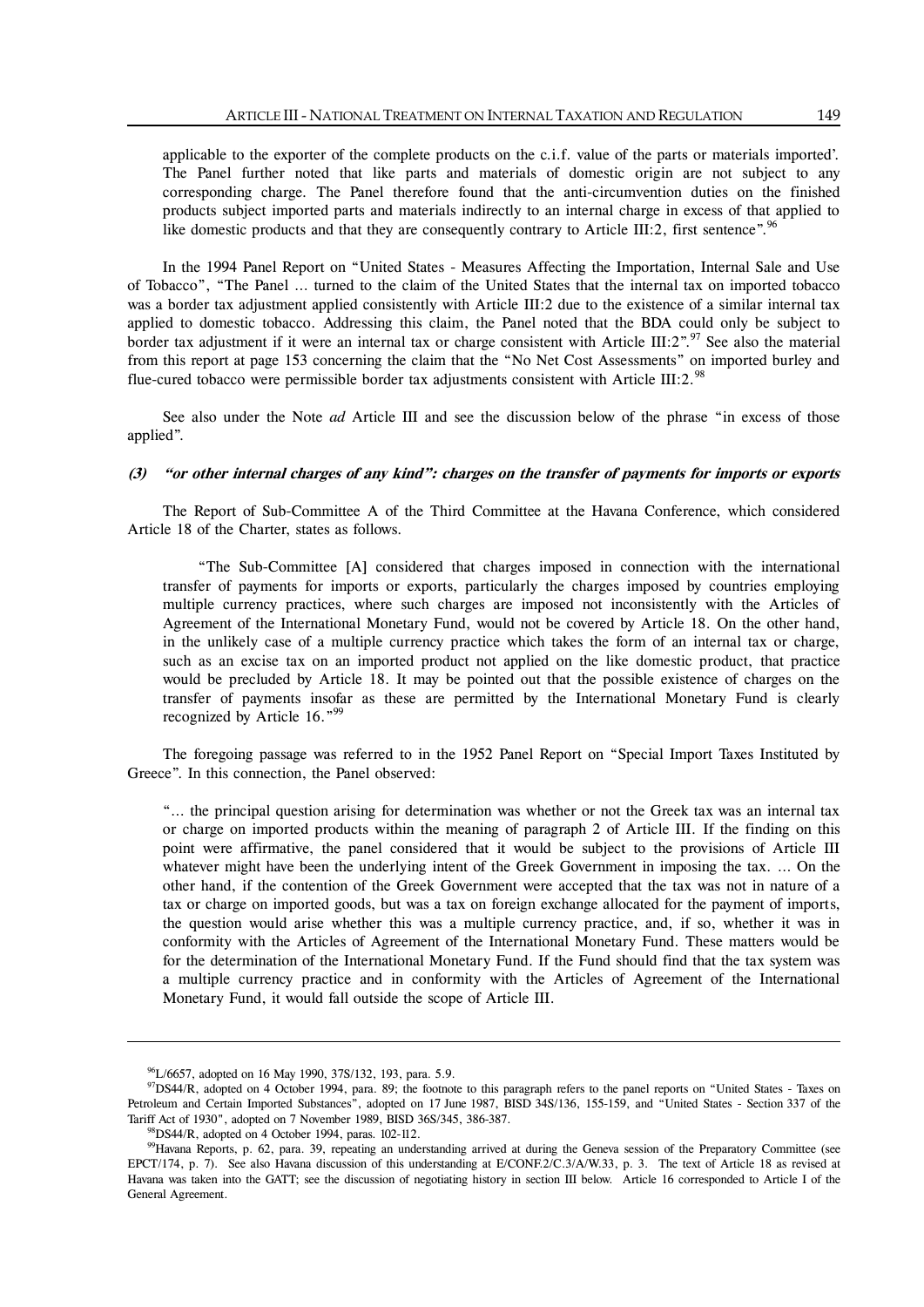"Even if it were found that the tax did not fall within the ambit of Article III the further question might arise under Article XV:4 whether the action of the Greek Government constituted frustration by exchange action of the intent of the provisions of Article III of the General Agreement".<sup>100</sup>

#### **(4) "in excess of those applied"**

The summary records of the Third Committee at the Havana Conference note the statement that "internal taxes on imported products could be increased if the tax on the domestic products was also increased; the requirement was that the tax should be the same on both imported and domestic products".<sup>101</sup>

The 1992 Panel Report on "Canada - Import, Distribution and Sale of Certain Alcoholic Drinks by Provincial Marketing Agencies" notes with respect to taxes on beer containers:

"The Panel noted that Canada levied in the provinces of Manitoba and Ontario a charge on all beverage alcohol containers, domestic and imported, which were not part of a deposit/return system; in Nova Scotia, a charge was levied on non-refillable containers, domestic and imported, shipped to the liquor board. The United States considered these charges to be inconsistent with Article III since they were in practice applied only to imported beer because imported beer could not be delivered by the brewers to the points of sale and the establishment of a separate container collection system was, therefore, prohibitively expensive. The Panel noted that it was not the charges on containers as such that the United States considered to be inconsistent with Article III but rather their application in a situation where different systems for the delivery of beer to the points of sale applied to imported and domestic beer. The Panel, therefore, considered that its findings on restrictions on private delivery [see page 181 below] dealt with this matter".<sup>102</sup>

#### *(a) Discriminatory rates of tax*

In October 1955 the United Kingdom complained that the Italian government's imposition of a general turnover tax on pharmaceuticals at one rate for domestic products and a different and higher rate for imported products was inconsistent with Article III.<sup>103</sup>

The 1987 Panel Report on "United States - Taxes on Petroleum and Certain Imported Substances," examining an excise tax on petroleum, found that "The rate of tax applied to the imported products is 3.5 cents per barrel higher than the rate applied to the like domestic products. … The tax on petroleum is … inconsistent with the United States' obligations under Article III:2".<sup>104</sup> See also the discussion of this case above under "Border tax adjustments".

The 1992 Panel Report on "United States - Measures Affecting Alcoholic and Malt Beverages" "considered that the application of a lower rate of federal excise tax on domestic beer from qualifying United States producers, which lower rate is not available in the case of imported beer, constitutes less favourable treatment to the imported product in respect of internal taxes and is therefore inconsistent with the national treatment provision of Article III:2, first sentence". The Panel reached the same conclusion with respect to federal excise taxes on wine and cider and floor stocks of wine.<sup>105</sup>

#### *(b) Methods of taxation*

The 1987 Panel Report on "Japan - Customs Duties, Taxes and Labelling Practices on Imported Wines and Alcoholic Beverages" examined Japanese excise taxes on alcoholic beverages, which provided different tax rates for different types of beverages, different quality grades of the same beverage, and beverages above and

 $100$ G/25, adopted on 3 November 1952, 1S/48, 49-50, paras. 5, 7, 8.

<sup>101</sup>E/CONF.2/C.3/SR.42, p. 4.

<sup>&</sup>lt;sup>102</sup>DS17/R, adopted 18 February 1992, 39S/27, 85, para. 5.33.

 $103L/421$ , SR.10/5.

<sup>&</sup>lt;sup>104</sup>L/6175, adopted on 17 June 1987, 34S/136, 155, para. 5.1.1.

<sup>105</sup>DS23/R, adopted on 19 June 1992, 39S/206, 270, 273, paras. 5.5 (beer), 5.14 (wine, cider and floor stocks of wine).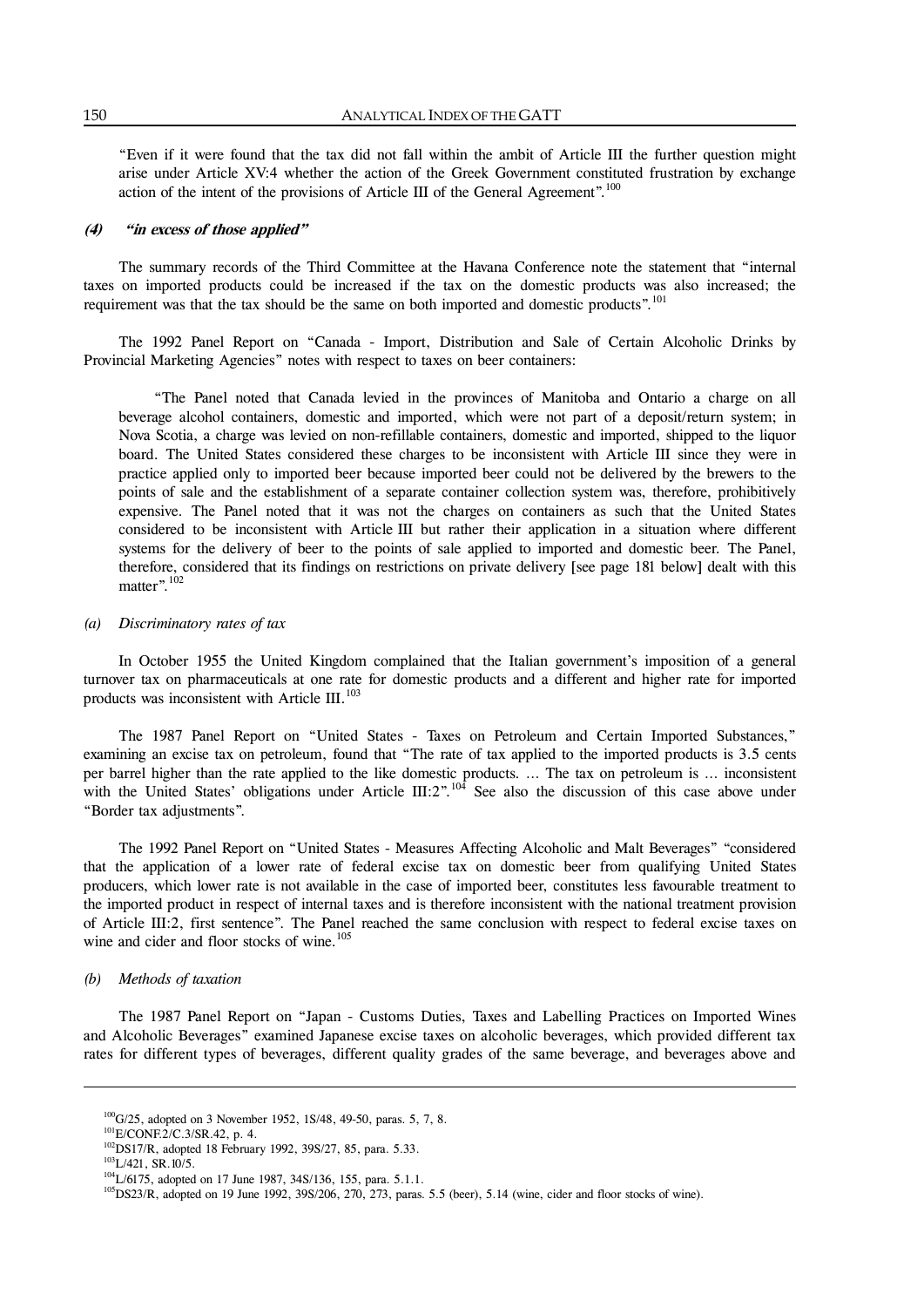below a price threshold. The Panel compared the fiscal burden on the various alcoholic beverages that the Panel had determined to be "like products" or "directly competitive or substitutable products" (see below).

"… The Panel further found that the wording 'directly or indirectly' and 'internal taxes … *of any kind*' implied that, in assessing whether there is tax discrimination, account is to be taken not only of the rate of the applicable internal tax but also of the taxation methods (e.g. different kinds of internal taxes, direct taxation of the finished product or indirect taxation by taxing the raw materials used in the product during the various stages of its production) and of the rules for the tax collection (e.g. basis of assessment).

"The Panel then examined the European Communities' contention … that Japanese internal taxes on whiskies, brandies, still wines, sparkling wines, spirits and liqueurs imported from the EEC were in excess of those applied to like Japanese products, and reached the following conclusions:

"a) *Whiskies and brandies subject to the grading system:* The Panel noted that the Japanese specific tax rates on imported and Japanese whiskies/brandies special grade (2,098,100 yen/kl) were considerably higher than the Japanese specific tax rates on whiskies/brandies first grade (1,011,400 yen/kl) and second grade (296,200 yen/kl). The Panel was unable to find that these tax differentials corresponded to objective differences of the various distilled liquors, for instance that they could be explained as a non-discriminatory taxation of their respective alcohol contents. … almost all whiskies/brandies imported from the EEC were subject to the higher rates of tax whereas more than half of whiskies/brandies produced in Japan benefited from considerably lower rates of tax. The Panel concluded, therefore, that (special and first grade) whiskies/brandies imported from the EEC were subject to internal Japanese taxes 'in excess of those applied … to like domestic products' (i.e. first and second grade whiskies/brandies) in the sense of Article III:2, first sentence.

"b) *Wines, spirits and liqueurs subject to the 'mixed' system of specific tax and ad valorem tax:* The Panel noted that imported and domestic wines, whiskies, brandies, spirits and liqueurs were subject to *ad valorem* taxes in lieu of the specific tax when the manufacturer's selling price (CIF and customs duty for imported products) exceeded a specified threshold. … The Panel was of the view that a 'mixed' system of specific and ad valorem liquor taxes was as such not inconsistent with Article III:2, which prohibits only discriminatory or protective taxation of imported products but not the use of differentiated taxation methods as such, provided the differentiated taxation methods do not result in discriminatory or protective taxation. … since liquors above the non-taxable thresholds were subjected to *ad valorem* taxes in excess of the specific taxes on 'like' liquors below the threshold … the imposition of ad valorem taxes on wines, spirits and liqueurs imported from the EEC, which are considerably higher than the specific taxes on 'like' domestic wines, spirits and liqueurs, was inconsistent with Article III:2, first sentence.

"c) *The different methods of calculating ad valorem taxes on imported and domestic liquors:* The Panel shared the view expressed by both parties that Article III:2 does not prescribe the use of any specific method or system of taxation. The Panel was further of the view that there could be objective reasons proper to the tax in question which could justify or necessitate differences in the system of taxation for imported and for domestic products. The Panel found that it could be also compatible with Article III:2 to allow two different methods of calculation of price for tax purposes. Since Article III:2 prohibited only discriminatory or protective tax burdens on imported products, what mattered was, in the view of the Panel, whether the application of the different taxation methods actually had a discriminatory or protective effect against imported products. The Panel could therefore not agree with the European Community's view that the mere fact that the so-called 'fixed subtraction system' was available only for domestic liquors constituted in itself a discrimination contrary to Article III:2 or  $4"$ .<sup>106</sup>

<sup>106</sup>L/6216, adopted 10 November 1987, 34S/83, 118-120, paras. 5.8-5.9.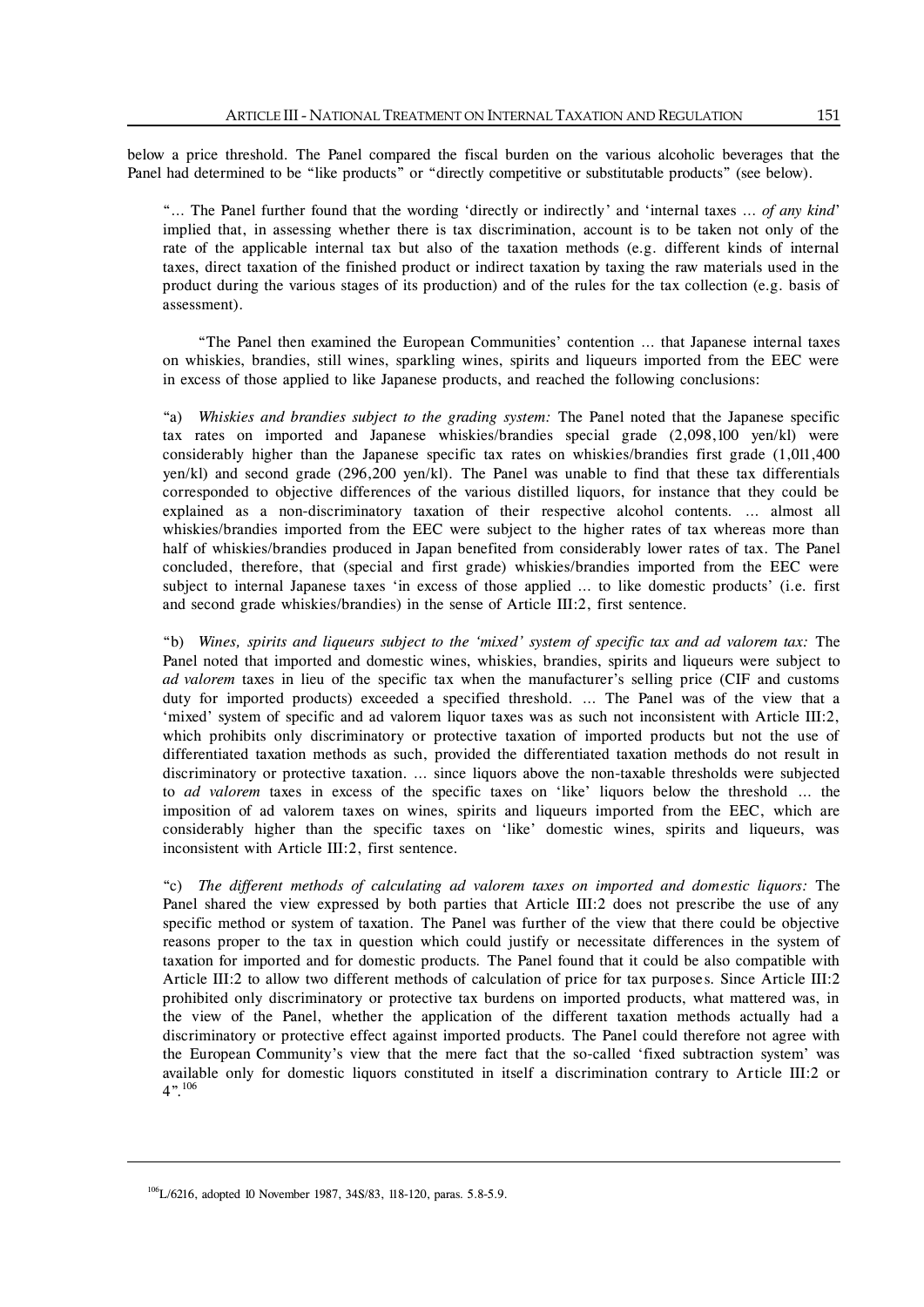The 1992 Panel Report on "Canada - Import, Distribution and Sale of Certain Alcoholic Drinks by Provincial Marketing Agencies" noted with respect to the mark-ups charged by provincial liquor boards:

"… The Panel … considered that Article III:2 required that the computations of the base value for the purposes of assessing these charges be no less favourable for imported beer than for domestic beer. This requirement was met if this value was computed for both imported and domestic beer on the basis of the full cost of the beer, which in the case of the imported beer included charges for cost of services levied by the liquor boards consistently with the General Agreement.

"The Panel further noted that Article III:2 applied to internal taxes levied on imported products, that is products on which duties levied in connection with importation had already been assessed. The Panel therefore *found* that Canada could, consistently with Article III:2, levy the provincial and federal sales taxes on the basis of the duty-paid value of imported beer.

"In the light of these considerations the Panel *found* that Canada's methods of assessing mark-ups and taxes on imported beer were not inconsistent with Article  $III:2$ ".<sup>107</sup>

See also the material on border tax adjustments at page 144 *et seq.*

#### *(c) Exemption or remission of taxes*

In 1950 the Netherlands brought a complaint concerning the "utility" system in the United Kingdom, under which goods satisfying certain quality and price criteria were exempted from the UK purchase tax, but imported articles of comparable quality and price were not so exempted. Other representatives stated that the utility system applied only to goods produced in the UK, and that the purchase tax was collected on many imported goods where the identical UK product was exempted. The UK representative agreed that this discrimination had a protective effect. In 1952 the UK authorities notified that the system had been changed so as to exempt from purchase tax all listed textiles, clothing and footwear below specified price levels.<sup>108</sup>

The 1985 Panel Report on "Canada - Measures Affecting the Sale of Gold Coins," which has not been adopted, examined taxes imposed by the Province of Ontario on the Maple Leaf (Canadian) and Krugerrand (South African) gold coins. Having found that the Maple Leaf and Krugerrand were "like products" (see below), the Panel found that "Ontario had exempted the Maple Leaf gold coin from its retail sales tax but not the Krugerrand gold coin. The internal taxes to which Krugerrand gold coins imported into Canadian territory were subject in Ontario were thus in excess of those applied to a like domestic product".<sup>109</sup>

In the 1994 dispute on "United States - Measures Affecting the Importation, Internal Sale and Use of Tobacco", the Panel examined the "No Net Cost Assessment" ("NNCA"), a tax applied to both domestic and imported burley and flue-cured tobacco, the proceeds of which were deposited in an account used to reimburse the U.S. Government for any losses resulting from the operation of the domestic tobacco price-support programme.

"The Panel recalled the claim of the complainants that the NNCA was inconsistent with Article III:2, first sentence, because the net charge of the NNCA on imported tobacco was greater than that on like domestic tobacco. The Panel further recalled the complainants' claim that the NNCA was inconsistent with Article III:2, second sentence, because the NNCA charged on imported tobacco reduced the cost of the price support programme to the domestic tobacco producer, without providing any benefit to imported tobacco. The Panel also recalled the defense of the United States that the NNCA was a border tax adjustment consistent with Article III.

…

<sup>107</sup>DS17/R, adopted 18 February 1992, 39S/27, 83, paras. 5.24-5.26.

<sup>&</sup>lt;sup>108</sup>GATT/CP.5/12 (Netherlands complaint), GATT/CP.5/SR.20, p. 1-5 (discussion at Fifth Session), GATT/CP.6/SR.7 (interim report by UK), G/18 (UK notification of elimination of discrimination).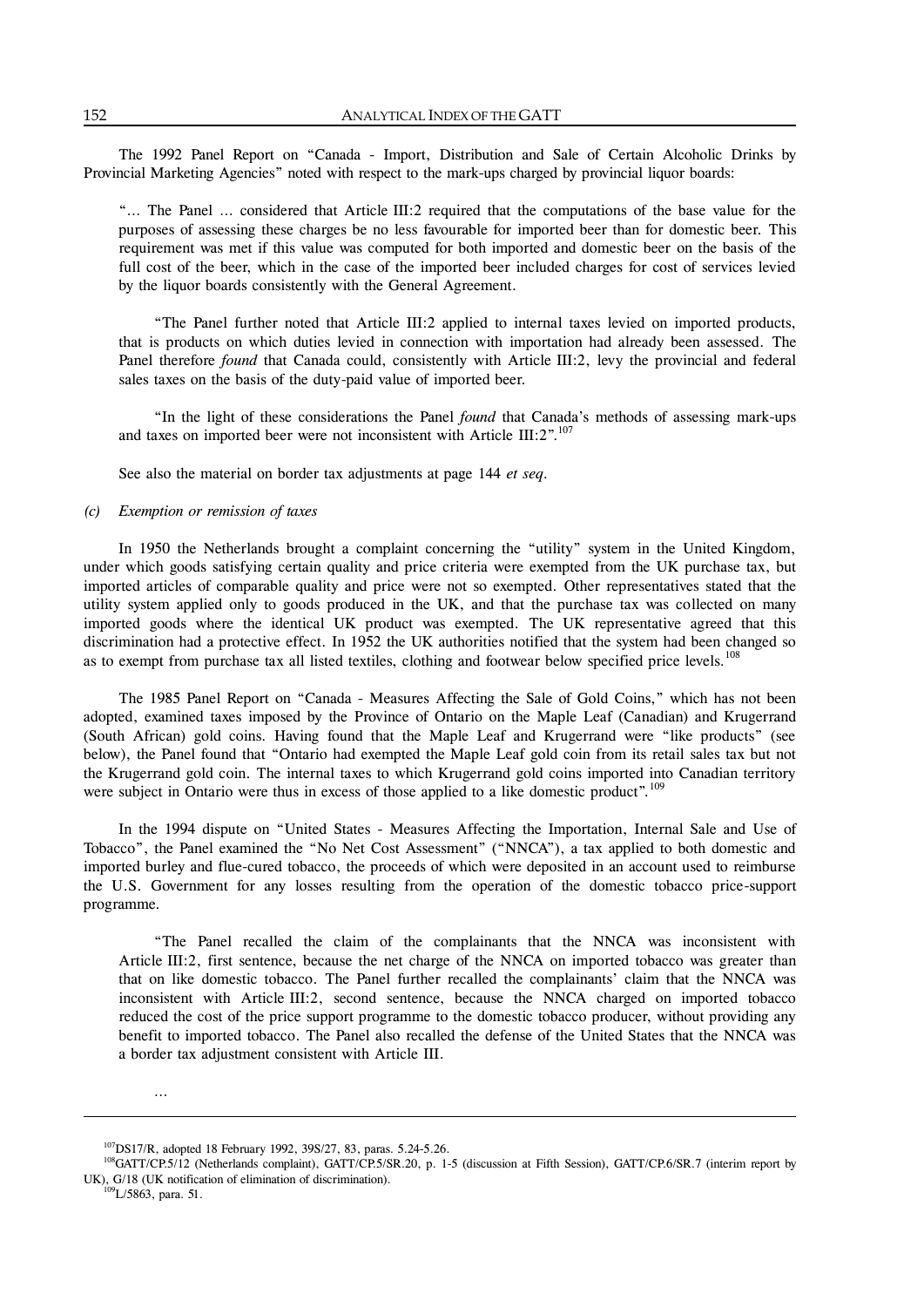"The Panel then examined the complainants' claim that the net rate of the NNCA on imported tobacco was higher than that of the NNCA on domestic tobacco because the latter in effect benefitted from a tax remission through the operation of the tobacco price support programme.

"On this point, the Panel first noted that Article III is concerned with ensuring national treatment of products, not of producers.<sup>110</sup> The Panel then noted that the same rate of tax was imposed via the NNCA on both imported and domestic tobacco. Both in the case of imported and domestic burley and in the case of imported and domestic flue-cured, respectively, the identical rate of tax was paid to the CCC on each pound of such tobacco sold in the United States. What was different in the case of domestic tobacco subject to NNCAs was that its producers benefitted from the U.S. Government's tobacco price support programme. In the view of the Panel, this distinction did not transform the NNCA paid on domestic tobacco into a remission of a tax on a product. The Panel here agreed with the United States that whether or not the use of the revenue derived from the NNCA might ultimately benefit domestic rather than imported tobacco was not relevant to the Panel's analysis under Article III:2.

"The Panel noted, moreover, that Article III:8(b) explicitly recognizes that

'[t]he provisions of this Article shall not prevent the payment of subsidies exclusively to domestic producers, including *payments to domestic producers derived from the proceeds of internal taxes or charges* applied consistently with the provisions of this Article and subsidies effected through governmental purchases of domestic products.' *(emphasis added)*

"It appeared to the Panel that the complainants were in essence arguing that Article III:2 was violated because U.S. producers benefitted from a payment of a subsidy derived from the proceeds of the internal tax, but that importers did not benefit in a like manner.

"The Panel was cognizant of the fact that a remission of a tax on a product and the payment of a producer subsidy out of the proceeds of such a tax could have the same economic effects. However, the Panel noted that the distinction in Article III:8(b) is a formal one, not one related to the economic impact of a measure. Thus, in view of the explicit language of Article III:8(b), which recognizes that the product-related rules of Article III 'shall not prevent the payment of subsidies exclusively to domestic producers', the Panel did not consider, as argued by the complainants, that the payment of a subsidy to tobacco producers out of the proceeds of the NNCA resulted in a form of tax remission inconsistent with Article III:2.<sup>111</sup>

"… the Panel rejected the complainants' claims of inconsistency of the NNCA with Article III:2, first and second sentence. In addition, the Panel concurred with the United States that the NNCAs on imported burley and flue-cured tobacco were permissible border tax adjustments consistent with Article III:2."<sup>112</sup>

…

<sup>&</sup>lt;sup>110</sup>The footnote to this paragraph in the panel report notes: "See report of the panel on United States - Section 337 of the Tariff Act of 1930, adopted on 7 November 1989, BISD 36S/345, 387, citing report of the panel on United States - Taxes on Petroleum and Certain Imported Substances, adopted on 17 June 1987, BISD 34S/136, 158."

<sup>&</sup>lt;sup>111</sup>The footnote to this paragraph notes: "See report of the panel on United States - Measures Affecting Alcoholic and Malt Beverages, adopted on 19 June 1992, BISD 39S/206, 271-273 for a discussion of the reasons for the distinction in GATT between tax exemptions and remissions on the one hand and producer subsidies on the other."

<sup>112</sup>DS44/R, adopted on 4 October 1994, paras. 103, 105-109, 112.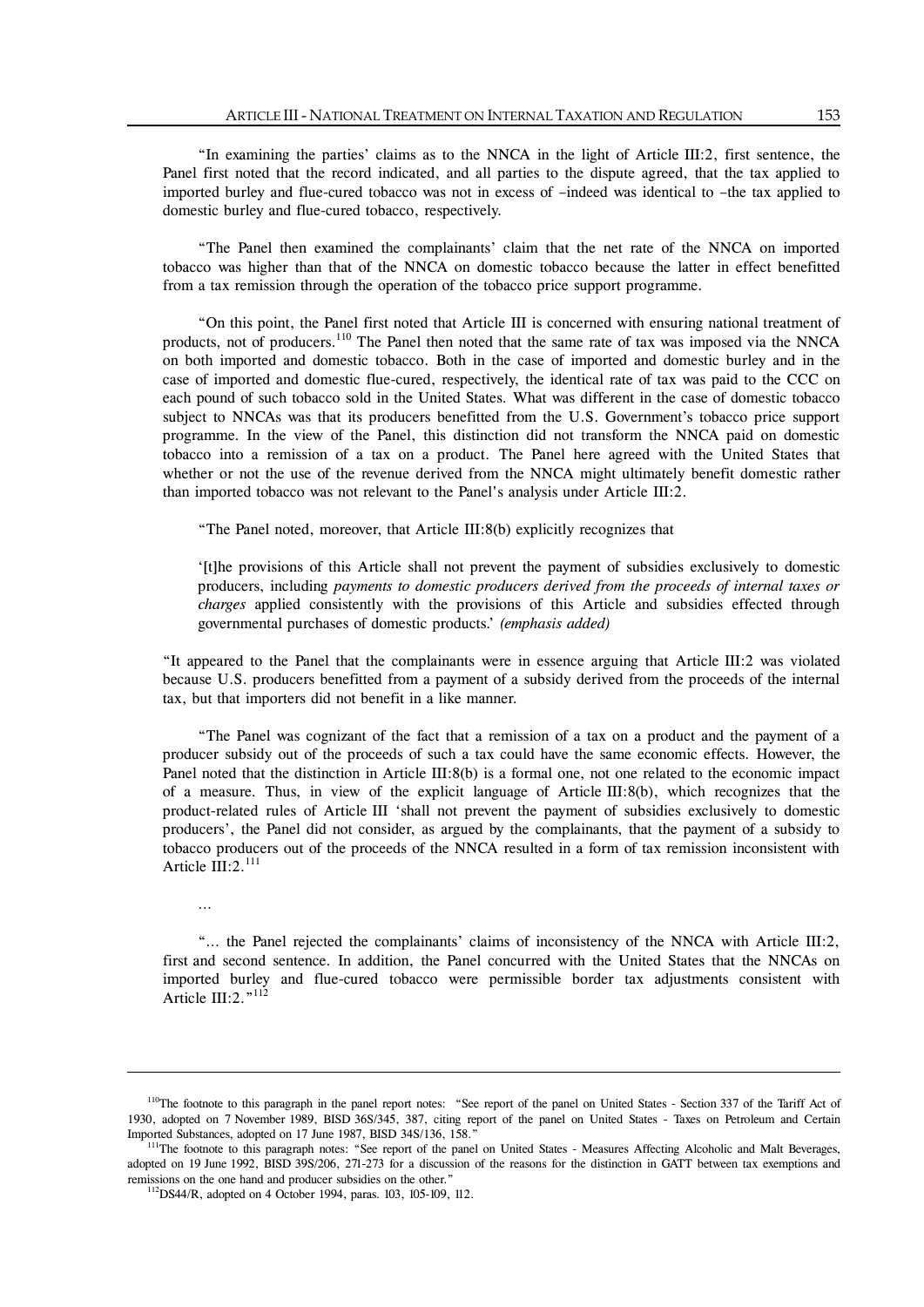*(d) Exposure of imported products to a risk of discrimination*

The 1994 Panel Report on "United States - Measures Affecting the Importation, Internal Sale and Use of Tobacco" notes, in relation to the budget deficit assessment ("BDA") charge assessed on domestic and imported tobacco:

"The Panel recalled that the BDA, applicable to all domestic tobacco for which price support was available, was calculated at the rate of one per cent of the average price support level for each such tobacco type in the previous crop year. The Panel then recalled that the BDA on all types of imported tobacco was calculated as the average of the BDA on domestic burley and domestic flue-cured tobacco.

"The Panel further noted that the application of these two different statutorily prescribed formulas to tobacco in the current year, at least in the case of flue-cured tobacco, resulted in an internal tax on imported tobacco that was higher than that on like domestic tobacco. …

"The Panel thus considered that this imposition of an internal tax on imported flue-cured tobacco at a higher rate than on domestic flue-cured tobacco, as well as the fact that some domestic tobacco was entirely exempt from such tax, each presented cases of less favourable tax treatment inconsistent with Article III:2, first sentence.<sup>113</sup>

"The Panel recognized that a change in the price support levels for domestic burley and flue-cured tobacco could result in a given year in the elimination of the discriminatory tax treatment against imported flue-cured tobacco. However, beyond the immediate circumstance of a higher assessment on imported flue-cured tobacco than on like domestic tobacco, the Panel considered that the U.S. statutorily prescribed averaging method for calculation of the BDA on imported tobacco contained an inherent risk of a higher assessment on some types of imported tobacco than on like domestic tobacco. The Panel agreed with the argument of the complainants that, mathematically, given the statutorily mandated averaging formula, the BDA would always be higher on imported tobacco than on one type of domestic tobacco so long as there was any price differential between the average support price of burley and fluecured tobacco.

"The Panel noted that an internal regulation which merely exposed imported products to a risk of discrimination had previously been recognized by a GATT panel to constitute, by itself, a form of discrimination, and therefore less favourable treatment within the meaning of Article III.<sup>114</sup> The Panel agreed with this analysis of risk of discrimination as enunciated by this earlier panel.

"The Panel thus considered that the system for calculation of the BDA on imported tobacco itself, not just the manner in which it was currently applied, was inconsistent with Article III:2 because it carried with it the risk of discriminatory treatment of imports in respect of internal taxes.

"The Panel recalled the U.S. defense that even if the BDA was higher on imported flue-cured tobacco than on like domestic tobacco, the method of calculation of the BDA for imports –averaging the BDA on domestic burley and flue-cured tobacco –was a reasonable method and should not be subject to challenge before this Panel. However, the Panel could not see how such a method of calculation could be termed 'reasonable' in the context of the General Agreement if it mandated and inevitably resulted in discriminatory treatment of imported tobacco in respect of internal taxes. The Panel recalled in this regard that a prior GATT panel had ruled that in assessing whether there was tax discrimination, account was to be taken not only of the rate of the applicable internal tax but also of the taxation methods,

 $\overline{a}$ 

…

<sup>&</sup>lt;sup>113</sup>The footnote to this sentence notes: "See, e.g., report of the panel on United States - Taxes on Petroleum and Certain Imported Substances, adopted on 17 June 1987, BISD 34S/136, 155; report of the panel on United States - Measures Affecting Alcoholic and Malt Beverages, adopted on 19 June 1992, BISD 39S/206, 270".

<sup>&</sup>lt;sup>114</sup>The footnote to this sentence notes: "See, e.g., report of the panel on EEC - Payments and Subsidies Paid to Processors and Producers of Oilseeds and Related Animal Feed Protein, adopted on 25 January 1990, BISD 37S/86, 125".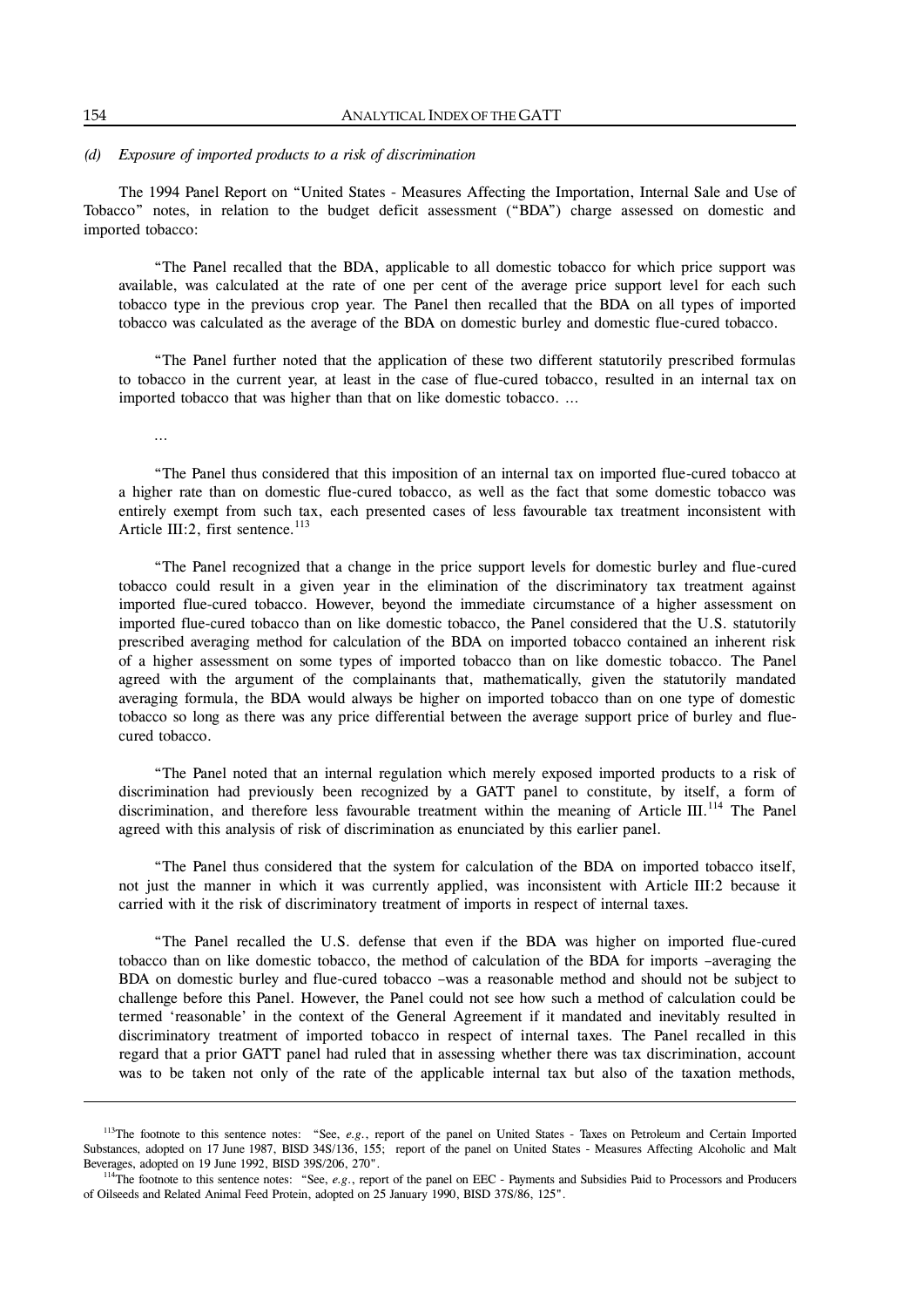including the basis of assessment.<sup>115</sup> Another Article III panel had ruled that more favourable treatment as to some products could not be balanced against less favourable treatment as to others.<sup>116</sup> It had noted that '[s]uch an interpretation would lead to great uncertainty about the conditions of competition between imported and domestic products and thus defeat the purposes of Article III'.<sup>117</sup> The Panel agreed with these earlier rulings and rejected the U.S. defense of 'reasonableness' of the BDA's method of calculation. In accordance with the national treatment provisions of Article III:2, each pound of tobacco imported into the United States had to be accorded treatment no less favourable in respect of internal taxes than that accorded to like domestic tobacco."<sup>118</sup>

In this connection see also the unadopted Panel Report of 1994 on "United States - Taxes on Automobiles".<sup>119</sup>

#### **(5) "like domestic products"**

See also the material on "like product" under Article I and paragraph 4 of Article III.

The 1970 Working Party Report on "Border Tax Adjustments" observed that "With regard to the interpretation of the term 'like or similar products', which occurs some sixteen times throughout the General Agreement, it was recalled that considerable discussion had taken place … but that no further improvement of the term had been achieved. The Working Party concluded that problems arising from the interpretation of the terms should be examined on a case-by-case basis. This would allow a fair assessment in each case of the different elements that constitute a 'similar' product. Some criteria were suggested for determining, on a caseby-case basis, whether a product is 'similar': the product's end-uses in a given market; consumers' tastes and habits, which change from country to country; the product's properties, nature and quality. ..."<sup>120</sup>

The 1985 Panel Report on "Canada - Measures Affecting the Sale of Gold Coins," which has not been adopted, examined taxes imposed by the Province of Ontario on the Maple Leaf (Canadian) and Krugerrand (South African) gold coins.

"The Panel … examined the Ontario measure in the light of the provisions of Article III and reached the following conclusions: (a) Both the Maple Leaf and the Krugerrand are legal tender in their respective countries of origin. However, they are normally purchased as investment goods. The Panel therefore considered that the Maple Leaf and Krugerrand gold coins were not only means of payment but also 'products' within the meaning of Article III:2. (b) The Maple Leaf and Krugerrand gold coins are produced to very similar standards, have the same weight in gold, and therefore compete directly with one another in international markets. The Panel therefore considered that the Maple Leaf and Krugerrand gold coins were 'like' products within the meaning of Article III:2, first sentence."<sup>121</sup>

The 1987 Panel Report on "United States - Taxes on Petroleum and Certain Imported Substances" examined, *inter alia*, a tax on petroleum, applied at US\$0.082 per barrel for "crude oil received at a United States refinery" and US\$0.117 per barrel for "petroleum products entered into the United States for consumption, use or warehousing". The panel findings note as follows.

"… The CONTRACTING PARTIES have not developed a definition of the term 'like products' in [Article III:2, first sentence]. In the report of the Working Party on Border Tax Adjustments, adopted by the CONTRACTING PARTIES in 1970, it was suggested that the problems arising from the interpretation of

<sup>&</sup>lt;sup>115</sup>The footnote to this sentence refers to the panel report on "Japan - Customs Duties, Taxes and Labelling Practices on Imported Wines and Alcoholic Beverages", adopted on 10 November 1987, BISD 34S/83, 118-120.

<sup>&</sup>lt;sup>116</sup>The footnote to this sentence refers to the panel report on "United States - Section 337 of the Tariff Act of 1930", adopted on 7 November 1989, BISD 36S/345, 387.

<sup>&</sup>lt;sup>117</sup>The footnote to this sentence refers to the panel report on "United States - Section 337 of the Tariff Act of 1930", adopted on 7 November 1989, BISD 36S/345, 387.

<sup>118</sup>DS44/R, adopted on 4 October 1994, paras. 92-93, 95-98.

<sup>&</sup>lt;sup>119</sup>DS31/R, dated 11 October 1994, paras. 5.10, 5.14, 5.27-5.32.

<sup>&</sup>lt;sup>120</sup>L/3464, adopted on 2 December 1970, 18S/97, 102, para. 18.

<sup>121</sup>L/5863, para. 51.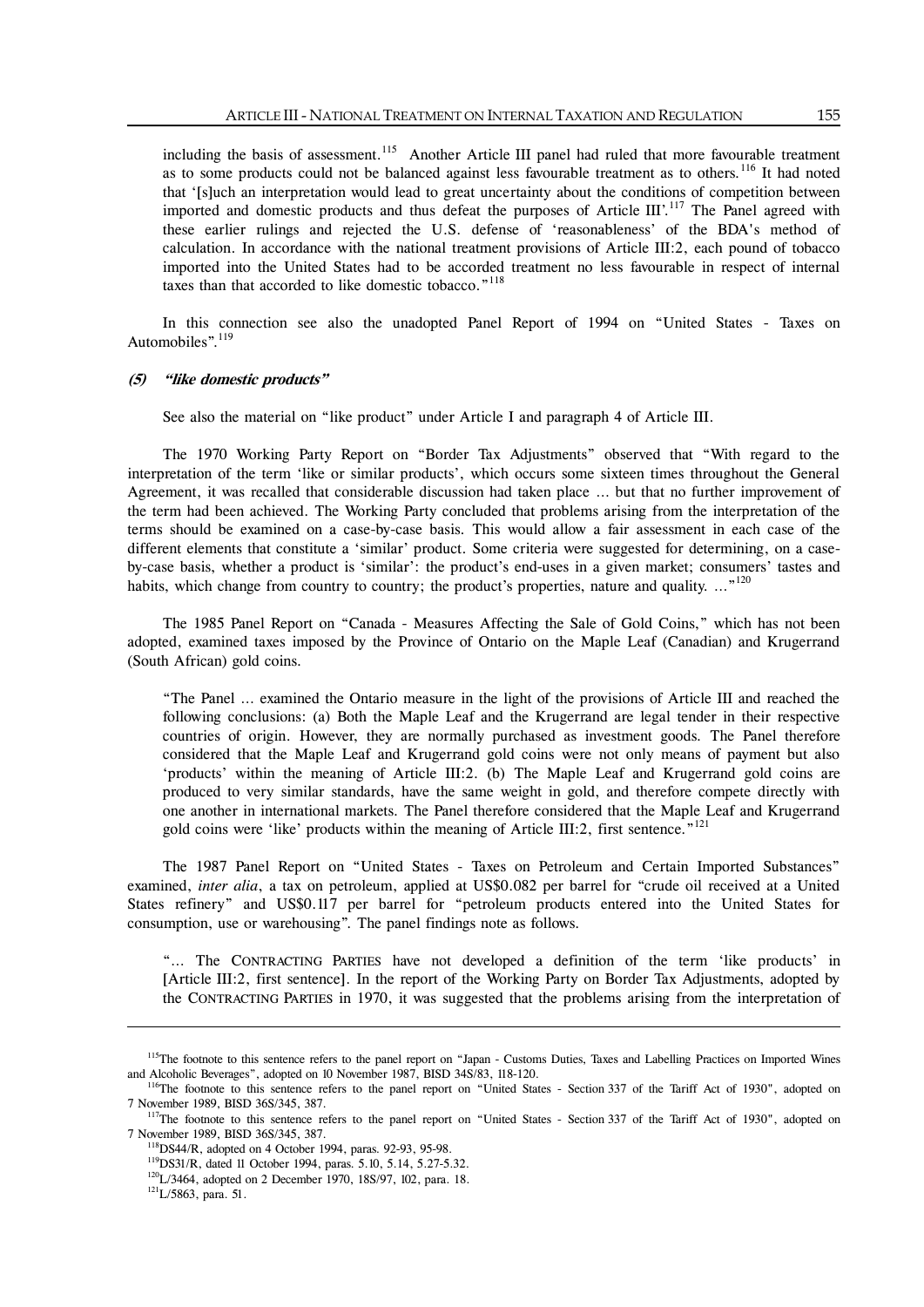this term should be examined on a case-by-case basis and that one of the possible methods for determining whether two products were like products was to compare their end-uses in a given market (BISD 18S/102). The domestic products subject to the tax are: crude oil, crude oil condensates, and natural gasoline. The imported products subject to the tax are: crude oil, crude oil condensates, natural gasoline, refined and residual oil, and certain other liquid hydrocarbon products. The imported and domestic products are thus either identical or, in the case of imported liquid hydrocarbon products, serve substantially identical end-uses. The imported and domestic products subject to the tax on petroleum are therefore in the view of the Panel 'like products' within the meaning of Article III:2. ..."<sup>122</sup>

In the 1987 Panel Report on "Japan - Customs Duties, Taxes and Labelling Practices on Imported Wines and Alcoholic Beverages" the Panel examined the arguments of the parties regarding the application of Article III:2 to the liquor tax system applied to various types of domestic and imported alcoholic beverages in Japan.

"The *text of the first sentence of Article III:2* clearly indicates that the comparison to be made is between internal taxes on imported products and 'those applied … to like domestic products'. The wording 'like' products (in the French text: 'produits similaires') has been used also in other GATT Articles on non-discrimination (*e.g.* Article I:1) in the sense not only of 'identical' or 'equal' products but covering also products with similar qualities (see, for instance, the 1981 Panel Report on Tariff Treatment by Spain of Imports of Unroasted Coffee, BISD 28S/102, 112).

"The *context of Article III:2* shows that Article III:2 supplements, within the system of the General Agreement, the provisions on the liberalization of customs duties and of other charges by prohibiting discriminatory or protective taxation against certain products from other GATT contracting parties. The Panel found that this context had to be taken into account in the interpretation of Article III:2. For instance, the prohibition under GATT Article I:1 of different tariff treatment for various types of 'like' products (such as unroasted coffee, see BISD 28S/102, 112) could not remain effective unless supplemented by the prohibition of different internal tax treatment for various types of 'like' products. Just as Article I:1 was generally construed, in order to protect the competitive benefits accruing from reciprocal tariff bindings, as prohibiting 'tariff specialization' discriminating against 'like' products, only the literal interpretation of Article III:2 as prohibiting 'internal tax specialization' discriminating against 'like' products could ensure that the reasonable expectation, protected under GATT Article XXIII, of competitive benefits accruing under tariff concessions would not be nullified or impaired by internal tax discrimination against like products. It had therefore been correctly stated in another Panel Report recently adopted by the CONTRACTING PARTIES that 'Article III:2, first sentence, obliges contracting parties to establish certain competitive conditions for imported products in relation to domestic products' (L/6175, paragraph 5.1.9). And it had been for similar reasons that, during the discussion in the GATT Council of the panel report on Spain's restrictions on the domestic sale of soyabean oil which had not been adopted by the Council, several contracting parties, including Japan, had emphasized 'with regard to Article III:4 that the interpretation of the term "like products" in the Panel Report as meaning 'more or less the same product' was too strict an interpretation' (C/M/152 at page 16).

"The *drafting history* confirms that Article III:2 was designed with 'the intention that internal taxes on goods should not be used as a means of protection' … This accords with the broader objective of Article III 'to provide equal conditions of competition once goods had been cleared through customs' (BISD 7S/64), and to protect thereby the benefits accruing from tariff concessions. This object and purpose of Article III:2 of promoting non-discriminatory competition among imported and like domestic products could not be achieved if Article III:2 were construed in a manner allowing discriminatory and protective internal taxation of imported products in excess of like domestic products.

"*Subsequent GATT practice* in the application of Article III further shows that past GATT panel reports adopted by the CONTRACTING PARTIES have examined Article III:2 and 4 by determining, firstly, whether the imported and domestic products concerned were 'like' and, secondly, whether the internal taxation or other regulation discriminated against the imported products … Past GATT practice has

<sup>122</sup>L/6175, adopted on 17 June 1987, 34S/136, 154-155, para. 5.1.1.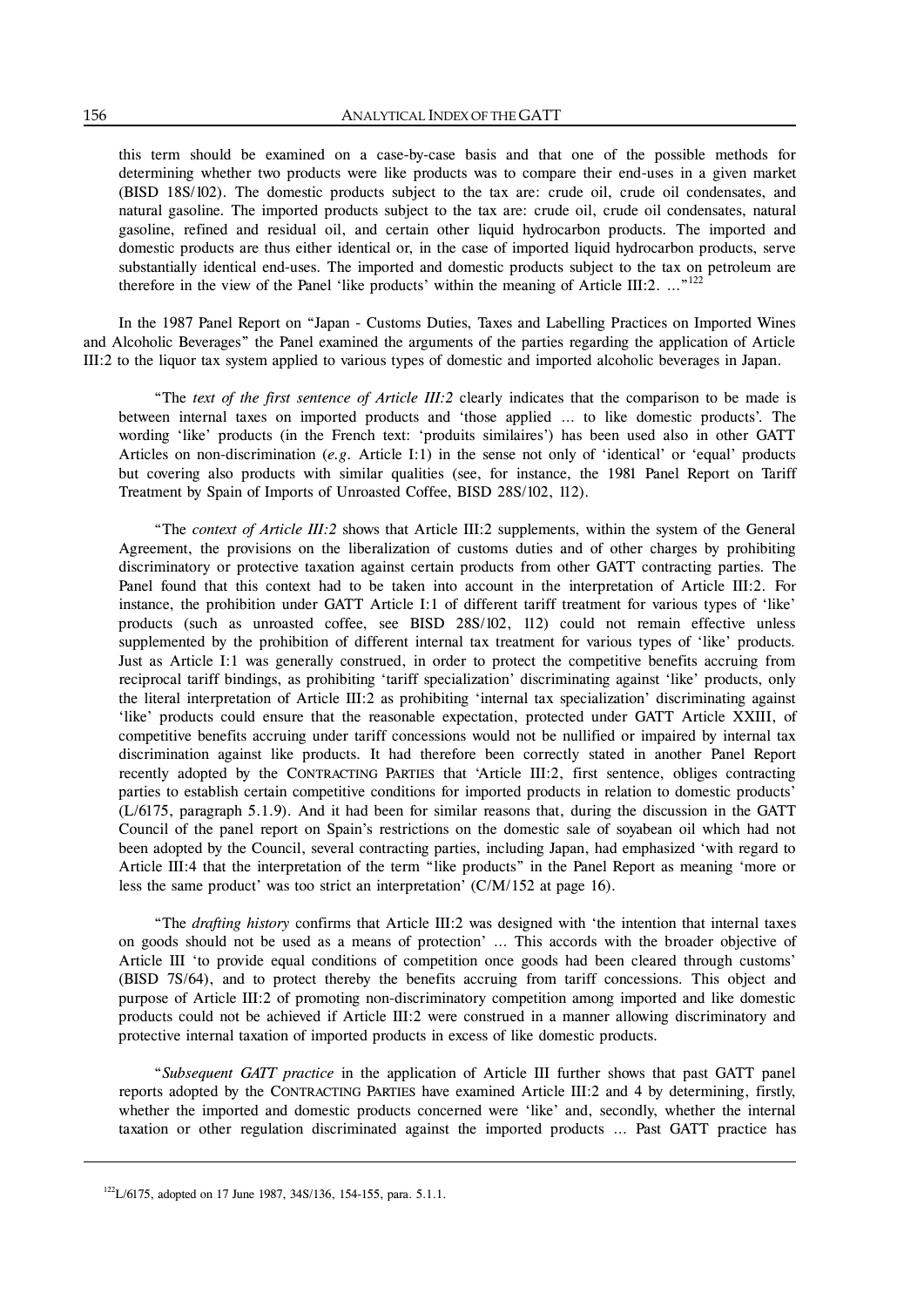clearly established that 'like' products in terms of Article III:2 are not confined to identical products but cover also other products, for instance if they serve substantially identical end-uses. ...

"The Panel concluded that the ordinary meaning of Article III:2 in its context and in the light of its object and purpose supported the past GATT practice of examining the conformity of internal taxes with Article III:2 by determining, firstly, whether the taxed imported and domestic products are 'like' or 'directly competitive or substitutable' and, secondly, whether the taxation is discriminatory (first sentence) or protective (second sentence of Article III:2). The Panel decided to proceed accordingly also in this case."<sup>123</sup>

"The CONTRACTING PARTIES have never developed a general definition of the term 'like products' in Article III:2. Past decisions on this question have been made on a case-by-case basis after examining a number of relevant factors. … The Panel was aware of the more specific definition of the term 'like product' in Article 2:2 of the 1979 Antidumping Agreement … but did not consider this very narrow definition for the purpose of antidumping proceedings to be suitable for the different purpose of GATT Article III:2. The Panel decided, therefore, to examine the table of 'like products' submitted by the EEC [in the dispute] on a product-by-product basis using the above-mentioned criteria as well as others recognized in previous GATT practice (see BISD 25S/49, 63), such as the Customs Cooperation Council Nomenclature (CCCN) for the classification of goods in customs tariffs which has been accepted by Japan. The Panel found that the following alcoholic beverages should be considered as 'like products' in terms of Article III:2 in view of their similar properties, end-uses and usually uniform classification in tariff nomenclatures:

- imported and Japanese-made *gin*;
- imported and Japanese-made *vodka*;
- imported and Japanese-made *whisky* (including all grades classified as 'whisky' in the Japanese Liquor Tax Law) and 'spirits similar to whisky in colour, flavour and other properties' as described in the Japanese Liquor Tax Law;
- imported and Japanese-made *grape brandy* (including all grades classified as 'brandy' in the Japanese Liquor Tax Law);
- imported and Japanese-made *fruit brandy* (including all grades classified as 'brandy' in the Japanese Liquor Tax Law);
- imported and Japanese-made *'classic' liqueurs* (not including, for instance, medicinal liqueurs);
- imported and Japanese-made unsweetened *still wine*;
- imported and Japanese-made *sparkling wines*."<sup>124</sup>

The 1992 Panel Report on "United States - Measures Affecting Alcoholic and Malt Beverages" examined the excise tax exemption accorded by the state of Mississippi to wine made from scuppernong grapes (*vitis rotundifolia*).

"The Panel … examined the claim by Canada that the state of Mississippi applied a lower tax rate to wines in which a certain variety of grape was used, contrary to Articles III:1 and III:2. The Panel recalled the United States argument that the tax provision in Mississippi was applicable to all qualifying wine produced from the specified variety of grape, regardless of the point of origin.

"The Panel considered that Canada's claim depends upon whether wine imported from Canada is 'like' the domestic wine in Mississippi made from the specified variety of grape, within the meaning of Article III:2. In this regard, the Panel noted that the CONTRACTING PARTIES have not developed a general definition of the term 'like products', either within the context of Article III or in respect of other Articles of the General Agreement. Past decisions on this question have been made on a case-by-case basis after examining a number of relevant criteria, such as the product's end-uses in a given

<sup>123</sup>L/6216, adopted on 10 November 1987, 34S/83, 113-115, para. 5.5.

<sup>124</sup>*Ibid*., 34S/115-116, para. 5.6.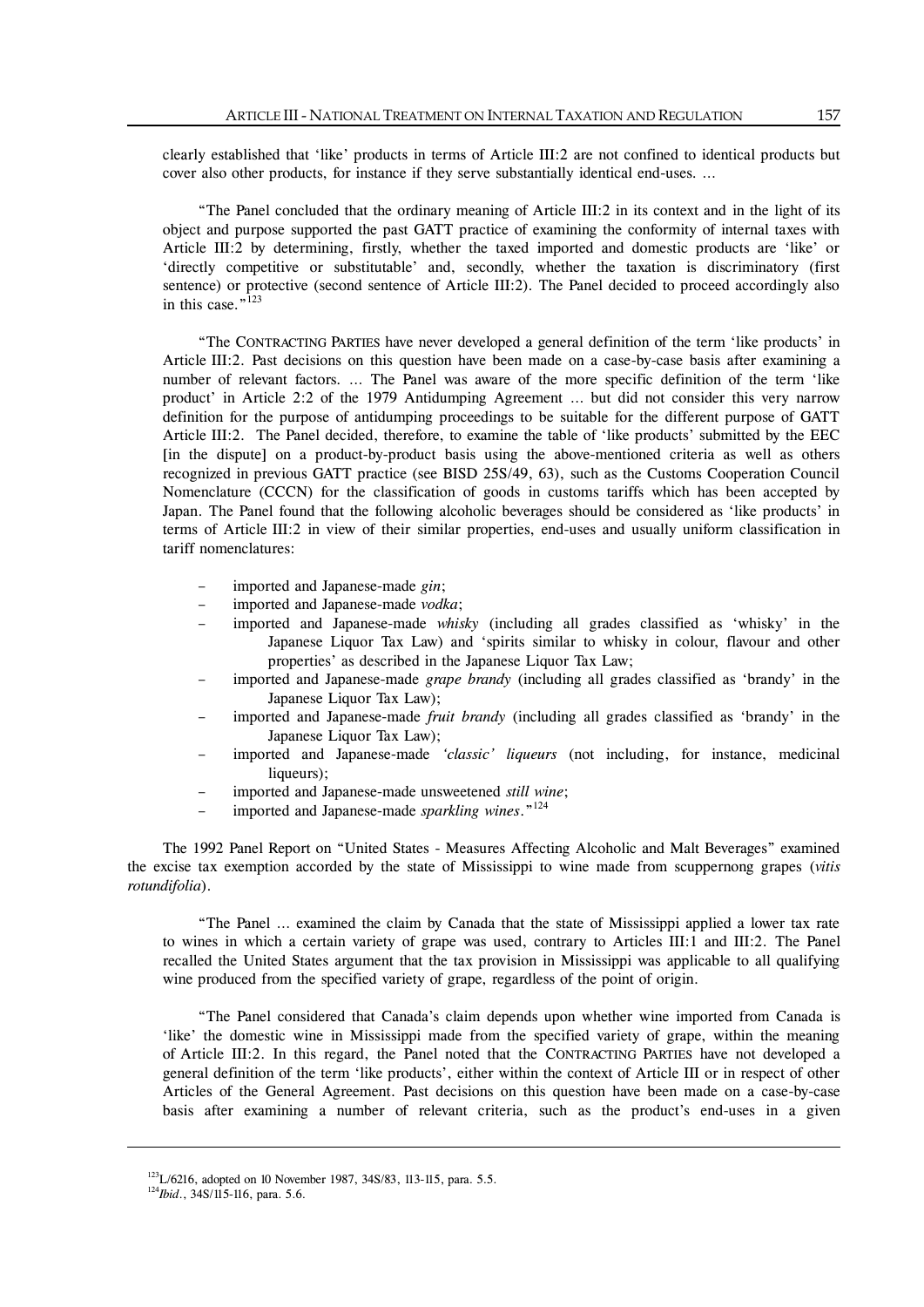market, consumers tastes and habits, and the product's properties, nature and quality. The Panel considered that the like product determination under Article III:2 also should have regard to the purpose of the Article."

"The basic purpose of Article III is to ensure, as emphasized in Article III:1,

'that internal taxes and other internal charges, and laws, regulations and requirements affecting the internal sale, purchase, transportation, distribution or use of products … should not be applied to imported or domestic products so as to afford protection to domestic production'.

"The purpose of Article III is thus not to prevent contracting parties from using their fiscal and regulatory powers for purposes other than to afford protection to domestic production. Specifically, the purpose of Article III is not to prevent contracting parties from differentiating between different product categories for policy purposes unrelated to the protection of domestic production. The Panel considered that the limited purpose of Article III has to be taken into account in interpreting the term 'like products' in this Article. Consequently, in determining whether two products subject to different treatment are like products, it is necessary to consider whether such product differentiation is being made 'so as to afford protection to domestic production'. While the analysis of 'like products' in terms of Article III:2 must take into consideration this objective of Article III, the Panel wished to emphasize that such an analysis would be without prejudice to the 'like product' concepts in other provisions of the General Agreement, which might have different objectives and which might therefore also require different interpretations.

"Applying the above considerations to the Mississippi wine tax, the Panel noted that the special tax treatment accorded in the Mississippi law to wine produced from a particular type of grape, which grows only in the southeastern United States and the Mediterranean region, is a rather exceptional basis for a tax distinction. Given the limited growing range of the specific variety of grape, at least in North America, the Panel was of the view that this particular tax treatment implies a geographical distinction which affords protection to local production of wine to the disadvantage of wine produced where this type of grape cannot be grown. The Panel noted that a previous panel concerning Article III treatment of wines and alcoholic beverages found imported and Japanese unsweetened still wines to be like products. The Panel agreed with the reasoning of this previous panel and was of the view that tariff nomenclatures and tax laws, including those at the United States federal and state level, do not generally make such a distinction between still wines on the basis of the variety of grape used in their production. The Panel noted that the United States did not claim any public policy purpose for this Mississippi tax provision other than to subsidize small local producers. The Panel concluded that unsweetened still wines are like products and that the particular distinction in the Mississippi law in favour of still wine of a local variety must be presumed, on the basis of the evidence submitted to the Panel, to afford protection to Mississippi vintners. Accordingly, the Panel found that the lower rate of excise tax applied by Mississippi to wine produced from the specified variety of grape, which lower rate is not available to the imported like product from Canada, is inconsistent with Article III:2, first sentence.<sup>"125</sup>

See also the similar treatment of "like product" in the same Panel Report with respect to an Article III:4 claim regarding regulation of beer according to alcohol content (cited below at page 171).

In the 1994 Panel Report on "United States - Measures Affecting the Importation, Internal Sale and Use of Tobacco", the panel examined

"The Panel recalled the complainants' subsidiary argument under Article III:2, second sentence, as to the protective effect of the differing tax liability mandated by the BDA. On this point, the Panel noted that the second sentence of Article III:2 is subsidiary to the first sentence thereof: the second sentence only becomes relevant where a contracting party is '*otherwise* apply[ing] internal taxes or other internal charges to imported or domestic products in a manner contrary to the principles set forth in paragraph 1', *i.e.* 'so as to afford protection to domestic production'. However, in the present case,

<sup>125</sup> DS23/R, adopted 19 June 1992, 39S/206, 276-277, paras. 5.23-5.26.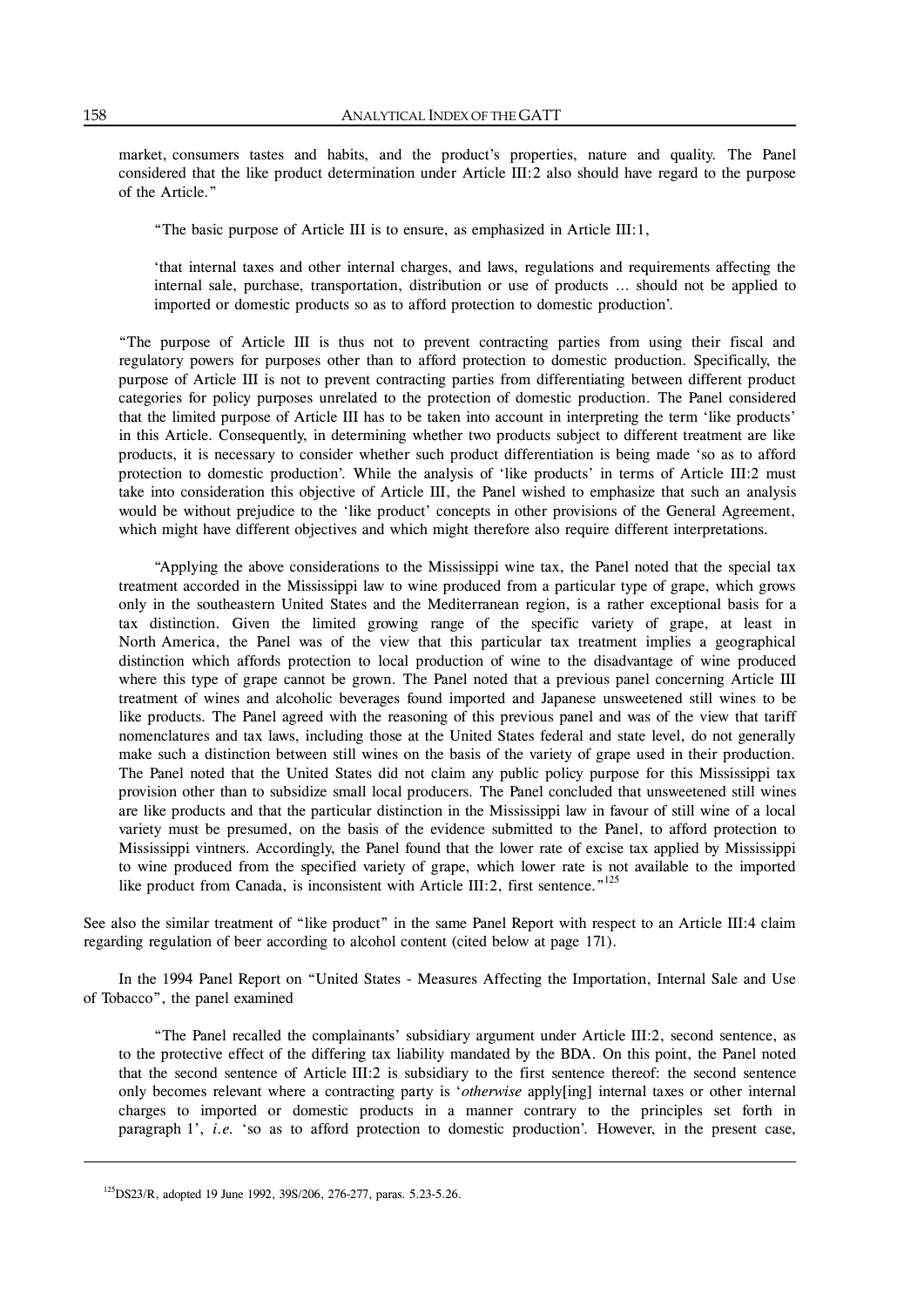because the Panel had already determined that the BDA was inconsistent with Article III:2, first sentence, the Panel considered that it would not be necessary to examine the consistency of the BDA with Article III:2, second sentence."<sup>126</sup>

In this connection see also the unadopted Panel Report of 1994 on "United States - Taxes on Automobiles".<sup>127</sup>

# **(6) "a directly competitive or substitutable product" (Ad Article III paragraph 2)**

During discussions in Commission A in the Geneva session of the Preparatory Committee, the following explanation was offered of this provision.

"… Let us suppose that … Country A gets a … binding of oranges from Country B. Now Country B after that can proceed to put on an internal duty of any height at all on oranges, seeing that it grows no oranges itself. But by putting on that very high duty on oranges, it protects the apples which it grows itself. The consequence is that the binding duty which Country A has secured from Country B on its oranges is made of no effect, because in fact the price of oranges is pushed up so high by this internal [tax] that no one can buy them. The consequence is that the object of that binding is defeated".<sup>128</sup>

An ad-hoc Sub-committee which then examined the national treatment provisions of the draft Charter, and redrafted that article, included the following in its report.

"The Sub-committee considered a suggestion by the Sub-committee on Articles 25 [XI] and 27 [XIII] that the expression 'directly competitive or substitutable' used in [Article III] should conform with the wording adopted for Article  $25(2)(c)$  [XI:2(c)]. In view of the difference in significance between the somewhat comparable expressions used in Articles 15 [III] and Article 25 [XI], it was the opinion of the Sub-committee that there was no necessity for the language of the two articles to be identical in this respect."<sup>129</sup>

The Report of Sub-Committee A of the Third Committee at the Havana Conference, which considered Article 18 of the Charter (on national treatment), states that

"The Sub-Committee (A) agreed that a general tax, imposed for revenue purposes, uniformly applicable to a considerable number of products, which conformed to the requirements of the first sentence of paragraph 2 would not be considered to be inconsistent with the second sentence. … It was agreed further that a tax applying at a uniform rate to a considerable number of products was to be regarded as a tax of the kind referred to in the preceding paragraph … notwithstanding the fact that the legislation under which the tax was imposed also provided for other rates of tax applying to other products".<sup>130</sup>

The summary records of discussions in the Third Committee at the Havana Conference include the following statements.

It was stated by one of the drafters that

"… the second sentence of [the Article], far from being a departure from the principle of national treatment, was intended to strengthen that principle and prevent its abuse. Illustrating the case of tung oil and linseed oil, which could be considered as competitive and substitutable, he stated that the United States, under the first sentence of paragraph 1 of the Article, would be required to apply the same taxation policy to a domestic product as to a like imported product. The first sentence was, however,

<sup>&</sup>lt;sup>126</sup>DS44/R, adopted on 4 October 1994, para. 101.

<sup>&</sup>lt;sup>127</sup>DS31/R, dated 11 October 1994, paras. 5.4-5.16, 5.23-5.32, 5.33-5.37.

 $128$ EPCT/A/PV/9, p. 7.

<sup>129</sup>EPCT/174, p. 6.

<sup>&</sup>lt;sup>130</sup>Havana Reports, p. 62, para. 40-41.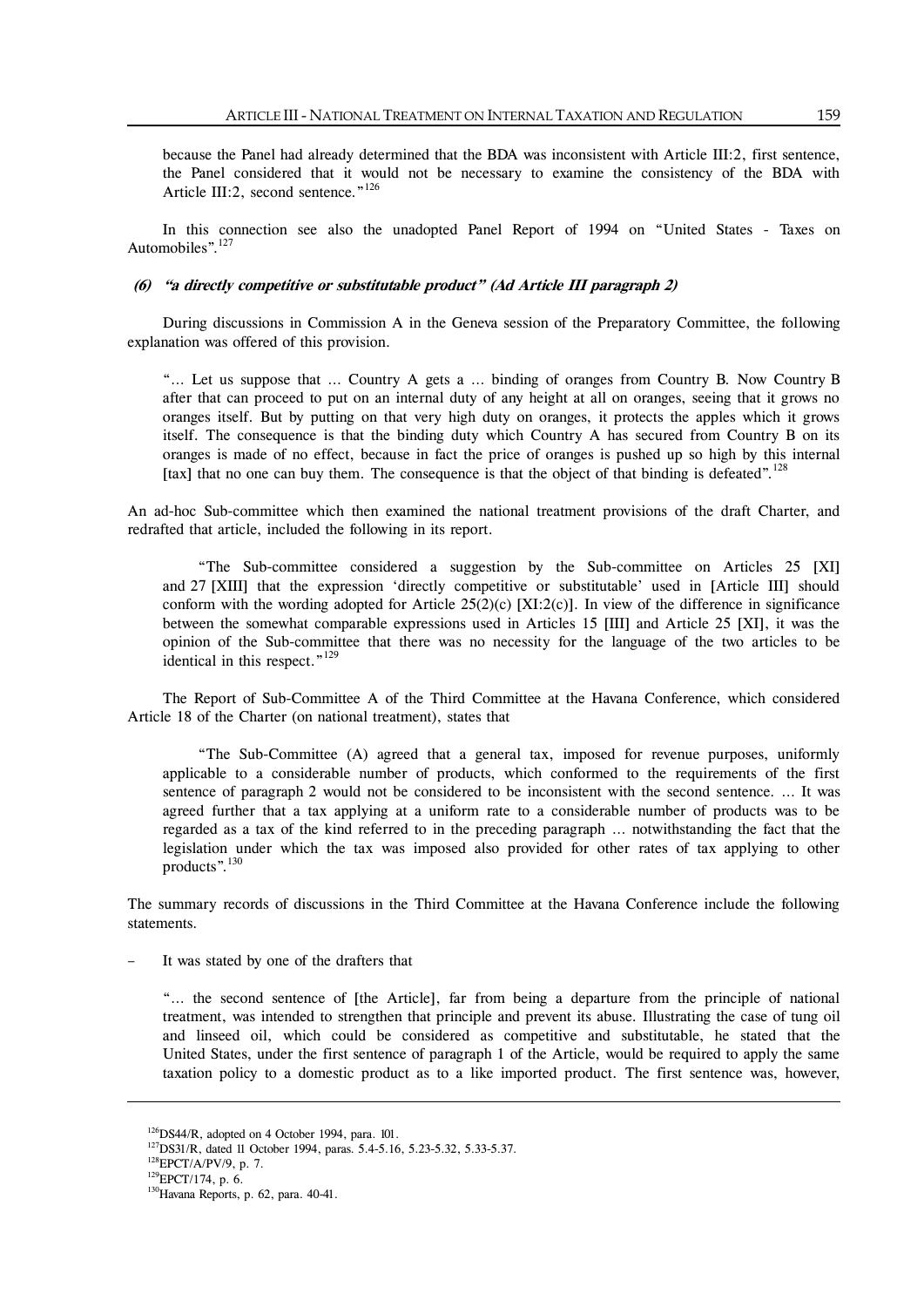qualified by the second because if no substantial domestic production existed, a tax could not be placed on tung oil in order to protect linseed oil which was not similarly taxed".<sup>131</sup>

– It was stated that it would not be permissible to impose a tax on imported natural rubber in order to assist the production of synthetic rubber. $132$ 

The 1978 Panel Report on "EEC - Measures on Animal Feed Proteins" examined an EEC Regulation requiring domestic producers or importers of oilseeds, cakes and meals, dehydrated fodder and compound feeds and importers of corn gluten feed to purchase a certain quantity of surplus skimmed milk powder held by intervention agencies and to have it denatured for use as feed for animals other than calves. The Panel concluded that skimmed milk powder and vegetable proteins for animal feedingstuffs could not be considered as "like products" (see page 171):

"The Panel noted that the General Agreement made a distinction between 'like products' and 'directly competitive and substitutable' products. The Panel therefore also examined whether these products should be considered as directly competitive and substitutable within the meaning of Article III. In this regard the Panel noted that both the United States and the EEC considered most of these products to be substitutable under certain conditions. The Panel also noted that the objective of the EEC Regulation during the period of its application, in its own terms, was to allow for increased utilization of denatured skimmed milk powder as a protein source for use in feedingstuffs for animals other than calves. Furthermore, the Panel noted that the security deposit had been fixed at such a level as to make it economically advantageous to buy denatured skimmed milk powder rather than to provide the security, thus making denatured skimmed milk powder competitive with these products. The Panel concluded that vegetable proteins and skimmed milk powder were technically substitutable in terms of their final use and that the effects of the EEC measures were to make skimmed milk powder competitive with these vegetable proteins".<sup>133</sup>

In the 1987 Panel Report on "Japan - Customs Duties, Taxes and Labelling Practices on Imported Wines and Alcoholic Beverages," as noted above the Panel concluded that "the ordinary meaning of Article III:2 in its context and in the light of its object and purpose supported the past GATT practice of examining the conformity of internal taxes with Article III:2 by determining, firstly, whether the taxed imported and domestic products are 'like' or 'directly competitive or substitutable' and, secondly, whether the taxation is discriminatory (first sentence) or protective (second sentence of Article III:2).<sup>"134</sup>

"… In the view of the Panel there existed - even if not necessarily in respect of all the economic uses to which the product may be put - direct competition or substitutability among the various distilled liquors, among various liqueurs, among unsweetened and sweetened wines, and among sparkling wines. The increasing imports of 'Western-style' alcoholic beverages into Japan bore witness to this lasting competitive relationship and to the potential products substitution through trade among various alcoholic beverages. Since consumer habits vis-a-vis these products varied in response to their respective prices, their availability through trade and their other competitive inter-relationships, the Panel concluded that the following alcoholic beverages could be considered to be '*directly competitive or substitutable products*' in terms of Article III:2, second sentence:

imported and Japanese-made distilled liquors, including all grades of whiskies/brandies, vodka and shochu Groups A and B, among each other; imported and Japanese-made liqueurs among each other; imported and Japanese-made unsweetened and sweetened wines among each other; and imported and Japanese-made sparkling wines among each other.<sup>135</sup>

 $^{131}E/CONF.2/C.3/SR.11$  p. 1 and Corr.2.

<sup>132</sup>E/CONF.2/C.3/SR.11 p. 3.

<sup>&</sup>lt;sup>133</sup>L/4599, adopted on 14 March 1978, 25S/49, 63-64, para. 4.3.

<sup>&</sup>lt;sup>134</sup>L/6216, adopted 10 November 1987, 34S/83, 115, para. 5.5.

<sup>135</sup>*Ibid*., 34S/117, para. 5.7.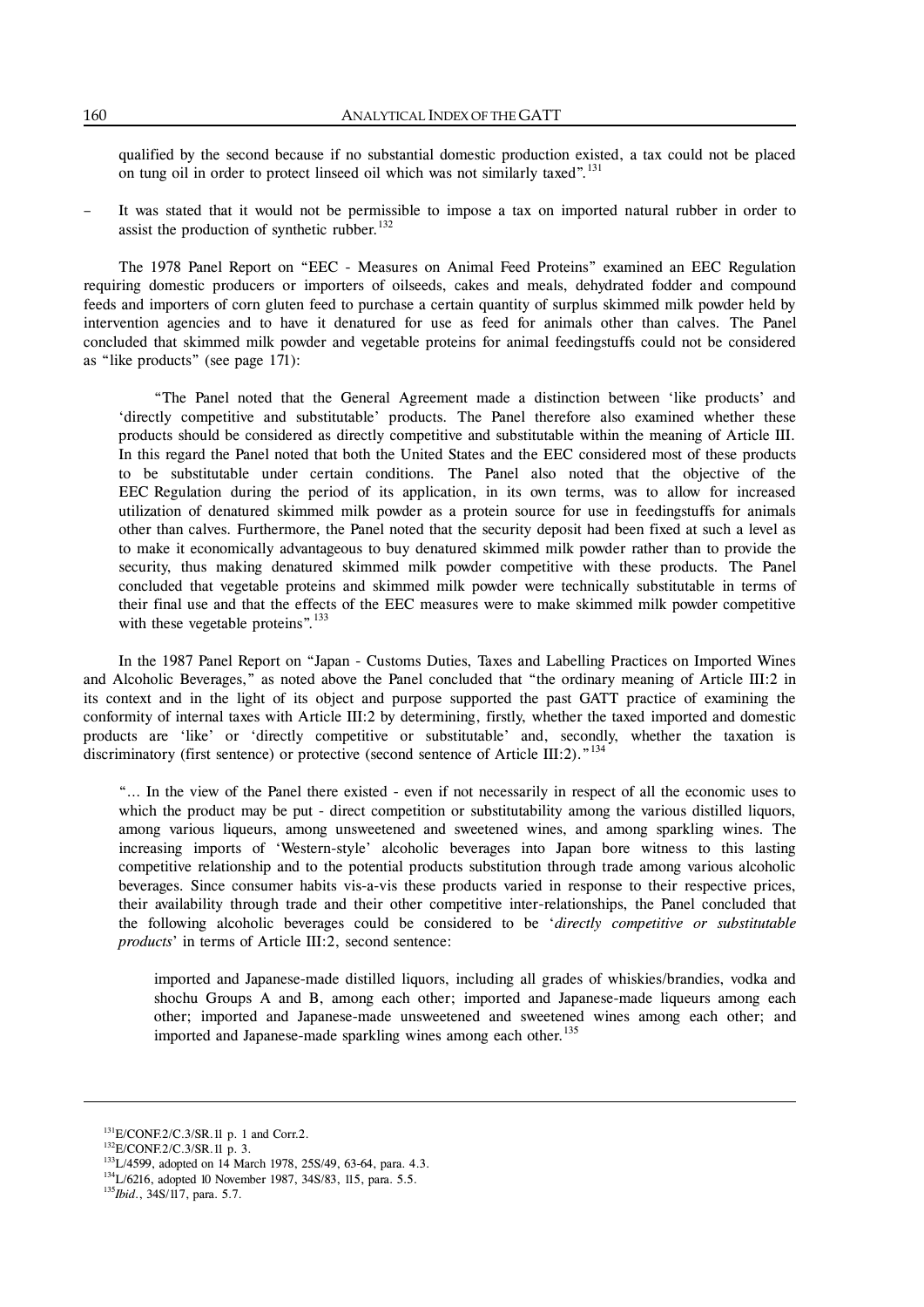"… The Panel noted that shochu was not subject to ad valorem taxes and that the specific tax rates on shochu were many times lower than the specific tax rates on whiskies, brandies and other spirits. The Panel noted that, whereas under the first sentence of Article III:2 the tax on the imported product and the tax on the like domestic product had to be equal in effect, Article III:1 and 2, second sentence, prohibited only the application of internal taxes to imported or domestic products in a manner 'so as to afford protection to domestic production'. The Panel was of the view that also small tax differences could influence the competitive relationship between directly competing distilled liquors, but the existence of protective taxation could be established only in the light of the particular circumstances of each case and there could be a *de minimis* level below which a tax difference ceased to have the protective effect prohibited by Article III:2, second sentence. … Since it has been recognized in GATT practice that Article III:2 protects expectations on the competitive relationship between imported and domestic products rather than expectations on trade volumes (see L/6175, paragraph 5.1.9), the Panel did not consider it necessary to examine the quantitative trade effects of this considerably different taxation for its conclusion that the application of considerably lower internal taxes by Japan on shochu than on other directly competitive or substitutable distilled liquors had trade-distorting effects affording protection to domestic production of shochu contrary to Article III:1 and 2, second sentence."<sup>136</sup>

A request for consultations in 1989 by the EEC concerning "Chile - Internal Taxes on Spirits" states that "The Government of Chile levies an additional sales tax of 70% on imported whisky, compared with the rate of 25% for pisco. In the view of the European Communities this situation constitutes a breach of Chile's obligations under Article III:2 … Whisky and pisco, while they may not be 'like products', are directly competitive or substitutable products, and in this connection the panel on Japanese customs duties, taxes etc. on alcoholic drinks (L/6216) has made very clear findings and constitutes a precedent applicable in the present instance to Chilean taxation of spirits".<sup>137</sup>

The 1992 Panel Report on "United States - Measures Affecting Alcoholic and Malt Beverages," in examining an excise tax exemption accorded by the state of Mississippi to wine made from scuppernong grapes (*vitis rotundifolia*), found that the lower excise tax rate applying to such wine was inconsistent with Article III:2, first sentence, and further noted as follows:

"… The Panel wished to point out that even if the wine produced from the special variety of grape were considered unlike other wine, the two kinds of wine would nevertheless have to be regarded as 'directly competitive' products in terms of the Interpretative Note to Article III:2, second sentence, and the imposition of a higher tax on directly competing imported wine so as to afford protection to domestic production would be inconsistent with that provision".<sup>138</sup>

See also the material above at page 139-140 on paragraph 1 of Article III.

# **(7) Taxes collected or enforced at the point of importation**

See the discussion above at page 136 *et seq.* of the Interpretative Note ad Article III.

# **5. Paragraph 3**

 $\overline{a}$ 

Paragraph 3 of Article III was inserted into the General Agreement in 1948 when the original text of Article III was replaced by the text of Article 18 of the Havana Charter. The corresponding provision in the Charter had been inserted at the Havana Conference in response to a proposal by Venezuela.<sup>139</sup> It was stated during discussions at the Havana Conference that "if the import duty on the product in question was not bound, the margin of protection afforded by internal taxation could be transferred to the customs duty; even if

<sup>136</sup>*Ibid.*, 34S/122-123, para. 5.11; the reference is to the "Superfund" case.

<sup>&</sup>lt;sup>137</sup>DS9/1, communication dated 31 October 1989.

<sup>138</sup>DS23/R, adopted 19 June 1992, 39S/206, 277, para. 5.26.

<sup>&</sup>lt;sup>139</sup>Venezuelan proposal: E/CONF.2/C.3/6/Corr.2; see discussion at E/CONF.2/C.3/A/W.22, W.30.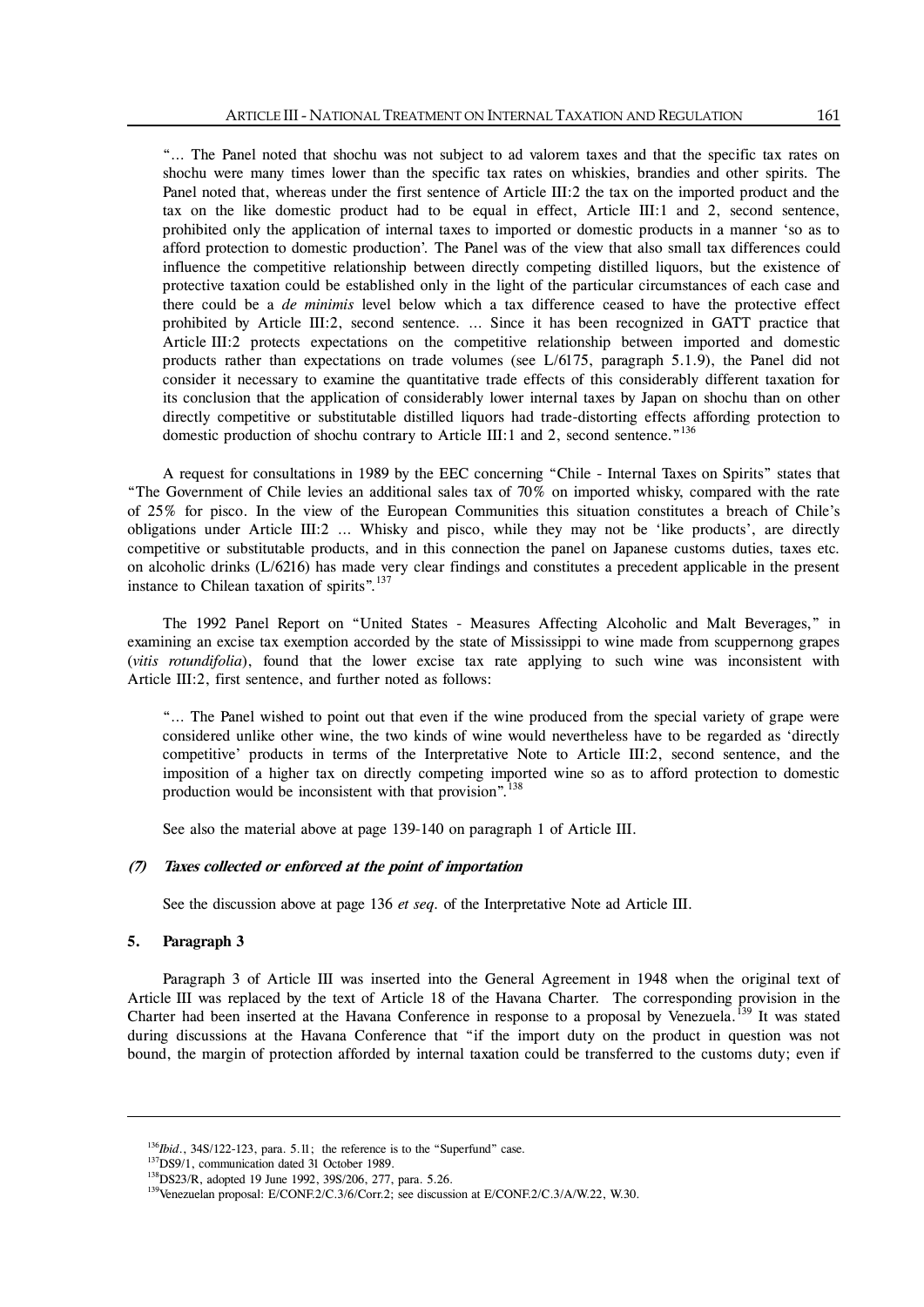it were bound, under paragraph 3 of Article 18 [III] it was possible to postpone the transfer until such time as it was possible for the member to obtain a release from its trade agreement obligations".<sup>140</sup>

Paragraph 3 of Article III applies only to the situation in which a contracting party may maintain discriminatory internal taxes on a particular item, but cannot simply transfer the discriminatory element into an import tariff because the tariff on the item in question is bound in a bilateral trade agreement that was in existence on 10 April 1947 (the opening date for the Second Session (at Geneva) of the Preparatory Committee for the Havana Conference). Paragraph 3 permits maintenance of the internal tax discrimination until the contracting party in question can obtain a release from its *bilateral* obligations with respect to the tariff.

# **6. Paragraph 4**

## **(1) "treatment no less favourable"**

Australia complained in 1955 that a Hawaiian regulation requiring firms which sold imported eggs to display a placard stating: "We sell foreign eggs" violated paragraph 4 of Article III.<sup>141</sup> The complaint was withdrawn when a domestic court decision declared the law unconstitutional and contrary to paragraph 4 of Article III.<sup>142</sup>

The 1958 Panel Report on "Italian Discrimination against Imported Agricultural Machinery", which examined the consistency with Article III:4 of an Italian law providing special credit facilities to farmers for the purchase of agricultural machinery produced in Italy:

"The Panel … had the impression that the contention of the Italian Government might have been influenced in part by the slight difference of wording which existed between the French and the English texts of paragraph 4 of Article III. The French text which had been submitted to the Italian Parliament for approval provided that the imported products '*ne seront pas soumis à un traitement moins favorable*' whereas the English text reads 'the imported product shall be accorded treatment no less favourable'. It was clear from the English text that any favourable treatment granted to domestic products would have to be granted to like imported products and the fact that the particular law in question did not specifically prescribe conditions of sale or purchase appeared irrelevant in the light of the English text. It was considered, moreover, that the intention of the drafters of the Agreement was clearly to treat the imported products in the same way as the like domestic products once they had been cleared through customs. Otherwise indirect protection could be given".<sup>143</sup>

The 1978 Panel Report on "EEC - Measures on Animal Feed Proteins" examined an EEC Regulation requiring domestic producers or importers of oilseeds, cakes and meals, dehydrated fodder and compound feeds and importers of corn gluten feed to purchase a certain quantity of surplus skimmed milk powder held by intervention agencies and to have it denatured for use as feed for animals other than calves. The Regulation was not applied to domestic producers of corn gluten, and was not applicable to animal, fish and synthetic proteins. The Panel examined the consistency with Article III:4 of these aspects of the Regulation and of the requirement to produce either a protein certificate (certifying the purchase and denaturing of a certain quantity of milk powder) or a security deposit.

"The Panel … examined whether the EEC measures accorded imported products less favourable treatment than that accorded to like products of EEC origin within the meaning of Article III:4. In this regard the Panel noted the economic considerations, including the level of domestic production and of the applicable security deposit, put forward by the EEC to justify the application of the measures to corn gluten of foreign origin only. The Panel was not convinced that these considerations justified the nonapplication of these measures to domestic corn gluten and therefore concluded that the measures accorded

 $\overline{a}$ 

 $142$ SR.10/13.

<sup>140</sup>E/CONF.2/C.3/SR.40, p. 3.

 $141L/411$ .

<sup>&</sup>lt;sup>143</sup>L/833, adopted on 23 October 1958, 7S/60, 63-64, para. 11.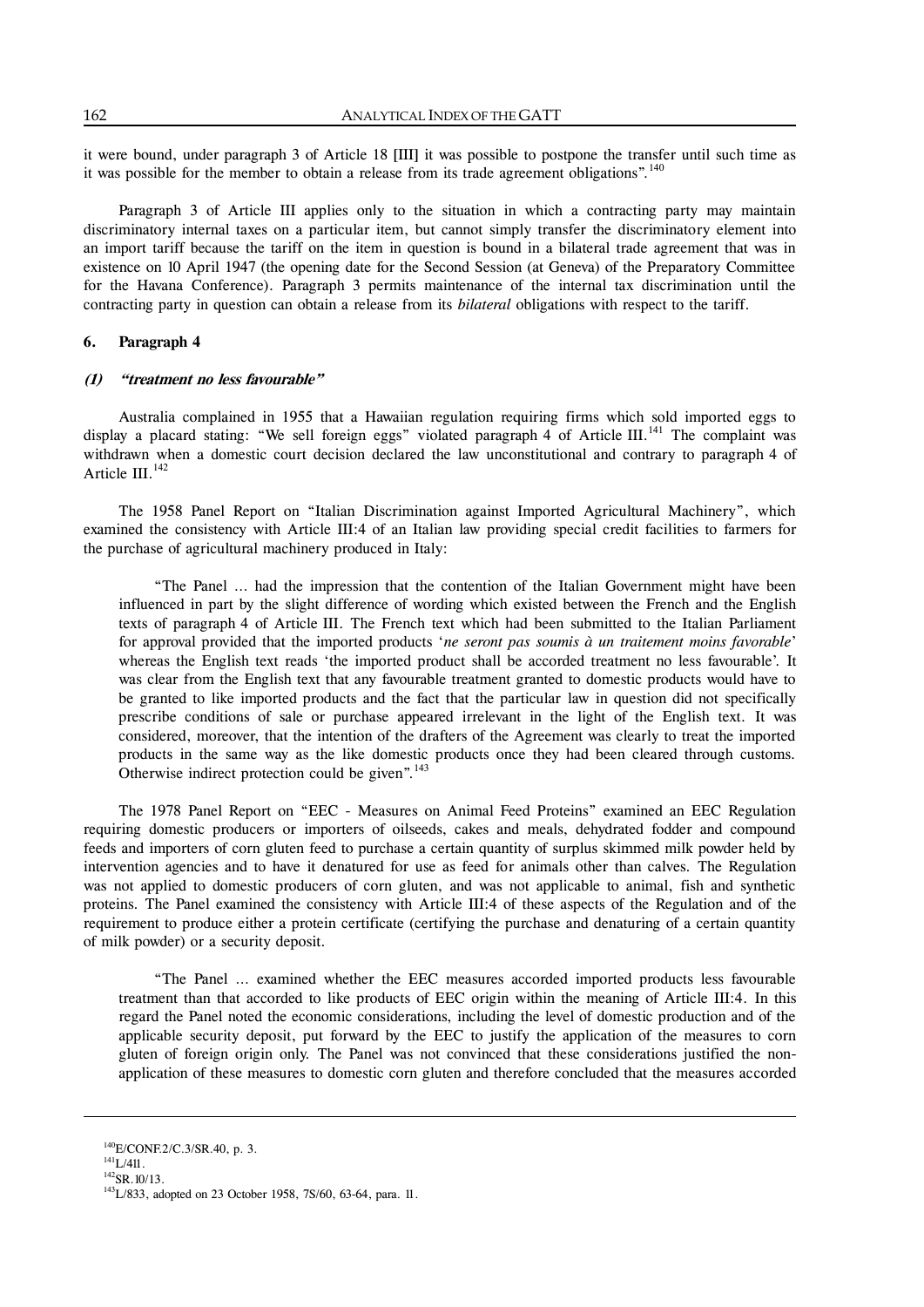imported corn gluten less favourable treatment than that accorded corn gluten of national origin in violation of Article III:4.

"The Panel also examined whether the fact that the EEC measures were not applicable to animal, fish and synthetic proteins was consistent with the provisions of Article III:4. Having regard to its own conclusion with regard to 'like products', the Panel was satisfied that animal, fish and synthetic proteins could not be considered as 'like products' for the sake of Article III:4. Since the obligations under Article III:4 relate to 'like products', the Panel concluded that the non-application of the EEC measures to these products was not inconsistent with the EEC obligations under the Article.

"The Panel examined whether the protein certificate requirement and other specific administrative requirements accorded to imported products treatment less favourable than that accorded to 'like products' of EEC origin in respect of the purchase, sale and distribution of the products in the EEC within the meaning of Article III:4. The Panel was of the opinion that these requirements should be considered as enforcement mechanisms to ensure that the obligation, of either purchasing a certain quantity of denatured skimmed milk powder or of providing a security, had been complied with. The Panel noted that the protein certificate applied only to imports but that there was an equivalent document required for products of national origin except for a relatively short period at the beginning of the application of the EEC measures. The Panel concluded that the various administrative requirements, including the protein certificate, were not inconsistent with the EEC obligations under Article III:4." $144$ 

The 1981 Panel Report on "EEC - United Kingdom Application of EEC Directives to Imports of Poultry from the United States" notes that this panel was established in 1980 to examine the US complaint that the UK had prevented the importation of US poultry not in compliance with legislation implementing an EEC Directive, which required that slaughtered poultry be cooled by the "spin-chill" method. As poultry produced in the United Kingdom was by derogation exempted from the requirements of the legislation (permitting it to be chilled by other methods) the US considered the UK action to be a violation of Article III. After formation of the panel, the complaint was withdrawn.<sup>145</sup>

In a 1982 request for consultations under Article XXII:1, the United States cited the differential postal rates applicable to second class printed matter in Canada:

"We consider that such differentiated rates which distinguish between Canadian newspapers and periodicals, non-Canadian printed-in-Canada publications, and non-Canadian mailed-in-Canada publications constitute regulations which accord treatment to imported products less favourable than that accorded to like products of national origin, and that these regulations are therefore contrary to Canada's obligations under Article III of the GATT".<sup>146</sup>

The 1983 Panel Report on "United States - Imports of Certain Automotive Spring Assemblies" examined the consistency with Articles III and XX of Section 337 of the Tariff Act of 1930, a US statutory provision providing (*inter alia*) for enforcement of patent infringement claims when imported goods are alleged to infringe a US patent. The Panel Report notes the Canadian view that the use of Section 337 "in cases of alleged patent infringement granted to holders of United States patents a remedy in addition to that provided by the United States patent laws, which was available only in the context of import trade. This constituted a denial of national treatment under Article III:1 and 4 of the General Agreement. Foreign producers were treated less favourably because, instead of being subject only to the procedures under United States patent law, they had to face separate proceedings in separate bodies. This was not the case for domestic producers unless they engaged in import trade. In the Canadian view this dual system was of a discriminatory nature".<sup>147</sup> The Panel found that "Since Article XX(d) had been found to apply, the Panel considered that an examination of the United States action in the light of the other GATT provisions ... was not required".<sup>148</sup> This Panel Report was adopted

<sup>144</sup>L/4599, adopted 14 March 1978, 25S/49, 65-66, paras. 4.10-4.12.

<sup>&</sup>lt;sup>145</sup>L/5155, adopted 11 June 1981, 28S/90.

 $146L/5359.$ 

 $147L/5333$ , adopted on 26 May 1983 subject to an understanding (C/M/168), 30S/107, 119, para. 34.

<sup>148</sup>*Ibid*., 30S/126-127, para. 61.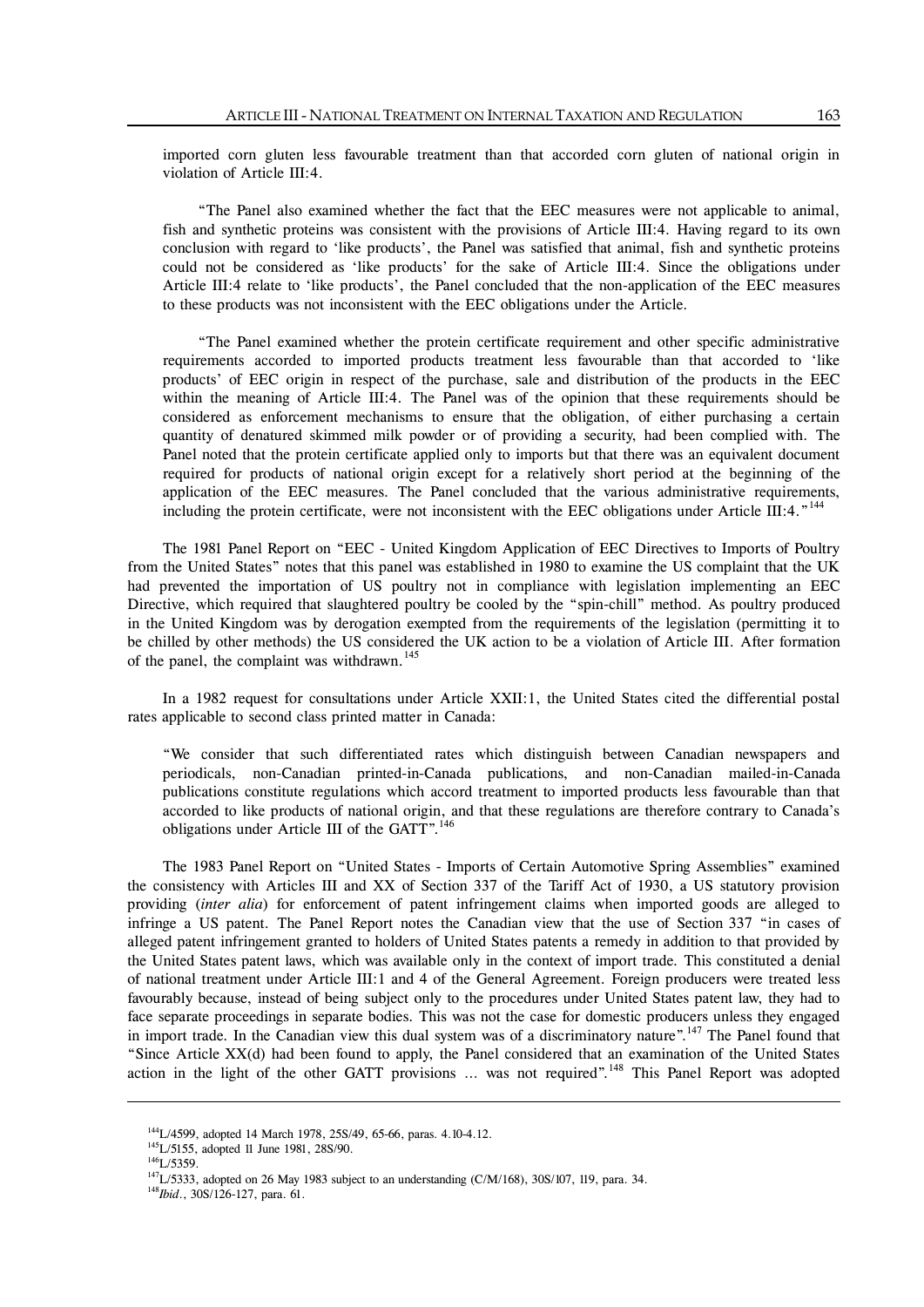subject to an understanding that its adoption "shall not foreclose future examination of the use of Section 337 to deal with patent infringement cases from the point of view of consistency with Articles III and XX of the General Agreement".<sup>149</sup> The same statute was again examined in the 1989 panel decision on "United" States - Section 337 of the Tariff Act of 1930".<sup>150</sup>

The 1991 Panel Report on "United States - Restrictions on Imports of Tuna," which has not been adopted, examined a prohibition on imports of tuna and tuna products from Mexico imposed under the US Marine Mammal Protection Act (MMPA), and found that

"… even if the provisions of the MMPA enforcing the tuna harvesting regulations (in particular those providing for the seizure of cargo as a penalty for violation of the Act) were regarded as regulating the sale of tuna as a product, the United States import prohibition would not meet the requirements of Article III. As pointed out in paragraph 5.12 above, Article III:4 calls for a comparison of the treatment of imported tuna *as a product* with that of domestic tuna *as a product*. Regulations governing the taking of dolphins incidental to the taking of tuna could not possibly affect tuna as a product. Article III:4 therefore obliges the United States to accord treatment to Mexican tuna no less favourable than that accorded to United States tuna, whether or not the incidental taking of dolphins by Mexican vessels corresponds to that of United States vessels.

"The Panel noted that Mexico had argued that the MMPA requirements with respect to production of yellowfin tuna in the ETP, and the method of calculating compliance with these requirements, provided treatment to tuna and tuna products from Mexico that was less favourable than the treatment accorded to like United States tuna and tuna products. It appeared to the Panel that certain aspects of the requirements could give rise to legitimate concern, in particular the MMPA provisions which set a prospective absolute yearly ceiling for the number of dolphins taken by domestic tuna producers in the ETP, but required that foreign tuna producers meet a retroactive and varying ceiling for each period based on actual dolphin taking by the domestic tuna fleet in the same time period. However, in view of its finding in the previous paragraph, the Panel considered that a finding on this point was not required."<sup>151</sup>

See also the material from this report at pages 137 and 175. See also the unadopted Panel Reports of 1994 on "United States - Restrictions on Imports of Tuna"<sup>152</sup> and "United States - Taxation of Automobiles".<sup>153</sup>

### *(a) Equality of competitive opportunities*

The Panel Report on "Italian Discrimination against Imported Agricultural Machinery" examined an Italian law providing special credit terms to farmers for the purchase of agricultural machinery, conditional on the purchase of machinery produced in Italy. The Panel Report found, *inter alia*, that

"… the intention of the drafters of the Agreement was clearly to treat the imported products in the same way as the like domestic products once they had been cleared through customs. Otherwise indirect protection could be given.

"In addition, the text of paragraph 4 referred … to laws and regulations and requirements *affecting* internal sale, purchase, etc., and not to laws, regulations and requirements governing the conditions of sale or purchase. The selection of the word 'affecting' would imply, in the opinion of the Panel, that the drafters of the Article intended to cover in paragraph 4 not only the laws and regulations which directly governed the conditions of sale or purchase but also any laws or regulations which might adversely modify the conditions of competition between the domestic and imported products on the internal market.

- <sup>150</sup>L/6439, adopted on 7 November 1989, 36S/345.
- <sup>151</sup>DS21/R (unadopted), 39S/155, 195-196, paras. 5.15-5.16.

 $149C/M/168$ .

<sup>&</sup>lt;sup>152</sup>DS29/R, dated 16 June 1994, paras. 5.8-5.9.

<sup>153</sup>DS31/R, dated 11 October 1994, paras. 5.51-5.55.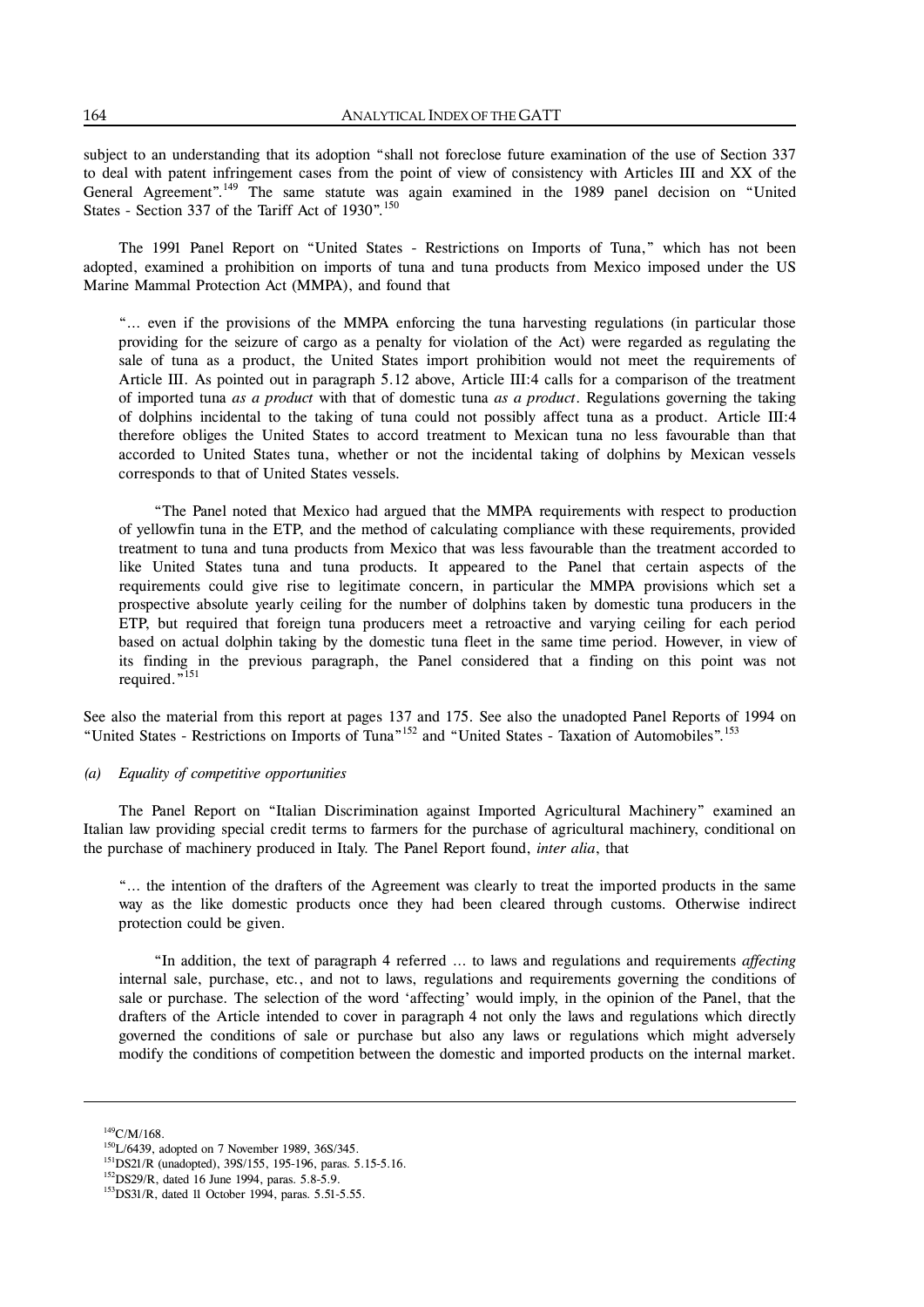"… The fact that the drafters of Article III thought it necessary to include [the Article III:8(b)] exemption for production subsidies would indicate that the intent of the drafters was to provide equal conditions of competition once goods had been cleared through the customs".<sup>154</sup>

The 1984 Panel Report on "Canada - Administration of the Foreign Investment Review Act" examined written purchase and export undertakings under the Foreign Investment Review Act of Canada, submitted by investors regarding the conduct of the business they were proposing to acquire or establish, conditional on approval by the Canadian government of the proposed acquisition or establishment. Written undertakings are legally binding on the investor if the investment is allowed. The Panel first determined that the undertakings were to be considered "laws, regulations or requirements" within the meaning of Article III:4 (see page 173 below).

"The Panel then examined the question whether less favourable treatment was accorded to imported products than that accorded to like products of Canadian origin in respect of requirements affecting their purchase. For this purpose the Panel distinguished between undertakings to purchase goods of Canadian origin and undertakings to use Canadian sources or suppliers (irrespective of the origin of the goods), and for both types of undertakings took into account the qualifications 'available', 'reasonably available', or 'competitively available'.

"The Panel found that undertakings to purchase *goods of Canadian origin* without any qualification exclude the possibility of purchasing available imported products so that the latter are clearly treated less favourably than domestic products and that such requirements are therefore not consistent with Article III:4. This finding is not modified in cases where undertakings to purchase goods of Canadian origin are subject to the qualification that such goods be 'available'. It is obvious that if Canadian goods are not available, the question of less favourable treatment of imported goods does not arise.

"When these undertakings are conditional on goods being 'competitively available' (as in the majority of cases) the choice between Canadian or imported products may frequently coincide with normal commercial considerations and the latter will not be adversely affected whenever one or the other offer is more competitive. However, it is the Panel's understanding that the qualification 'competitively available' is intended to deal with situations where there are Canadian goods available on competitive terms. The Panel considered that in those cases where the imported and domestic product are offered on equivalent terms, adherence to the undertaking would entail giving preference to the domestic product. Whether or not the foreign investor chooses to buy Canadian goods in given practical situations, is not at issue. The purpose of Article III:4 is not to protect the interests of the foreign investor but to ensure that goods originating in any other contracting party benefit from treatment no less favourable than domestic (Canadian) goods, in respect of the requirements that affect their purchase (in Canada). On the basis of these considerations, the Panel found that a requirement to purchase goods of Canadian origin, also when subject to 'competitive availability', is contrary to Article III:4. The Panel considered that the alternative qualification 'reasonably available' which is used in some cases, is *a fortiori* inconsistent with Article III:4, since the undertaking in these cases implies that preference has to be given to Canadian goods also when these are not available on entirely competitive terms.

"The Panel then turned to the undertakings to buy from *Canadian suppliers*. The Panel did not consider the situation where domestic products are not available, since such a situation is not covered by Article III:4. The Panel understood the choice under this type of requirement to apply on the one hand to imported goods if bought through a Canadian agent or importer and on the other hand to Canadian goods which can be purchased either from a Canadian 'middleman' or directly from the Canadian producer. The Panel recognized that these requirements might in a number of cases have little or no effect on the choice between imported or domestic products. However, the possibility of purchasing imported products *directly* from the foreign producer would be excluded and as the conditions of purchasing imported products through a Canadian agent or importer would normally be less advantageous, the imported product would therefore have more difficulty in competing with Canadian products (which are not subject

<sup>154</sup>L/833, adopted 23 October 1958, 7S/60, 64, paras. 11-13.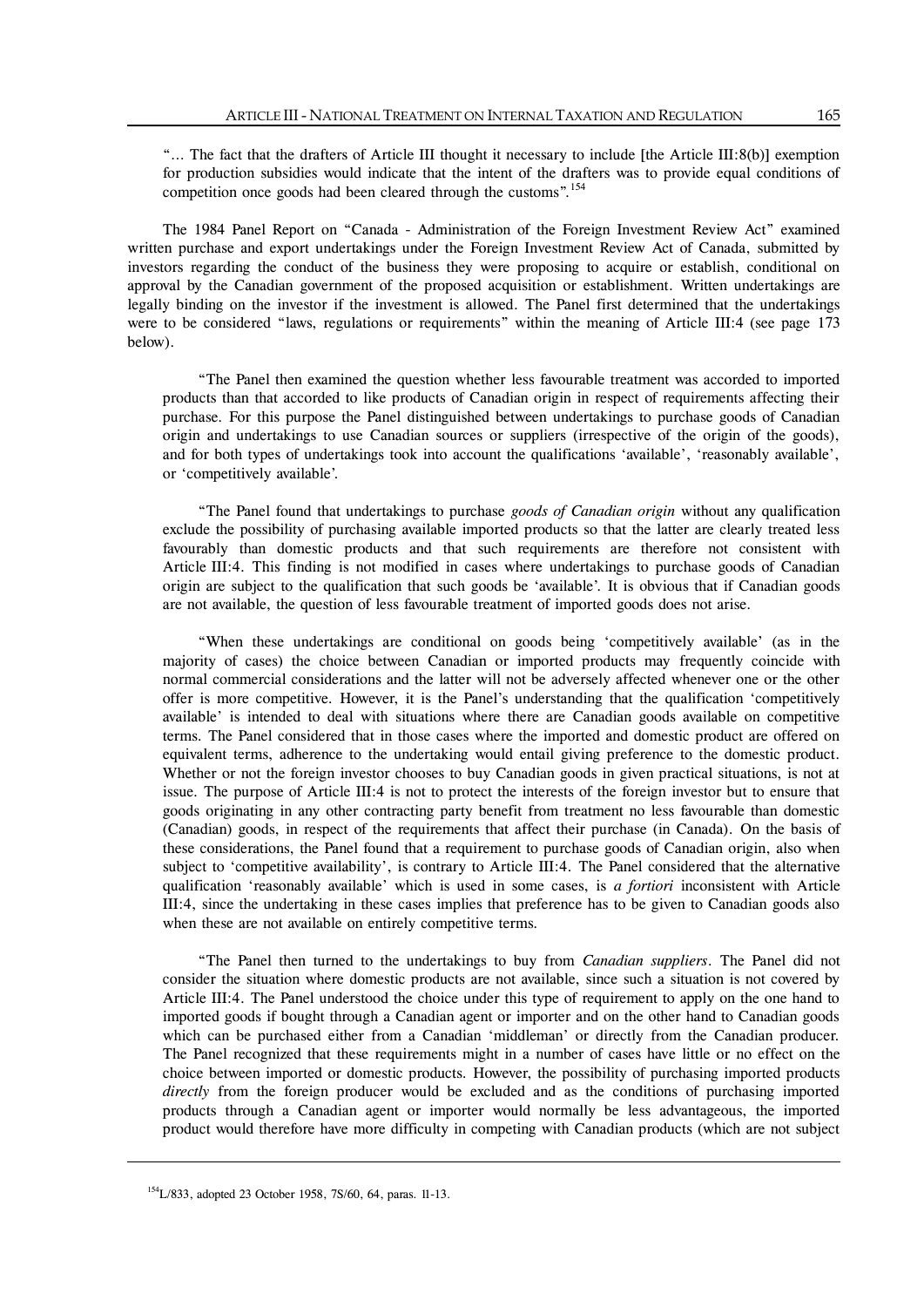to similar requirements affecting their sale) and be treated less favourably. For this reason, the Panel found that the requirements to buy from Canadian suppliers are inconsistent with Article III:4.

"In case undertakings to purchase from Canadian suppliers are subject to a 'competitive availability' qualification, as is frequent, the handicap for the imported product is alleviated as it can be obtained directly from the foreign producer if offered under more competitive conditions than via Canadian sources. In those cases in which Canadian sources and a foreign manufacturer offer a product on equivalent terms, adherence to the undertaking would entail giving preference to Canadian sources, which in practice would tend to result in the purchase being made directly from the Canadian producer, thereby excluding the foreign product. The Panel therefore found that requirements to purchase from Canadian suppliers, also when subject to competitive availability, are contrary to Article III:4. As before (paragraph 5.9), the Panel considered that the qualification 'reasonably available' is *a fortiori* inconsistent with Article III:4."<sup>155</sup>

The Panel noted in its conclusions that

"The Panel sympathizes with the desire of the Canadian authorities to ensure that Canadian goods and suppliers would be given a fair chance to compete with imported products. However, the Panel holds the view that the purchase requirements under examination do not stop short of this objective but tend to tip the balance in favour of Canadian products, thus coming into conflict with Article III:4. ...

"As to the extent to which the purchase undertakings reflect plans of the investors, the Panel does not consider it relevant nor does it feel competent to judge how the foreign investors are affected by the purchase requirements, as the national treatment obligations of Article III of the General Agreement do not apply to foreign persons or firms but to imported products and serve to protect the interests of producers and exporters established on the territory of any contracting party. Purchase requirements applied to foreign investors in Canada which are inconsistent with Article III:4 can affect the trade interests of all contracting parties, and impinge upon their rights".<sup>156</sup>

The 1989 Panel Report on "United States - Section 337 of the Tariff Act of 1930" again examined the consistency with Articles III and XX of Section 337, a US statute providing procedures for enforcing patent infringement claims which only applies to imported goods alleged to infringe a US patent. The Panel examined in particular the application of Article III:4. Having found that the procedures of Section 337 fell within the scope of "laws, regulations and requirements" (see page 175), the Panel turned to the "no less favourable treatment" standard, examining the United States argument that in certain instances Section 337 proceedings were more favourable to imported products than the alternative of enforcement of a patent in federal district court.

"The Panel noted that, as far as the issues before it are concerned, the 'no less favourable' treatment requirement set out in Article III:4, is unqualified. These words are to be found throughout the General Agreement and later agreements negotiated in the GATT framework as an expression of the underlying principle of equality of treatment of imported products as compared to the treatment given either to other foreign products, under the most favoured nation standard, or to domestic products, under the national treatment standard of Article III. The words 'treatment no less favourable' in paragraph 4 call for effective equality of opportunities for imported products in respect of the application of laws, regulations and requirements affecting the internal sale, offering for sale, purchase, transportation, distribution or use of products. This clearly sets a minimum permissible standard as a basis. …

"The Panel noted the differing views of the parties on how an assessment should be made as to whether the differences between Section 337 and federal district court procedures do or do not accord imported products less favourable treatment than that accorded to products of United States origin. … In brief, the United States believed that this determination could only be made on the basis of an examination of the *actual results* of past Section 337 cases. It would follow from this reasoning that any unfavourable elements of treatment of imported products could be offset by more favourable elements of treatment,

<sup>155</sup>L/5504, adopted 7 February 1984, 30S/140, 159-161, paras. 5.7-5.11.

<sup>156</sup>*Ibid*., 30S/166-167, paras. 6.3, 6.5.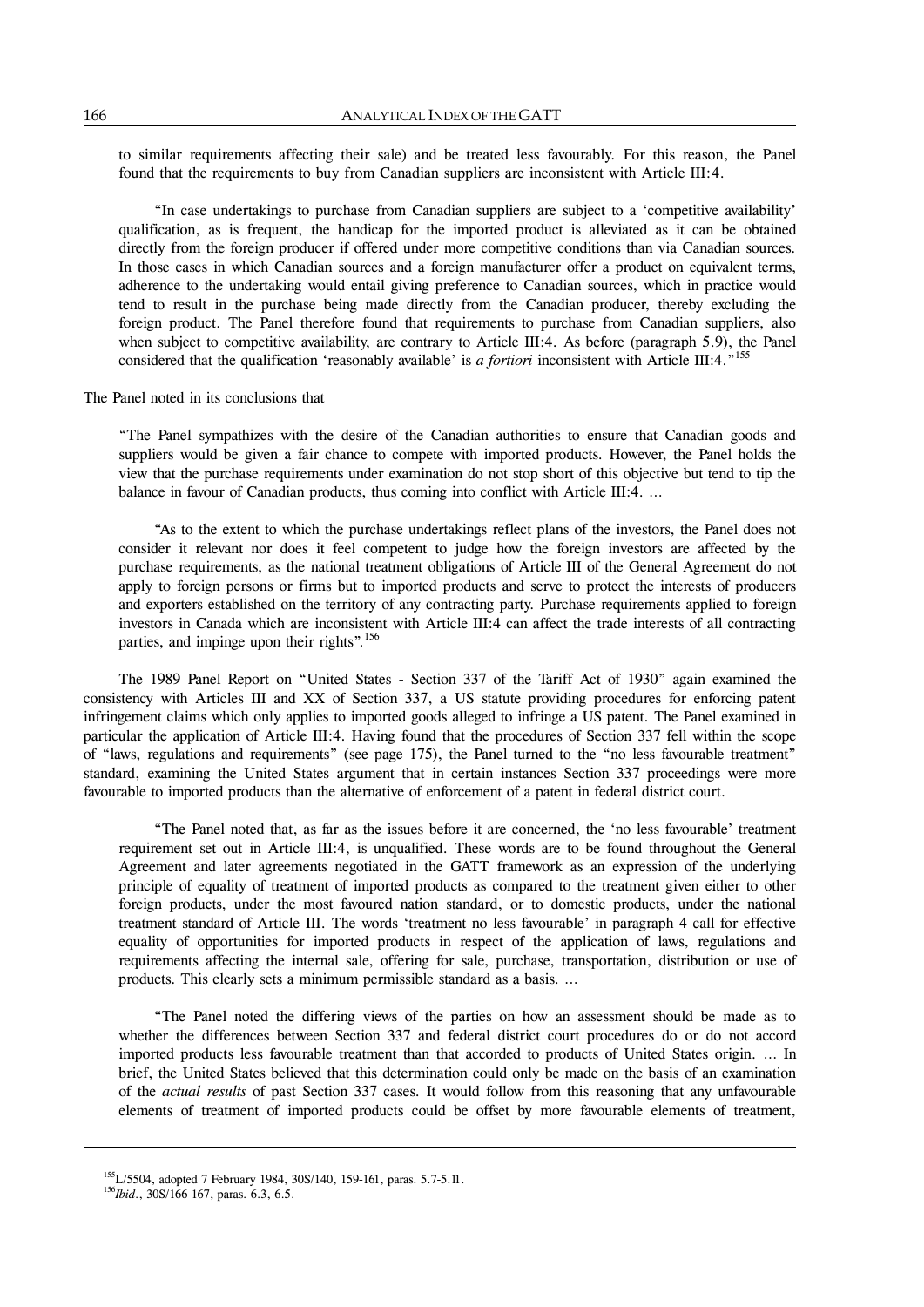provided that the results, as shown in past cases, have not been less favourable. The Community's interpretation of Article III:4 would require that Section 337 not be *capable* of according imported products less favourable treatment; elements of less and more favourable treatment could thus only be offset against each other to the extent that they always would arise in the same cases and necessarily would have an offsetting influence on each other.

"The Panel examined these arguments carefully. It noted that a previous Panel had found that the purpose of the first sentence of Article III:2, dealing with internal taxes and other internal charges, is to protect 'expectations on the competitive relationship between imported and domestic products'.<sup>157</sup> Article III:4, which is the parallel provision of Article III dealing with the 'non-charge' elements of internal legislation, has to be construed as serving the same purpose. Article III:4 would not serve this purpose if the United States interpretation were adopted, since a law, regulation or requirement could then only be challenged in GATT after the event as a means of rectifying less favourable treatment of imported products rather than as a means of forestalling it. In any event, the Panel doubted the feasibility of an approach that would require it to be demonstrated that differences between procedures under Section 337 and those in federal district courts had actually caused, in a given case or cases, less favourable treatment. The Panel therefore considered that, in order to establish whether the 'no less favourable' treatment standard of Article III:4 is met, it had to assess whether or not Section 337 in itself may lead to the application to imported products of treatment less favourable than that accorded to products of United States origin. It noted that this approach is in accordance with previous practice of the CONTRACTING PARTIES in applying Article III, which has been to base their decisions on the distinctions made by the laws, regulations or requirements themselves and on their potential impact, rather than on the actual consequences for specific imported products."<sup>158</sup>

In the 1992 Panel Report on "Canada - Import, Distribution and Sale of Certain Alcoholic Drinks by Provincial Marketing Agencies," the Panel examined restrictions imposed by provincial liquor authorities on access for imported beer to points of sale (with respect to which Canada invoked the Protocol of Provisional Application):

"… The Panel recalled that the CONTRACTING PARTIES had decided in a number of previous cases that the requirement of Article III:4 to accord imported products treatment no less favourable than that accorded to domestic products was a requirement to accord imported products competitive opportunities no less favourable than those accorded to domestic products. The Panel found that, by allowing the access of domestic beer to points of sale not available to imported beer, Canada accorded domestic beer competitive opportunities denied to imported beer. For these reasons the present Panel saw great force in the argument that the restrictions on access to points of sale were covered by Article III:4. However, the Panel considered that it was not necessary to decide whether the restrictions fell under Article XI:1 or Article III:4 because Canada was not invoking an exception to the General Agreement applicable only to measures taken under Article XI:1 (such as the exceptions in Articles XI:2 and XII) and the question of whether the restrictions violated Article III:4 or Article XI:1 of the General Agreement was therefore of no practical consequence in the present case".<sup>159</sup>

The 1992 Panel Report on "United States - Measures Affecting Alcoholic and Malt Beverages" examined the requirement, imposed by certain states in the US, that imported beer and wine be sold only through in-state wholesalers or other middlemen, while some in-state like products were permitted to be sold directly to retailers, and in some cases at retail on producers' premises.

<sup>&</sup>lt;sup>157</sup>Note 1 to this paragraph refers to the Panel Report on "United States - Taxes on Petroleum and Certain Imported Substances", L/6175, paragraph 5.1.9), adopted on 17 June 1987, 34S/136.

<sup>&</sup>lt;sup>158</sup>36S/386-387, paras. 5.11-5.13. Note 2 to this paragraph provides: "For example: Working Party on Brazilian Internal Taxes (BISD II/184-5, paragraph 13-16); Panel on Italian Discrimination against Imported Agricultural Machinery (BISD 7S/63-64, paragraphs 11-12); Panel on EEC - Measures on Animal Feed Proteins (BISD 25S/65, paragraph 4.10); Panel on Canada - Administration of the Foreign Investment Review Act (BISD 30S/167, paragraph 6.6); Panel on United States - Taxes on Petroleum and Certain Imported Substances (L/6175, paragraphs 5.1.1-5.1.9)".

<sup>159</sup> DS21/R, adopted on 18 February 1992, 39S/27, 75-76, para. 5.5.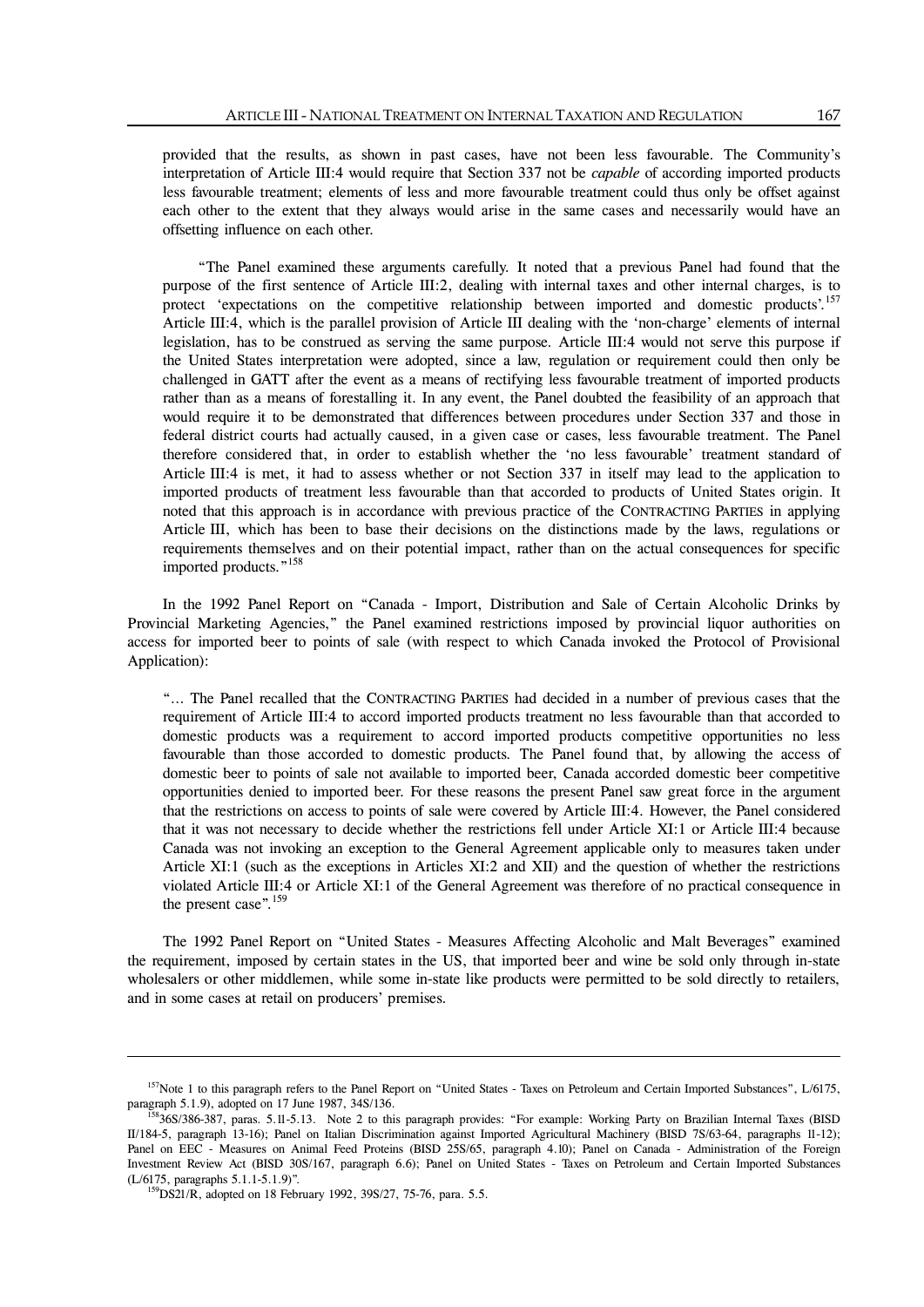"… The Panel recalled that the CONTRACTING PARTIES have consistently interpreted the requirement of Article III:4 to accord imported products treatment no less favourable than that accorded to domestic products as a requirement to accord imported products competitive opportunities no less favourable than those accorded to domestic products.<sup>160</sup>

"The Panel considered as irrelevant to the examination under Article III:4 the fact that many – or even most – in-state beer and wine producers 'preferred' to use wholesalers rather than to market their products directly to retailers. The Article III:4 requirement is one addressed to relative competitive opportunities created by the government in the market, not to the actual choices made by enterprises in that market. Producers located in the states in question have the opportunity to choose their preferred method of marketing. The Panel considered that it is the very denial of this opportunity in the case of imported products which constitutes less favourable treatment. The Panel then recalled the finding of a previous panel<sup>161</sup> that a requirement to buy from domestic suppliers rather than from the foreign producer was inconsistent with Article III:4:

"Similarly, in the present case the Panel considered that the choice available to some United States producers to ship their beer and wine directly to in-state retailers may provide such domestic beer and wine with competitive opportunities denied to the like imported products. Even if in some cases the in-state exemption from the wholesaler requirement is available only to small wineries and small breweries, this fact does not in any way negate the denial of competitive opportunities to the like imported products. In so finding, the Panel recalled its earlier finding, in paragraph 5.19, that beer from large breweries is not unlike beer from small breweries.

"In the view of the Panel, therefore, the requirement that imported beer and wine be distributed through in-state wholesalers or other middlemen, when no such obligation to distribute through wholesalers exists with respect to in-state like domestic products, results in 'treatment … less favourable than that accorded to like products' from domestic producers, inconsistent with Article III:4. The Panel considered that even where Canadian producers have the right to establish in-state wholesalers, as is the case in some states, subject to varying conditions, the fact remains that the wholesale level represents another level of distribution which in-state product is not required to use.

"The Panel … recalled the argument of the United States that the wholesaling requirement was consistent with Article III:4 because in-state breweries and wineries not subject to the wholesaling requirement bore the same costs as did wholesalers in respect of record keeping, audit, inspection and tax collection. The Panel noted that this factual contention – that imported products are not in fact disadvantaged vis-à-vis domestic like products in spite of different requirements – was disputed by Canada and was similar to the position taken by the United States with respect to imported products being subject to the 'preferred' wholesaling method of distribution. As previously noted, the Panel considered that the inconsistency with Article III:4 stems from the denial to the imported products of competitive opportunities accorded to the domestic like products. Whereas domestic beer and wine may be shipped directly from the in-state producer to the retailer, or sold directly at retail, this competitive advantage is denied to imported beer and wine."<sup>162</sup>

# *(b) Formally identical legal requirements versus formally different legal requirements*

The 1989 Panel Report on "United States - Section 337 of the Tariff Act of 1930" further provided:

"… The words 'treatment no less favourable' in paragraph 4 call for effective equality of opportunities for imported products in respect of the application of laws, regulations and requirements affecting the

<sup>&</sup>lt;sup>160</sup>Note 8 to the Panel Report provides: "See, for example, the Report of the Panel on 'United States - Section 337 of the Tariff Act of 1930', adopted on 7 November 1989, BISD 36S/345, 386; and the Report of the Panel on 'Canada - Import, Distribution and Sale of Certain Alcoholic Drinks by Provincial Marketing Agencies', [not yet considered by the Council,] DS17/R, page 55".

<sup>&</sup>lt;sup>161</sup>Note 9 to the Panel Report provides: "Report of the Panel on 'Canada - Administration of the Foreign Investment Review Act', adopted on 7 February 1984, BISD 30S/140, 160-61".

<sup>&</sup>lt;sup>162</sup>DS23/R, adopted 19 June 1992, 39S/206, 279-280, paras. 5.30-5.33.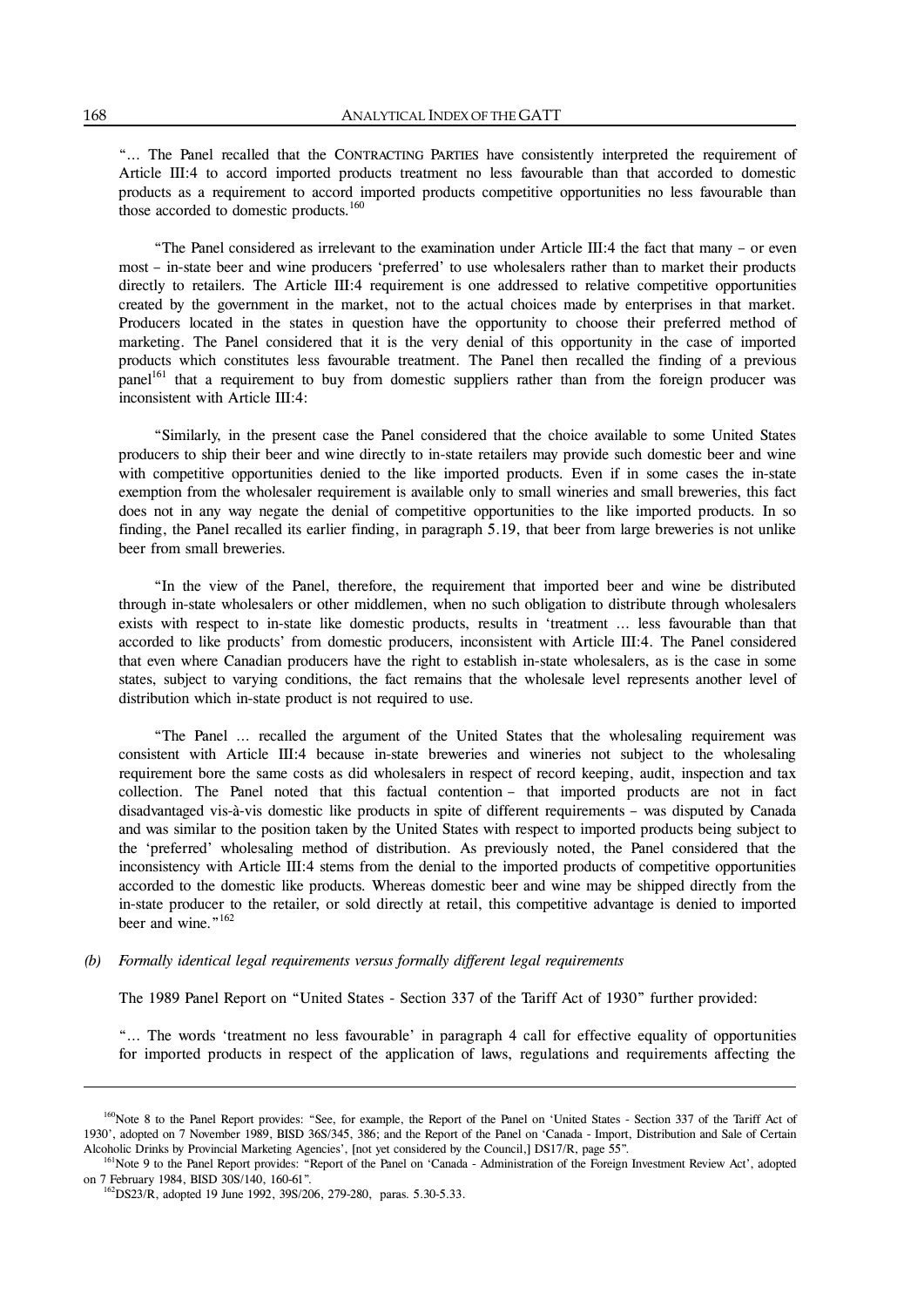internal sale, offering for sale, purchase, transportation, distribution or use of products. This clearly sets a minimum permissible standard as a basis. On the one hand, contracting parties may apply to imported products different formal legal requirements if doing so would accord imported products more favourable treatment. On the other hand, it also has to be recognised that there may be cases where application of formally identical legal provisions would in practice accord less favourable treatment to imported products and a contracting party might thus have to apply different legal provisions to imported products to ensure that the treatment accorded them is in fact no less favourable. For these reasons, the mere fact that imported products are subject under Section 337 to legal provisions that are different from those applying to products of national origin is in itself not conclusive in establishing inconsistency with Article III:4. In such cases, it has to be assessed whether or not such differences in the legal provisions applicable do or do not accord to imported products less favourable treatment. Given that the underlying objective is to guarantee equality of treatment, it is incumbent on the contracting party applying differential treatment to show that, in spite of such differences, the no less favourable treatment standard of Article III is met".<sup>163</sup>

The 1992 Panel Report on "Canada - Import, Distribution and Sale of Certain Alcoholic Drinks by Provincial Marketing Agencies" also examined the application of Article III:4 with respect to formally identical requirements (in the case of minimum prices applied to all beer: see page 177) and formally different requirements (in the case of internal transportation of beer: see page 181).

(c) *Application of legal requirements to individual cases and "balancing"*

The 1989 Panel Report on "United States - Section 337 of the Tariff Act of 1930" further provides:

"The Panel further found that the 'no less favourable' treatment requirement of Article III:4 has to be understood as applicable to each individual case of imported products. The Panel rejected any notion of balancing more favourable treatment of some imported products against less favourable treatment of other imported products. If this notion were accepted, it would entitle a contracting party to derogate from the no less favourable treatment obligation in one case, or indeed in respect of one contracting party, on the ground that it accords more favourable treatment in some other case, or to another contracting party. Such an interpretation would lead to great uncertainty about the conditions of competition between imported and domestic products and thus defeat the purposes of Article III".<sup>164</sup>

After a detailed comparison between Section 337 procedures and those in federal district court,

"The Panel *found* that Section 337, inconsistently with Article III:4 of the General Agreement, accords to imported products alleged to infringe United States patents treatment less favourable than that accorded under federal district court procedures to like products of United States origin as a result of the following factors:

- (i) the availability to complainants of a choice of forum in which to challenge imported products, whereas no corresponding choice is available to challenge products of United States origin;
- (ii) the potential disadvantage to producers or importers of challenged products of foreign origin resulting from the tight and fixed time-limits in proceedings under Section 337, when no comparable time-limits apply to producers of challenged products of United States origin;
- (iii) the non-availability of opportunities in Section 337 proceedings to raise counterclaims, as is possible in proceedings in federal district court;

<sup>&</sup>lt;sup>163</sup>L/6439, adopted 7 November 1989, 36S/345, 386, para. 5.11.

<sup>&</sup>lt;sup>164</sup>L/6439, adopted on 7 November 1989, 36S/345, 387, para. 5.14. See also similar finding with respect to Article I in the Panel Report on "United States - Denial of Most-favoured-nation Treatment as to Non-Rubber Footwear from Brazil", DS18/R, adopted on 19 June 1992, 39S/128, 151, para. 6.10.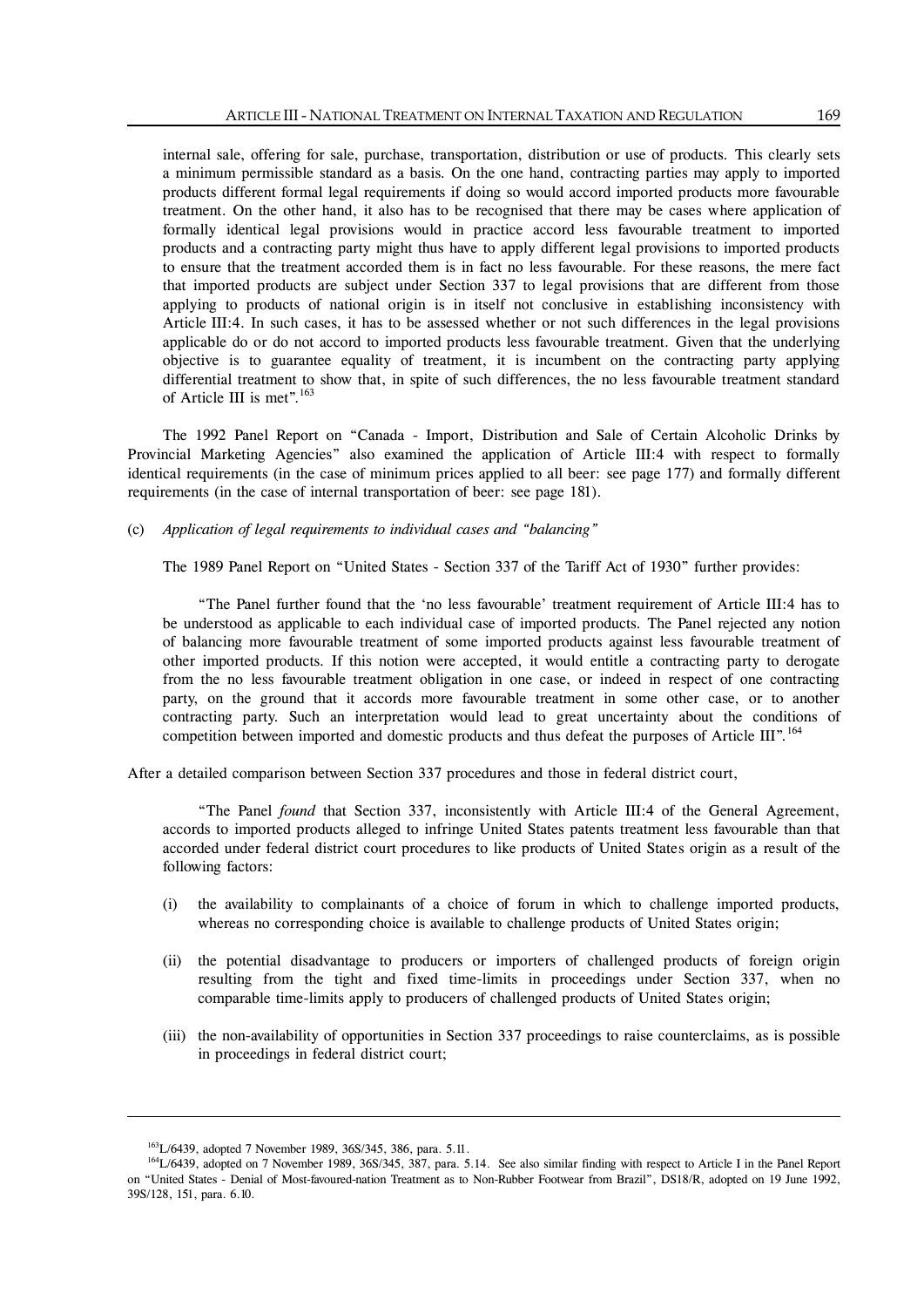- (iv) the possibility that general exclusion orders may result from proceedings brought before the USITC under Section 337, given that no comparable remedy is available against infringing products of United States origin;
- (v) the automatic enforcement of exclusion orders by the United States Customs Service, when injunctive relief obtainable in federal court in respect of infringing products of United States origin requires for its enforcement individual proceedings brought by the successful plaintiff;
- (vi) the possibility that producers or importers of challenged products of foreign origin may have to defend their products both before the USITC and in Federal district court, whereas no corresponding exposure exists with respect to products of United States origin".<sup>165</sup>

In the 1990 Panel Report on "EEC - Payments and Subsidies Paid to Processors and Producers of Oilseeds and Related Animal-Feed Proteins" the Panel examined EEC legislation providing for payment of subsidies to processors of oilseeds whenever they established by documentary evidence that they had transformed oilseeds of Community origin. Discussing as well the relationship between paragraphs 4 and 8(b) of Article III (see page 194 below),

"… The Panel noted that … if the economic benefits generated by the payments granted by the Community can at least partly be retained by the processors of Community oilseeds, the payments generate a benefit conditional upon the purchase of oilseeds of domestic origin inconsistently with Article III:4. …

"… The Panel concluded that the Community Regulations do not ensure that the payments to processors are based on prices processors actually have to pay when purchasing Community oilseeds … [nor that] the subsidy payments are based on prices that the subsidy recipients would actually have paid had they chosen to buy imported rather than domestic products.

"For the reasons indicated in the preceding paragraphs, the Panel found that subsidy payments made to processors can be greater than the difference between the price processors actually pay to producers and the price that processors would have to pay for imported oilseeds. Whether such over-compensation creating an incentive to purchase domestic rather than imported products takes place depends on the circumstances of the individual purchase. The Community Regulations are thus capable of giving rise to discrimination against imported products though they may not necessarily do so in the case of each individual purchase.

"Having made this finding the Panel examined whether a purchase regulation which does not necessarily discriminate against imported products but is capable of doing so is consistent with Article III:4. The Panel noted that the exposure of a particular imported product to a risk of discrimination constitutes, by itself, a form of discrimination. The Panel therefore concluded that purchase regulations creating such a risk must be considered to be according less favourable treatment within the meaning of Article III:4. The Panel found for these reasons that the payments to processors of Community oilseeds are inconsistent with Article III:4".<sup>166</sup>

In the 1992 Follow-up on this Panel Report, the members of the Reconvened Oilseeds Panel noted that "The facts before the Panel, which were not challenged by the United States, indicated that … the payments to processors conditional on the purchase of domestic oilseeds that had given rise to the inconsistency found by the original Panel had been superseded, there being no provision for such payments under the new support system other than in the transitional arrangements<sup>"167</sup> and concluded that "... the Panel suggests that the CONTRACTING PARTIES take note of the Community's statement that the new support system for oilseeds under

<sup>165</sup>*Ibid.,* 36S/391, para. 5.20.

<sup>&</sup>lt;sup>166</sup>L/6627, adopted on 25 January 1990, 37S/86, 124-125, paras. 137-141.

<sup>167</sup>DS28/R, dated 31 March 1992, 39S/91, 113, para. 74.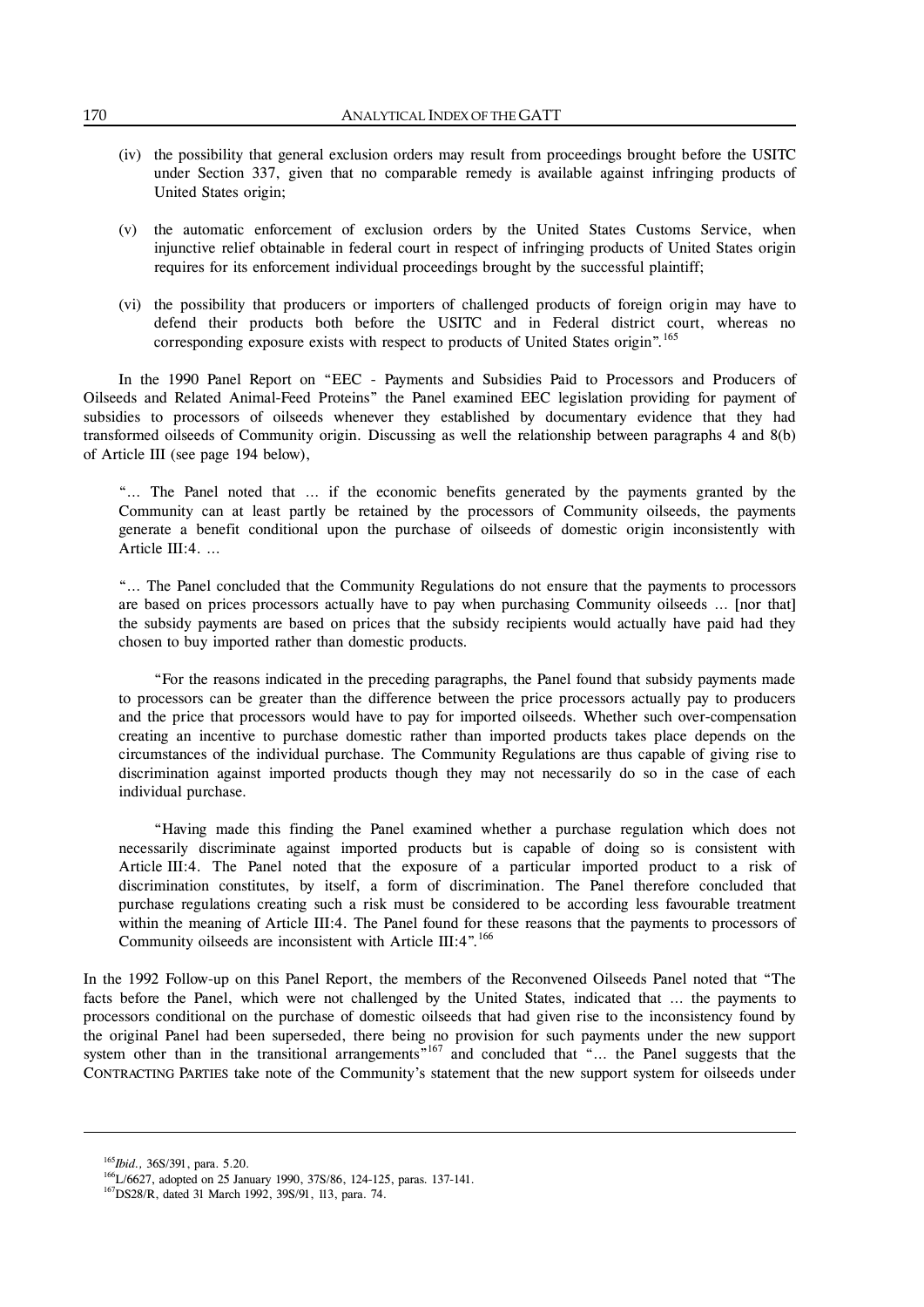Regulation Nº 3766/91 was intended to eliminate any inconsistency with Article III:4 by the discontinuation of payments to processors conditional on the purchase of domestic oilseeds".<sup>168</sup>

In this connection, see also the unadopted Panel Report of 1994 on "United States - Taxes on Automobiles".<sup>169</sup>

# **(2) "than that accorded to like products of national origin"**

See also the discussion of "like product" above in this chapter and under Article I.

The 1978 Panel Report on "EEC - Measures on Animal Feed Proteins" examined an EEC Regulation requiring domestic producers or importers of oilseeds, cakes and meals, dehydrated fodder and compound feeds and importers of corn gluten feed to purchase a certain quantity of surplus skimmed milk powder held by intervention agencies and to have it denatured for use as feed for animals other than calves. The Panel examined the consistency of the EEC measures with, *inter alia*, Article III:1, III:4 and III:5.

"The Panel began by examining whether all products used for the same purpose of adding protein to animal feeds should be considered as 'like products' within the meaning of Articles I and III. Having noted that the General Agreement gave no definition of the concept of 'like product' the Panel reviewed how it had been applied by the CONTRACTING PARTIES in previous cases.<sup>170</sup>

"The Panel noted, in this case, such factors as the number of products and tariff items carrying different duty rates and tariff bindings, the varying protein contents and the different vegetable, animal and synthetic origins of the protein products before the Panel –not all of which were subject to the EEC measures. Therefore, the Panel concluded that these various protein products could not be considered as 'like products' within the meaning of Articles I and  $III.^{n171}$ 

During the discussion in the Council of the Panel Report on "Spain - Measures concerning Domestic Sale of Soyabean Oil<sup>"172</sup> which was noted by the Council and not adopted, representatives of several contracting parties criticized the Panel's conclusion in respect of Article III:4, that the term "like products" meant "more or less the same product", on the basis that this general definition in the Panel Report was too narrow and that past decisions on this term had been made on a case-by-case basis after examining a number of relevant factors.<sup>173</sup>

In the 1992 Panel Report on "United States - Measures Affecting Alcoholic and Malt Beverages"

"The Panel began its examination of these beer alcohol content distinctions in the named states by considering whether, in the context of Article III:4, low alcohol beer and high alcohol beer should be considered 'like products'. The Panel recalled in this regard its earlier statement on like product determinations and considered that, in the context of Article III, it is essential that such determinations be made not only in the light of such criteria as the products' physical characteristics, but also in the light of the purpose of Article III, which is to ensure that internal taxes and regulations 'not be applied to imported or domestic products so as to afford protection to domestic production'. The purpose of Article III is not to harmonize the internal taxes and regulations of contracting parties, which differ from country to country. In light of these considerations, the Panel was of the view that the particular level at which the distinction between high alcohol and low alcohol beer is made in the various states does not affect its reasonings and findings.

 $172L/5142.$ 

<sup>168</sup>*Ibid*., 39S/118, para. 89.

<sup>169</sup>DS31/R, dated 11 October 1994, paras. 5.47-5.49.

<sup>&</sup>lt;sup>170</sup>Note 1 at 25S/63 provides: "See for instance BISD II/188, BISD 1S/53, BISD II/181, 183."

 $1^{71}$ L/4599, adopted on 14 March 1978, 25S/49, 63, paras. 4.1-4.2. See also material on this report at pages 162, 199 and 160 in this chapter.

 $173C/M/152$ .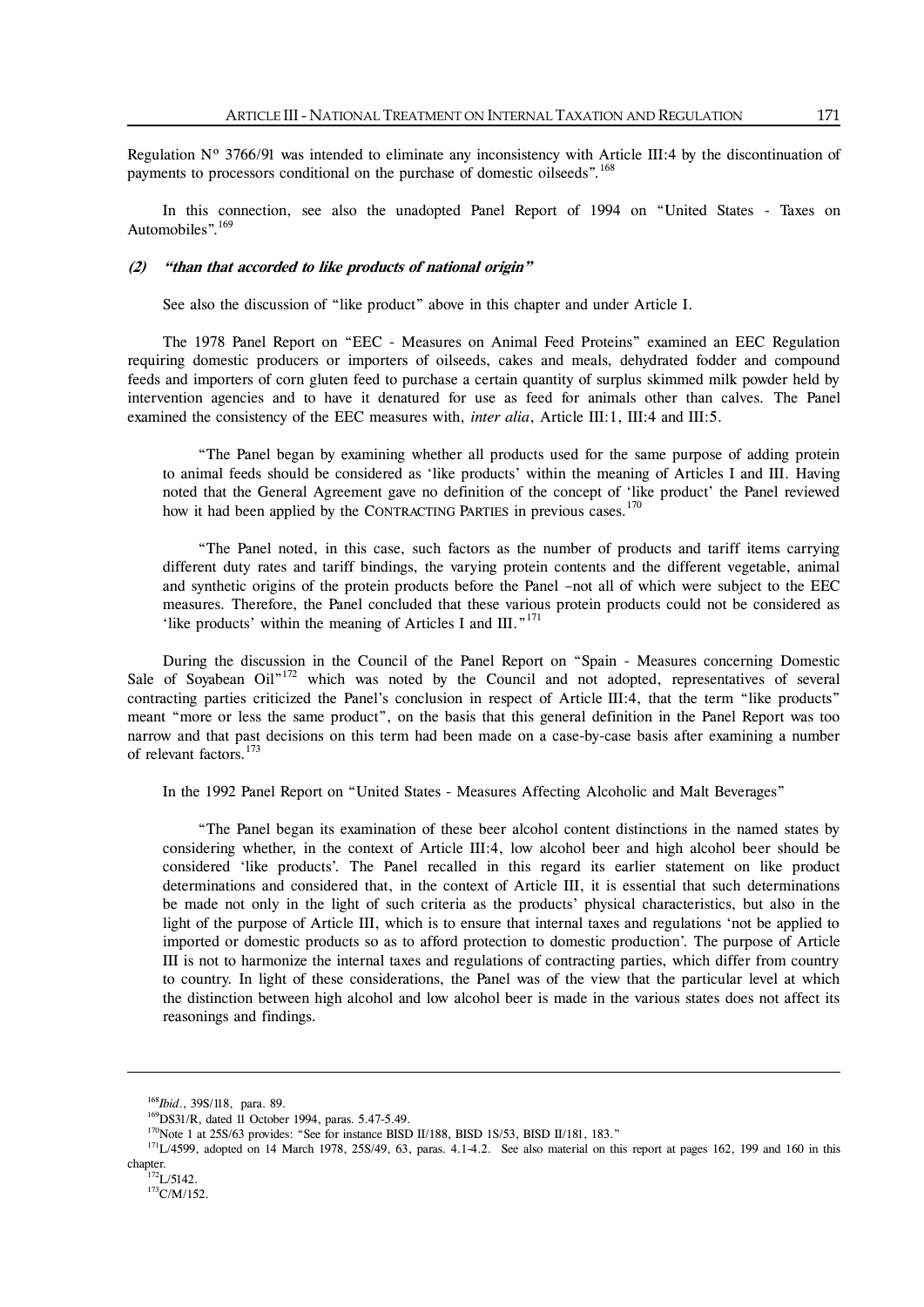"The Panel recognized that the treatment of imported and domestic products as like products under Article III may have significant implications for the scope of obligations under the General Agreement and for the regulatory autonomy of contracting parties with respect to their internal tax laws and regulations: once products are designated as like products, a regulatory product differentiation, e.g. for standardization or environmental purposes, becomes inconsistent with Article III even if the regulation is not 'applied … so as afford protection to domestic production'. In the view of the Panel, therefore, it is imperative that the like product determination in the context of Article III be made in such a way that it not unnecessarily infringe upon the regulatory authority and domestic policy options of contracting parties. The Panel recalled its earlier statement that a like product determination under Article III does not prejudge like product determinations made under other Articles of the General Agreement or in other legislative contexts.

"The Panel recognized that on the basis of their physical characteristics, low alcohol beer and high alcohol beer are similar. It then proceeded to examine whether, in the context of Article III, this differentiation in treatment of low alcohol beer and high alcohol beer is such 'as to afford protection to domestic production'. The Panel first noted that both Canadian and United States beer manufacturers produce both high and low alcohol content beer. It then noted that the laws and regulations in question in the various states do not differentiate between imported and domestic beer as such, so that where a state law limits the points of sale of high alcohol content beer or maintains different labelling requirements for such beer, that law applies to all high alcohol content beer, regardless of its origin. The burdens resulting from these regulations thus do not fall more heavily on Canadian than on United States producers. The Panel also noted that although the market for the two types of beer overlaps, there is at the same time evidence of a certain degree of market differentiation and specialization: consumers who purchase low alcohol content beer may be unlikely to purchase beer with a higher alcohol content and vice-versa, and manufacturers target these different market segments in their advertising and marketing.

"The Panel then turned to a consideration of the policy goals and legislative background of the laws regulating the alcohol content of beer. In this regard, the Panel recalled the United States argument that states encouraged the consumption of low alcohol beer over beer with a higher alcohol content specifically for the purposes of protecting human life and health and upholding public morals. The Panel also recalled the Canadian position that the legislative background of laws regulating the alcohol content of beer showed that the federal and state legislatures were more concerned with raising tax revenue than with protecting human health and public morals. On the basis of the evidence submitted, the Panel noted that the relevant laws were passed against the background of the Temperance movement in the United States. It noted further that prior to the repeal of the Eighteenth Amendment of the United States Constitution authorizing Prohibition, amendments to the federal Volstead Act – the Act which implemented the Eighteenth Amendment – authorized the sale of low alcohol beer, and that the primary focus of the drafters of these amendments may have been the establishment of a brewing industry which could serve as a new source of tax revenue. However, irrespective of whether the policy background to the laws distinguishing alcohol content of beer was the protection of human health and public morals or the promotion of a new source of government revenue, both the statements of the parties and the legislative history suggest that the alcohol content of beer has not been singled out as a means of favouring domestic producers over foreign producers. The Panel recognized that the level at which the state measures distinguished between low and high alcohol content could arguably have been other than 3.2 per cent by weight. Indeed, as the Panel previously noted, Alabama and Oregon make the distinction at slightly different levels. However, there was no evidence submitted to the Panel that the choice of the particular level has the purpose or effect of affording protection to domestic production".<sup>174</sup>

See also the similar treatment of "like product" in the same Report with regard to an Article III:2 claim concerning the Mississippi excise tax exemption for wine made from scuppernong grapes (page 157).

<sup>174</sup>DS23/R, adopted 19 June 1992, 39S/206, 293-294, para. 5.71-5.74.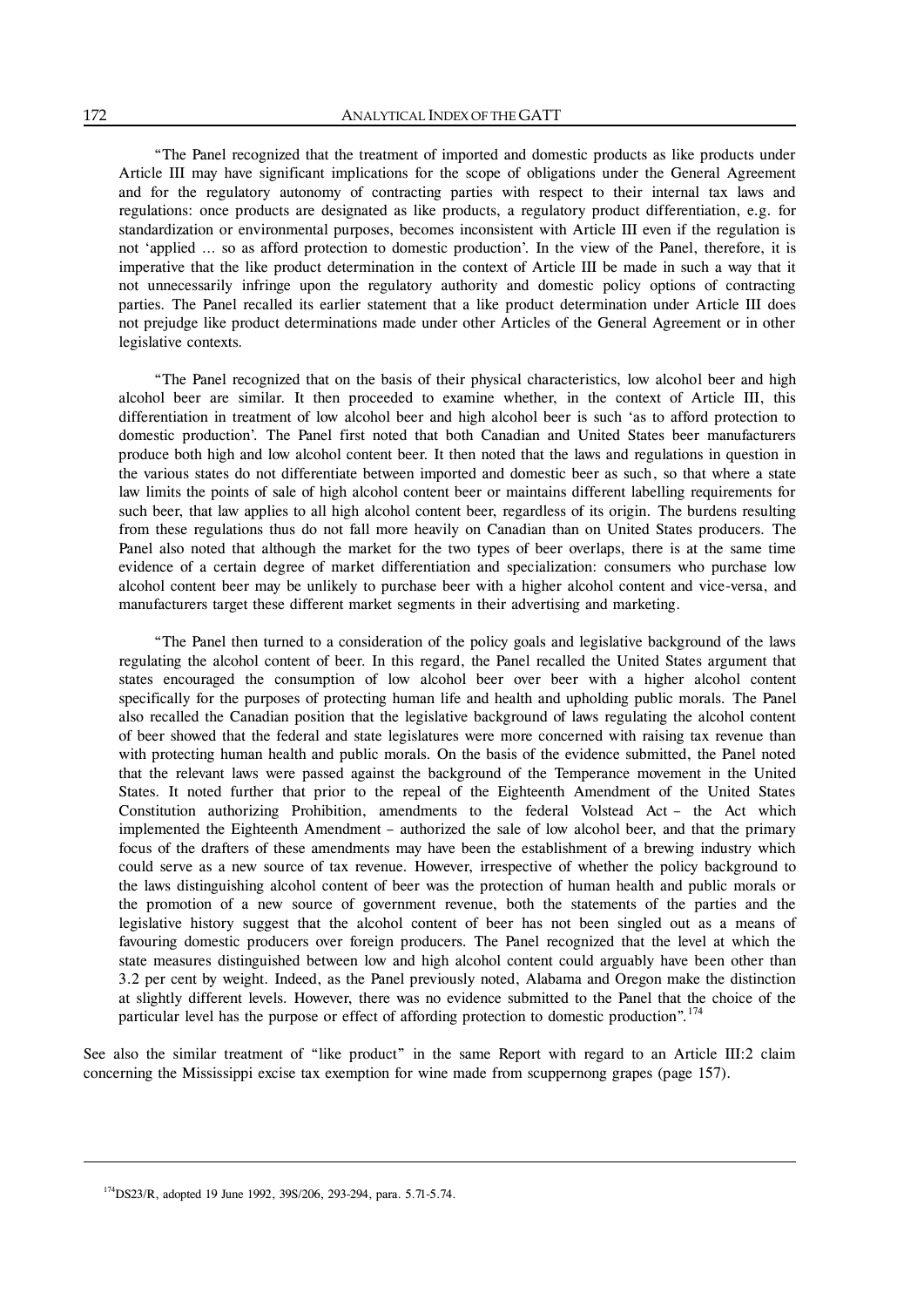# **(3) "in respect of all laws, regulations and requirements"**

### *(a) Requirements applied in individual cases*

The 1984 Panel Report on "Canada - Administration of the Foreign Investment Review Act" notes as follows.

"The Panel could not subscribe to the Canadian view that the word 'requirements' in Article III:4 should be interpreted as 'mandatory rules applying across-the-board' because this latter concept was already more aptly covered by the term 'regulations' and the authors of this provision must have had something different in mind when adding the word 'requirements'. The mere fact that the few disputes that have so far been brought before the CONTRACTING PARTIES regarding the application of Article III:4 have only concerned laws and regulations does not in the view of the Panel justify an assimilation of 'requirements' with 'regulations'. The Panel also considered that, in judging whether a measure is contrary to obligations under Article III:4, it is not relevant whether it applies across-the-board or only in isolated cases. Any interpretation which would exclude case-by-case action would, in the view of the Panel, defeat the purposes of Article III:4.

"The Panel carefully examined the Canadian view that the purchase undertakings should be considered as private contractual obligations of particular foreign investors vis-à-vis the Canadian government … The Panel felt … that … private contractual obligations entered into by investors should not adversely affect the rights which contracting parties, including contracting parties not involved in the dispute, possess under Article III:4 of the General Agreement and which they can exercise on behalf of their exporters. This applies in particular to the rights deriving from the national treatment principle, which –as stated in Article III:1 –is aimed at preventing the use of internal measures 'so as to afford protection to domestic production'."<sup>175</sup>

### *(b) Subsidies and other benefits as "requirements"*

The 1958 Panel Report on "Italian Discrimination against Imported Agricultural Machinery" examined an Italian law providing special credit terms to farmers for the purchase of agricultural machinery, conditional on the purchase of machinery produced in Italy.<sup>176</sup> The United Kingdom also complained in October 1957 concerning a subsidy granted by the French government to purchasers of agricultural machinery, conditional on the purchase of domestically-produced machinery.<sup>177</sup>

The Panel Report on "Canada - Administration of the Foreign Investment Review Act" provides as follows.

"… As both parties had agreed that the Foreign Investment Review Act and the Foreign Investment Review Regulations –whilst providing for the possibility of written undertakings –did not make their submission obligatory, the question remained whether the undertakings given in individual cases are to be considered 'requirements' within the meaning of Article III:4. In this respect the Panel noted that Section 9(c) of the Act refers to 'any written undertakings relating to the proposed or actual investment given by any party thereto conditional upon the allowance of the investment' and that Section 21 of the Act states that 'where a person who has given a written undertaking… fails or refuses to comply with such undertaking' a court order may be made 'directing that person to comply with the undertaking'. The Panel noted that written purchase undertakings –leaving aside the manner in which they may have been arrived at (voluntary submission, encouragement, negotiation, etc.) –once they were accepted, became part of the conditions under which the investment proposals were approved, in which case compliance could be legally enforced. The Panel therefore found that the word 'requirements' as used in Article III:4 could be considered a proper description of existing undertakings."<sup>178</sup>

<sup>175</sup>L/5504, adopted on 7 February 1984, 30S/140, 159, paras. 5.5-5.6.

<sup>&</sup>lt;sup>176</sup>L/833, adopted on 23 October 1958, 7S/60.

 $177L/695$ , SR.12/5.

<sup>&</sup>lt;sup>178</sup>L/5504, adopted on 7 February 1984, 30S/140, 158, para. 5.4.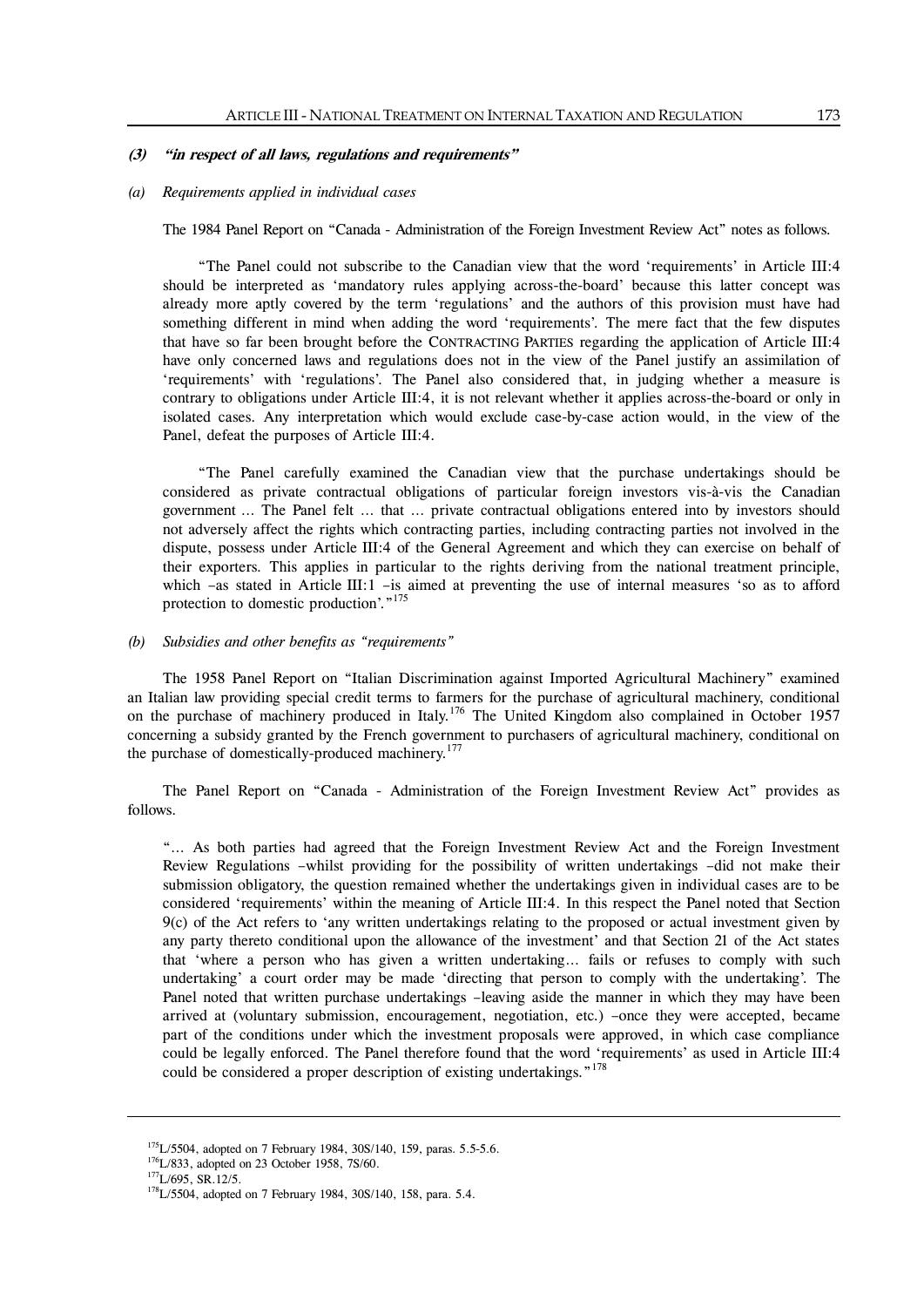In the Panel Report on "EEC - Regulation on Imports of Parts and Components" the Panel examined, *inter alia*, the EEC's acceptance of undertakings under anti-circumvention rules in its anti-dumping legislation, examining whether acceptance of such undertakings to limit the use of imported parts and materials constituted a "requirement" according treatment to imported products less favourable than that accorded to domestic products contrary to Article III:4.

"The Panel recalled that, during the period June 1987 to October 1988, eleven undertakings by parties related to or associated with Japanese manufactures had been accepted by the EEC in investigations under the anti-circumvention provision and that, according to the relevant Commission decisions published in the Official Journal of the European Communities, these undertakings related, *inter alia*, to changes in the sourcing of parts and materials used in assembly or production operations in the Community. The Panel noted that there is no obligation under the EEC's anti-dumping Regulation to offer parts undertakings, to accept suggestions by the EEC Commission to offer such undertakings and to maintain the parts undertakings given. However, the consequence of not offering an undertaking, or of withdrawing an existing undertaking, can be the continuation of procedures that may lead to the imposition of the anti-circumvention duties. Article 10 of Regulation  $N^{\circ}$  2324/88 states that 'where an undertaking has been withdrawn or where the Commission has reason to believe that it has been violated … it may … apply … antidumping … duties forthwith on the basis of the facts established before the acceptance of the undertaking'.

"The Panel noted that Article III:4 refers to 'all laws, regulations or requirements affecting (the) internal sale, offering for sale, purchase, transportation, distribution or use'. The Panel considered that the comprehensive coverage of '*all* laws, regulations or requirements *affecting*' (emphasis added) the internal sale, etc. of imported products suggests that not only requirements which an enterprise is legally bound to carry out, such as those examined by the 'FIRA Panel' (BISD 30S/140, 158), but also those which an enterprise voluntarily accepts in order to obtain an advantage from the government constitute 'requirements' within the meaning of that provision. The Panel noted that the EEC made the grant of an advantage, namely the suspension of proceedings under the anti-circumvention provision, dependent on undertakings to limit the use of parts or materials of Japanese origin without imposing similar limitations on the use of like products of EEC or other origin, hence dependent on undertakings to accord treatment to imported products less favourable than that accorded to like products of national origin in respect of their internal use. The Panel therefore concluded that the decisions of the EEC to suspend proceedings under Article 13:10 conditional on undertakings by enterprises in the EEC to limit the use of parts or materials originating in Japan in their assembly or production operations are inconsistent with Article III:4."<sup>179</sup>

In this connection see also the unadopted 1994 Panel Report on "EEC - Import Régime for Bananas".<sup>180</sup>

### *(c) Requirements associated with the regulation of international investment*

The 1984 Panel Report on "Canada - Administration of the Foreign Investment Review Act" examined, *inter alia*, the argument of Canada that in accordance with Article XXIX:1 of the General Agreement, the word "requirements" in Article III:4 of the General Agreement should be interpreted in the light of Article 12 of the Havana Charter concerning the right to regulate foreign investment.

"… the Panel could not subscribe to the assumption that the drafters of Article III had intended the term 'requirements' to exclude requirements connected with the regulation of international investments and did not find anything in the negotiating history, the wording, the objectives and the subsequent application of Article III which would support such an interpretation."<sup>181</sup>

<sup>&</sup>lt;sup>179</sup>L/6657, adopted on 16 May 1990, 37S/132, 197, para. 5.20-5.21.

<sup>&</sup>lt;sup>180</sup>DS38/R, dated 11 February 1994, paras. 143-148.

<sup>&</sup>lt;sup>181</sup>L/5504, adopted on 7 February 1984, 30S/140, 162, para. 5.12.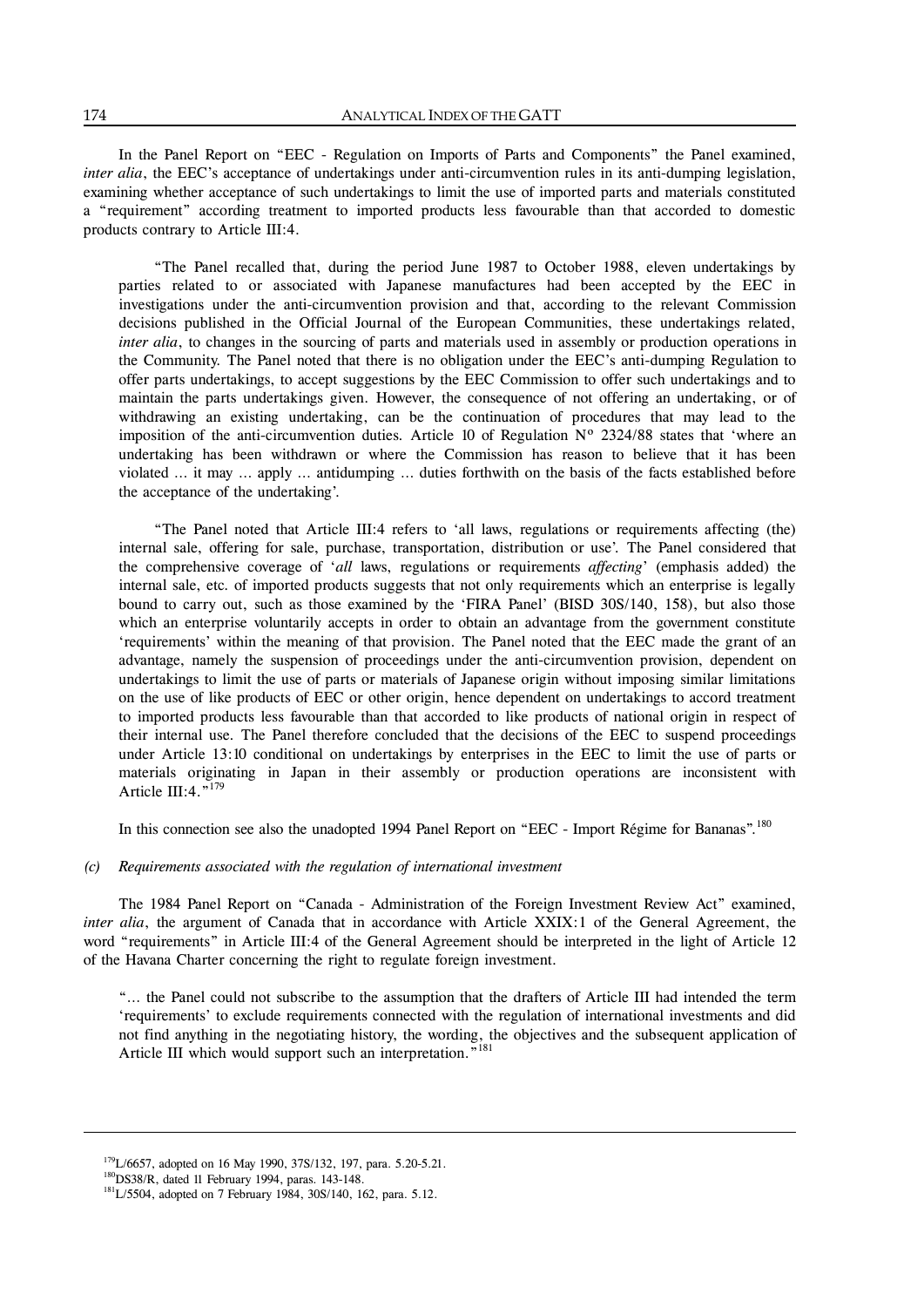#### **(4) "affecting"**

The 1958 Panel Report on "Italian Discrimination Against Imported Agricultural Machinery," which examined the consistency with Article III:4 of an Italian law providing special credit facilities to farmers for the purchase of agricultural machinery produced in Italy, noted that

"… the text of paragraph 4 referred both in English and French to laws and regulations and requirements *affecting* internal sale, purchase, etc., and not to laws, regulations and requirements governing the conditions of sale or purchase. The selection of the word 'affecting' would imply, in the opinion of the Panel, that the drafters of the Article intended to cover in paragraph 4 not only the laws and regulations which directly governed the conditions of sale or purchase but also any laws or regulations which might adversely modify the conditions of competition between the domestic and imported products on the internal market".<sup>182</sup>

The 1989 Panel Report on "United States - Section 337 of the Tariff Act of 1930" also addressed the meaning of "affecting" in Article III:4.

"… The Panel first addressed the issue of whether only substantive laws, regulations and requirements or also procedural laws, regulations and requirements can be regarded as 'affecting' the internal sale of imported products. The positions of the United States and the Community on this were different. The Panel noted that the text of Article III:4 makes no distinction between substantive and procedural laws, regulations or requirements and it was not aware of anything in the drafting history that suggests that such a distinction should be made. A previous Panel had found that 'the selection of the word 'affecting' would imply … that the drafters of the Article intended to cover in paragraph 4 not only the laws and regulations which directly governed the conditions of sale or purchase but also any laws or regulations which might adversely modify the conditions of competition between the domestic and imported products on the internal market.'<sup>183</sup> In the Panel's view, enforcement procedures cannot be separated from the substantive provisions they serve to enforce. If the procedural provisions of internal law were not covered by Article III:4, contracting parties could escape the national treatment standard by enforcing substantive law, itself meeting the national treatment standard, through procedures less favourable to imported products than to like products of national origin. The interpretation suggested by the United States would therefore defeat the purpose of Article III, which is to ensure that internal measures 'not be applied to imported or domestic products so as to afford protection to domestic production' (Article III:1). The fact that Section 337 is used as a means for the enforcement of United States patent law at the border does not provide an escape from the applicability of Article III:4; the interpretative note to Article III states that any law, regulation or requirement affecting the internal sale of products that is enforced in the case of the imported product at the time or point of importation is nevertheless subject to the provisions of Article III. Nor could the applicability of Article III:4 be denied on the ground that most of the procedures in the case before the Panel are applied to persons rather than products, since the factor determining whether persons might be susceptible to Section 337 proceedings or federal district court procedures is the source of the challenged products, that is whether they are of United States origin or imported. For these reasons, the Panel found that the procedures under Section 337 come within the concept of 'laws, regulations and requirements' affecting the internal sale of imported products, as set out in Article III of the General Agreement."<sup>184</sup>

In this connection see also the unadopted Panel Report of 1994 on "United States - Taxes on Automobiles"<sup>185</sup>

The 1991 Panel Report on "United States - Restrictions on Imports of Tuna," which has not been adopted, examined a US prohibition on the imports of tuna and tuna products from Mexico imposed under the

<sup>182</sup>L/833, adopted on 23 October 1958, 7S/60, 64, para. 12.

<sup>&</sup>lt;sup>183</sup>The note to this sentence refers to the Panel Report on "Italian Discrimination Against Imported Agricultural Machinery," adopted on 23 October 1958, 7S/60, para. 12.

<sup>84</sup>L/6439, adopted on 7 November 1989, 36S/345, 385-386, para. 5.10.

<sup>185</sup>DS31/R, dated 11 October 1994, paras. 5.45-5.46.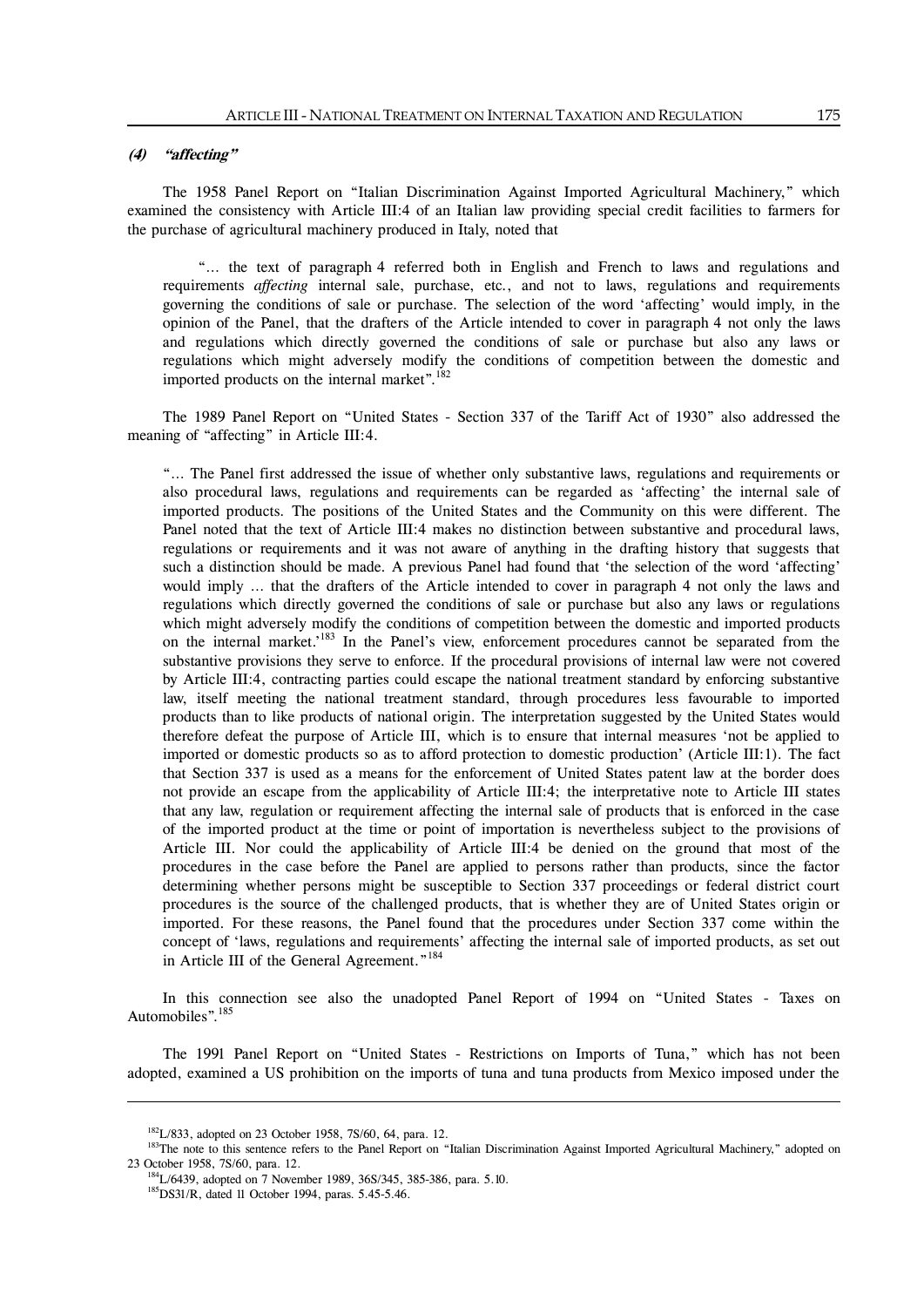US Marine Mammal Protection Act because of the incidental taking of dolphins during tuna fishing by the Mexican tuna fleet. The Panel found that

"… The text of Article III:1 refers to the application to imported or domestic *products* of 'laws, regulations and requirements affecting the internal sale … of *products'* and 'internal quantitative regulations requiring the mixture, processing or use of *products*'; it sets forth the principle that such regulations on *products* not be applied so as to afford protection to domestic production. Article III:4 refers solely to laws, regulations and requirements affecting the internal sale, etc. of *products*. This suggests that Article III covers only measures affecting products as such. …

"A previous panel had found that Article III:2, first sentence, 'obliges contracting parties to establish certain competitive conditions for imported *products* in relation to domestic *products*'.<sup>186</sup> Another panel had found that the words 'treatment no less favourable' in Article III:4 call for effective equality of opportunities for imported *products* in respect of the application of laws, regulations or requirements affecting the sale, offering for sale, purchase, transportation, distribution or use of *products*, and that this standard has to be understood as applicable to each individual case of imported *products*. 187 It was apparent to the Panel that the comparison implied was necessarily one between the measures applied to imported products and the measures applied to like domestic products.

"The Panel considered that, as Article III applied the national treatment principle to both regulations and internal taxes, the provisions of Article III:4 applicable to regulations should be interpreted taking into account interpretations by the CONTRACTING PARTIES of the provisions of Article III:2 applicable to taxes. The Panel noted in this context that the Working Party Report on Border Tax Adjustments, adopted by the CONTRACTING PARTIES in 1970, had concluded that

'… there was convergence of views to the effect that *taxes directly levied on products were eligible for tax adjustment* … Furthermore, the Working Party concluded that there was convergence of views to the effect that certain taxes that were not directly levied on products were not eligible for adjustment, [such as] social security charges whether on employers or employees and payroll taxes.'<sup>188</sup>

"Thus, under the national treatment principle of Article III, contracting parties may apply border tax adjustments with regard to those taxes that are borne by products, but not for domestic taxes not directly levied on products (such as corporate income taxes). Consequently, the Note Ad Article III covers only internal taxes that are borne by products. The Panel considered that it would be inconsistent to limit the application of this Note to taxes that are borne by products while permitting its application to regulations not applied to the product as such.

"The Panel further concluded that, even if the provisions of the MMPA enforcing the tuna harvesting regulations (in particular those providing for the seizure of cargo as a penalty for violation of the Act) were regarded as regulating the sale of tuna as a product, the United States import prohibition would not meet the requirements of Article III. As pointed out … above, Article III:4 calls for a comparison of the treatment of imported tuna *as a product* with that of domestic tuna *as a product*. Regulations governing the taking of dolphins incidental to the taking of tuna could not possibly affect tuna as a product. Article III:4 therefore obliges the United States to accord treatment to Mexican tuna no less favourable than that accorded to United States tuna, whether or not the incidental taking of dolphins by Mexican vessels corresponds to that of United States vessels."<sup>189</sup>

<sup>&</sup>lt;sup>186</sup>A note to this paragraph refers to the Panel report on "United States - Taxes on Petroleum and Certain Imported Substances", adopted 17 June 1987, BISD 34S/136, 158, para. 5.1.9.

<sup>&</sup>lt;sup>187</sup>A note to this paragraph refers to the Panel Report on "United States - Section 337 of the Tariff Act of 1930", adopted 7 November 1989, BISD 36S/345, 386-7, paras. 5.11, 5.14.

<sup>&</sup>lt;sup>188</sup>A note to this paragraph refers to 18S/97, 100-101, para. 14.

<sup>&</sup>lt;sup>189</sup>DS21/R (unadopted), dated 3 September 1991, 39S/155, 194-195, paras. 5.11-5.13, 5.15.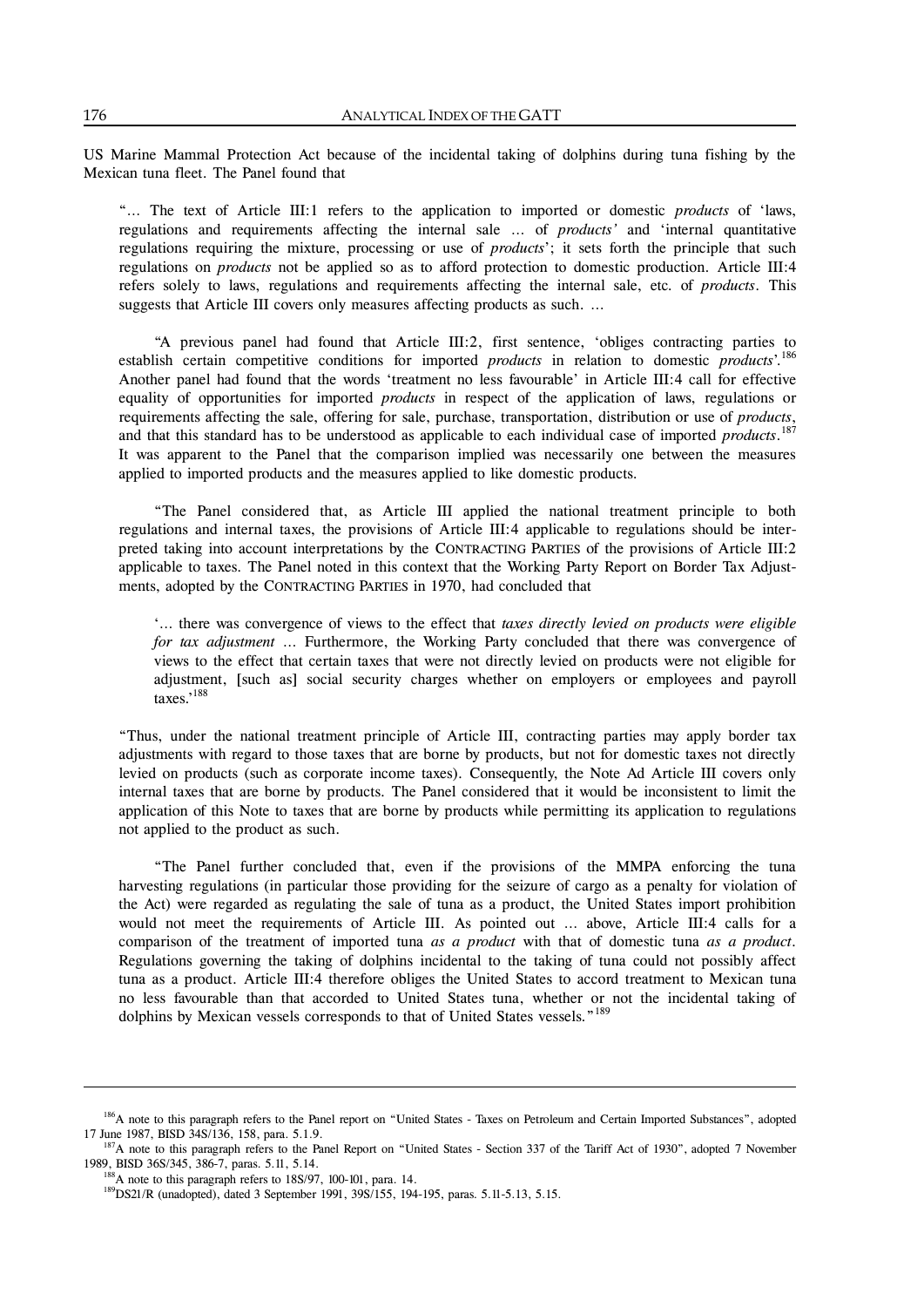In this connection see also the unadopted Panel Report of 1994 on "United States - Taxes on Automobiles".<sup>190</sup>

# **(5) "internal sale, offering for sale, purchase, transportation, distribution or use"**

### *(a) Standardization of products*

The Report of Sub-Committee A of the Third Committee at the Havana Conference, which considered Article 18 of the Charter (on national treatment), notes as follows:

"The Norwegian delegation had proposed to insert a new paragraph in Article 18 to make sure that the provisions of this Article would not apply to laws, regulations and requirements which have the purpose of standardizing domestic products in order to improve the quality or to reduce costs of production, or have the purpose of facilitating an improved organization of internal industry, provided they have no harmful effect on the expansion of international trade. The Sub-Committee was of the opinion that this amendment would not be necessary because the Article as drafted would permit the use of internal regulations required to enforce standards".<sup>191</sup>

### *(b) Minimum and maximum price regulations*

The 1992 Panel Report on "Canada - Import, Distribution and Sale of Certain Alcoholic Drinks by Provincial Marketing Agencies" examined minimum prices maintained in certain provinces of Canada. The Panel found that the minimum price requirement fell under Article III, not Article XI (see page 203 below).

"The Panel noted that minimum prices applied equally to imported and domestic beer did not necessarily accord equal conditions of competition to imported and domestic beer. Whenever they prevented imported beer from being supplied at a price below that of domestic beer, they accorded in fact treatment to imported beer less favourable than that accorded to domestic beer: when they were set at the level at which domestic brewers supplied beer - as was presently the case in New Brunswick and Newfoundland - they did not change the competitive opportunities accorded to domestic beer but did affect the competitive opportunities of imported beer which could otherwise be supplied below the minimum price. The Panel noted, moreover, that one of the basic purposes of Article III was to ensure that the contracting parties' internal charges and regulations were not such as to frustrate the effect of tariff concessions granted under Article II …

"The Panel considered that the case before it did not require a general finding on the consistency of minimum prices with Article III:4. However, it did consider that the above considerations justified the conclusion that the maintenance by an import and sales monopoly of a minimum price for an imported product at a level at which a directly competing, higher-priced domestic product was supplied was inconsistent with Article III:4."<sup>192</sup>

The 1992 Panel Report on "United States - Measures Affecting Alcoholic and Malt Beverages" examined "price affirmation requirements" (maximum price levels) in the states of Massachusetts and Rhode Island.

"The Panel noted that the price affirmation measures apply with respect to sales of alcoholic beverages to wholesalers, and that in-state producers are not required to sell through wholesalers whereas out-of-state and foreign producers are required to do so. … The Panel considered that the price affirmation measures of Massachusetts and Rhode Island prevent the imported alcoholic beverages from being priced in accordance with commercial considerations in that imported products may not be offered below the price of these products in neighbouring states. In the view of the Panel, these measures thus

<sup>190</sup>DS31/R, dated 11 October 1994, paras. 5.52-5.55.

<sup>&</sup>lt;sup>191</sup>Havana Reports, p. 64, para. 49, reflecting E/CONF.2/C.3/A/W.35, p. 1-2 (withdrawal of Norwegian amendment relating to mixing requirements used to enforce standards (see page 183) on the understanding that this statement would be inserted in the Sub-Committee's Report).

 $192$  DS17/R, adopted 18 February 1992, 39S/27, 84-85, paras. 5.30-5.31.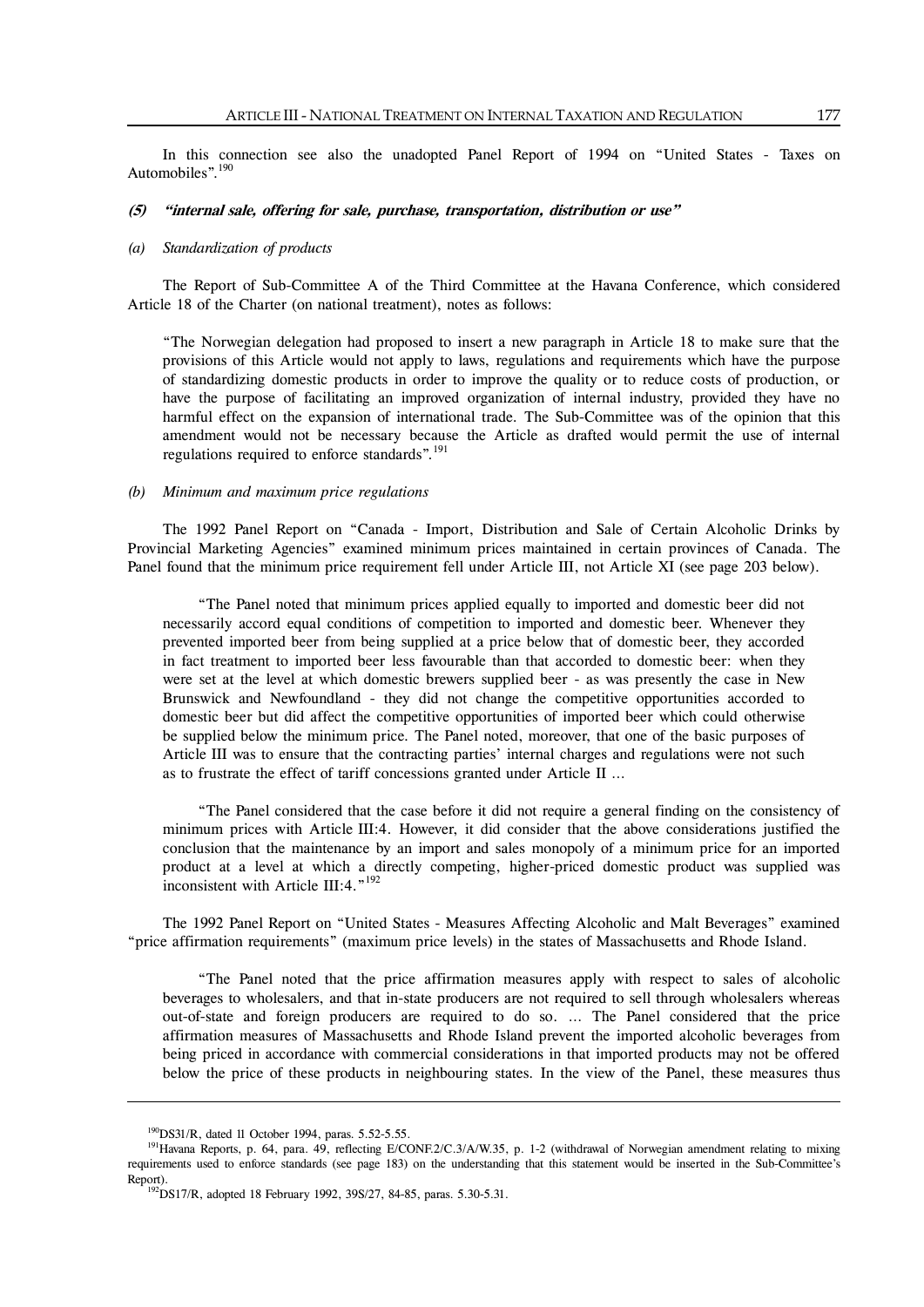accord less favourable treatment to imported products than to the like domestic products with respect to their internal sale and offering for sale, inconsistent with Article III:4."<sup>193</sup>

# *(c) Requirements affecting internal offering for sale*

The 1988 Panel Report on "Canada - Import, Distribution and Sale of Alcoholic Drinks by Canadian Provincial Marketing Agencies" examined, *inter alia*, the application by provincial liquor boards of practices concerning listing and delisting of alcoholic beverages for sale, and availability of points of sale, which discriminated against imported alcoholic beverages. The Panel treated these measures as restrictions made effective through state-trading operations contrary to Article XI:1 and considered that it was therefore not necessary to decide whether the practices were contrary to Article III:4. "However, the Panel saw great force in the argument that Article III:4 was also applicable to state-trading enterprises at least when the monopoly of the importation and monopoly of the distribution in the domestic markets were combined, as was the case of the provincial liquor boards in Canada. This interpretation was confirmed *e contrario* by the wording of Article III:8(a)".<sup>194</sup>

The 1992 Panel Report on "Canada - Import, Distribution and Sale of Certain Alcoholic Drinks by Provincial Marketing Agencies" notes as follows.

"The Panel … turned to the United States claim that the practice of the liquor boards of Ontario to limit listing of imported beer to the six-pack size while according listings in different package sizes to domestic beer was inconsistent with the General Agreement. The Panel noted that this package-size requirement, though implemented as a listing requirement, was in fact a requirement that did not affect the importation of beer as such but rather its offering for sale in certain liquor board outlets. The Panel therefore considered that this requirement fell under Article III:4. … The Panel *found* that the imposition of the six-pack configuration requirement on imported beer but not on domestic beer was inconsistent with that provision."<sup>195</sup>

The 1992 Panel Report on "United States - Measures Affecting Alcoholic and Malt Beverages" examined the requirement, imposed by certain states in the US, that imported beer and wine be sold only through in-state wholesalers or other middlemen, while some in-state like products were permitted to be sold directly to retailers, and in some cases at retail on producers' premises.

"In the view of the Panel, therefore, the requirement that imported beer and wine be distributed through in-state wholesalers or other middlemen, when no such obligation to distribute through wholesalers exists with respect to in-state like domestic products, results in 'treatment ... less favourable than that accorded to like products' from domestic producers, inconsistent with Article III:4. The Panel considered that even where Canadian producers have the right to establish in-state wholesalers, as is the case in some states, subject to varying conditions, the fact remains that the wholesale level represents another level of distribution which in-state product is not required to use.<sup> $n_{196}$ </sup>

See also at page 167 above. The same Panel also examined the exemption of Mississippi-produced wine from "local option" rules prohibiting sale of alcoholic beverages in "dry" subdivisions of the state of Mississippi.

" … The Panel noted that the local option law in Mississippi permits wines produced in the state to continue to be sold in those political subdivisions of the state that choose to reinstate prohibition laws, while prohibiting out-of-state and imported wines from being sold in those same subdivisions. The Panel considered that the Mississippi local option law, on its face, accords less favourable treatment to imported wine than to wine of domestic origin, because domestic wine produced in-state may continue to be sold

<sup>&</sup>lt;sup>193</sup>DS23/R, adopted 19 June 1992, 39S/206, 290, para. 5.59.

<sup>&</sup>lt;sup>194</sup>L/6304, adopted 22 March 1988, 35S/37, 90, para. 4.26.

<sup>&</sup>lt;sup>195</sup>DS17/R, adopted 18 February 1992, 39S/27, 75, para. 5.4.

<sup>196</sup>DS23/R, adopted 19 June 1992, 39S/206, 280, para. 5.32.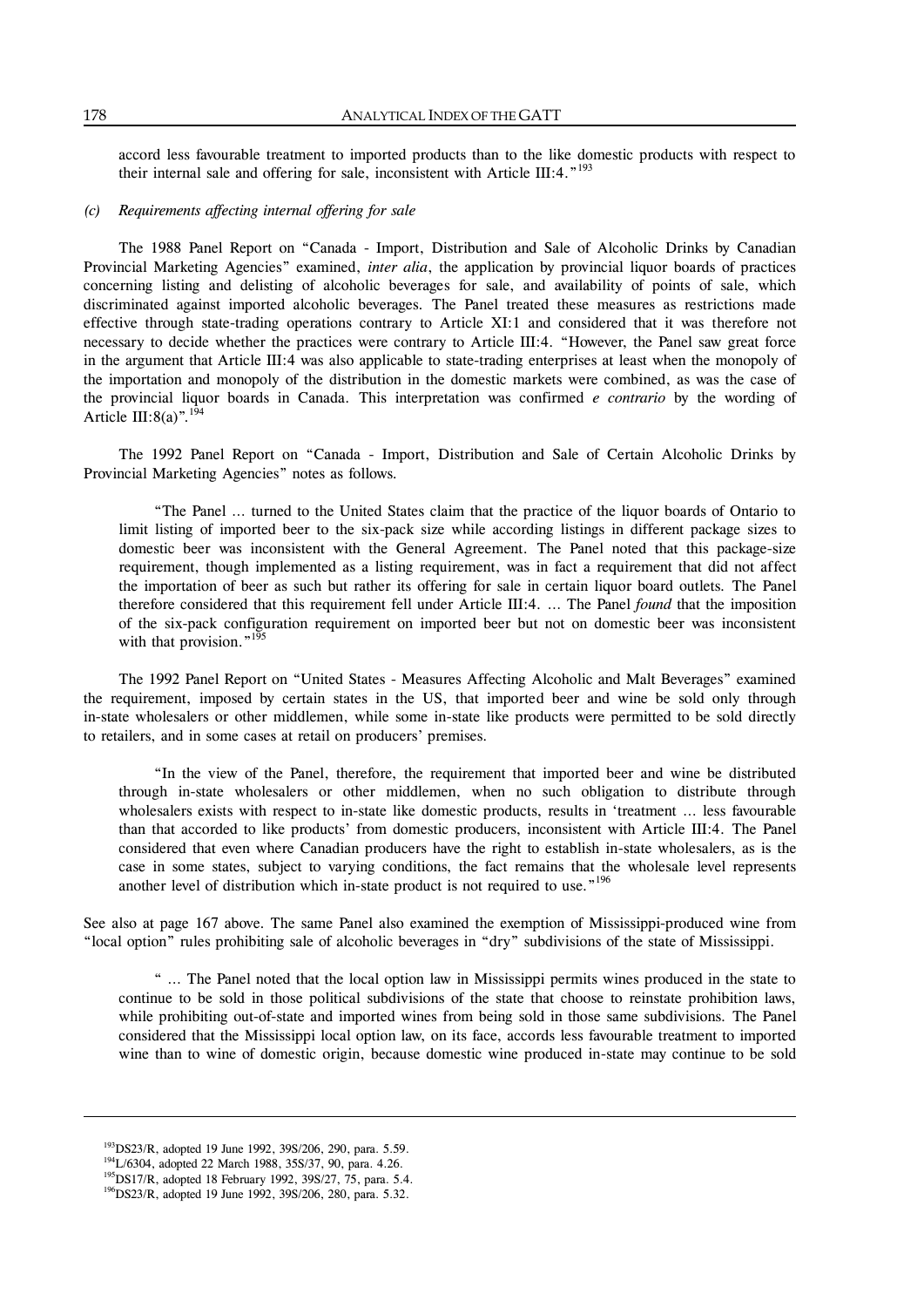even where a local political subdivision prohibits the sale of imported wine. The Mississippi law would therefore appear to be inconsistent with Article III:4."<sup>197</sup>

The same Panel also examined the listing requirements of state-operated liquor stores in certain US states.

"Having regard to the past panel decisions and the record in the instant case, the present Panel was of the view that the listing and delisting practices here at issue do not affect importation as such into the United States and should be examined under Article III:4. The Panel further noted that the issue is not whether the practices in the various states affect the right of importation as such, in that they clearly apply to both domestic (out-of-state) and imported wines; rather, the issue is whether the listing and delisting practices accord less favourable treatment – in terms of competitive opportunities – to imported wine than that accorded to the like domestic product. Consequently, the Panel decided to analyze the state listing and delisting practices as internal measures under Article III:4."<sup>198</sup>

#### *(d) Regulations on quality or quantity of products consumed*

The 1990 Panel Report on "Thailand - Restrictions on importation of and internal taxes on cigarettes" examined the argument of the United States that Thailand could achieve its public health objectives through internal measures consistent with Article III:4 and that the inconsistency with Article XI:1 could therefore not be considered to be 'necessary' within the meaning of Article XX(b).

"The Panel noted that the principal health objectives advanced by Thailand to justify its import restrictions were to protect the public from harmful ingredients in imported cigarettes, and to reduce the consumption of cigarettes in Thailand. The measures could thus be seen as intended to ensure the quality and reduce the quantity of cigarettes sold in Thailand.

"The Panel then examined whether the Thai concerns about the *quality* of cigarettes consumed in Thailand could be met with measures consistent, or less inconsistent, with the General Agreement. It noted that other countries had introduced strict, non-discriminatory labelling and ingredient disclosure regulations which allowed governments to control, and the public to be informed of, the content of cigarettes. A non-discriminatory regulation implemented on a national treatment basis in accordance with Article III:4 requiring complete disclosure of ingredients, coupled with a ban on unhealthy substances, would be an alternative consistent with the General Agreement. The Panel considered that Thailand could reasonably be expected to take such measures to address the quality-related policy objectives it now pursues through an import ban on all cigarettes whatever their ingredients.

"The Panel then considered whether Thai concerns about the *quantity* of cigarettes consumed in Thailand could be met by measures reasonably available to it and consistent, or less inconsistent, with the General Agreement. The Panel first examined how Thailand might reduce the *demand* for cigarettes in a manner consistent with the General Agreement. The Panel noted the view expressed by the WHO that the demand for cigarettes, in particular the initial demand for cigarettes by the young, was influenced by cigarette advertisements and that bans on advertisement could therefore curb such demand. At the Forty-third World Health Assembly a resolution was approved stating that the WHO is:

'Encouraged by … recent information demonstrating the effectiveness of tobacco control strategies, and in particular … comprehensive legislative bans and other restrictive measures to effectively control the direct and the indirect advertising, promotion and sponsorship of tobacco'.<sup>199</sup>

<sup>197</sup>*Ibid.*, 39S/289, para. 5.56.

<sup>198</sup>DS23/R, adopted 19 June 1992, 39S/206, 292, para. 5.63.

<sup>&</sup>lt;sup>199</sup>Note 3 to this paragraph provides: "Forty-third World Health Assembly, Fourteenth plenary meeting, Agenda Item 10, 17 May 1990 (A43/VR/14; WHA43.16)."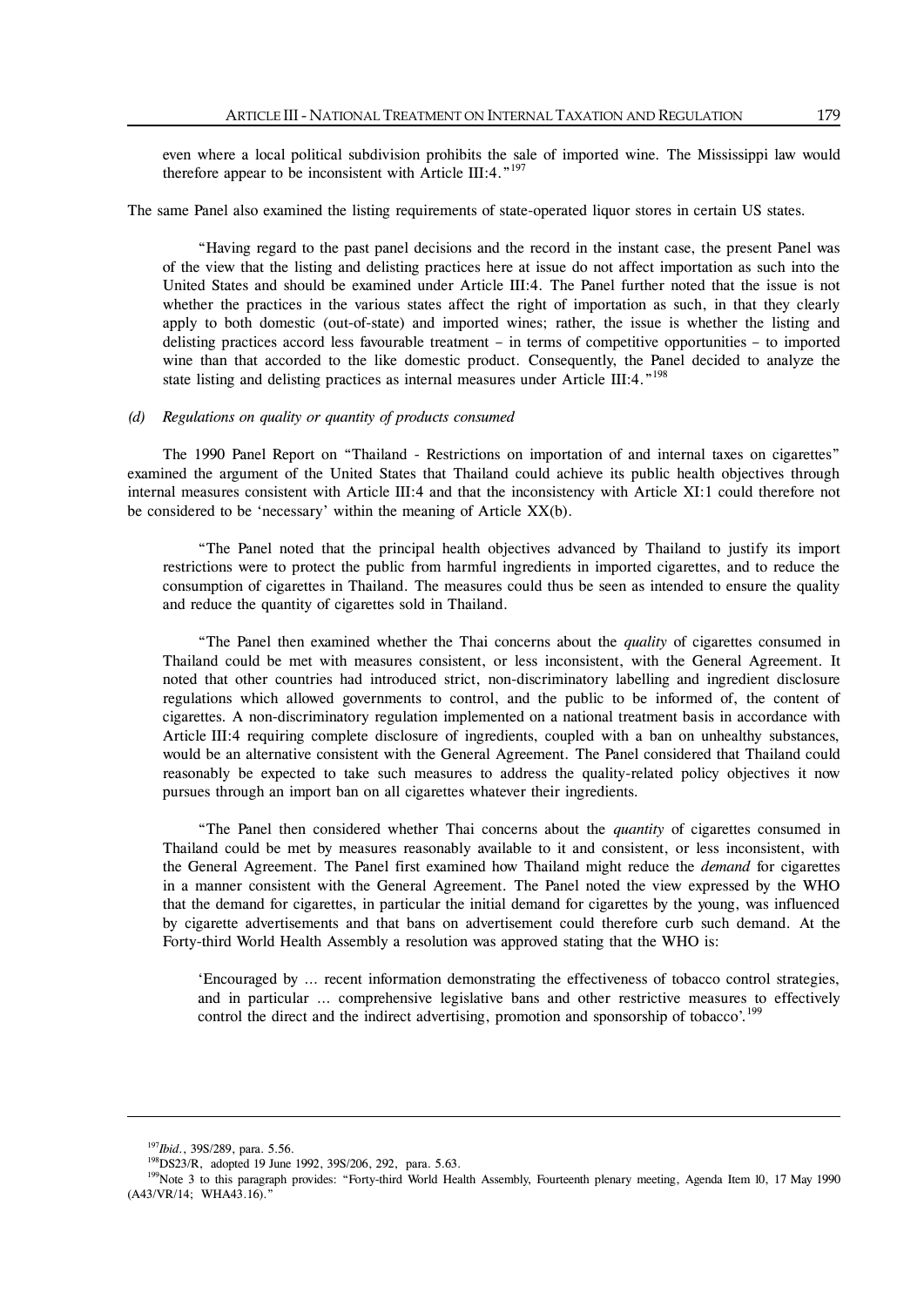"The resolution goes on to urge all member states of the WHO

'to consider including in their tobacco control strategies plans for legislation or other effective measures at the appropriate government level providing for: …

'(c) progressive restrictions and concerted actions to eliminate eventually all direct and indirect advertising, promotion and sponsorship concerning tobacco'

"A ban on the advertisement of cigarettes of both domestic and foreign origin would normally meet the requirements of Article III:4. It might be argued that such a general ban on all cigarette advertising would create unequal competitive opportunities between the existing Thai supplier of cigarettes and new, foreign suppliers and was therefore contrary to Article III:4.<sup>200</sup> Even if this argument were accepted, such an inconsistency would have to be regarded as unavoidable and therefore necessary within the meaning of Article XX(b) because additional advertising rights would risk stimulating demand for cigarettes. The Panel noted that Thailand had already implemented some non-discriminatory controls on demand, including information programmes, bans on direct and indirect advertising, warnings on cigarette packs, and bans on smoking in certain public places.

"The Panel then examined how Thailand might restrict the *supply* of cigarettes in a manner consistent with the General Agreement. The Panel noted that contracting parties may maintain governmental monopolies, such as the Thai Tobacco Monopoly, on the importation and domestic sale of products.<sup>201</sup> The Thai Government may use this monopoly to regulate the overall supply of cigarettes, their prices and their retail availability provided it thereby does not accord imported cigarettes less favourable treatment than domestic cigarettes or act inconsistently with any commitments assumed under its Schedule of Concessions.<sup>202</sup> As to the pricing of cigarettes, the Panel noted that the Forty-third World Health Assembly, in its resolution cited above, stated that it was:

'Encouraged by … recent information demonstrating the effectiveness of tobacco control strategies, and in particular … policies to achieve progressive increases in the real price of tobacco'.

"It accordingly urged all member states

'to consider including in their tobacco control strategies plans for … progressive financial measures aimed at discouraging the use of tobacco<sup>203</sup>

"For these reasons the Panel could not accept the argument of Thailand that competition between imported and domestic cigarettes would necessarily lead to an increase in the total sales of cigarettes and that Thailand therefore had no option but to prohibit cigarette imports.

"The Panel then examined further the resolutions of the WHO on smoking which the WHO made available. It noted that the health measures recommended by the WHO in these resolutions were nondiscriminatory and concerned all, not just imported, cigarettes. The Panel also examined the Report of the WHO Expert Committee on Smoking Control Strategies in Developing Countries. The Panel observed that a common consequence of import restrictions was the promotion of domestic production and the fostering of interests in the maintenance of that production and that the WHO Expert Committee had made the following recommendation relevant in this respect:

'Where tobacco is already a commercial crop every effort should be made to reduce its role in the national economy, and to investigate alternative uses of land and labour. The existence of a tobacco

<sup>&</sup>lt;sup>200</sup>Note 2 to this sentence provides: "On the requirement of equal competitive opportunities, see the Report of the panel on 'United States - Section 337 of the Tariff Act of 1930' (L/6439, paragraph 5.26, adopted on 7 November 1989)."

<sup>&</sup>lt;sup>201</sup>Note 1 on page 37S/225 provides: "Cf. Articles III:4, XVII and XX(d)."

<sup>&</sup>lt;sup>202</sup>Note 2 on page 37S/225 provides: "Cf. Articles III:2 and 4 and II:4."

<sup>&</sup>lt;sup>203</sup>Note 3 on page 37S/225 provides: "Forty-third World Health Assembly, Fourteenth plenary meeting, Agenda Item 10, 17 May 1990 (A43/VR/14; WHA43.16)."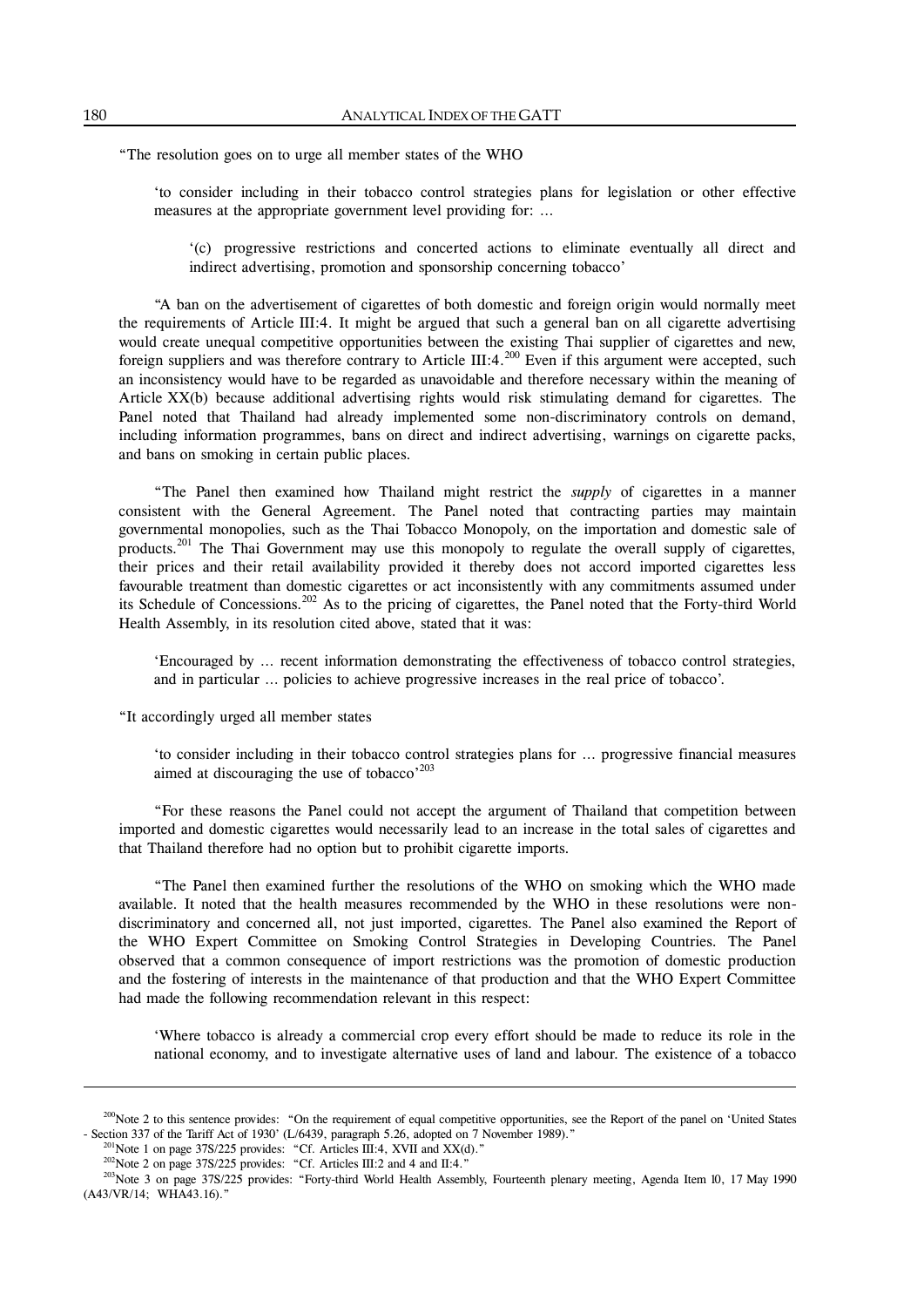industry of any kind should not be permitted to interfere with the implementation of educational and other measures to control smoking'.<sup>204</sup>

"In sum, the Panel considered that there were various measures consistent with the General Agreement which were reasonably available to Thailand to control the quality and quantity of cigarettes smoked and which, taken together, could achieve the health policy goals that the Thai government pursues by restricting the importation of cigarettes inconsistently with Article XI:1. The Panel found therefore that Thailand's practice of permitting the sale of domestic cigarettes while not permitting the importation of foreign cigarettes was an inconsistency with the General Agreement not 'necessary' within the meaning of Article XX(b)."<sup>205</sup>

In the November 1990 Council discussion on adoption of this Panel Report, the representative of Thailand stated that "Thailand took heart from the report that a set of GATT-consistent measures could be taken to control both the supply of and demand for cigarettes, as long as they were applied to both domestic and imported cigarettes on a national-treatment basis".<sup>206</sup>

# *(e) Marking requirements*

The 1956 Working Party Report on "Certificates of Origin, Marks of Origin, Consular Formalities" notes "that the question of additional marking requirements, such as an obligation to add the name of the producer or the place of origin or the formula of the product, should not be brought within the scope of any recommendation dealing with the problem of marks of origin. The point was stressed that requirements going beyond the obligation to indicate origin would not be consistent with the provisions of Article III, if the same requirements did not apply to domestic producers of like products".<sup>207</sup> See also the 1955 complaint referred to above at page 162 regarding a requirement to display a placard stating "We sell foreign eggs".

See also Article IX.

#### *(f) Measures affecting internal transportation*

During discussions on this provision at Geneva in 1947 it was stated that "transportation" referred to "all kinds of transportation, from a man's back to jet-propelled rockets".<sup>208</sup> At the Havana Conference, a proposal to delete the references to transportation in Article III received no support, "on the grounds that these provisions were necessary to prevent indirect protection to domestic products by means of differential transportation charges".<sup>209</sup>

The 1992 Panel Report on "Canada - Import, Distribution and Sale of Certain Alcoholic Drinks by Provincial Marketing Agencies" also examined practices concerning the internal transportation of beer in Canada. The delivery of beer in Canada is controlled or conducted by the provincial liquor boards, which require or permit the delivery of domestic beer by the brewer to the point of sale. Except for two provinces, imported beer must be sold to the provincial liquor board which either require or arrange delivery of the beer to their own distribution centres; the cost of delivery to the point of sale was included in the mark-up charged on imported beer.

"The Panel first examined the question of whether Article III:4 of the General Agreement permitted contracting parties to apply regulations to imported products that were different from those applied to domestic products. … The Panel … considered that the mere fact that imported and domestic beer were subject to different delivery systems was not, in itself, conclusive in establishing inconsistency with

<sup>&</sup>lt;sup>204</sup>Note 4 on page 37S/225 provides: "1982 Expert Committee on 'Smoking Control Strategies in Developing Countries', page 69; cited at page 16 in the WHO Submission to the Panel of 19 July 1990."

 ${}^{05}$ DS10/R, adopted 7 November 1990, 37S/200, 223-226, paras. 76-81.

<sup>&</sup>lt;sup>206</sup>C/M/246, 23 November 1990.

<sup>&</sup>lt;sup>207</sup>L/595, adopted on 17 November 1956, 5S/102, 105-106, para. 13.

<sup>208</sup>EPCT/A/PV/9, p. 43.

<sup>209</sup>E/CONF.2/C.3/A/W.34, p. 4.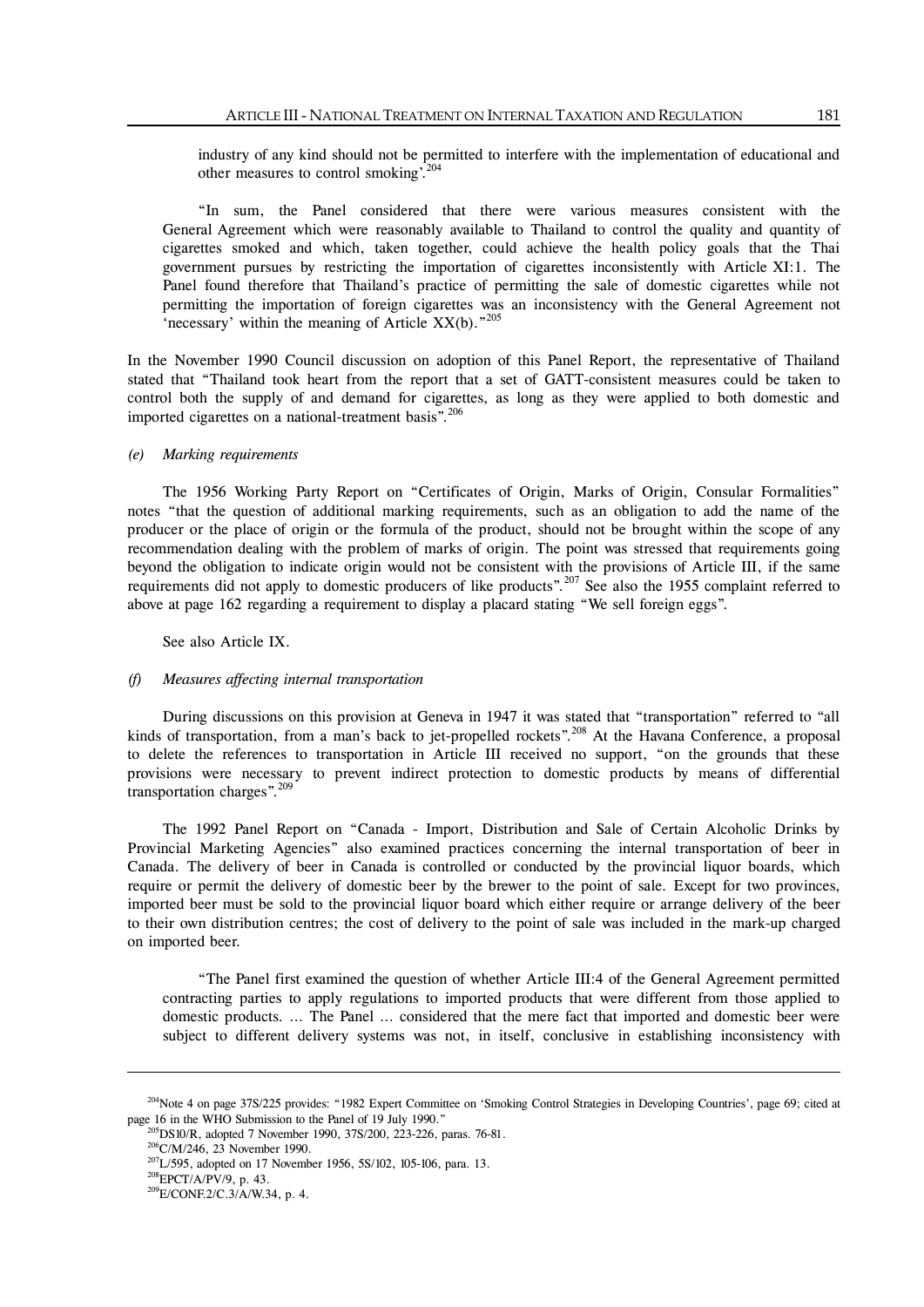Article III:4 of the General Agreement. The Panel then examined whether the application by Canada of the different delivery systems accorded imported beer treatment no less favourable than that accorded to domestic beer. The Panel … considered that Article III:4 required Canada to ensure that its regulations affecting the internal transportation of imported beer to points of sale accorded imported beer competitive opportunities at least equal to those accorded to domestic beer and that it was up to Canada to demonstrate that, in spite of the application of different transportation regulations to imported and domestic beer, imported beer was accorded no less favourable treatment in this respect.

"The Panel noted that Canada claimed that it met the requirements of Article III:4 by levying charges for the delivery of imported beer to the points of sale which were no higher than the costs actually incurred by the liquor boards. The Panel, therefore, examined whether Canada, by subjecting imported beer to a levy that corresponded to the actual cost of delivery by the liquor board, offered competitive opportunities to imported beer that were equivalent to the opportunities which would result from the application of the same delivery system to both imported and domestic beer. The Panel noted that such a levy did not necessarily correspond to the cost that the liquor board would incur for the delivery of imported beer if it delivered not only imported but also domestic beer. It could reasonably be assumed that it would, in that case, make economies of scale from which also imported beer could benefit. Nor did such a levy necessarily correspond to the cost of private delivery of imported beer. It could reasonably be assumed that the structure and efficiency of private delivery systems would be different from the systems operated by the liquor boards.

"The Panel further noted that, in order to prove that the levies charged by the liquor boards for delivering imported beer to the points of sale did not exceed the cost of private delivery of such beer, Canada could not base itself on the transportation costs actually incurred by the liquor boards or the domestic breweries; it would have to determine the costs of transporting beer under delivery systems not presently in existence. The Panel felt that, given the inherent difficulties in making such a determination, its result would always be open to challenge. The Panel also noted that, in order to meet its national treatment obligations, Canada did not have to abandon the delivery of imported beer by the liquor boards; it merely had to provide competitive opportunities to imported beer that were at least equal to those accorded to domestic beer, in other words allow for the possibility of private delivery of imported beer. This would enable foreign brewers to choose between liquor-board services and private delivery on purely commercial grounds. If, as claimed by Canada, imported beer did enjoy national treatment, there was no need to prohibit the private delivery of imported beer because the services of the liquor boards would be available at a price at which they could compete successfully with private delivery systems. …" 210

The 1992 Panel Report on "United States - Measures Affecting Alcoholic and Malt Beverages" examined the requirement imposed by certain states that alcoholic beverages imported into the state be transported by common carriers authorized to operate as such within the state whereas in-state producers of alcoholic beverages could deliver their product to customers in their own vehicles.

"The Panel noted that Article III:4 requires that imported products be granted treatment no less favourable than that afforded to like domestic products with respect to laws and regulations affecting their transportation. In the view of the Panel, the requirement for imported beer and wine to be transported by common carrier, whereas domestic in-state beer and wine is not so required, may result in additional charges to transport these imported products and therefore prevent imported products from competing on an equal footing with domestic like products. Accordingly, the Panel found the requirement that imported beer and wine be transported by common carrier into the states of Arizona, California, Maine, Mississippi and South Carolina, which requirement does not exist in such states for in-state beer and wine, is inconsistent with Article III:4."<sup>211</sup>

<sup>210</sup>DS17/R, adopted 18 February 1992, 39S/27, 78-79, paras. 5.12-5.14.

<sup>211</sup>DS23/R, adopted 19 June 1992, 39S/206, 287, para. 5.50.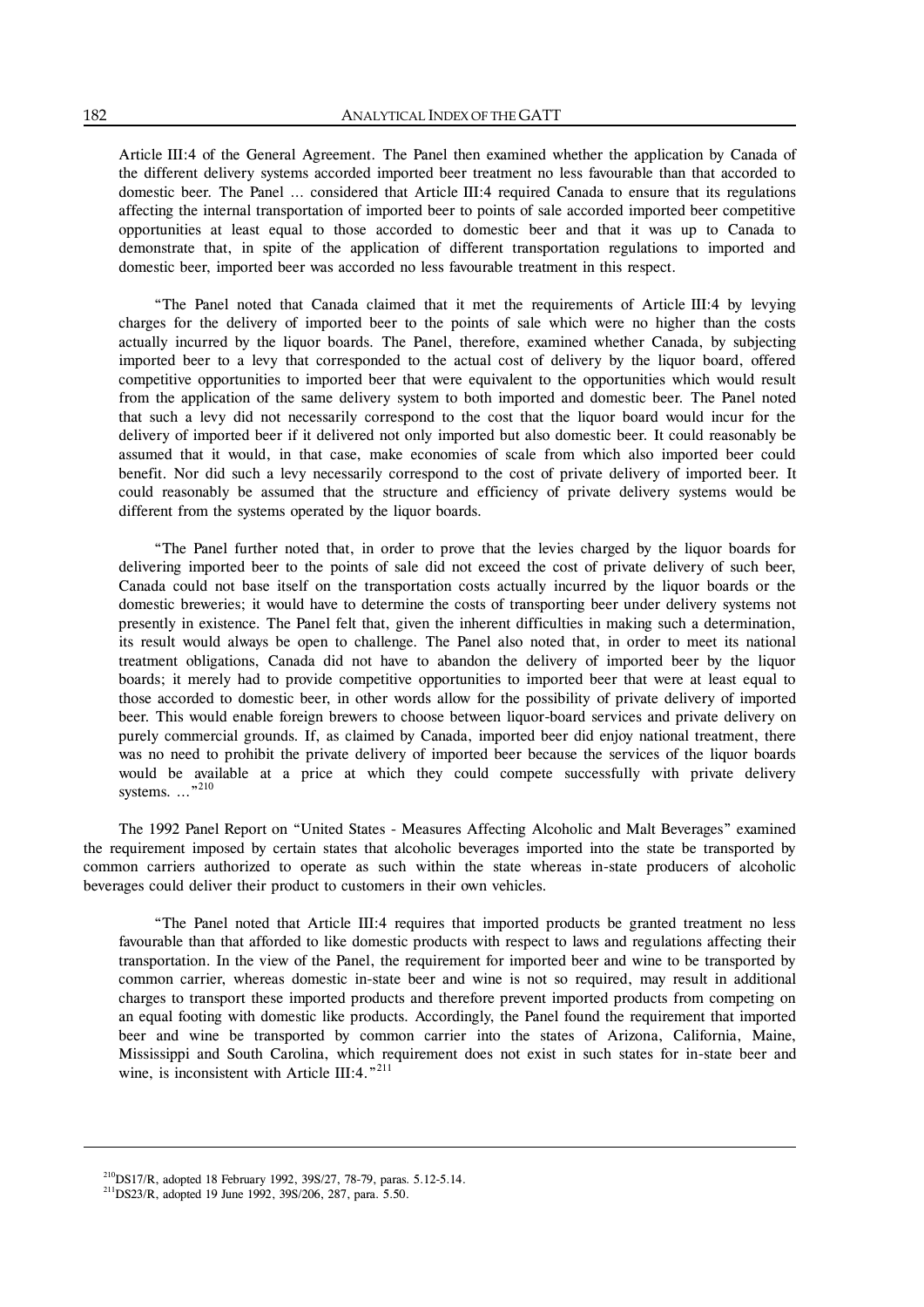#### **(6) "differential internal transportation charges": second sentence of paragraph 4**

The second sentence of paragraph 4 was drafted during the discussions of the Preparatory Committee at Geneva by a sub-committee which reviewed (*inter alia*) the Charter article on national treatment. The Report of this sub-committee states:

"The South African Delegation had objected to the inclusion of the word 'transportation' [in the first sentence of this paragraph] but agreed to its retention subject to the addition of a new sentence clarifying the intention that this paragraph should not be construed to prevent differential transport charges which are based on economic operation of the means of transport and not on the nationality of the product concerned. … Since the present paragraph 2 [4] relates solely to the question of differential treatment between imported and domestic goods, the inclusion of the last sentence in that paragraph should not be understood to give sanction to the use of artificial measures in the form of differential transport charges designed to divert traffic from one port to another". $^{212}$ 

The same statement regarding differential transport charges designed to divert traffic from one port to another is repeated in the report of Sub-Committee A of the Third Committee, which considered the national treatment article of the Charter at the Havana Conference.<sup>213</sup> The report also notes: "The Sub-Committee inserted the word 'internal' to make it clear that the phrase 'differential transportation charges' does not refer to international shipping".<sup>214</sup> The Sub-Committee also rejected a proposal to delete the word 'transportation' in the first sentence and delete the second sentence. $215$ 

Concerning discriminatory internal transportation charges constituting a subsidy, see Article XVI.

### **7. Paragraphs 5, 6 and 7: internal quantitative regulations (mixing regulations)**

# **(1) Scope of paragraph 5**

During discussions at the Geneva session of the Preparatory Committee for the Havana Conference, the representative of Norway stated in connection with one of the proposals to amend this paragraph, "In Norway we would normally have a regulation to define that margarine would include a certain amount of butter. … For practical purposes [margarine] is produced in Norway … With regard to butter … if we decided that, for example, margarine should include 20 per cent butter, we would not lay down that that should be totally Norwegian butter, to the exclusion of foreign butter, but, whether or Norwegian or foreign origin, it would be on an equal footing  $\ldots$ <sup>216</sup> It was stated in reply that

"The mixing regulation described … could not be classed as protective in purpose. … The case presented … is that of a mixing regulation which may be described as follows:

"A regulation requiring a product be composed of two or more materials in specified proportions, where all the materials in question are produced domestically in substantial quantities, and where there is no requirement that any specified quantity of any of the materials be of domestic origin.

"Stated in this way, it seems obvious that this case is not intended to be covered by Article [III].

"The opposite case of mixing regulations … is where the regulation requires that a certain percentage of a product of domestic origin be used in the production of another product (e.g. that 25 per cent domestic wheat be used in making flour). Such a regulation would limit the use of the like foreign product and, hence, would under any interpretation be contrary to [Article III:5].

<sup>&</sup>lt;sup>212</sup>Report to Commission A by the Sub-Committee on Articles 14, 15 and 24, EPCT/174, pp. 6-7.

<sup>213</sup>Havana Reports, p. 64, para. 51; see E/CONF.2/C.3/SR.11 p. 2 (proposal to pick up this statement, citing prewar *Seehafen-Ausnahmstarife* of Germany).

<sup>214</sup>*Ibid*., para. 50. <sup>215</sup>*Ibid*., para. 52. <sup>216</sup>EPCT/A/PV/9, p. 52-53.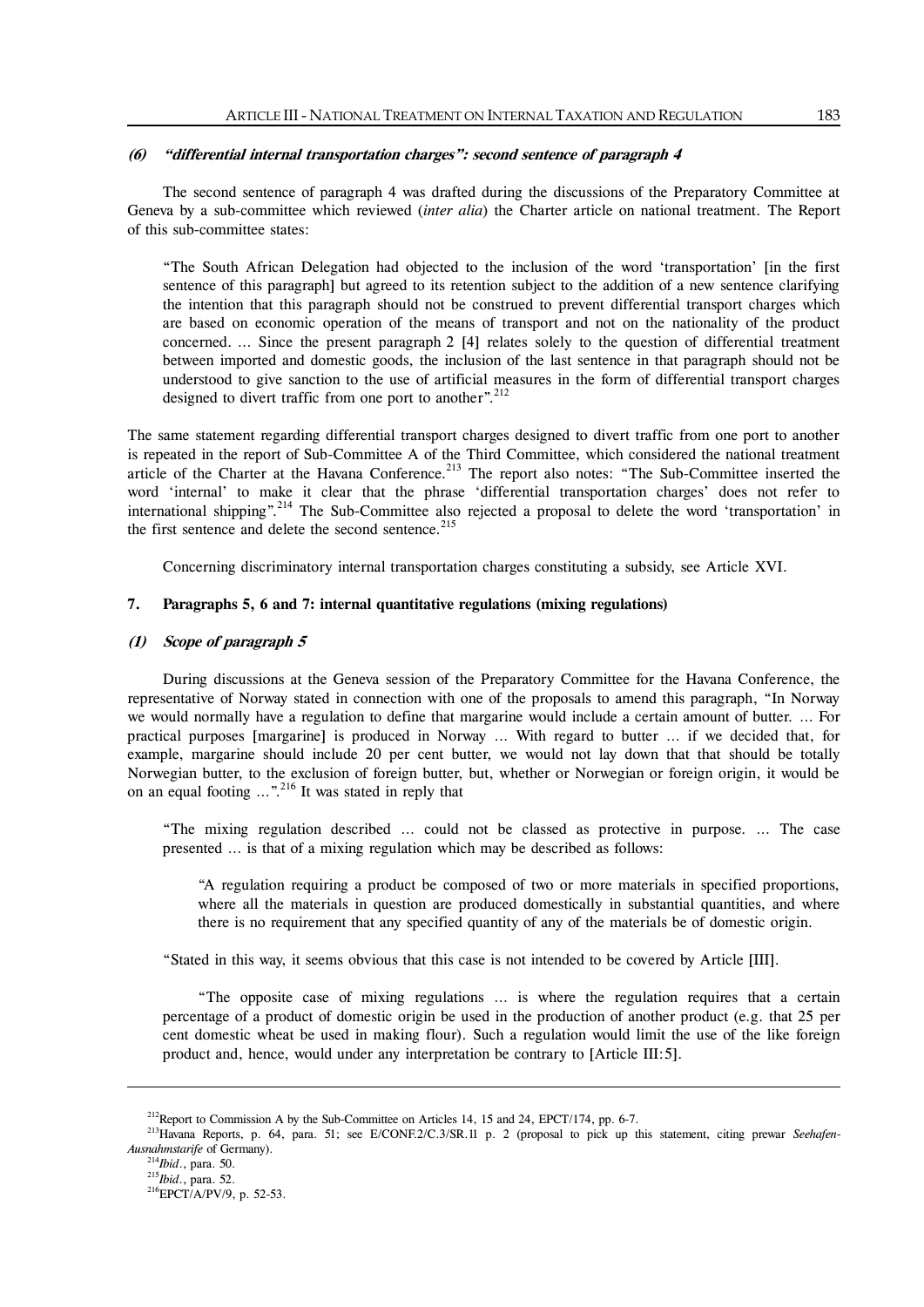"A third and more difficult case of mixing regulations are regulations which require that in producing an article a certain percentage of a specified material produced domestically be used when there is a competitive imported material which is not produced domestically in substantial quantities. It corresponds in the field of mixing regulations to the type of excise tax sought to be prohibited … [by Article III:2, second sentence]".<sup>217</sup>

This and other questions were referred to an ad-hoc Sub-committee, the report of which noted:

"The Sub-committee was … in agreement that under the provisions of Article 18 [III] regulations and taxes would be permitted which, while perhaps having the effect of assisting the production of a particular domestic product (say, butter), are directed as much against the domestic production of another product (say, domestic oleomargarine), of which there was a substantial domestic production, as they are against imports (say, imported oleomargarine)".  $218$ 

This statement was reiterated in the reports adopted at the Havana Conference.

Later, in discussions in the Third Committee at Havana, it was clarified in a statement that:

"… requiring flour mills, for instance, to use twenty-five per cent wheat of domestic origin would be considered an internal quantitative regulation relating to 'use' under paragraph 5. The paragraph was also intended to relate to mixing regulations such as the mixture of alcohol and gasoline in the manufacture of motor fuel. … paragraph 5 would not preclude regulations designed to eke out supplies of short materials or to enforce objective standards".<sup>219</sup>

It was also stated that "If a Member required that fifty per cent of the timber used in building should come from domestic sources, the regulation was not related to the mixture nor to the processing of the timber, but to its use". $220$ 

During the Review Session in 1954-55, "the delegate for Sweden proposed an interpretative note for paragraph 5, on the lines of the statement adopted at the Havana Conference [including the example on butter and oleomargarine] … After discussion the representative of Sweden expressed his willingness to withdraw his proposal but desired that the Working Party's report should record his statement that the system of levying internal fees on home-produced and imported raw materials for oleomargarine manufacture, as well as on imports of oleomargarine, in order to help in the stabilization of the marketing of butter - which was mentioned in the report of Sub-Committee A of Committee III at Havana and found by that Sub-Committee to be consistent with the terms of Article 18 (Article III of GATT) was still in force. The Working Party took note of the Swedish statement".<sup>221</sup>

In the 1994 panel report on "United States - Measures Affecting the Importation, Internal Sale and Use of Tobacco", the panel examined a claim that the US' Domestic Marketing Assessment ("DMA") was inconsistent with Article III:5. The DMA legislation required each "domestic manufacturer of cigarettes", as defined in the legislation, to certify to the Secretary of the U.S. Department of Agriculture ("USDA") for each calendar year, the percentage of domestically produced tobacco used by such manufacturer to produce cigarettes during the year. A domestic manufacturer that failed to make such a certification or to use at least 75 per cent domestic tobacco was subject to penalties in the form of a nonrefundable marketing assessment (i.e. the DMA) and was required to purchase additional quantities of domestic burley and flue-cured tobacco.

 $\overline{a}$ 

9.

<sup>217</sup>EPCT/A/SR/10 p. 2-3, EPCT/W/181, p. 10.

<sup>218</sup>EPCT/174, p. 8-9; statement repeated verbatim in Havana Reports, p. 64, para. 54.

<sup>219</sup>E/CONF.2/C.3/SR.40, p. 6.

<sup>220</sup>*Ibid*., p. 7.

<sup>&</sup>lt;sup>221</sup>L/329, Report of the Review Working Party on "Schedules and Customs Administration", adopted 26 February 1955, 3S/205, 210, para.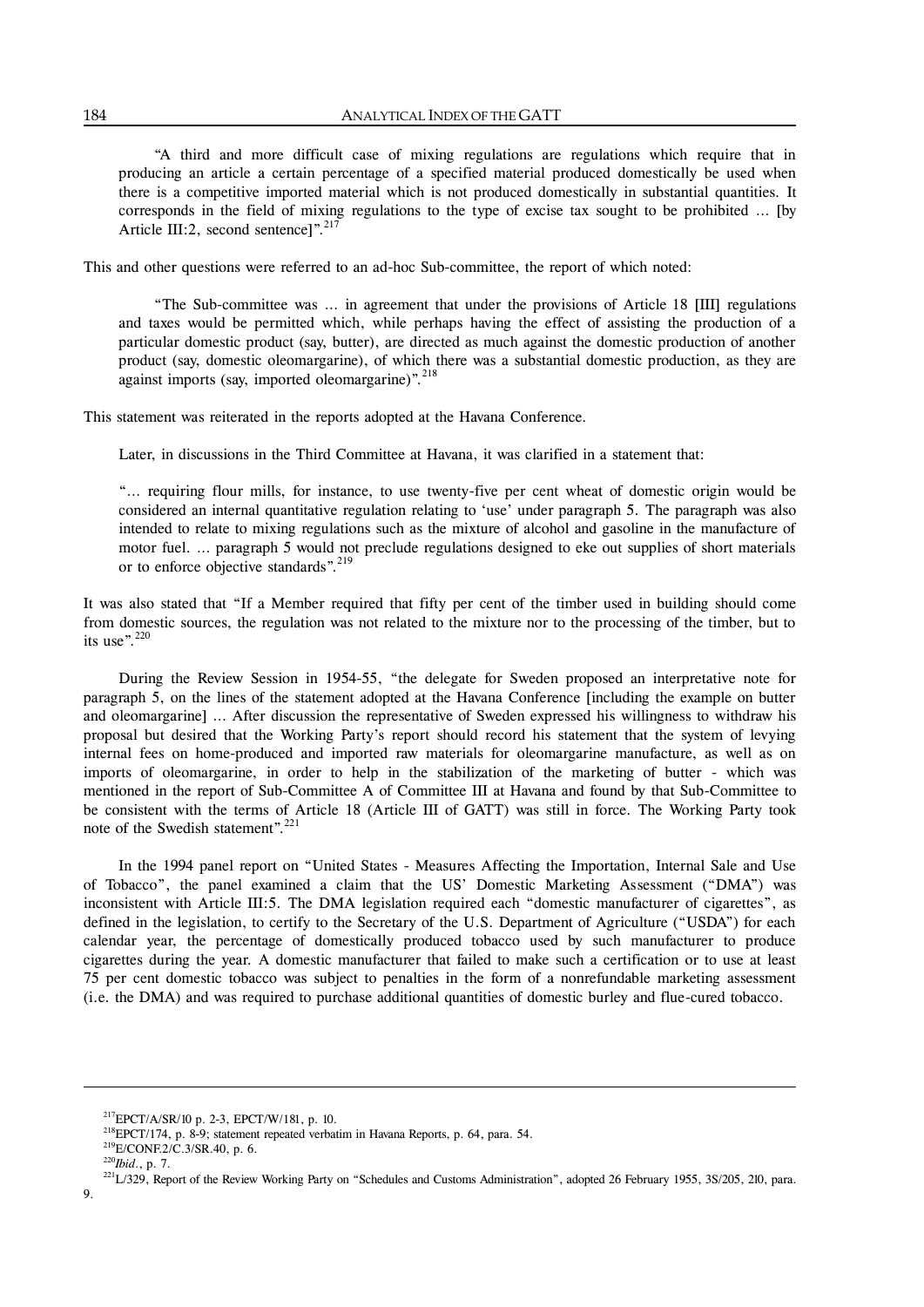"As to the applicability of Article III:5, first sentence, to the DMA, the Panel considered that it first had to determine whether the United States had established an 'internal quantitative regulation relating to the mixture, processing or use of products in specified amounts or proportions …'. The Panel noted the following in this respect:

- "(a) First, the DMA was established by an Act of the U.S. Congress, Section 1106(a) of the 1993 Budget Act, and was implemented through regulations of USDA. The effective date for the DMA was 1 January 1994. It thus constituted a *regulation* within the meaning of Article III:5.
- "(b) Second, the Panel noted that the opening sentence of the DMA legislative provision, Section 1106(a) of the 1993 Budget Act, stated:

'CERTIFICATION. A *domestic manufacturer* of cigarettes *shall certify* to the Secretary, for each calendar year, the percentage of the quantity of tobacco used by the manufacturer to produce cigarettes during the year that is produced in the United States'. (*emphasis added*)

"The DMA was thus an internal regulation imposed on domestic manufacturers of cigarettes.

"(c) Third, the Panel noted that the second sub-paragraph of the DMA legislative provision stated:

'PENALTIES. In General. Subject to subsection (f) [exception for crop losses due to natural disasters], a *domestic manufacturer of cigarettes that has failed*, as determined by the Secretary after notice and opportunity for a hearing, to *use in the manufacture of cigarettes* during a calendar year a *quantity of tobacco grown in the United States that is at least 75 percent of the total quantity of tobacco used* by the manufacturer or to comply with subsection (a) [certification requirement], *shall be subject to* the requirements of subsections (c), (d) and (e) [*penalties* in the form of a nonrefundable marketing assessment and a required purchase of additional quantities of domestic burley and flue-cured tobacco]'. (*emphasis added*)

"The DMA was thus a *quantitative* regulation in that it set a minimum *specified proportion* of 75 per cent for the use of U.S. tobacco in manufacturing cigarettes.

"(d) Fourth, the DMA was an internal quantitative regulation relating to the *use* of a product, in that it *required the use* of U.S. domestically grown tobacco.

"The Panel thus found that the DMA was an 'internal quantitative regulation relating to the … use of products in specified amounts or proportions …', within the meaning of the first part of the first sentence of Article III:5.

"The Panel then turned to a consideration of whether the DMA 'requires, directly or indirectly, that any specified amount or proportion of any product which is the subject of the regulation must be supplied from domestic sources', as provided in the second part of the first sentence of Article III:5. The Panel noted the following in this respect:

- "(a) The DMA required each domestic manufacturer of cigarettes to certify to the Secretary of USDA, for each calendar year, the percentage of the quantity of tobacco used by the manufacturer to produce cigarettes during the year that was produced in the United States.
- "(b) Subject to an exception dealing with crop losses due to disasters, a domestic manufacturer that failed to make the required certification or to use at least 75 per cent domestic tobacco was subject to penalties including the required purchase of additional domestic tobacco.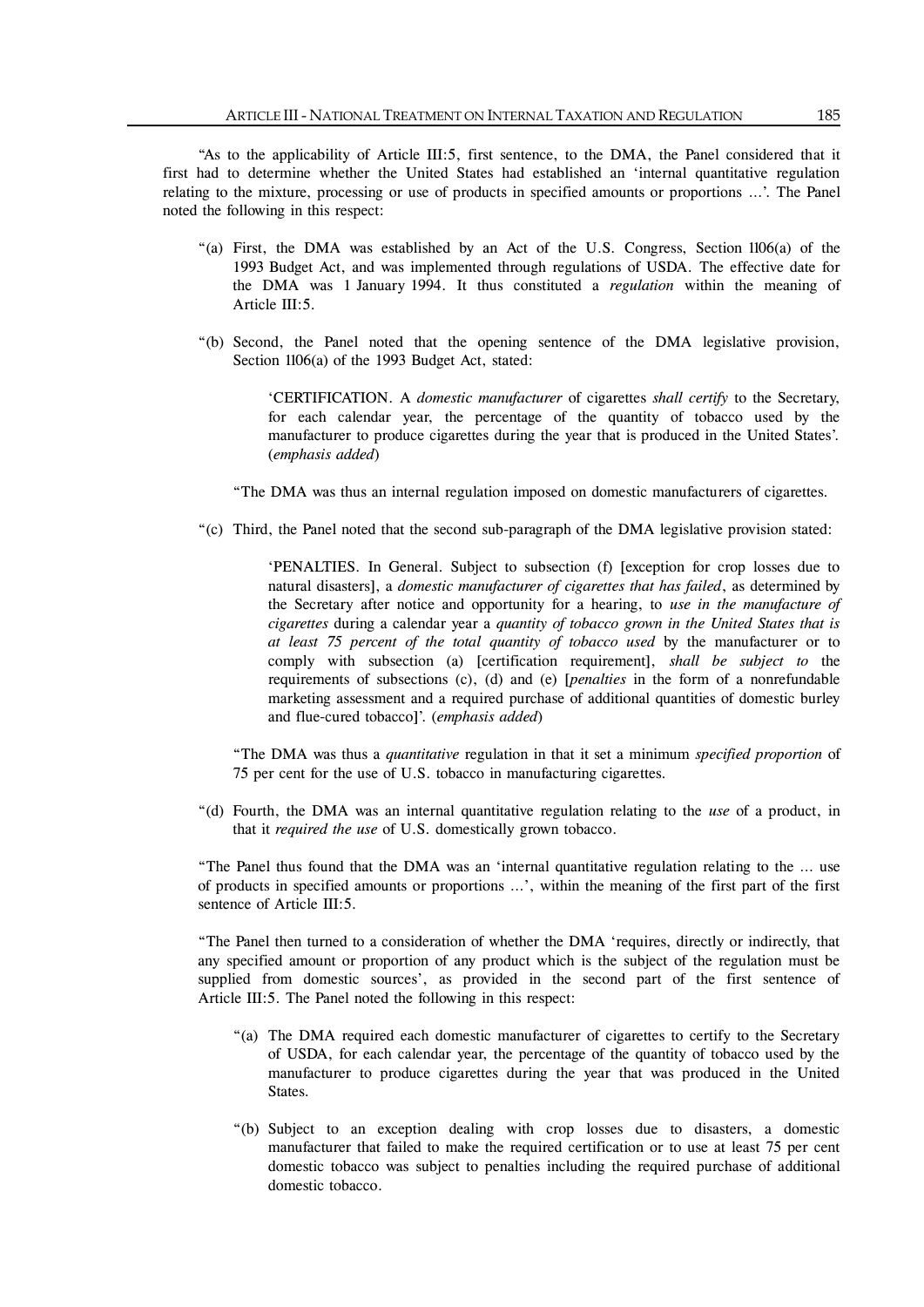"The Panel thus concluded that the DMA was an internal quantitative regulation relating to the use of tobacco in specified amounts or proportions which required, directly or indirectly, that a minimum specified proportion of tobacco be supplied from domestic sources, inconsistently with Article III:5, first sentence."<sup>222</sup>

# **(2) "otherwise apply internal quantitative regulations in a manner contrary to the principles set forth in paragraph 1"**

See Interpretative Note *ad* Article III, paragraph 5.

The 1978 Panel Report on "EEC - Measures on Animal Feed Proteins" examined the measures in question in relation to this paragraph.

"Given the reference in Article III:5, second sentence, to Article III:1, the Panel then examined the consistency of the EEC Regulation as an 'internal quantitative regulation' with the provisions of Article III:1, particularly as to whether the Regulation afforded protection to domestic production. The Panel noted that the EEC Regulation considered, in its own terms, that denatured skimmed milk powder was an important source of protein which could be used in feedingstuffs. The Panel also noted that surplus stocks could originate either from domestic production or imports, but that the intervention agencies from which the buyers of vegetable proteins had to purchase a certain quantity of denatured skimmed milk powder only held domestically produced products. The Panel further noted that, although globally about 15 per cent of the EEC apparent consumption of vegetable protein was supplied from domestic sources, not all the individual products subject to the EEC measures were produced domestically in substantial quantities.

"The Panel concluded that the measures provided for by the Regulation with a view to ensuring the sale of a given quantity of skimmed milk powder protected this product in a manner contrary to the principles of Article III:1 and to the provisions of Article III:5, second sentence."<sup>223</sup>

The interpretation of the second sentence of Article III:5 was the subject of the Panel Report on "Spain - Measures concerning Domestic Sale of Soyabean Oil",  $^{224}$  which was not adopted, and of subsequent discussions in the Council. Several contracting parties expressed reservations with regard to the Panel's interpretation of Article III. The Council took note of the Report as well as of the statements made in the discussion.<sup>225</sup>

In Council discussions in 1982, the European Communities expressed the view that Finland's decision to make exports of leather footwear to the Soviet Union subject, *inter alia*, to the condition that the soles incorporated in such footwear should be of domestic origin, was a violation of certain provisions of the General Agreement, particularly Article III.<sup>226</sup> Finland considered the claim to be without legal justification and stated, inter alia, that "the economic rationale of restricting third country participation in bilateral clearing trade in non-convertible currencies with a non-contracting party ought to be evident".<sup>227</sup>

In the 1994 Panel Report on "United States - Measures Affecting the Importation, Internal Sale and Use of Tobacco"

"… the Panel noted that the second sentence of Article III:5 is subsidiary to the first sentence thereof, as the second sentence only becomes relevant where a contracting party is '*otherwise* apply[ing] internal quantitative regulations in a manner contrary to the principles set forth in paragraph 1", *i.e.* 'so as to afford protection to domestic production'. The Panel was therefore of the view that, in light of the

 $222$ DS44/R, adopted on 4 October 1994, paras. 67-68.

<sup>&</sup>lt;sup>223</sup>L/4599, adopted on 14 March 1978, 25S/49, 65, paras. 4.7-4.8.

 $^{224}L/5142.$ 

<sup>225</sup>C/M/152, L/5142, L/5161, L/5188.

 $226$ C/M/161, L/5369.  $227C/M/161, L/5394.$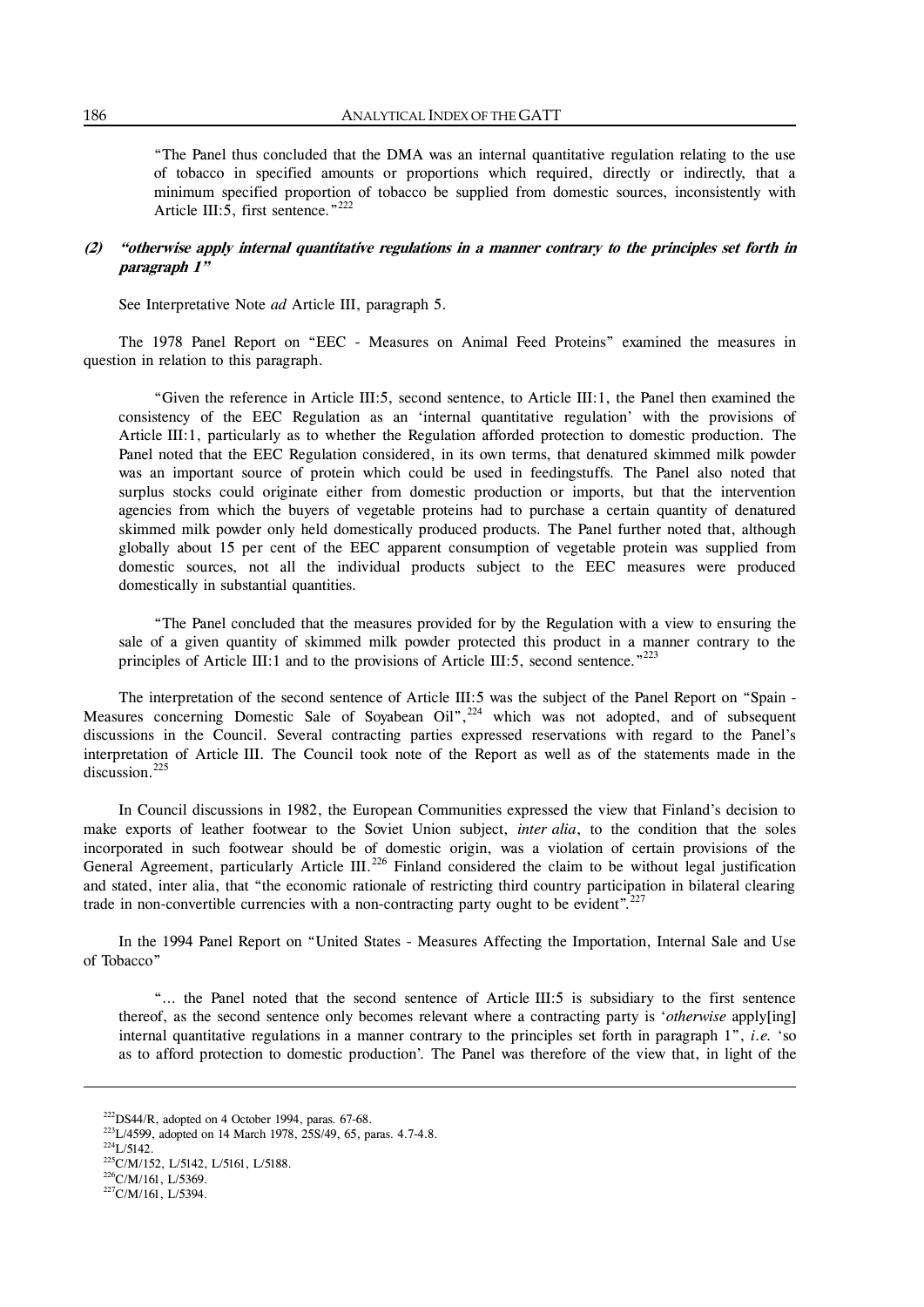finding of inconsistency of the DMA with Article III:5, first sentence, it would not be necessary to examine the consistency of the DMA with Article III:5, second sentence.<sup>228</sup>

# **(3) Special customs treatment granted conditional on mixing or use of the imported product with domestic products**

The Report of Sub-Committee A of the Third Committee at the Havana Conference, which considered Article 18 of the Charter (on national treatment), notes as follows:

"The Sub-Committee is of the opinion that paragraph 5 … would not prohibit the continuance of a tariff system which permits the entry of the product at a rate of duty lower than the normal tariff rate, provided the product is mixed or used with a certain proportion of a similar product of national origin. The Sub-Committee considered that such a provision would not be regarded as an internal quantitative regulation in terms of this paragraph for the reason that the use of a percentage of the local product is not made compulsory, nor is the import of the product in any way restricted".<sup>229</sup>

# **(4) Application of mixing regulations in time of shortages**

The question of the application of mixing regulations in time of shortages was fully discussed at Havana.<sup>230</sup> The main points made in the course of the discussion were as follows.

- "… provided the regulation did not require that the product to be mixed had to be of domestic origin, or provided that the regulation was not imposed for protective purposes, then such a regulation would not contravene the Article."<sup>231</sup>
- In the event that regulations imposed in respect of shortages of raw materials had protective effects, "they would be covered by Article  $43$ " [XX].<sup>232</sup>

Further, a clarification was given in the following statement:

"… under paragraph 5 a Member could not establish a mixing regulation which protected a domestic product as against an imported product during periods when there was no shortage in order that the industry in question would be in existence in the event of a future shortage". $^{233}$ 

## **(5) Paragraph 6: existing mixing regulations and their alteration**

The report of the ad-hoc Geneva Sub-committee which examined the national treatment provisions of the Charter notes:

"The [New York Draft provision] is aimed at preventing only those internal quantitative regulations which are clearly directed against imported products for the purposes of protecting domestic products. The new text removes the requirement that existing internal quantitative regulations not expressly approved by the Organization should be terminated at the expiration of one year after the entry into force of the Charter. The revised draft would permit the continuation of regulations in force on 1 July 1939 or 10 April 1947, whichever date the Member selects, subject to the requirement that such requirements as are retained shall be negotiable and shall not be altered to the detriment of imports. The alternative dates

 $\overline{a}$ 

<sup>232</sup>E/CONF.2/C.3/SR.40, p. 5.

<sup>&</sup>lt;sup>228</sup>DS44/R, adopted on 4 October 1994, para. 69. The footnote to this paragraph provides: "Cf. Report of the panel on United States -Measures Affecting Alcoholic and Malt Beverages, adopted on 19 June 1992, BISD 39S/206, 270, where that panel found that it would not be appropriate to consider Canada's Article III:1 allegations to the extent that it found the U.S. measures to be inconsistent with the more specific provisions of Articles III:2 and III:4."

<sup>229</sup>EPCT/174, p. 8.

 $^{230}$ E/CONF.2/C.3/SR.40, pp. 5-8; also earlier discussion at E/CONF.2/C.3/A/W.38, p. 1-2 (discussing regulation requiring mixing of imported gasoline with domestic alcohol).

 $^{231}E/CONF.2/C.3/SR.40$ , p. 6.

<sup>233</sup>E/CONF.2/C.3/SR.40, p. 7.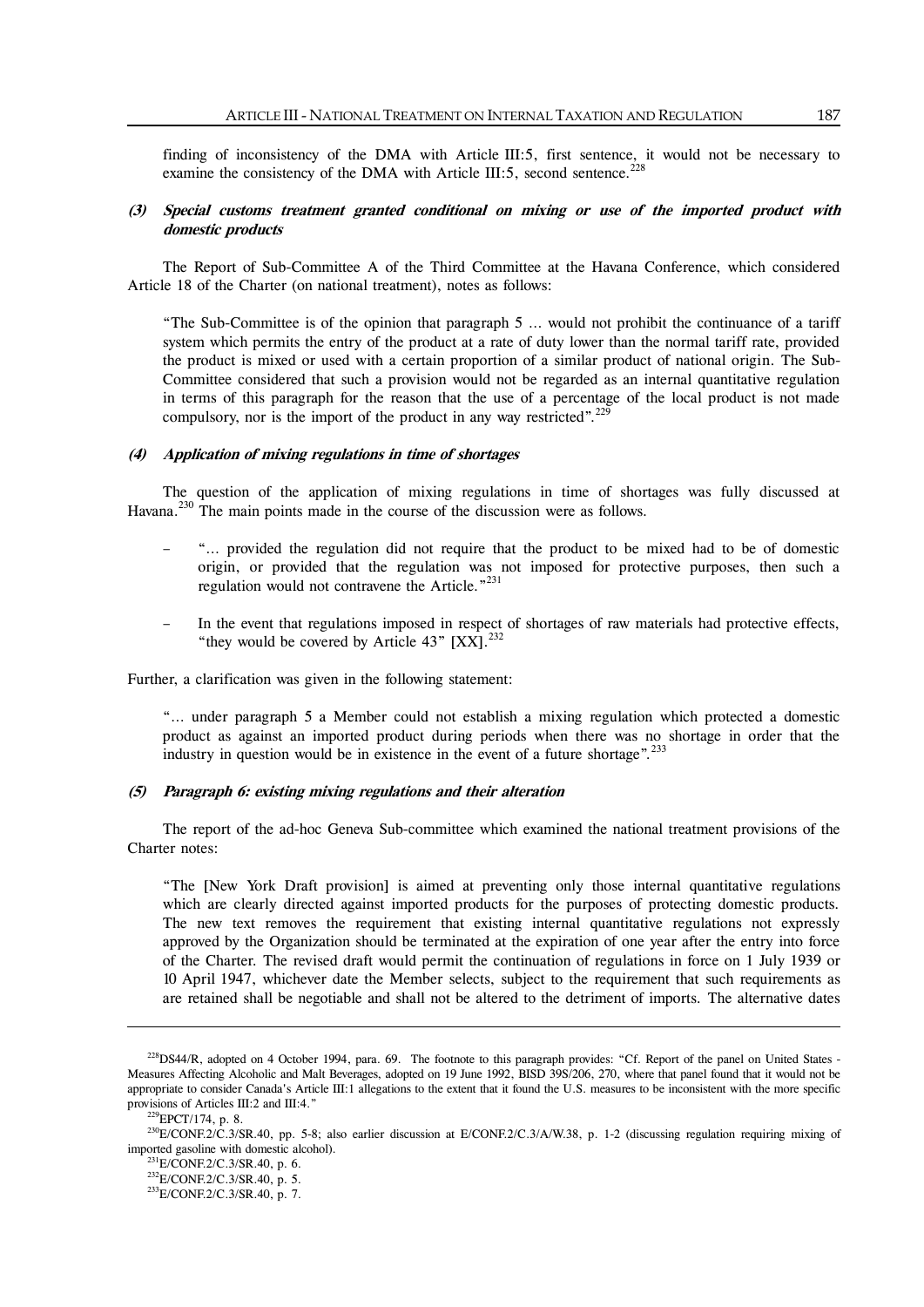were thought desirable by the Sub-Committee in order particularly to take account of the departures from normal pre-war practices rendered necessary by war-time or post-war emergencies".<sup>234</sup>

10 April 1947 was the opening date of the Second Session of the Preparatory Committee at Geneva. During the Havana Conference, it was decided to add a third alternative date for existing mixing regulations, the date of the signing of the Havana Conference Final Act (24 March 1948).<sup>235</sup> This date was chosen rather than the date of entry into force of the Charter "to avoid giving Members an opportunity to impose new regulations which would be contrary to paragraph  $[5]$ ".<sup>236</sup>

The Report of Sub-Committee A of the Third Committee at the Havana Conference, which considered Article 18 of the Charter (on national treatment), notes that "a Member would be free to alter the details of an existing regulation provided that such alterations do not result in changing the overall effect of the regulation to the detriment of imports".<sup>237</sup> During the Review Session of 1954-55, it was proposed that an interpretative note to Article III:6 be added on the lines of this statement; however,

"The Working Party considered that it was not necessary to insert a note in the Agreement as paragraph 6 is to be interpreted in this sense, with the understanding that such changes would be of a minor character and would not apply to a concession provided for in a schedule to the General Agreement".<sup>238</sup>

Sub-Committee A at Havana also noted in its report that:

"The delegate from Ireland inquired whether the phrase 'shall not be modified to the detriment of imports' would permit changes in the amounts or proportions of a product required to be mixed under an existing regulation in Ireland, which changes are the result of changes in crops from year to year. The Sub-Committee decided that since the regulation in question clearly contemplates such changes, the changes would not be precluded by paragraph 6  $\dots$ <sup>239</sup>

The Working Party on "The Haitian Tobacco Monopoly" in 1955 examined whether the licensing of tobacco imports by the Tobacco Régie required a release under the provisions of Article XVIII:12 (prior to the Review Session amendments to Article XVIII). "The representative of Haiti declared that the licensing system served solely to enforce the internal quantitative regulations of the Régie and did not impose any additional limitation of the quantity that may be imported. The Working Party therefore took the view that in these circumstances Article XI would not apply, that the import control should be considered under the terms of the exception in Article [XX:(d)] and that the internal regulation to which it relates should be considered under paragraphs 5 and 6 of Article III." The mixing regulation on tobacco was found to have been in effect on one of the dates specified in Article III:6. "The representative of Haiti also informed the Working Party that the provisions of paragraph 6 were fully complied with in that the regulation in force on the base date had not been altered to the detriment of imports. In these circumstances the Working Party did not see anything in paragraphs 5 or 6 of Article III which required a release under Article XVIII for these measures."<sup>240</sup>

<sup>234</sup>EPCT/174, p. 7-8.

<sup>&</sup>lt;sup>235</sup>Havana Reports, p. 65, para. 60.

<sup>236</sup>E/CONF.2/C.3/SR.40, p. 9.

<sup>&</sup>lt;sup>237</sup>Havana Reports, p. 65, para. 58

<sup>&</sup>lt;sup>238</sup>Report of the Review Working Party on "Schedules and Customs Administration", L/329, adopted on 26 February 1955, 3S/205, 211, para. 11.

<sup>&</sup>lt;sup>239</sup>Havana Reports, p. 65, para. 59; see also E/CONF.2/C.3/W.35 p. 4 (regulation in question required mixing of imported petroleum with industrial alcohol made from domestic potatoes).

<sup>&</sup>lt;sup>240</sup>L/454, adopted on 22 November 1955, 4S/38, 39-40, paras. 9-10. Before the revision of Article XVIII in the Review Session, Article XVIII:12 provided for notification and concurrence with regard to certain measures affecting imports which were not otherwise permitted by the General Agreement.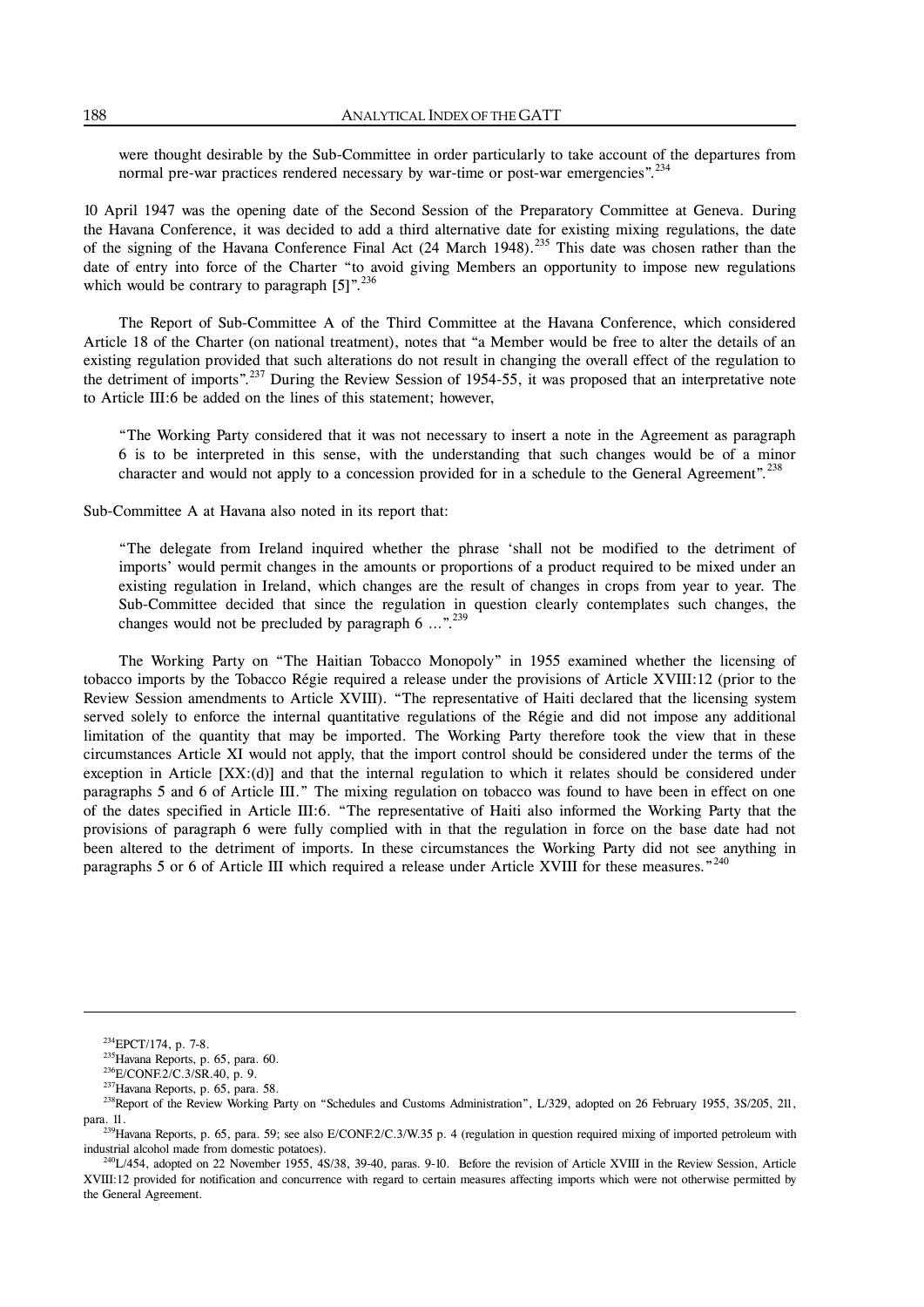# **(6) Paragraph 7**

Article 22 of the Geneva Draft Charter (corresponding to GATT Article XIII) provided in its paragraph 5 that internal quantitative restrictions would be included within its scope. The chairman of the working party of Sub-Committee A which redrafted Article 18 at Havana explained that "in the Working Party's view it would not be feasible or desirable to allocate between sources of supply by internal quantitative restrictions, as implied by paragraph 5 of Article 22. Article 18 was concerned with allocation between domestic and foreign sources of supply and the word 'external' had been inserted before 'sources of supply' in order to ensure mostfavoured-nation treatment. For this reason the Working Party had recommended new paragraph 7 and the deletion of the reference to Article 18 in paragraph 5 of Article  $22^{n}$ .<sup>241</sup>

In later discussions at Havana, it was stated that "the objectives of the Geneva draft and paragraph 7 were the same, i.e., to secure non-discrimination as between foreign suppliers with respect to products subject to internal mixing regulations. The Sub-Committee had thought that the best way to assure non-discrimination was to permit free competition. In the case of import quotas this was not always possible, so Article 22 [XIII] permitted allocation in accordance with certain rules. The same reasons of practicality did not apply, however, in the case of internal quantitative regulations, and therefore paragraph 7 had been inserted as the best method of securing most-favoured-nation treatment".<sup>242</sup>

# **(7) Relationship between provisions on mixing regulations and other provisions of Article III**

During discussions in Sub-Committee A at Havana, it was stated that "there was some inconsistency between the language of paragraphs 2 [III:4] and 3 [III:5], in that paragraph 2 refers only to 'like' products whereas it was not the intention of the drafters that paragraph 3 should be restricted to 'like' products".<sup>243</sup>

The 1978 Panel Report on "EEC - Measures on Animal Feed Proteins" examined an EEC Regulation requiring domestic producers or importers of oilseeds, cakes and meals, dehydrated fodder and compound feeds and importers of corn gluten feed to purchase a certain quantity of surplus skimmed milk powder held by intervention agencies and to have it denatured for use as feed for animals other than calves.

"The Panel examined the obligation under the EEC Regulation, to purchase a certain quantity of denatured skimmed milk powder from intervention agencies, in terms of the provisions of Article III:5, that is whether the EEC measures constituted an 'internal quantitative regulation relating to the mixture, processing or use' within the meaning of Article III:5.

"The Panel noted that the Council Regulation (EEC) No. 563/76 referred, in its stated considerations, to the considerable stocks of skimmed milk powder held by intervention agencies and to the objective of increasing the utilization of skimmed milk powder as a protein in feedingstuffs for animals other than calves. In other words, the Regulation was intended to dispose on the internal market ('utilization') of a given quantity ('stocks') of skimmed milk powder in a particular form ('denatured' i.e. utilizable only for the intended purposes). The Panel therefore considered that the EEC Regulation was an 'internal quantitative regulation' in the sense of Article III:5. However, the Panel found that this 'internal quantitative regulation' as such was not related to the 'mixture, processing and use … in specified amounts or proportions' within the meaning of Article III:5 because, at the level of its application, the EEC Regulation introduced basically an obligation to purchase a certain quantity of skimmed milk powder and the purchase obligation falls under Article III:1. $^{244}$ 

The 1984 Panel Report on "Canada - Administration of the Foreign Investment Review Act" examined also a claim by the United States that purchase undertakings (see pages 165 above) which obliged the investor to purchase in Canada a specified amount or proportion of his requirements were contrary to Article III:5.

<sup>241</sup>E/CONF.2/C.3/A/W.49, p. 2.

 $^{242}E/CONF.2/C.3/SR.41, p. 2.$ 

<sup>243</sup>E/CONF.2/C.3/A/W.38, p. 2.

<sup>&</sup>lt;sup>244</sup>L/4599, adopted on 14 March 1978, 25S/49, 64-65, paras. 4.5-4.6.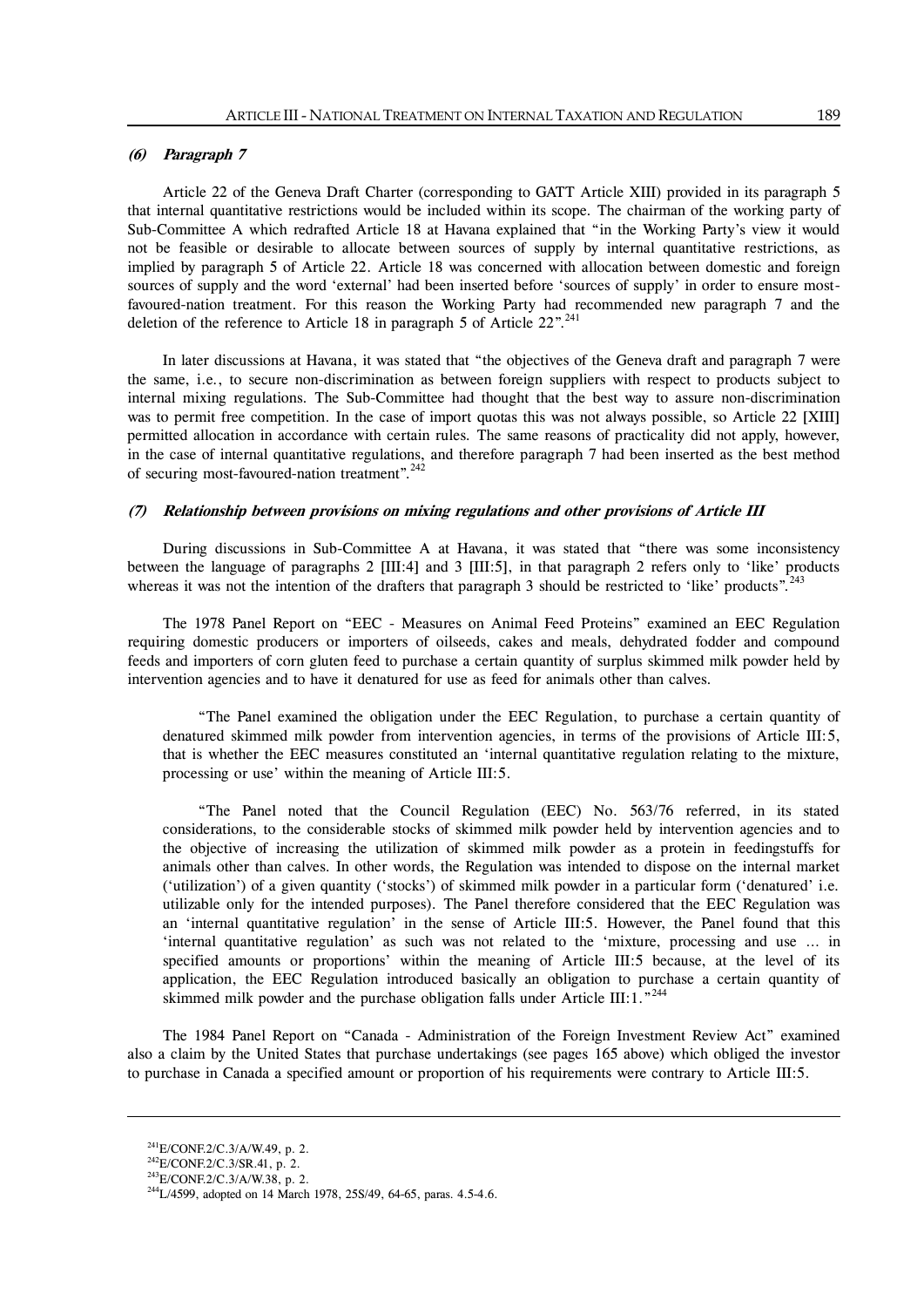"… The Panel noted that these cases had been characterized by both parties as *purchase* undertakings … and had also been presented as such by the United States. … In this regard the Panel noted that in paragraph 5 of Article III the conditions of purchase are not at issue but rather the existence of internal quantitative regulations relating to the mixture, processing or use of products (irrespective of whether these are purchased or obtained by other means). On the basis of the presentations made, the Panel (which was unable to go into a detailed examination of individual cases where purchase undertakings referred to percentages or specific amounts) therefore did not find sufficient grounds to consider the undertakings in question in the light of Article III:5, but came to the conclusion that they fell under the purchase requirements that had been found inconsistent with Article III:4."245

In the 1994 Panel Report on "United States - Measures Affecting the Importation, Internal Sale and Use of Tobacco",

"The Panel noted that both Article III:5 and Article III:4 deal with internal regulations, but that Article III:5 is the more specific of the two provisions. In view of the Panel's finding of inconsistency of the DMA with Article III:5, and following the reasoning enunciated in paragraph 69, the Panel considered that it would not be necessary to examine the consistency of the DMA with Article III:4.<sup>246</sup>

### **8. Paragraph 8**

### **(1) Paragraph 8(a): "procurement by governmental agencies"**

The ITO Charter, as proposed in the original United States draft, would have provided for national and most-favoured-nation treatment in respect of governmental purchases of supplies for governmental use. However, this provision was deleted from the London Draft Charter "as it appears to the Preparatory Committee that an attempt to reach agreement on such a commitment would lead to exceptions almost as broad as the commitment itself".<sup>247</sup> See also the material on the drafting history of Article XVII:2 under that provision.

During discussions in Sub-Committee A at Havana, it was agreed that "paragraph 5 [III:8] was an exception to the whole of Article 18 [III]".<sup>248</sup> It was noted later that "the Sub-Committee had considered that the language of paragraph 8 would except from the scope of Article 18 [III] and hence from Article 16 [I], laws, regulations and requirements governing purchases effected for governmental use where resale was only incidental".<sup>249</sup>

During discussions at Havana, in response to a question regarding the case of a government which received tied loans and purchased equipment from the countries granting the loans, and which might resell such equipment later to private enterprises, it was stated that paragraph 8 "had been redrafted by the Sub-Committee specifically to cover purchases made originally for governmental purposes and not with a view to commercial resale, which might nevertheless later be sold; nor … [could] Article 18 [III] be construed as applying to contracts for purchases in foreign countries, since paragraph 8 refers only to laws, regulations or requirements relating to mixture, processing or use, which might grant protection or give more favourable treatment to domestic as opposed to foreign products".<sup>250</sup>

<sup>245</sup>L/5504, adopted on 7 February 1984, 30S/140, 162, para. 5.13.

<sup>&</sup>lt;sup>246</sup>DS44/R, adopted on 4 October 1994, para. 72. The footnote to this paragraph provides as follows: "Cf. Report of the panel on United States - Measures Affecting Alcoholic and Malt Beverages, adopted on 19 June 1992, BISD 39S/206, 270, where that panel found that it would not be appropriate to consider Canada's Article III:1 allegations to the extent that it found the U.S. measures to be inconsistent with the more specific provisions of Articles III:2 and III:4."

 $247$ London Report, p. 9, para. (d)(iv).

<sup>248</sup>E/CONF.2/C.3/A/W.39, p. 1.

<sup>249</sup>E/CONF.2/C.3/SR.41, p. 3.

 $^{250}$ E/CONF.2/C.3/SR.41.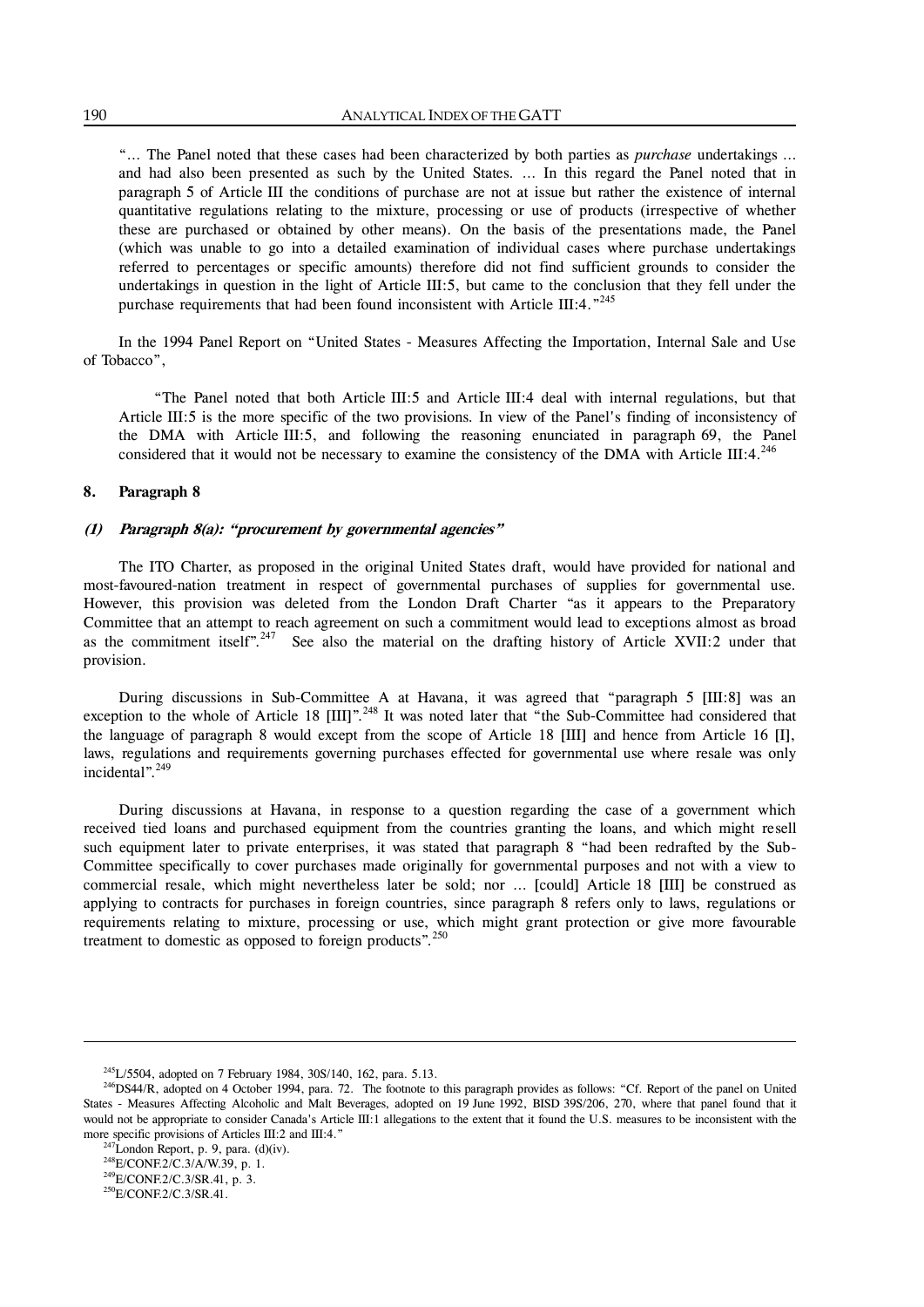The 1979 Agreement on Government Procurement negotiated in the Tokyo Round of Trade Negotiations, as amended in 1988, provides in Article II:

"1. With respect to all laws, regulations, procedures and practices regarding government procurement covered by this Agreement, the Parties shall provide immediately and unconditionally to the products and suppliers of other Parties offering products originating within the customs territories (including free zones) of the Parties, treatment no less favourable than:

- (a) that accorded to domestic products and suppliers; and
- (b) that accorded to products and suppliers of any other Party.

"2. With respect to all laws, regulations, procedures and practices regarding government procurement covered by this Agreement, the Parties shall ensure:

- (a) that their entities shall not treat a locally-established supplier less favourably than another locally-established supplier on the basis of degree of foreign affiliation or ownership;
- (b) that their entities shall not discriminate against locally-established suppliers on the basis of the country of production of the good being supplied, provided that the country of production is a Party to the Agreement in accordance with the provisions of paragraph 4 of this Article.

"3. The provisions of paragraph 1 shall not apply to customs duties and charges of any kind imposed on or in connexion with importation, the method of levying such duties and charges, and other import regulations and formalities."<sup>251</sup>

## *(a) "governmental"*

The report of the Sub-committee which examined the national treatment articles of the Charter at Geneva provides that this "word was intended to include all governmental bodies, including local authorities". <sup>252</sup>

The 1952 Panel Report on "Belgian Family Allowances" examined a Belgian law imposing a 7.5 per cent levy on foreign goods purchased by public bodies when these goods originated in countries whose system of family allowances did not meet specific requirements. Having found that this levy was an internal charge under Article III:2, and further that the m.f.n. requirements of Article I:1 applied to the exemptions from the levy, the Panel further observed that:

"[the] undertaking to extend an exemption of an internal charge unconditionally is not qualified by any other provision of the Agreement. The Panel did not feel that the provisions of paragraph 8(a) of Article III were applicable in this case as the text of the paragraph referred only to laws, regulations and requirements and not to internal taxes or charges. As regards the exception contained in paragraph 2 of Article XVII, it would appear that it referred only to the principle set forth in paragraph 1 of that Article, i.e. the obligation to make purchases in accordance with commercial considerations, and did not extend to matters dealt with in Article III".<sup>253</sup>

See also Article I:1(c) and 2 of the Agreement on Government Procurement of 1979.<sup>254</sup>

The Panel Report on "United States - Procurement of a Sonar Mapping System", which has not been adopted, examined as a threshold issue whether the acquisition of a sonar mapping system by a private company, Antarctic Support Associates (ASA), in connection with a contract between ASA and the US

<sup>&</sup>lt;sup>251</sup>26S/33, 35 and 34S/12, 13.

<sup>&</sup>lt;sup>252</sup>EPCT/174, p. 9.

 $^{253}$ G/32, adopted on 7 November 1952, 1S/59, 60, para. 4.

 $25426S/34.$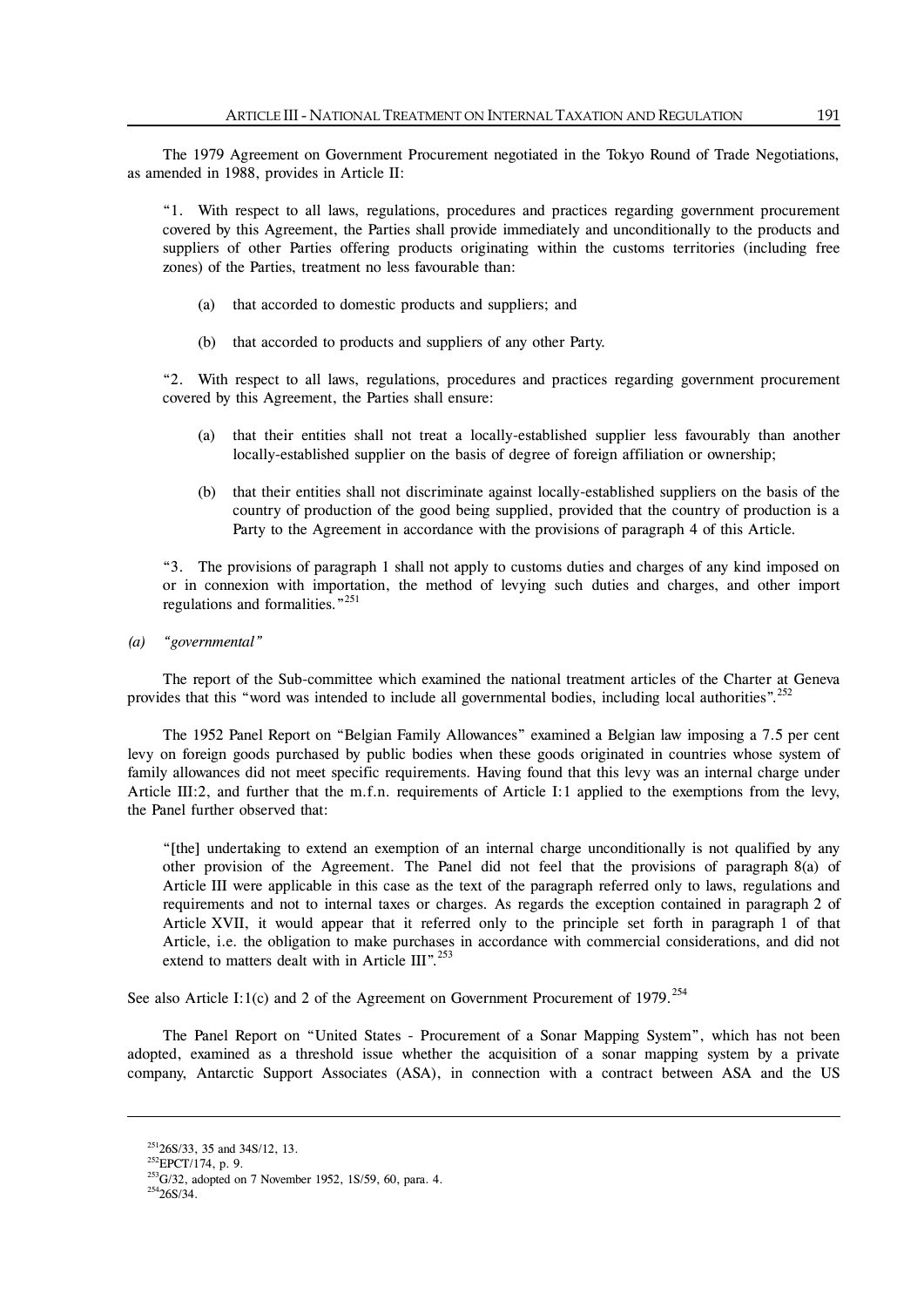National Science Foundation (NSF), was a government procurement subject to the obligations of the Agreement on Government Procurement or a private procurement subject to the disciplines of the GATT.

"The Panel noted that there was no definition of government procurement in the Agreement. The scope of the Agreement was instead determined by the wording of Article I which spoke of 'any procurement of products … by' covered entities. It specified further that procurement could be 'through such methods as purchase or as lease, rental or hire-purchase, with or without an option to buy'. The Panel considered that, since these methods were all means of obtaining the use or benefit of a product, the word 'procurement' could be understood to refer to the obtaining of such use or benefit. At the same time, the wording of Article  $I:1(a)$  made it clear that such use was to be obtained through procurement 'by' an entity, which suggests that the entity has some form of controlling influence over the obtaining of the product.

"Some guidance as to the meaning of government procurement can be obtained from examination of those provisions of the General Agreement in which reference is made to it. The Panel noted that the General Agreement, in referring to government procurement, spoke in terms of 'products for immediate or ultimate consumption in governmental use' (Article XVII:2), and 'procurement by governmental agencies of products purchased for governmental purposes' (Article III:8(a)). The Panel noted that the emphasis in these provisions on the concepts of governmental use, governmental purposes and procurement by government agencies supported its own understanding of the concept of government procurement as explained in paragraph 4.7 below.

"While not intending to offer a definition of government procurement within the meaning of Article I:1(a), the Panel felt that in considering the facts of any particular case the following characteristics, none of which alone could be decisive, provide guidance as to whether a transaction should be regarded as government procurement within the meaning of Article I:1(a): payment by government, governmental use of or benefit from the product, government possession and government control over the obtaining of the product.

"In the present case the European Community suggested that the fact that the procurement of the sonar mapping system would take place by means of a contract between two private companies could lead to the conclusion that it is a private transaction outside the scope of the Agreement. The Panel concurred with the Community's view that this would normally be the case; the purchase by service contractors of products they need in order to be able to render the services contracted for would not normally be government procurement. The fact that government money was used would not necessarily overturn such a view. Nor would the fact that a number of conditions and guarantees relating to the procurement were required by the government necessarily lead to the conclusion that it was procurement by the government; they could simply reflect normal concern for the proper use of government funds.

"However, there were a number of factors in this case which, when taken together, led the Panel to conclude that it was indeed a case of government procurement. The Panel noted first that payment for the system would be made with government money; due to the contractually-prescribed reimbursement of ASA's costs by the NSF, the purchase money for the system remained government money. The amount of the purchase was also specifically determined by the government, with the maximum permissible price legislatively prescribed (Section 307 of P.L. 101-302).

"Secondly, the NSF would take title to the sonar mapping system as of the time of its delivery; at no stage would it become the property of ASA. Having obtained title at the moment of the purchase the NSF, at the expiry of the contract with ASA, would be able to choose whether to continue to use, or to dispose of, the system. Whereas ownership is not a necessary element of government procurement, as is clear from the various methods of procurement mentioned in Article I:1(a), transfer of title to the Government is a strong indication that government procurement is involved. The NSF would also enjoy the benefits of the system's purchase - Antarctic research and the preparation of seabed maps - which were clearly for government purposes, and the Government can thus be regarded as the ultimate beneficiary of the system.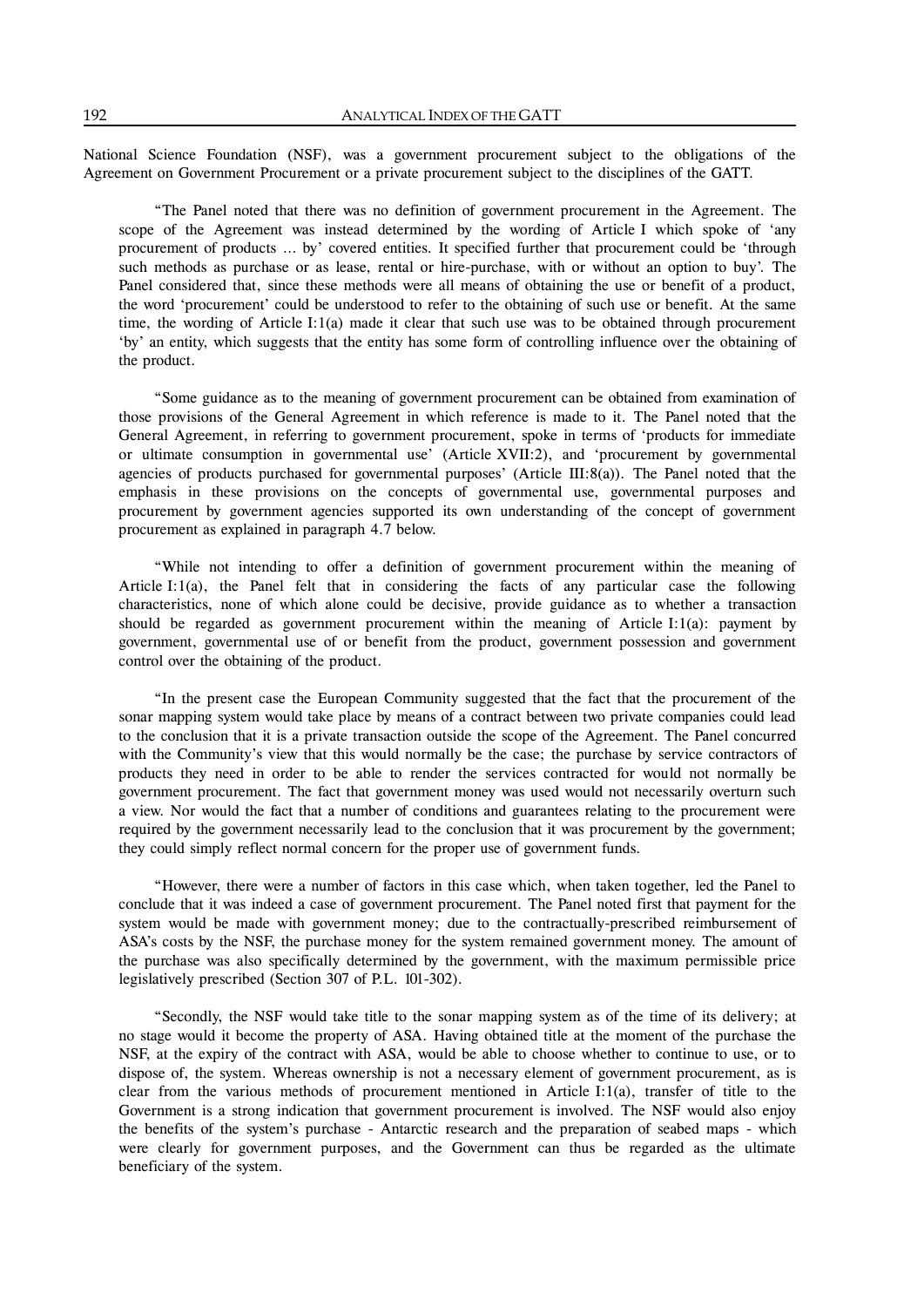"Thirdly, the Panel noted that the selection of the system was subject to the final approval of the NSF, which also retained the right to cancel the contract between ASA and the supplier of the sonar mapping system, with compensation, at its convenience. Other indicators of the extent of the Government's control of the procurement, perhaps less significant, include the fact that the NSF attached to the procurement many non-technical requirements, some of which could influence the final selection of the system. These requirements include the application of numerous Federal Acquisition Regulations (FARs), including the 'Buy American' domestic sourcing rules, implementing various social and political objectives of the United States Government.

"Fourthly, the Panel noted that the nature of the contract between the NSF and ASA meant that ASA would have no commercial interest in the transaction in the sense of a profit motive or a commercial risk, since it would not directly profit from the selection of the lowest-cost bid among competing manufacturers of sonar mapping systems. In making its selection therefore ASA would be functioning less like a private buyer than like a procurement agency acting on behalf of a third party.

"The Panel concluded that, in the light of the Government's payment for, ownership and use of the sonar mapping system and given the extent of its control over the obtaining of the system, the acquisition of the sonar mapping system was government procurement within the meaning of Article I:1(a), first sentence, and not 'private' procurement outside the Agreement as proposed in the alternative by the European Community."<sup>255</sup>

*(b) "not with a view to commercial resale or with a view to use in the production of goods for commercial sale"*

At Havana, paragraph 8(a) of Charter Article 18 on national treatment was revised by adding the word "commercial" before "resale" and "sale". This change was brought into the General Agreement in 1948 when the original text of Article III was replaced by the text of Article 18 of the Charter; however, the parallel changes which were made at Havana to paragraph 2 of Article 29 (on government procurement) were not brought over into the text of paragraph 2 of Article XVII.<sup>256</sup>

See also the Interpretative Note to paragraph 2 of Article XVII (non-application of state trading obligations to government procurement) where it is stated in respect of the terms "production of goods" that "The term 'goods' is limited to products as understood in commercial practice, and is not intended to include the purchase or sale of services".

The Report of the Working Party on "Accession of Venezuela" notes that

"Referring to the purchases by state enterprises, some members questioned whether the buy national provisions of Decree 1182 were consistent with the provisions of Articles XVII and III of the General Agreement. A member added that in order to conform to Article III obligations the preference provided by Decree 1182 should only be applied to imports by the State for its own consumption and not to imports by enterprises engaged in normal commerce. … The representative of Venezuela … confirming that Decree 1182 provided a buy-Venezuela preference … noted that its provisions did not distinguish between Government purchases for governmental use and purchases by State enterprises for commercial purposes.

"The representative of Venezuela … stated that by 30 June 1994, his Government would ensure that Decree 1182 will be brought into conformity with Article III of the General Agreement, and that its application to purchases other than those for ultimate consumption in governmental use would not deny the benefits of Article III to imports from other contracting parties. The representative of Venezuela also stated that if Decree 1182 was still in effect at that time without the above-mentioned actions having been taken, the matter will be reviewed by the CONTRACTING PARTIES. The representative of Venezuela further

<sup>255</sup>GPR.DS1/R, dated 23 April 1992 (unadopted), paras. 4.5-4.13.

<sup>&</sup>lt;sup>256</sup>Working Party Report on "Modifications to the General Agreement", GATT/CP.2/22/Rev.1, adopted 1-2 September 1948, II/39.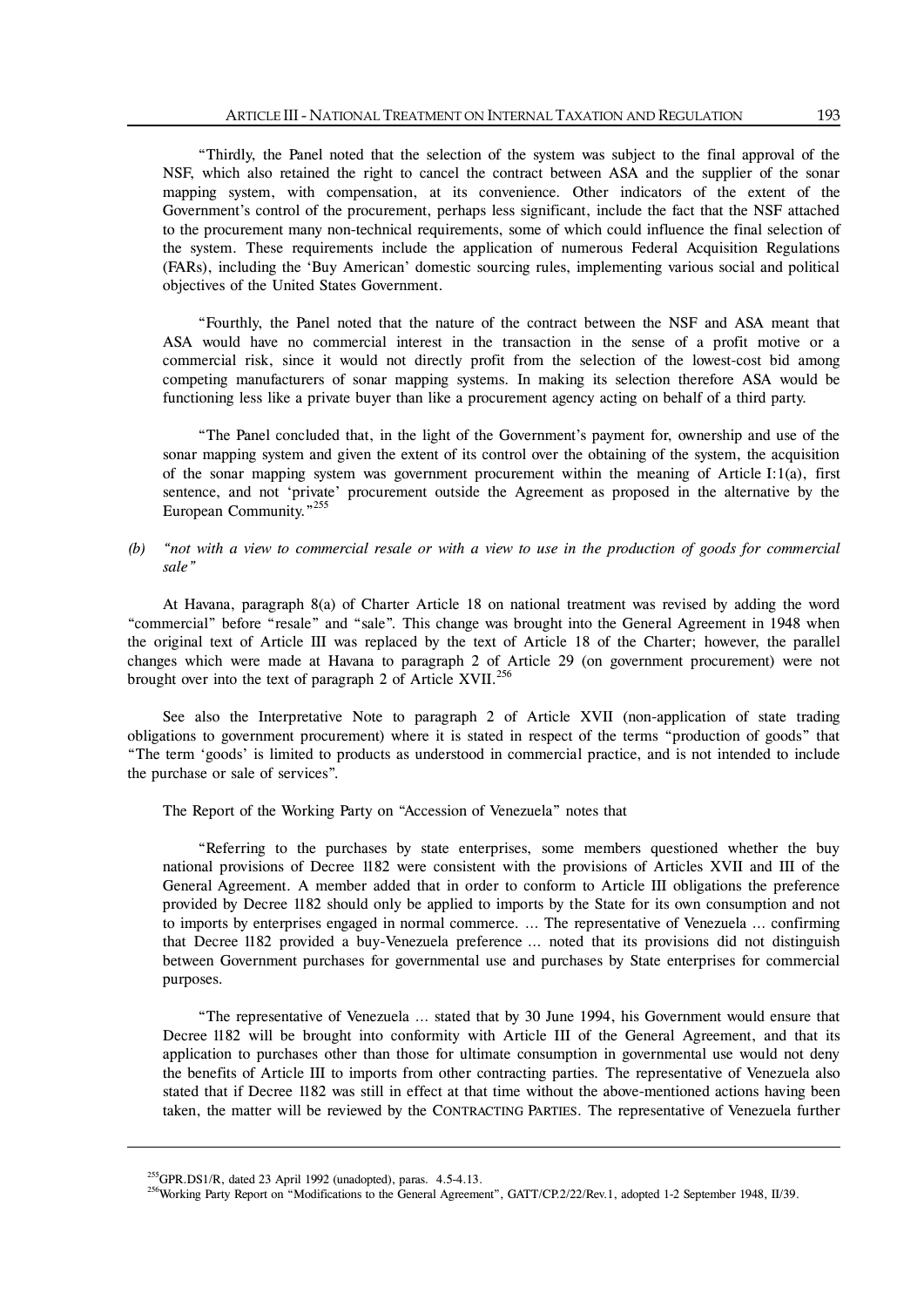confirmed that his Government would, if requested, consult with interested contracting parties concerning the effect of Decree 1182 on their trade".<sup>257</sup>

# *(c) Tied loans*

See the reference to tied loans above at page 190. A Brazilian proposal in the Review Session that the General Agreement be amended to prohibit tied loans so that funds could be spent in the cheapest markets was not adopted.<sup>258</sup>

See also Interpretative Note ad Article XVII, paragraph 1(b).

A Note relating to Article I:1 of the Agreement on Government Procurement states:

"Having regard to general policy considerations relating to tied aid, including the objective of developing countries with respect to the untying of such aid, this Agreement does not apply to procurement made in furtherance of tied aid to developing countries so long as it is practised by Parties".<sup>259</sup>

# **(2) Paragraph 8(b): "payment of subsidies exclusively to domestic producers"**

The chairman of the working party of Sub-Committee A which redrafted Article 18 at Havana explained that "the Working Party had tried to clarify the wording of sub-paragraph (b). This provision had been added to the Geneva draft because it was felt that if subsidies were paid on domestic and not on imported products, it might be construed that Members were not applying the 'national treatment' rule".<sup>260</sup>

The Report of the Sub-Committee at the Havana Conference which examined Article 18 of the Charter (the text of which constitutes Article III of the General Agreement) notes with respect to paragraph 8(b) that

"This sub-paragraph was redrafted in order to make it clear that nothing in Article 18 could be construed to sanction the exemption of domestic products from internal taxes imposed on like imported products or the remission of such taxes. At the same time the Sub-Committee recorded its view that nothing in this sub-paragraph or elsewhere in Article 18 would override the provisions of Section C of Chapter IV [on Subsidies]".<sup>261</sup>

The 1958 Panel Report on "Italian Discrimination against Agricultural Machinery," which examined the consistency with Article III:4 of an Italian law providing special credit facilities to farmers for the purchase of agricultural machinery produced in Italy, notes that the "Panel agreed with the contention of the United Kingdom delegation that in any case the provisions of paragraph 8(b) would not be applicable to this particular case since the credit facilities provided under the Law were granted to the purchasers of agricultural machinery and could not be considered as subsidies accorded to the producers of agricultural machinery".<sup>262</sup>

The 1990 Panel Report on "European Economic Community - Payments and Subsidies paid to Processors and Producers of Oilseeds and related Animal-Feed Proteins" examined EEC legislation providing for payment of subsidies to processors of oilseeds whenever they established by documentary evidence that they had transformed oilseeds of Community origin.

"The Panel first examined the United States' claim that the payments to processors generate an incentive to purchase domestic rather than imported oilseeds inconsistently with Article III:4. The Panel noted that the Community considers the payments made to processors to be covered by Article III:8(b) which provides that Article III '... shall not prevent the payment of subsidies exclusively to domestic

 $257L/6696$ , adopted on 11 July 1990, 37S/43, 65-66, paras. 70-71.

<sup>&</sup>lt;sup>258</sup>SR.9/18, p. 1; see also 3S/243, para. 37.

 $25926S/55$ .

<sup>&</sup>lt;sup>260</sup>E/CONF.2/C.3/A/W.49, p. 2.

<sup>&</sup>lt;sup>261</sup>Havana Reports, p. 66, para. 69; see also E/CONF.2/C.3/SR.13 p. 1-2.

<sup>262</sup>L/833, adopted on 23 October 1958, 7S/60, 64, para. 14.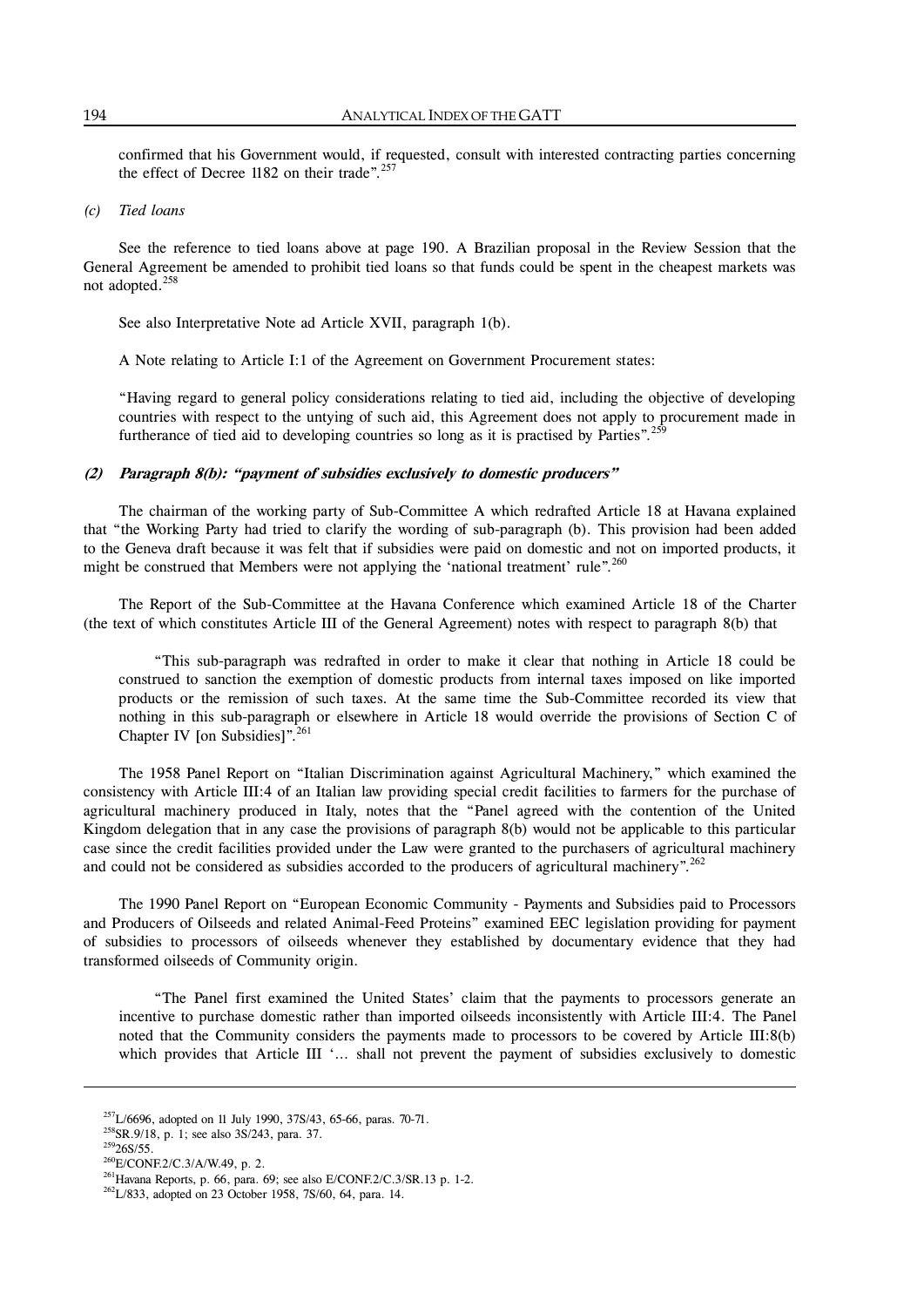producers …' The Community argues that the payments to processors are made conditional upon the transformation or purchase of domestic oilseeds sold at prices determined by the Community Regulations, are therefore passed on to the producers of domestic oilseeds and consequently constitute producer subsidies within the meaning of that provision.

"The Panel noted that Article III:8(b) applies only to payments made *exclusively* to domestic producers and considered that it can reasonably be assumed that a payment not made directly to producers is not made 'exclusively' to them. It noted moreover that, if the economic benefits generated by the payments granted by the Community can at least partly be retained by the processors of Community oilseeds, the payments generate a benefit conditional upon the purchase of oilseeds of domestic origin inconsistently with Article III:4. Under these circumstances Article III:8(b) would not be applicable because in that case the payments would not be made exclusively to domestic producers but to processors as well."<sup>263</sup>

The 1992 Panel Report on "United States - Measures Affecting Alcoholic and Malt Beverages" examined a United States tax measure providing a credit against excise taxes for small United States producers of beer and wine, which was not available for imported beer and wine. The Panel found that this tax law operated to create lower tax rates on domestic beer and wine than on like imported products.

"The Panel then considered the additional argument of the United States that the lower federal excise tax rate was allowable as a subsidy to domestic producers under Article III:8(b). The United States maintained that the clear intent of the lower tax was to subsidize small producers and that reduction in the rate of the excise tax was a GATT-consistent means of providing such a subsidy….

"The Panel noted that in contrast to Article III:8(a), where it is stated that 'this Article *shall not apply to* … [government procurement]', the underlined words are not repeated in Article III:8(b). The ordinary meaning of the text of Article III:8(b), especially the use of the words 'shall not prevent', therefore suggests that Article III does apply to subsidies, and that Article III:8(b) only clarifies that the *product-related* rules in paragraphs 1 through 7 of Article III 'shall not prevent the payment of subsidies exclusively to domestic *producers*' (emphasis added). The words 'payment of subsidies' refer only to direct subsidies involving a payment, not to other subsidies such as tax credits or tax reductions. The specific reference to 'payments .... derived from the proceeds of internal taxes ... applied consistently with the provisions of this Article' relates to after-tax-collection payments and also suggests that tax credits and reduced tax rates inconsistent with Article III:2, which neither involve a 'payment' not result in 'proceeds of internal taxes applied consistently with … this Article', are not covered by Article III:8(b).

"This textual interpretation is confirmed by the context, declared purpose and drafting history of Article III. The context of Article III shows its close interrelationship with the fundamental GATT provisions in Articles I and II and the deliberate separation of the comprehensive national treatment requirements in Article III from the subsidy rules in Article XVI. The most-favoured-nation requirement in Article I, and also tariff bindings under Article II, would become ineffective without the complementary prohibition in Article III on the use of internal taxation and regulation as a discriminatory non-tariff trade barrier. The additional function of the national treatment requirements in Article III to enhance non-discriminatory conditions of competition between imported and domestic products could likewise not be achieved. As any fiscal burden imposed by discriminatory internal taxes on imported goods is likely to entail a trade-distorting advantage for import-competing domestic producers, the prohibition of discriminatory internal taxes in Article III:2 would be ineffective if discriminatory internal taxes on imported products could be generally justified as subsidies for competing domestic producers in terms of Article III:8(b).

"Article III:8(b) limits, therefore, the permissible producer subsidies to 'payments' after taxes have been collected or payments otherwise consistent with Article III. This separation of tax rules, e.g. on tax

<sup>263</sup>L/6627, adopted on 25 January 1990, 37S/86, 124, paras. 136-137.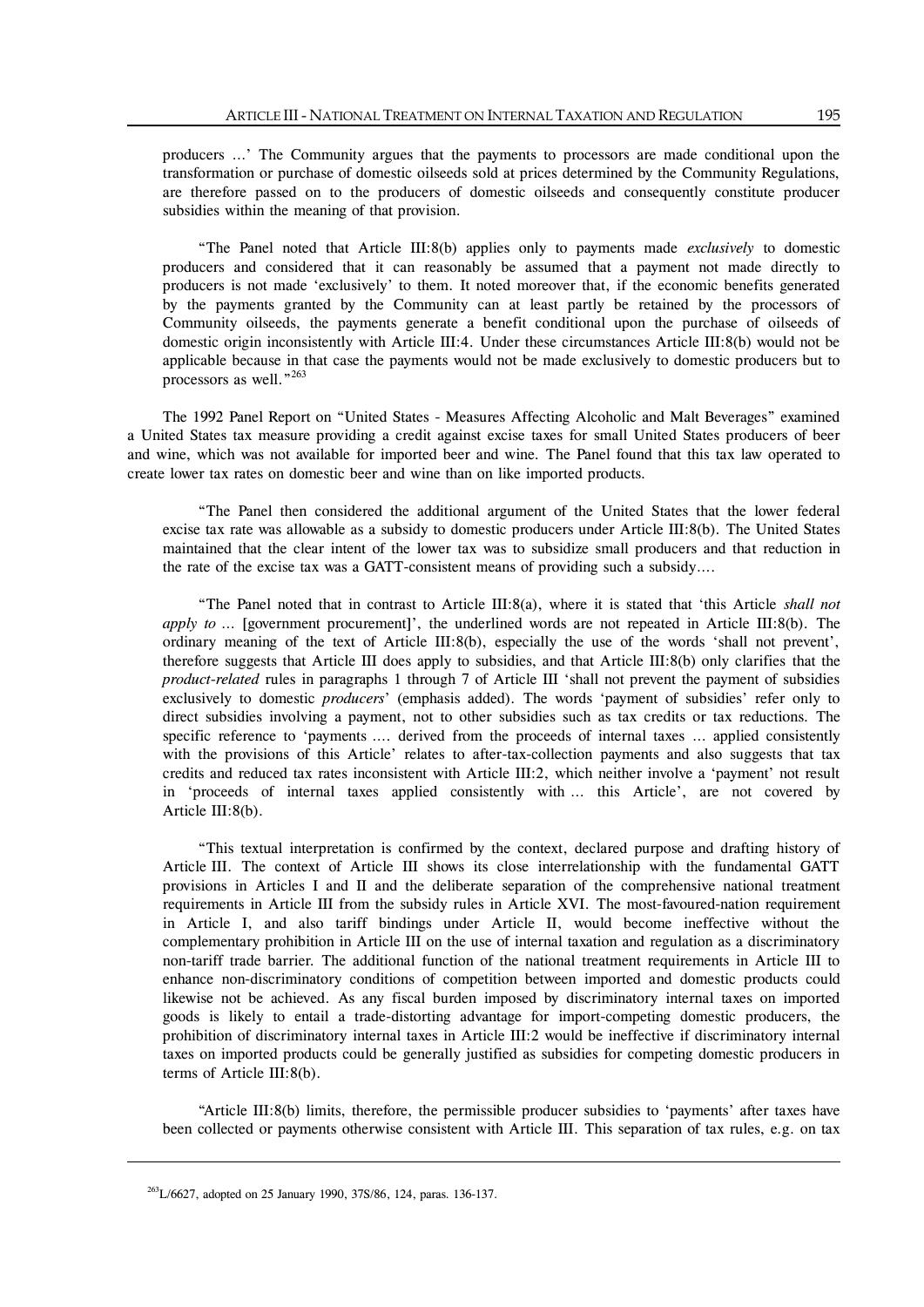exemptions or reductions, and subsidy rules makes sense economically and politically. Even if the proceeds from non-discriminatory product taxes may be used for subsequent subsidies, the domestic producer, like his foreign competitors, must pay the product taxes due. The separation of tax and subsidy rules contributes to greater transparency. It also may render abuses of tax policies for protectionist purposes more difficult, as in the case where producer aids require additional legislative or governmental decisions in which the different interests involved can be balanced.

"The Panel considered that the drafting history of Article III confirms the above interpretation. The Havana Reports recall in respect of the provision corresponding to Article III:8(b):

'This sub-paragraph was redrafted in order to make it clear that nothing in Article [III] could be construed to sanction the exemption of domestic products from internal taxes imposed on like imported products or the remission of such taxes. At the same time the Sub-Committee recorded its view that nothing in this sub-paragraph or elsewhere in Article [III] would override the provisions [of Article XVI]<sup>7.264</sup>

"The drafters of Article III explicitly rejected a proposal by Cuba at the Havana Conference to amend the Article to read:

'The provisions of this Article shall not preclude the exemption of domestic products from internal taxes as a means of indirect subsidization in the cases covered under Article  $[XVII]^{265}$ 

"The Panel found, therefore, that the expansive interpretation of Article III:8(b) suggested by the United States is not supported by the text, context, declared purpose and drafting history of Article III and, if carried to its logical conclusion, such an interpretation would virtually eliminate the prohibition in Article III:2 of discriminatory internal taxation by enabling contracting parties to exempt all domestic products from indirect taxes. The Panel accordingly found that the reduced federal excise tax rates on beer are not covered by Article III:8(b)."<sup>266</sup>

In the 1994 Panel Report on "United States - Measures Affecting the Importation, Internal Sale and Use of Tobacco", the panel examined a claim regarding the No Net Cost Assessment ("NNCA") levied on domestic and imported tobacco, the proceeds of which were deposited in an account used to reimburse the U.S. Government for any losses resulting from the domestic tobacco price-support programme.

"The Panel was cognizant of the fact that a remission of a tax on a product and the payment of a producer subsidy out of the proceeds of such a tax could have the same economic effects. However, the Panel noted that the distinction in Article III:8(b) is a formal one, not one related to the economic impact of a measure. Thus, in view of the explicit language of Article III:8(b), which recognizes that the product-related rules of Article III 'shall not prevent the payment of subsidies exclusively to domestic producers', the Panel did not consider, as argued by the complainants, that the payment of a subsidy to tobacco producers out of the proceeds of the NNCA resulted in a form of tax remission inconsistent with Article  $III:2.^{267}$ 

"The Panel then considered the complainants' claim that the NNCA was inconsistent with Article III:2, second sentence, because the NNCAs charged on imported tobacco reduced the cost of the price support programme to the domestic tobacco producer, without providing any benefit to imported tobacco. The Panel did not consider that it needed to examine this claim in view of the fact that

…

<sup>&</sup>lt;sup>264</sup>The footnote to this paragraph refers to Havana Reports, page 66.

<sup>&</sup>lt;sup>265</sup>The footnote to this paragraph refers to E/CONF.2/C.3/6, page 17; E/CONF.2/C.3/A/W.32, page 2.

<sup>&</sup>lt;sup>266</sup>DS23/R, adopted 19 June 1992, 39S/206, 271-273, paras. 5.7-5.12.

<sup>&</sup>lt;sup>267</sup>The footnote to this paragraph notes: "See report of the panel on United States - Measures Affecting Alcoholic and Malt Beverages, adopted on 19 June 1992, BISD 39S/206, 271-273 for a discussion of the reasons for the distinction in GATT between tax exemptions and remissions on the one hand and producer subsidies on the other."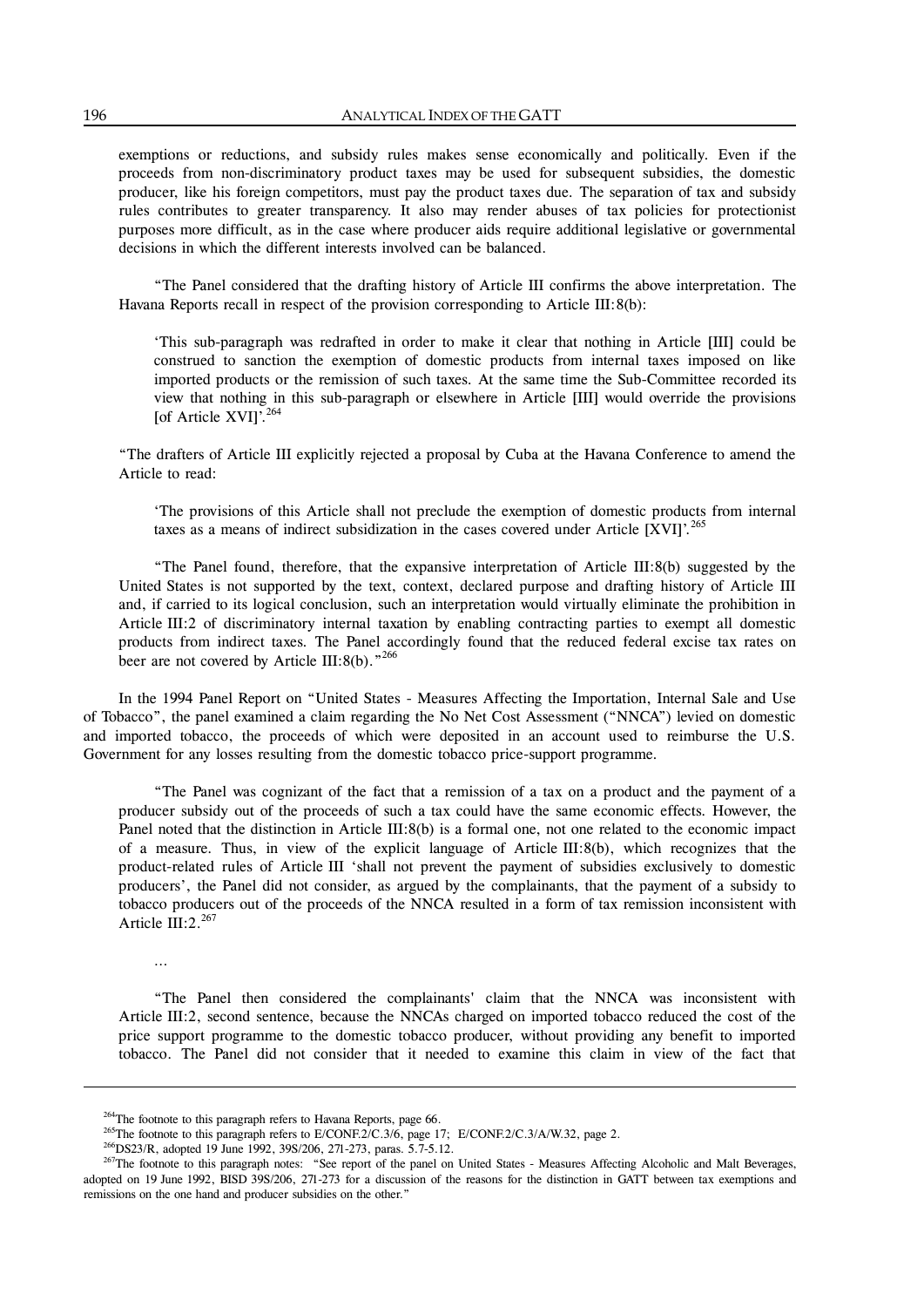Article III:8(b), which explicitly recognizes that subsidies to domestic producers are not subject to the national treatment rules of Article III, applies to all provisions of Article III, including that of Article III:2, second sentence."<sup>268</sup>

See also material on this panel report above.

# **9. Paragraph 9**

During discussions on this paragraph at Havana it was agreed to retain it in Article 18 [III] "on the grounds that 'internal maximum price control measures' were internal regulations within the terms of paragraphs 1 and 4 of Article 18".<sup>269</sup> At Havana it was also stated that "this provision would apply in the case of a country establishing a maximum control price for a commodity of which that country was such an important consumer that its price was likely to become the effective world price. If such a price were too low, it would be prejudicial to the interests of exporting countries". $270$ 

The Report of the Working Party on "Accession of El Salvador" contains, *inter alia*, the statement of the representative of El Salvador that "from the date of accession, price regulations would be applied in conformity with Article III:9 of the General Agreement".<sup>271</sup>

### **10. Paragraph 10**

See the chapter on Article IV regarding the background of paragraph 10 and Article IV. The exception in Paragraph 10 to the general provisions of Article III is defined therein as applying to "internal quantitative regulations relating to exposed cinematograph films and meeting the requirements of Article IV". As for taxes on films, the Report of the Working Party on "Accession of the United Arab Republic" discusses a "film tax" in relation to Article III:2 and the Protocol of Provisional Accession.<sup>272</sup> See also references to the New Zealand film hire tax and renters' film quota in Annex A of the General Agreement.

#### **B. RELATIONSHIP WITH OTHER ARTICLES OF THE GENERAL AGREEMENT**

#### **1. Article I**

The unconditional most-favoured-nation clause in Article I:1 includes within its scope "all matters referred to in paragraphs 2 and 4 of Article III". In response to a request for an interpretation of paragraph 1 of Article I with respect to rebates of excise duties, the Chairman of the CONTRACTING PARTIES ruled on 24 August 1948 that "the most-favoured-nation treatment principle embodied in that paragraph would be applicable to any advantage, favour, privilege or immunity granted with respect to internal taxes".<sup>273</sup> Under the Protocol Amending Part I and Articles XXIX and XXX of the General Agreement, which was agreed in the Review Session of 1954-55, the words "and with respect to the application of internal taxes to exported goods" would have been included in paragraph 1 to remove any uncertainty as to the application of Article I to discrimination in the exemption of exports from the levy of an excise tax.<sup>274</sup> See further under Article I:1.

The 1952 Panel Report on "Belgian Family Allowances" examined a Belgian law providing for a charge to be levied on foreign goods purchased by public bodies when these goods originated in a country whose system of family allowances did not meet specific requirements. Having found that this charge was an internal charge under Article III:2 (see below), the Panel noted:

 $268$ DS44/R, adopted 4 October 1994, para. 109, 111.

<sup>269</sup>E/CONF.2/C.3/A/W.49, p. 3; see also E/CONF.2/C.3/A/W.46 and E/CONF.2/C.3/A/W.48 p. 1-2.

 $270$ E/CONF.2/C.3/A/W.46 p. 3.

<sup>&</sup>lt;sup>271</sup>L/6771, adopted on 12 December 1990, 37S/9, 21, para. 36.

<sup>272</sup>L/3362, adopted on 27 February 1970, 17S/33, 37, para. 17.

<sup>273</sup>II/12, CP.2/SR.11, CP.3/SR.19.

 $2743S/206$ , para. 3. This Protocol was abandoned as of 31 December 1967; see 15S/65.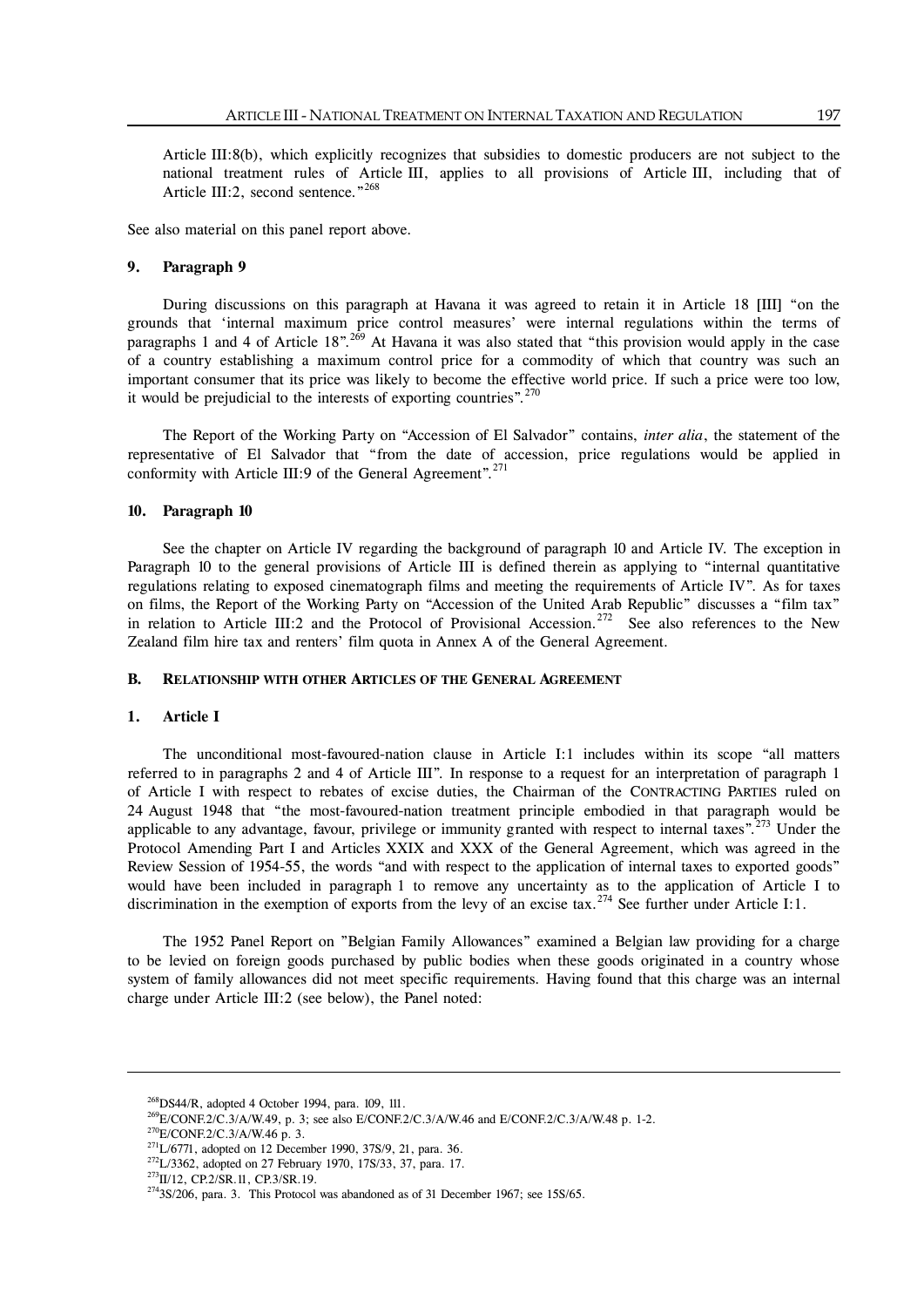"Belgium has granted exemption from the levy under consideration to products purchased by public bodies when they originate in Luxemburg and the Netherlands, as well as in France, Italy, Sweden and the United Kingdom. If the General Agreement were definitively in force in accordance with Article XXVI, that exemption would have to be granted unconditionally to all other contracting parties. … The consistency or not of the system of family allowances in force in the territory of a given contracting party with the requirements of the Belgian law would be irrelevant in this respect, and the Belgian legislation would have to be amended insofar as it introduced a discrimination between countries having a given system of family allowances and those which had a different system or no system at all, and made the granting of an exemption dependent on certain conditions".<sup>275</sup>

See also the Note *Ad* Article I:1, which provides that "The obligations incorporated in paragraph 1 of Article I by reference to paragraphs 2 and 4 of Article III … shall be considered as falling within Part II for the purposes of the Protocol of Provisional Application". See further on page 204 below.

The 1987 Panel Report on "Japan - Customs Duties, Taxes and Labelling Practices on Imported Wines and Alcoholic Beverages" examined, *inter alia*, a claim by the EEC under Article III:1 and 2 with respect to these duties, taxes and labelling practices. In interpreting Article III:2, the Panel examined its context:

"The *context* of Article III:2 shows that Article III:2 supplements, within the system of the General Agreement, the provisions on the liberalization of customs duties and of other charges by prohibiting discriminatory or protective taxation against certain products from other GATT contracting parties. … For instance, the prohibition under GATT Article I:1 of different tariff treatment for various types of 'like' products (such as unroasted coffee, see BISD 28S/102, 112) could not remain effective unless supplemented by the prohibition of different internal tax treatment for various types of 'like' products. ... Article I:1 was generally construed, in order to protect the competitive benefits accruing from reciprocal tariff bindings, as prohibiting 'tariff specialization' discriminating against 'like' products".<sup>276</sup>

The 1990 Panel Report on "EEC - Regulation on Imports of Parts and Components" examined, *inter alia*, a claim by Japan that since the EEC Regulation at issue provided for imposition of duties on products produced or assembled in the EEC on the basis of the proportion of parts imported from Japan used in production or assembly of such products, imposition of duties or acceptance of undertakings under that Regulation was inconsistent with Articles I and II or III. The Panel "found that the anti-circumvention duties are not levied 'on or in connection with importation' within the meaning of Article II:1(b), and therefore do not constitute customs duties within the meaning of that provision".<sup>277</sup> It then "found that the anti-circumvention duties are inconsistent with Article III:2, first sentence, [and] saw no need for examining whether the anticircumvention duties are also inconsistent with the obligations of the EEC under Article III:2, second sentence, and Article I:1"<sup>278</sup> The Panel "found the acceptance by the EEC of parts undertakings limiting the use of imported parts and components to be inconsistent with Article III:4, [and therefore] saw no need for examining whether the acceptance of such undertakings is also inconsistent with Article I:1 of the General Agreement".<sup>279</sup>

See also the discussion of the relation between Article I and III in the unadopted 1994 Panel Report on "EEC - Import Régime for Bananas".<sup>280</sup>

# **2. Article II**

 $\overline{a}$ 

A number of panels have examined whether a measure was an internal tax or charge (under Article III) or a duty or charge "imposed on or in connection with importation" (under Article II). In the 1952 Panel

 $275$ G/32, adopted on 7 November 1952, 1S/59, 60, para. 3.

 $276L/6216$ , adopted on 10 November 1987, 34S/83, 113-114, para. 5.5(b).

<sup>&</sup>lt;sup>277</sup>L/6657, adopted on 16 May 1990, 37S/132, 193 para. 5.8.

<sup>278</sup>*Ibid*., 37S/193-194, para. 5.10.

<sup>279</sup>*Ibid*., 37S/197-198, para. 5.22.

<sup>280</sup>DS38/R, dated 11 February 1994, paras. 143-148.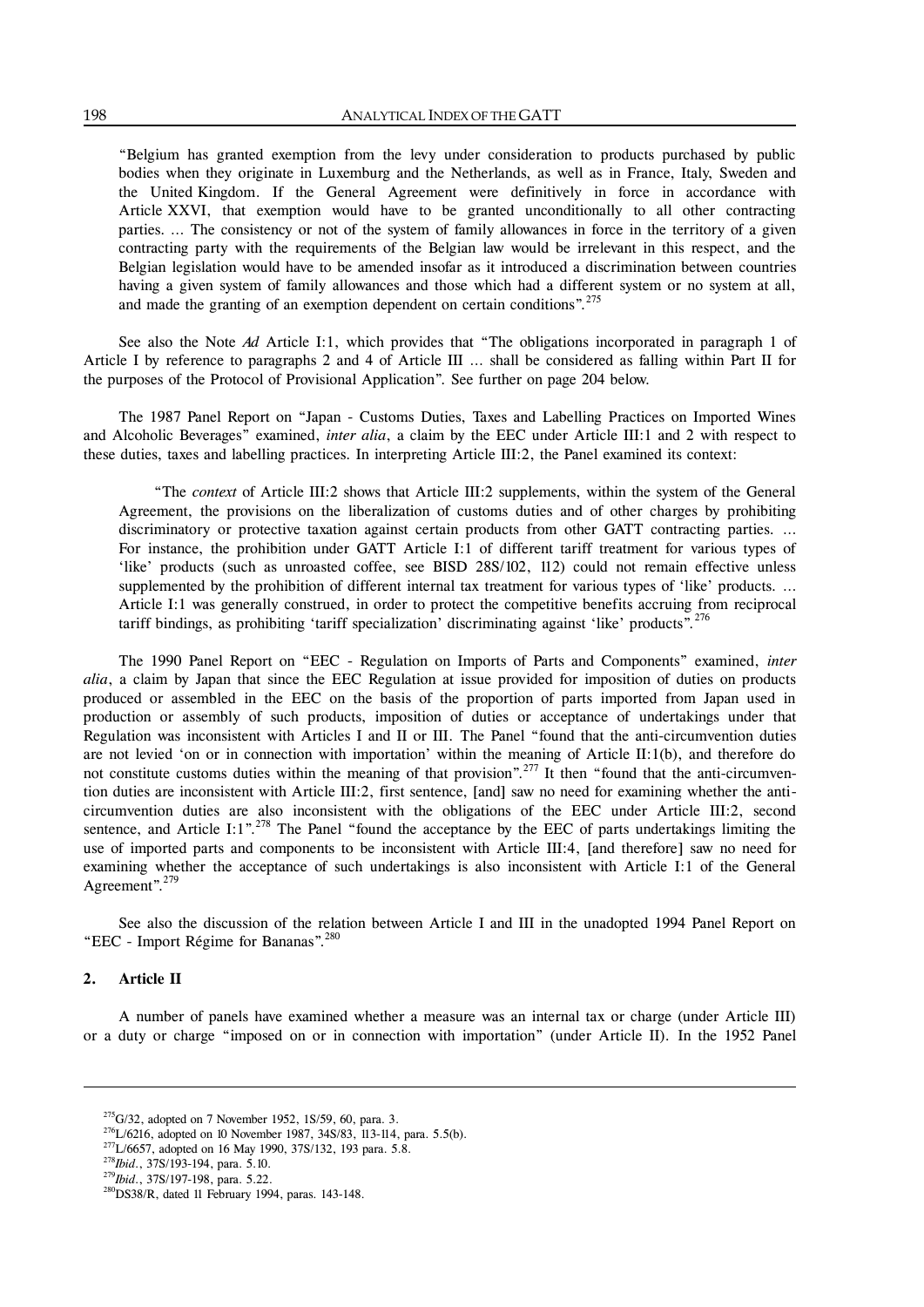Report on "Belgian Family Allowances" the Panel began by examining the nature of the Belgian law in question:

"After examining the legal provisions regarding the methods of collection of that charge, the Panel came to the conclusion that the 7.5 per cent levy was collected only on products purchased by public bodies for their own use and not on imports as such, and that the levy was charged, not at the time of importation, but when the purchase price was paid by the public body. In those circumstances, it would appear that the levy was to be treated as an 'internal charge' within the meaning of paragraph 2 of Article III of the General Agreement, and not as an import charge within the meaning of paragraph 2 of Article  $II$ <sup>".281</sup>"

The 1978 Panel Report on "EEC - Measures on Animal Feed Proteins" examined an EEC Regulation requiring domestic producers or importers of oilseeds, cakes and meals, dehydrated fodder and compound feeds and importers of corn gluten feed to purchase a certain quantity of surplus skimmed milk powder held by intervention agencies and to have it denatured for use as feed for animals other than calves. The Panel examined the consistency with Articles II and III of these aspects of the Regulation and of the requirement for producers and importers to present either a protein certificate (certifying the purchase and denaturing of a certain quantity of milk powder) or a security deposit.

"The Panel … considered the question of whether the EEC measures should be examined both as internal measures under Article III and border measures under Article II. In this regard, the Panel reviewed the drafting history of Articles II and III and their subsequent application by contracting parties, particularly with a view to ascertaining the relationship between these two Articles…

"The Panel also recalled its own findings that (a) the EEC measures applied to both imported and domestically produced vegetable proteins (except in the case of corn gluten); (b) the EEC measures basically instituted an obligation to purchase a certain quantity of skimmed milk powder and, as an 'internal quantitative regulation' fell under Article III:1; (c) the EEC security deposit and protein certificate were enforcement mechanisms for the purchase obligation.

"Having regard to the legal considerations referred to above and taking account of its own findings in relation to Article III:5 and Article III:1 that the EEC measures were an 'internal quantitative regulation', the Panel concluded that the EEC measures should be examined as internal measures under Article III and not as border measures under Article II".<sup>282</sup>

In the 1985 Panel Report on "Canada - Measures Affecting the Sale of Gold Coins," which has not been adopted,

"The Panel noted that Articles III and II of the General Agreement distinguish between charges applied to products 'imported into the territory of any other contracting party' (Article III:2) and charges 'imposed on or in connection with importation' (Article II:1(b) ... The Panel noted that the Ontario retail sales tax is levied at the time of retail sale of goods within the province, not at the time of importation into Canadian territory (see para. 5 above). The Ontario measure thus affects the internal retail sale of gold coins rather than the importation of Krugerrands as such. The Panel therefore considered that the tax was an 'internal tax' to be considered under Article III and not an 'import charge' to be considered under Article II".<sup>283</sup>

The 1988 Panel Report on "Canada - Import, Distribution and Sale of Alcoholic Drinks by Canadian Provincial Marketing Agencies"

"…noted that Article 31:6 of the Havana Charter provided that 'in applying the provisions of this Article, due regard shall be had for the fact that some monopolies are established and operated mainly

 $^{281}$ G/32, adopted on 7 November 1952, 1S/59, 60, para. 2. See also page 191, 197 above.

<sup>&</sup>lt;sup>282</sup>L/4599, adopted on 14 March 1978, 25S/49, 66-67, paras. 4.15, 4.17, 4.18.

<sup>283</sup>L/5863, unadopted, dated 17 September 1985, para. 50.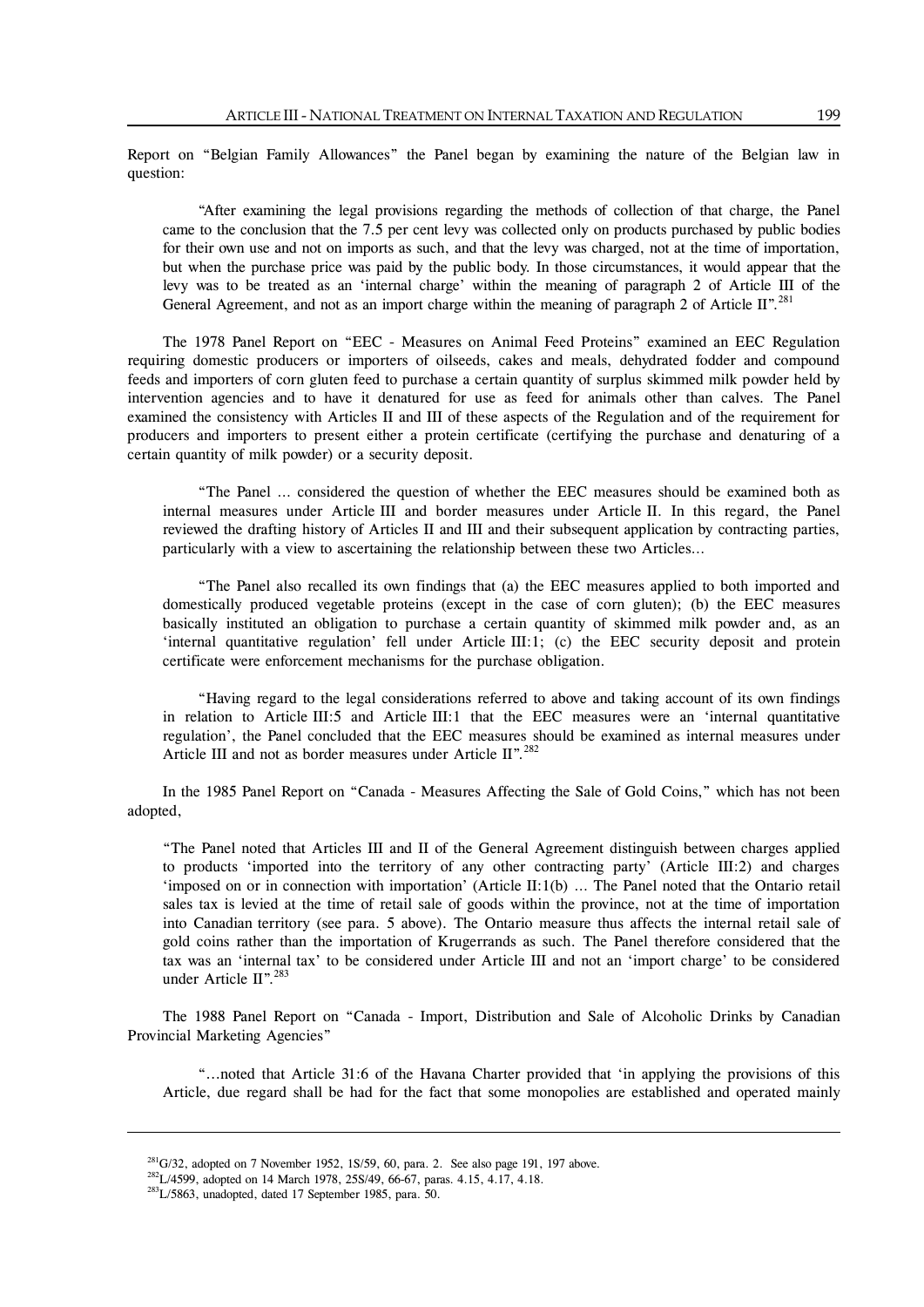for social, cultural, humanitarian or revenue purposes'. While the drafting history indicated that Article 31 should be applied to the extent that it was relevant to the context of the General Agreement, the Panel considered that Canada had the right to use import monopolies to raise revenue for the provinces, consistently with the provisions of the General Agreement. The Panel also considered that its conclusions on Article II:4 did not affect this right, because Article II:4, applied in the light of Article 31:4 of the Charter, permitted the charging of internal taxes conforming to the provisions of Article III. It noted that federal and provincial sales taxes were levied on alcoholic beverages and asked itself whether the fiscal elements of mark-ups, which produced revenue for the provinces, could also be justified as 'internal taxes conforming to the provisions of Article III', noting that Article III:2 also referred, not only to 'internal taxes', but also to 'other internal charges.' The panel was of the view that to be so considered, the fiscal element of mark-ups must of course meet the requirements of Article III, e.g., they must not be applied to imported or domestic products so as to afford protection to domestic production. The Panel also considered it important that, if fiscal elements were to be considered as internal taxes, mark-ups would also have to be administered in conformity with other provisions of the General Agreement, in particular Article X dealing with the Publication and Administration of Trade Regulations".<sup>284</sup>

In the 1990 Panel Report on "EEC - Regulation on Imports of Parts and Components," the Panel examined the argument of the EEC that the anti-circumvention duties at issue were customs or other duties imposed "on or in connection with importation" under Article II:1(b), or internal taxes or charges falling under Article III:2.

"The Panel noted that the anti-circumvention duties are levied, according to Article 13:10(a), 'on products that are introduced into the commerce of the Community after having been assembled or produced in the Community'. The duties are thus imposed, as the EEC explained before the Panel, not on imported parts or materials but on the finished products assembled or produced in the EEC. They are not imposed conditional upon the importation of a product or at the time or point of importation. The EEC considers that the anti-circumvention duties should, nevertheless, be regarded as customs duties imposed 'in connection with importation' within the meaning of Article II:1(b). The main arguments the EEC advanced in support of this view were: firstly, that the purpose of these duties was to eliminate circumvention of anti-dumping duties on finished products and that their nature was identical to the nature of the anti-dumping duties they were intended to enforce; and secondly, that the duties were collected by the customs authorities under procedures identical to those applied for the collection of customs duties, formed part of the resources of the EEC in the same way as customs duties and related to parts and materials which were not considered to be 'in free circulation' within the EEC.

"In the light of the above facts and arguments, the Panel first examined whether the *policy purpose of a charge* is relevant to determining the issue of whether the charge is imposed 'in connection with importation' within the meaning of Article II:1(b). The text of Articles I, II, III and the Note to Article III refers to charges 'imposed on importation', 'collected … at the time or point of importation' and applied 'to an imported product and to the like domestic product'. The relevant fact, according to the text of these provisions, is not the policy purpose attributed to the charge but rather whether the charge is due on importation or at the time or point of importation or whether it is collected internally. This reading of Articles II and III is supported by their drafting history and by previous panel reports (e.g. BISD 1S/60; 25S/49, 67). … The Panel further noted that the policy purpose of charges is frequently difficult to determine objectively. Many charges could be regarded as serving both internal purposes and purposes related to the importation of goods. Only at the expense of creating substantial legal uncertainty could the policy purpose of a charge be considered to be relevant in determining whether the charge falls under Article II:1(b) or Article III:2. The Panel therefore concluded that the policy purpose of the charge is not relevant to determining the issue of whether the charge is imposed in 'connection with importation' within the meaning of Article II:1(b).

<sup>&</sup>lt;sup>284</sup>L/6304, adopted on 22 March 1988, 35S/37, 88-89, para. 4.20.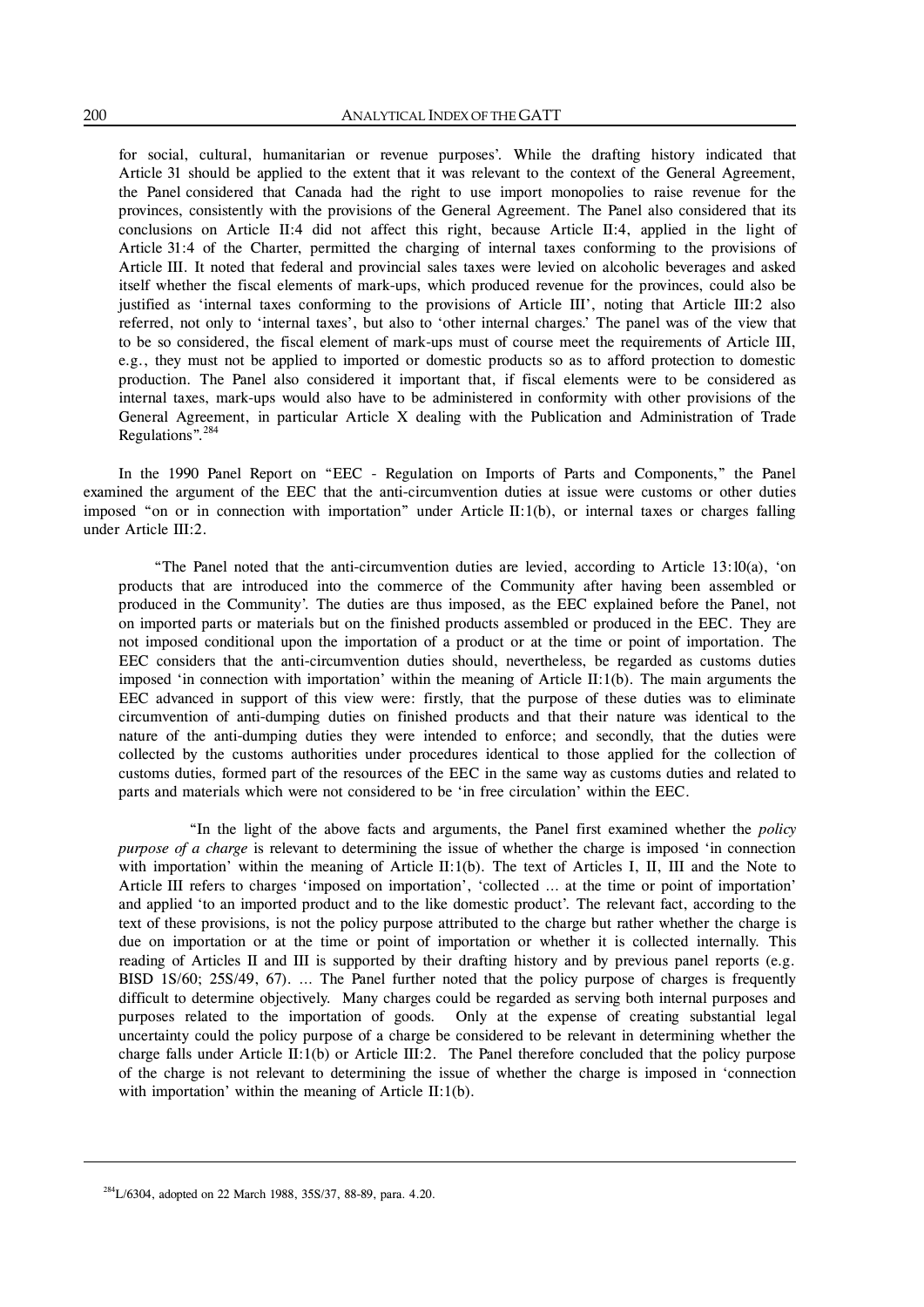"The Panel proceeded to examine whether the mere *description or categorization of a charge under the domestic law* of a contracting party is relevant to determining the issue of whether it is subject to requirements of Article II or those of Article III:2. The Panel noted that if the description or categorization of a charge under the domestic law of a contracting party were to provide the required 'connection with importation', contracting parties could determine themselves which of these provisions would apply to their charges. They could in particular impose charges on products after their importation simply by assigning the collection of these charges to their customs administration and allocating the revenue generated to their customs revenue. With such an interpretation the basic objective underlying Articles II and III, namely that discrimination against products from other contracting parties should only take the form of ordinary customs duties imposed on or in connection with importation and not the form of internal taxes, could not be achieved. The same reasoning applies to the *description or categorization of the product subject to a charge.* The fact that the EEC treats imported parts and materials subject to anti-circumvention duties as not being 'in free circulation' therefore cannot, in the view of the Panel, support the conclusion that the anti-circumvention duties are being levied 'in connection with importation' within the meaning of Article II:1(b).

"In the light of the above, the Panel found that the anti-circumvention duties are not levied 'on or in connection with importation' within the meaning of Article II:1(b), and consequently do not constitute customs duties within the meaning of that provision."<sup>285</sup>

# **3. Article XI**

 $\overline{a}$ 

The Working Party on "The Haitian Tobacco Monopoly" in 1955 examined whether the licensing of tobacco imports by the Tobacco Régie required a release under the provisions of Article XVIII:12 (prior to the Review Session amendments to Article XVIII). "The representative of Haiti declared that the licensing system served solely to enforce the internal quantitative regulations of the Régie and did not impose any additional limitation of the quantity that may be imported. The Working Party therefore took the view that in these circumstances Article XI would not apply, that the import control should be considered under the terms of the exception in Article [XX:(d)] and that the internal regulation to which it relates should be considered under paragraphs 5 and 6 of Article III.<sup>7286</sup> See also the references to this case above in the material on mixing regulations; see also the reference to border enforcement of mixing regulations under the Interpretative Note Ad Article III.

The 1984 Panel Report on "Canada - Administration of the Foreign Investment Review Act" notes that

"The Panel shares the view of Canada that the General Agreement distinguishes between measures affecting the 'importation' of products, which are regulated in Article XI:1, and those affecting 'imported products', which are dealt with in Article III. If Article XI:1 were interpreted broadly to cover also internal requirements, Article III would be partly superfluous. Moreover, the exceptions to Article XI:1, in particular those contained in Article XI:2, would also apply to internal requirements restricting imports, which would be contrary to the basic aim of Article III. The Panel did not find, either in the drafting history of the General Agreement or in previous cases examined by the CONTRACTING PARTIES, any evidence justifying such an interpretation of Article XI. For these reasons, the Panel, noting that purchase undertakings do not prevent the importation of goods as such, reached the conclusion that they are not inconsistent with Article XI:1".<sup>287</sup>

The 1987 Panel Report on "United States - Taxes on Petroleum and Certain Imported Substances" provides that "The general prohibition of quantitative restrictions under Article XI …. and the national

 $285$ L/6657, adopted on 16 May 1990, 37S/132, 192-93, paras. 5.5-5.8. The "previous panel reports" referred to in para. 5.6 are the Reports on "Belgian Family Allowances", G/32, adopted on 7 November 1952, 1S/59, 60, para. 2, and "EEC - Measures on Animal Feed Proteins", L/4599, adopted on 14 March 1978, 25S/49, 67, paras. 4.16-4.18.

<sup>&</sup>lt;sup>286</sup>L/454, adopted on 22 November 1955, 4S/38, 39, para. 9. Before the revision of Article XVIII in the Review Session, Article XVIII:12 provided for notification and concurrence with regard to certain measures affecting imports which were not otherwise permitted by the General Agreement.

 $^{287}L/5504$ , adopted on 7 February 1984, 30S/140, 162-163, para. 5.14.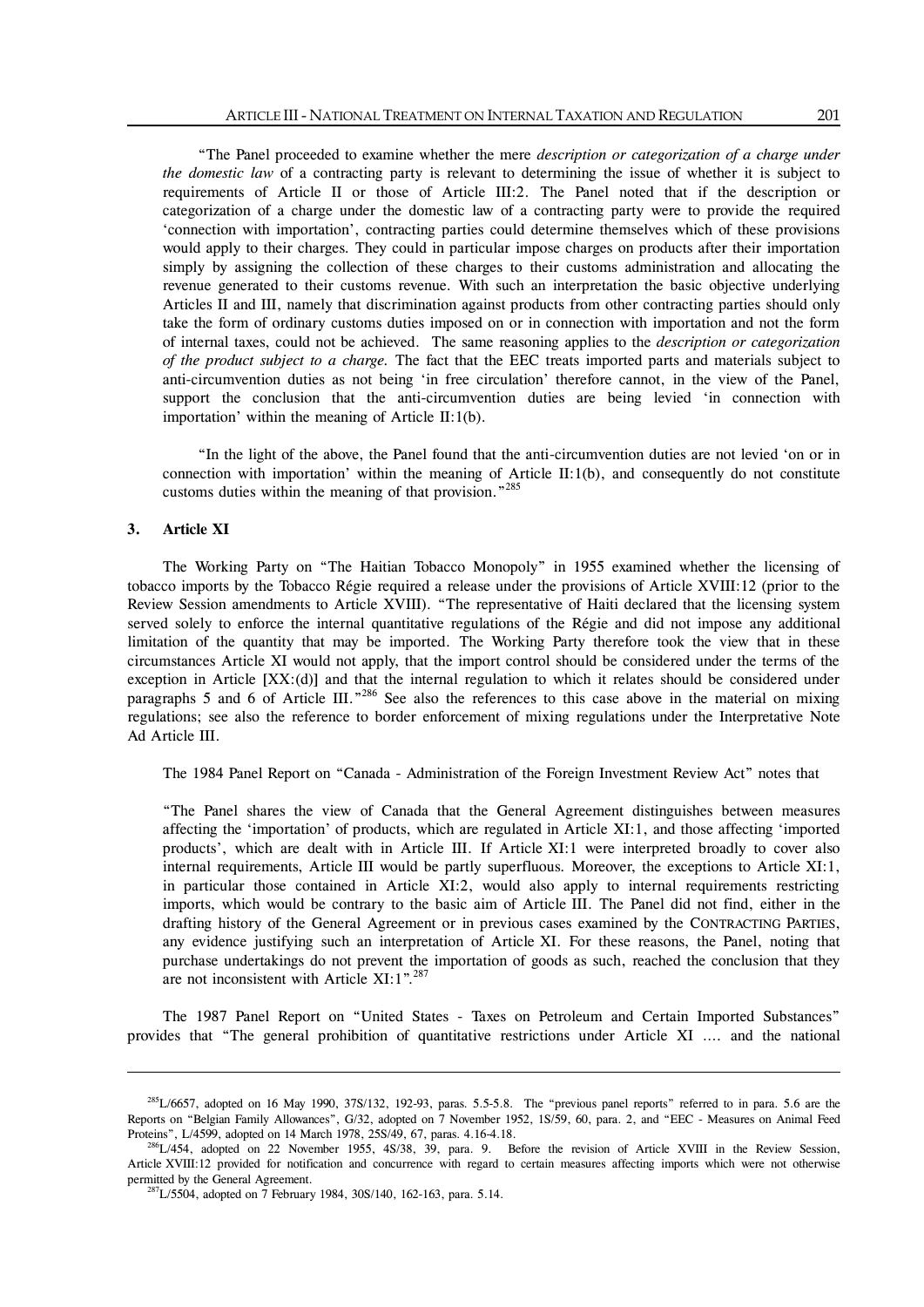treatment obligation of Article III … have essentially the same rationale, namely to protect expectations of the contracting parties as to the competitive relationship between their products and those of other contracting parties. Both articles are not only to protect current trade but also create the predictability needed to plan future trade". $28$ 

A series of three cases in 1988 and 1992 examined the application of Articles III and XI to regulations affecting imported alcoholic beverages in Canada and the United States. The 1988 Panel Report on "Canada - Import, Distribution and Sale of Alcoholic Drinks by Provincial Marketing Agencies" provides that

"The Panel … *concluded* that the practices concerning listing/delisting requirements and the availability of points of sale which discriminate against imported alcoholic beverages were restrictions made effective through state-trading operations contrary to Article XI:1. ...

"The Panel then examined the contention of the European Communities that the practices complained of were contrary to Article III. The Panel noted that Canada did not consider Article III to be relevant to this case, arguing that the Interpretative Note to Articles XI, XII, XIII, XIV and XVIII made it clear that provisions other than Article XVII applied to state-trading enterprises by specific reference only. The Panel considered that it was not necessary to decide in this particular case whether the practices complained of were contrary to Article III:4 because it had already found that they were inconsistent with Article XI. However, the Panel saw great force in the argument that Article III:4 was also applicable to state-trading enterprises at least when the monopoly of the importation and monopoly of the distribution in the domestic markets were combined, as was the case of the provincial liquor boards in Canada. This interpretation was confirmed *e contrario* by the wording of Article III:8(a)".<sup>289</sup>

The 1992 Panel Report on "Canada - Import, Distribution and Sale of Certain Alcoholic Drinks by Provincial Marketing Agencies" examined a United States claim that the practice of the liquor boards of Ontario to limit listing of imported beer to the six-pack size while according listings in different package sizes to domestic beer was inconsistent with the General Agreement.

"… The Panel noted that this package-size requirement, though implemented as a listing requirement, was in fact a requirement that did not affect the importation of beer as such but rather its offering for sale in certain liquor-board outlets. The Panel therefore considered that this requirement fell under Article III:4 of the General Agreement, which required, *inter alia*, that contracting parties accord to imported products '… treatment no less favourable than that accorded to like products of national origin in respect of all laws, regulations and requirements affecting their internal ... offering for sale ...'. The Panel *found* that the imposition of the six-pack configuration requirement on imported beer but not on domestic beer was inconsistent with that provision."<sup>290</sup>

With respect to restrictions imposed by provincial liquor authorities on access for imported beer to points of sale (with respect to which Canada invoked the Protocol of Provisional Application):

"The Panel which had examined in 1988 the practices of the Canadian liquor boards had analysed the restrictions on access to points of sale under Articles III:4 and XI:1 of the General Agreement. While that Panel had found these restrictions to be inconsistent with Canada's obligations under Article XI:1, it had also pointed out that it 'saw great force in the argument that Article III:4 was also applicable to State-trading enterprises at least when the monopoly of the importation and monopoly of the distribution in the domestic markets were combined, as was the case of the provincial liquor boards in Canada'. The present Panel, noting that Canada now considered Article III:4 to be applicable to practices of the liquor boards, examined this issue again. … The Panel found that, by allowing the access of domestic beer to points of sale not available to imported beer, Canada accorded domestic beer competitive opportunities

<sup>&</sup>lt;sup>288</sup>L/6175, adopted on 17 June 1987, 34S/136, 160, para. 5.2.2; see also reference to this passage in Panel Report on "European Economic Community - Payments and Subsidies paid to Processors and Producers of Oilseeds and related Animal-Feed Proteins", L/6627, adopted on 25 January 1990, 37S/86, 130, para. 150.

<sup>&</sup>lt;sup>289</sup>L/6304, adopted 22 March 1988, 35S/37, 89-90, paras. 4.25-4.26.

<sup>290</sup>DS17/R, adopted 18 February 1992, 39S/27, 75, para. 5.4.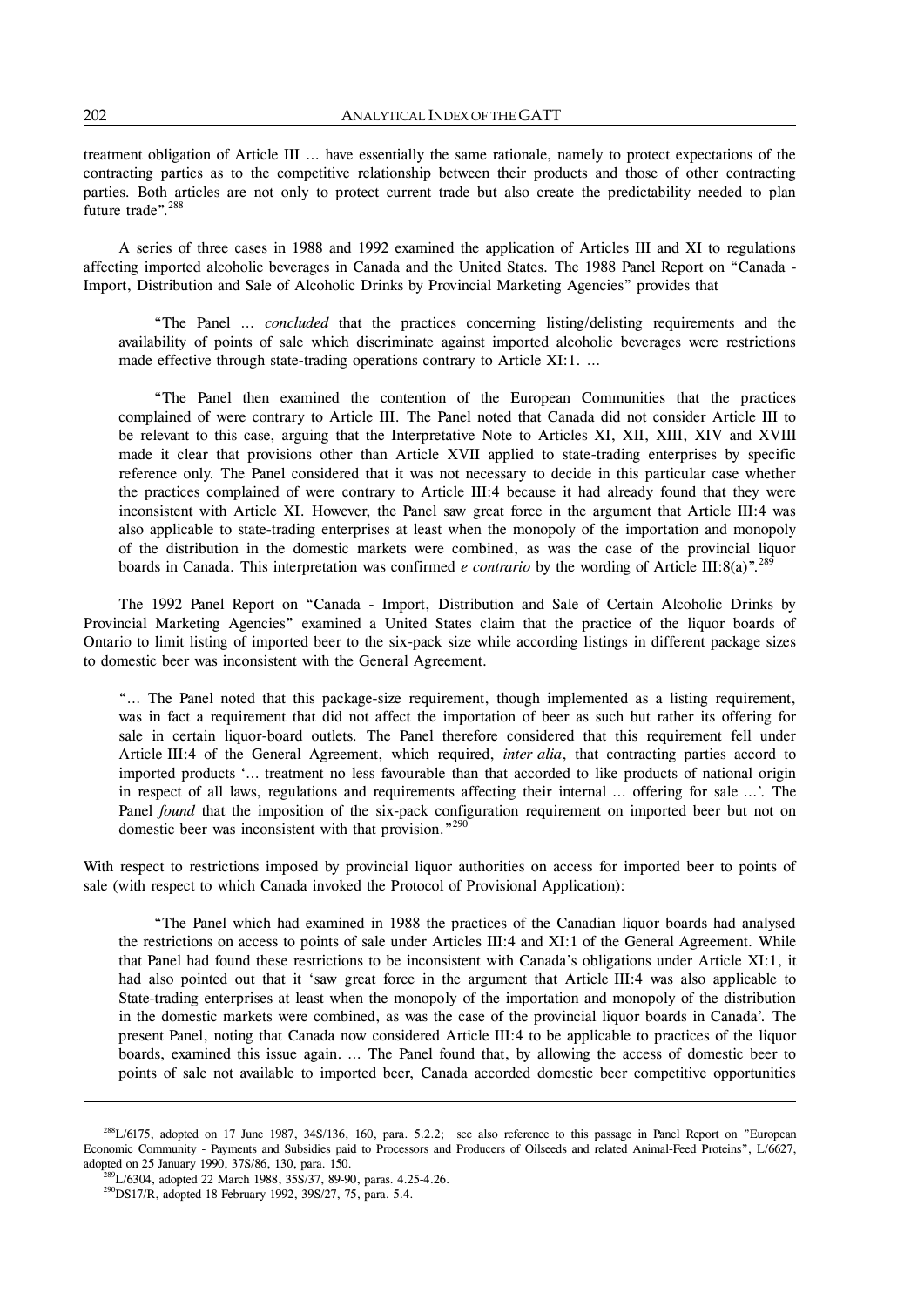denied to imported beer. For these reasons the present Panel saw great force in the argument that the restrictions on access to points of sale were covered by Article III:4. However, the Panel considered that it was not necessary to decide whether the restrictions fell under Article XI:1 or Article III:4 because Canada was not invoking an exception to the General Agreement applicable only to measures taken under Article XI:1 (such as the exceptions in Articles XI:2 and XII) and the question of whether the restrictions violated Article III:4 or Article XI:1 of the General Agreement was therefore of no practical consequence in the present case".<sup>291</sup>

The Panel also examined minimum prices maintained for beer in certain provinces of Canada.

"The Panel first examined whether the minimum prices fell under Article XI:1 or Article III:4. The Panel noted that according to the Note Ad Article III a regulation is subject to the provisions of Article III if it 'applies to an imported product and to the like domestic product' even if it is 'enforced in case of the imported product at the time or point of importation'. The Panel found that, as the minimum prices were applied to both imported and domestic beer, they fell, according to this Note under Article III."<sup>292</sup>

The 1992 Panel on "United States - Measures Affecting Alcoholic and Malt Beverages" examined the listing requirements of state-operated liquor stores in certain US states:

"Having regard to the past panel decisions and the record in the instant case, the present Panel was of the view that the listing and delisting practices here at issue do not affect importation as such into the United States and should be examined under Article III:4. The Panel further noted that the issue is not whether the practices in the various states affect the right of importation as such, in that they clearly apply to both domestic (out-of-state) and imported wines; rather, the issue is whether the listing and delisting practices accord less favourable treatment – in terms of competitive opportunities – to imported wine than that accorded to the like domestic product. Consequently, the Panel decided to analyze the state listing and delisting practices as internal measures under Article III:4".<sup>293</sup>

The 1991 Panel Report on "United States - Restrictions on Imports of Tuna," which has not been adopted, examined the relationship between Articles III and XI, and found that the restrictions at issue were governed not by Article III but by Article XI.

"The Panel noted that Mexico had argued that the measures prohibiting imports of certain yellowfin tuna and yellowfin tuna products from Mexico imposed by the United States were quantitative restrictions on importation under Article XI, while the United States had argued that these measures were internal regulations enforced at the time or point of importation under Article III:4 and the Note *Ad* Article III, namely that the prohibition of imports of tuna and tuna products from Mexico constituted an enforcement of the regulations of the MMPA relating to the harvesting of domestic tuna.

"The Panel examined the distinction between quantitative restrictions on importation and internal measures applied at the time or point of importation, and noted the following. While restrictions on importation are prohibited by Article XI:1, contracting parties are permitted by Article III:4 and the Note *Ad* Article III to impose an internal regulation on products imported from other contracting parties provided that it: does not discriminate between products of other countries in violation of the most-favoured-nation principle of Article I:1; is not applied so as to afford protection to domestic production, in violation of the national treatment principle of Article III:1; and accords to imported products treatment no less favourable than that accorded to like products of national origin, consistent with Article III:4. …

"… The Panel noted that the MMPA regulates the domestic harvesting of yellowfin tuna to reduce the incidental taking of dolphin, but that these regulations could not be regarded as being applied to tuna

<sup>291</sup>*Ibid*., 39S/75-76, para. 5.6.

<sup>292</sup>*Ibid*, 39S/84, para. 5.28.

<sup>293</sup>DS23/R, adopted 19 June 1992, 39S/206, 292, para. 5.63.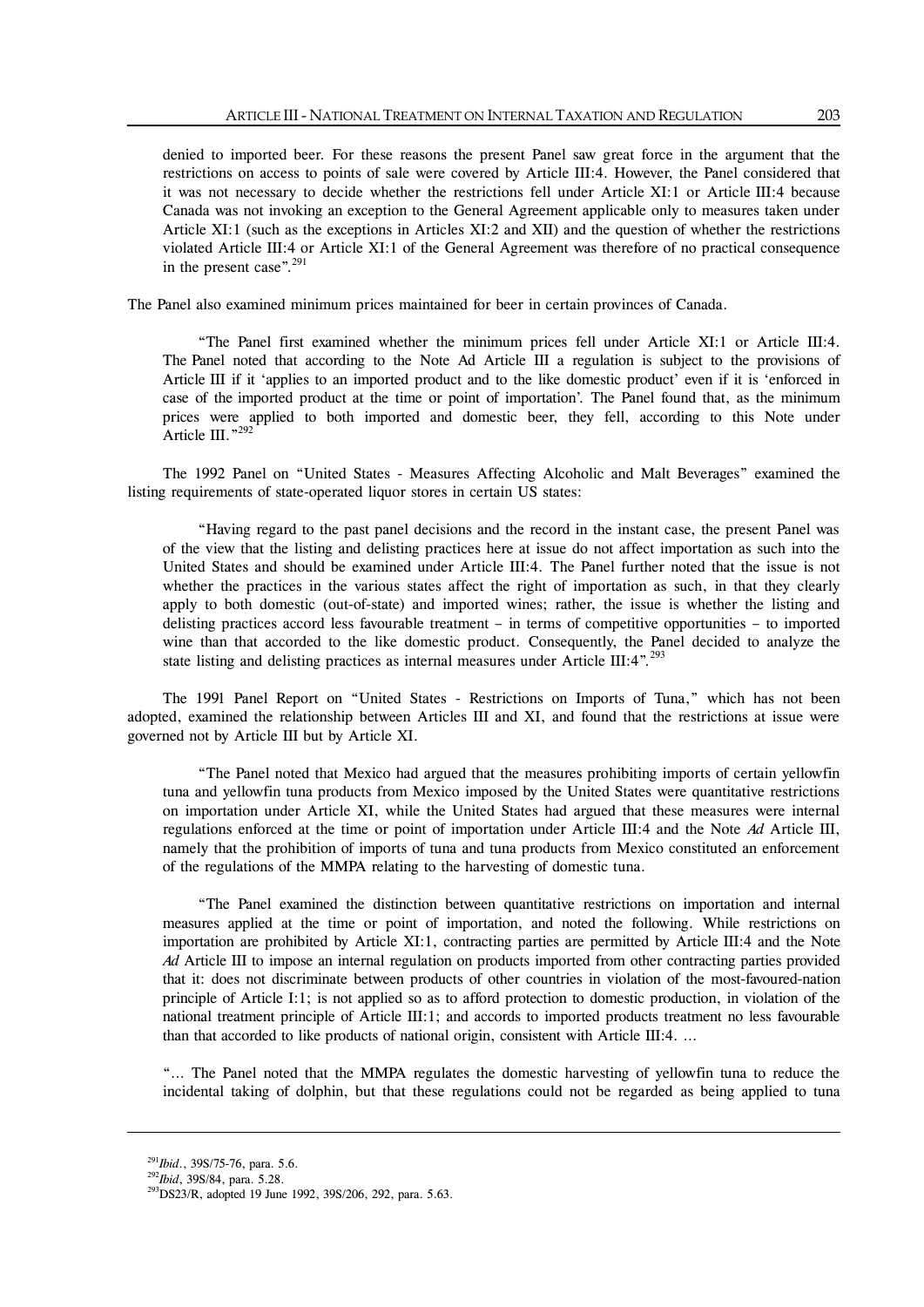products as such because they would not directly regulate the sale of tuna and could not possibly affect tuna as a product. Therefore, the Panel found that the import prohibition on certain yellowfin tuna and certain yellowfin tuna products of Mexico and the provisions of the MMPA under which it is imposed did not constitute internal regulations covered by the Note *Ad* Article III.<sup>"294</sup>

In this connection see also the unadopted panel report of 1994 on "United States - Restrictions on Imports of Tuna".<sup>295</sup>

### **4. Article XVII**

See under Article XVII.

# **5. Article XX(d)**

See under Article XX.

# 6. **Article XXIV:12**

See under Article XXIV.

# **7. Part IV**

See under Part IV.

# **C. EXCEPTIONS AND DEROGATIONS**

### **1. Exceptions to the scope of the national treatment requirement**

See discussion above of paragraphs 3, 6, 8 and 10 of Article III.

# **2. Protocol of Provisional Application**

The Report of the Working Party on "Brazilian Internal Taxes" notes that the majority of the members of the Working Party took the view

"… that the Protocol of Provisional Application limited the operation of Article III only in the sense that it permitted the retention of an absolute difference in the level of taxes applied to domestic and imported products, required by existing legislation, and that no subsequent change in legislation should have the effect of increasing the absolute margin of difference".<sup>296</sup>

The Interpretative Note to Article I paragraph 1 provides that "The obligations incorporated in paragraph 1 of Article I by reference to paragraphs 2 and 4 of Article III … shall be considered as falling within Part II for the purposes of the Protocol of Provisional Application". The objective of this provision, which was based on a proposal by the US delegation, was to reserve legislation regarding preferential internal taxes until definitive acceptance of the Agreement.<sup>297</sup> Similar provisions appear in the standard text of protocols of access; see discussion under Article I.

<sup>&</sup>lt;sup>294</sup>DS21/R (unadopted) dated 3 September 1991, 39S/155, 193, 195, paras. 5.8-5.9, 5.14.

<sup>&</sup>lt;sup>295</sup>DS29/R, dated 16 June 1994, para. 5.8-5.9.

<sup>296</sup>GATT/CP.3/42, adopted 30 June 1949, II/181, 183, para. 12.

 $^{297}$ Proposal at EPCT/W/343; discussion at EPCT/TAC/PV/26, p. 9-11 (referring to preferential internal tax on processing of coconut oil from the Philippines, later notified as measure under the Protocol of Provisional Application; see L/309/Add.2).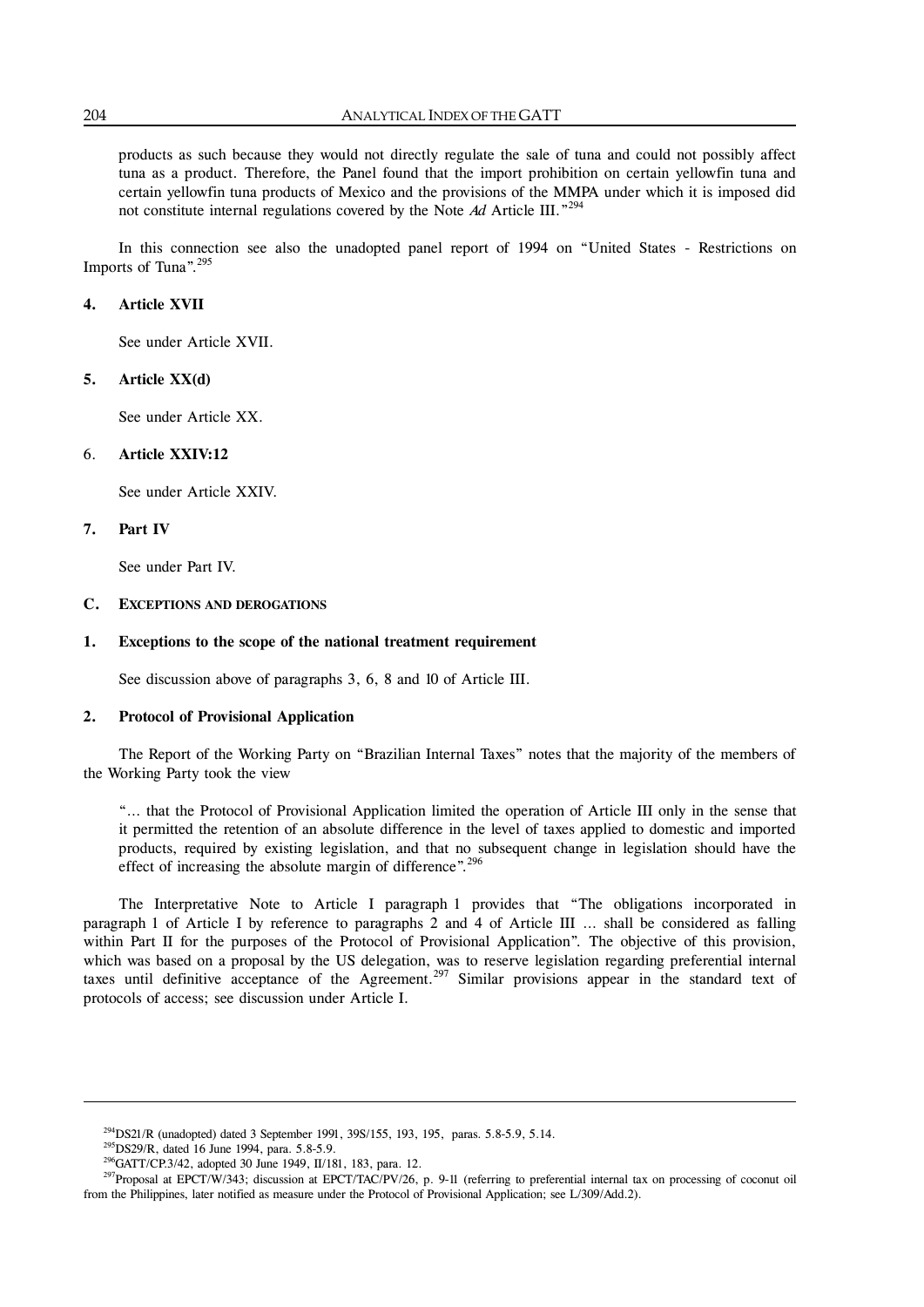#### **3. Protocols of accession**

Paragraph 3 of the Protocol for the Accession of the Philippines to the General Agreement provides as follows.

"The Philippines intends to bring into line with Article III of the General Agreement, the sales and specific taxes with respect to the items listed in document L/4724/Add.1 whose rates, in accordance with the relevant sections of Titles IV and V of the Philippines Internal Revenue Code in force on the date of this Protocol, vary according to whether the items are locally manufactured or imported and will endeavour to do so as soon as possible in the light of its development, financial and trade needs. If by 31 December 1984, the above-mentioned taxes are still in effect with differential rates for imported items, the matter will be reviewed by the CONTRACTING PARTIES."<sup>298</sup>

A Decision of the CONTRACTING PARTIES of 27 November 1984<sup>299</sup> extended this time-limit until 31 December 1989; a Decision of 4 December 1989<sup>300</sup> further extended this time-limit until 31 December 1991 at which point it lapsed; consensus was not reached on a further extension.<sup>301</sup>

Paragraph 3 of the Protocol for the Accession of Thailand to the General Agreement provides as follows.

"Thailand intends to bring into line with Article III of the General Agreement, the business and excise taxes with respect to items on which the incidence of these taxes varies according to whether the items are locally produced or imported, and will endeavour to do so as soon as possible in the light of the provisions of Part IV, and in particular Thailand's development, financial and trade needs. If by 30 June 1987, the incidence of the above-mentioned taxes still varies as between locally produced and imported items, the matter will be reviewed by the CONTRACTING PARTIES."<sup>302</sup>

A Decision of the CONTRACTING PARTIES of 17 June 1987<sup>303</sup> extended this time-limit to 30 June 1990; a Decision of 3 October 1990<sup>304</sup> retroactively extended this time-limit until 31 December 1991 at which point it lapsed.

# **III. PREPARATORY WORK AND SUBSEQUENT MODIFICATIONS**

The US-UK *Proposals* provided in section III.A that "Members should undertake: 1. To accord to products imported from other members treatment no less favorable than that accorded to domestic products with regard to matters affecting the internal taxation and regulation of the trade in goods". This principle was elaborated in Article 9 of the US Draft Charter. These provisions were debated at London in the Technical Sub-Committee of Committee II and were redrafted by an ad-hoc group of rapporteurs; however, no national treatment article appeared in the London Draft Charter, as the drafting of this and most of the other general commercial provisions was deferred until the New York meetings of the Drafting Committee. After further work in the Drafting Committee, provisions on national treatment appeared as Article 15 of the New York Draft Charter. At Geneva, the national treatment article was considered in the plenary sessions of Commission A and in an ad-hoc Sub-Committee on the Charter articles on most-favoured-nation treatment, national treatment and tariff negotiations; this article appeared as Article 18 of the Geneva Charter. It was at this time that the provisions on films were separated into a different article. Article III of the original General Agreement text of 30 October 1947 corresponded almost exactly to Article 18 of the Geneva Draft Charter.

<sup>298</sup>26S/193, para. 3.

<sup>299</sup>L/5741, 31S/7; see C/M/183.

<sup>300</sup>L/6619, 36S/44; see C/M/237.

<sup>301</sup>W.47/23, SR.47/3 p. 6, C/W/694, C/M/254, p. 6-7.

<sup>302</sup>29S/4, para. 3.

<sup>303</sup>L/6190, 34S/28; see C/M/211.

<sup>304</sup>L/6736, 37S/29; see C/M/243, C/M/244, C/M/245 p. 22.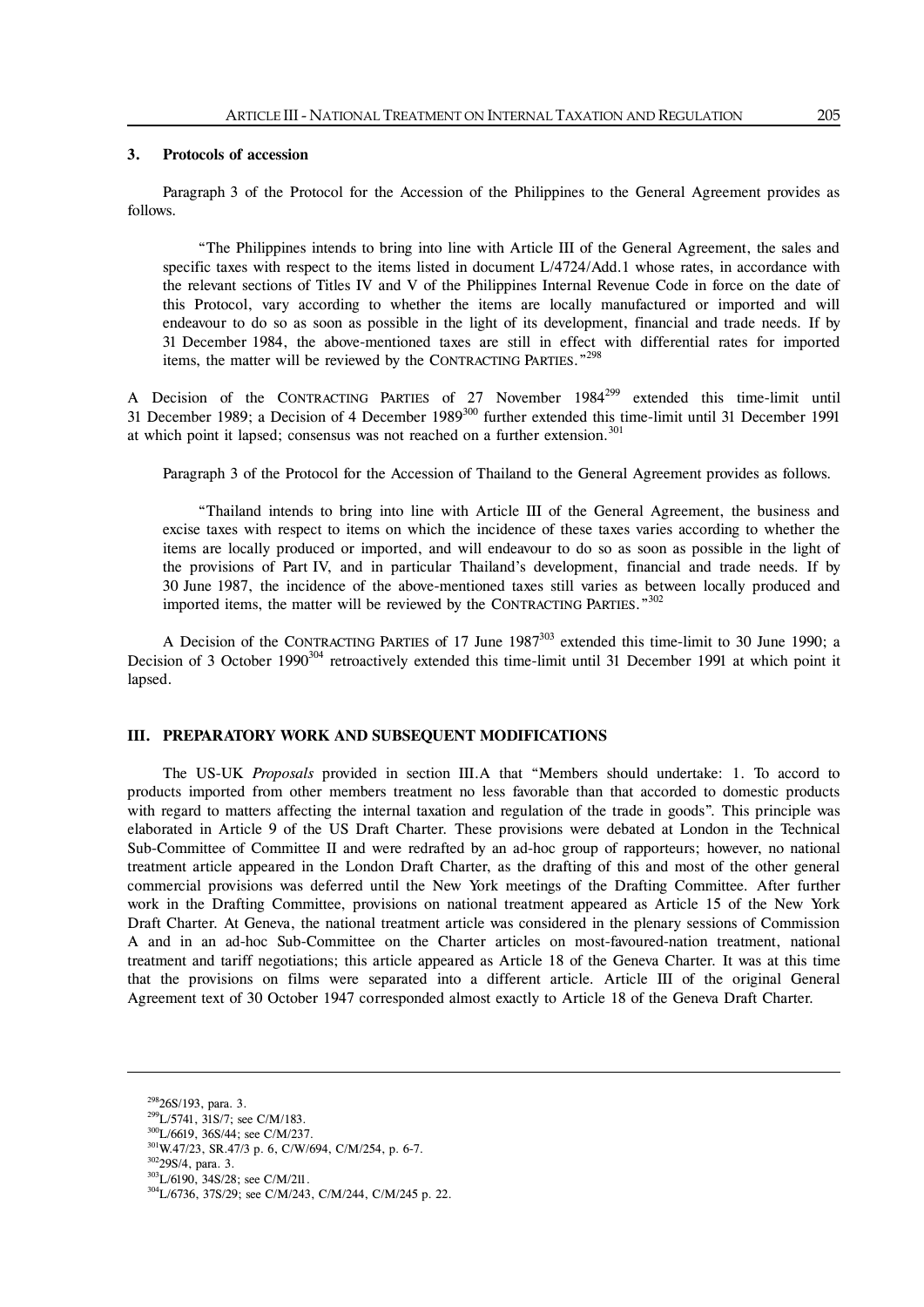At the Havana Conference, extensive debates on this provision of the Charter took place in the Third Committee, in its Sub-Committee A on Tariff Negotiations, Internal Taxation and Regulation, and Working Party 3 of the Sub-Committee which focused exclusively on national treatment. As the Chairman of Sub-Committee A stated:

"… the text of Article 18 had been recast, because the Geneva text, in itself the result of many compromises, was somewhat cryptic and obscure. The text recommended by the Sub-Committee differed considerably in form from the original, but there was only one important change of substance. In the Geneva text discriminatory internal taxes which afforded protection to directly competitive or substitutable products in cases in which there was no substantial domestic production of the like product could be maintained subject to negotiations, but the Sub-Committee recommended their outright elimination as a sounder principle. Members would, of course, be free to convert the protective element of such taxes into customs duties".<sup>305</sup>

The Report of Sub-Committee A adds that "The new form of the Article makes clearer than did the Geneva text the intention that internal taxes on goods should not be used as a means of protection".<sup>306</sup>

The CONTRACTING PARTIES at their Second Session in September 1948 decided to replace the original text of Article III with the text of Article 18 of the Charter *mutatis mutandis.* The Working Party on "Modifications to the General Agreement" "noted that administrative difficulties might arise in the case of countries which would have to change their fiscal regulations twice - on acceptance of the Agreement, and again on ratification of the Charter. … it recognized that the wording adopted at Havana was clearer and more precise than the text as it now stood".<sup>307</sup> These changes were effected through the Protocol Modifying Part II and Article XXVI, which entered into force 14 December 1948. Article III has not been amended since that date.

The Review Session Working Party on "Schedules and Customs Administration" in 1954-55 considered and rejected various proposals for the insertion of interpretative notes to Article III; see above at pages 144, 184 and 188.<sup>308</sup> It was agreed at the Review Session to insert the provisions of Article IV (on cinematographic films) into paragraph 10 of Article III with no substantive change.<sup>309</sup> However, as this amendment was made contingent on the entry into force of the Protocol Amending Part I and Article XXIX, which did not achieve the requisite unanimous approval and was abandoned, this amendment never entered into force.

 $305$ E/CONF.2/C.3/SR.40 p. 1.

<sup>306</sup> Havana Reports, p. 61, para. 36.

 $307$ GATT/CP.2/22/Rev.1, adopted 1 and 2 September 1948, II/39, 40-41, para. 11.

<sup>&</sup>lt;sup>308</sup>See also Report of this Working Party, L/329, adopted 26 February 1955, 3S/205, 210-211, paras. 9-11.

<sup>309</sup>See W.9/236 (changes proposed by the Legal and Drafting Committee).